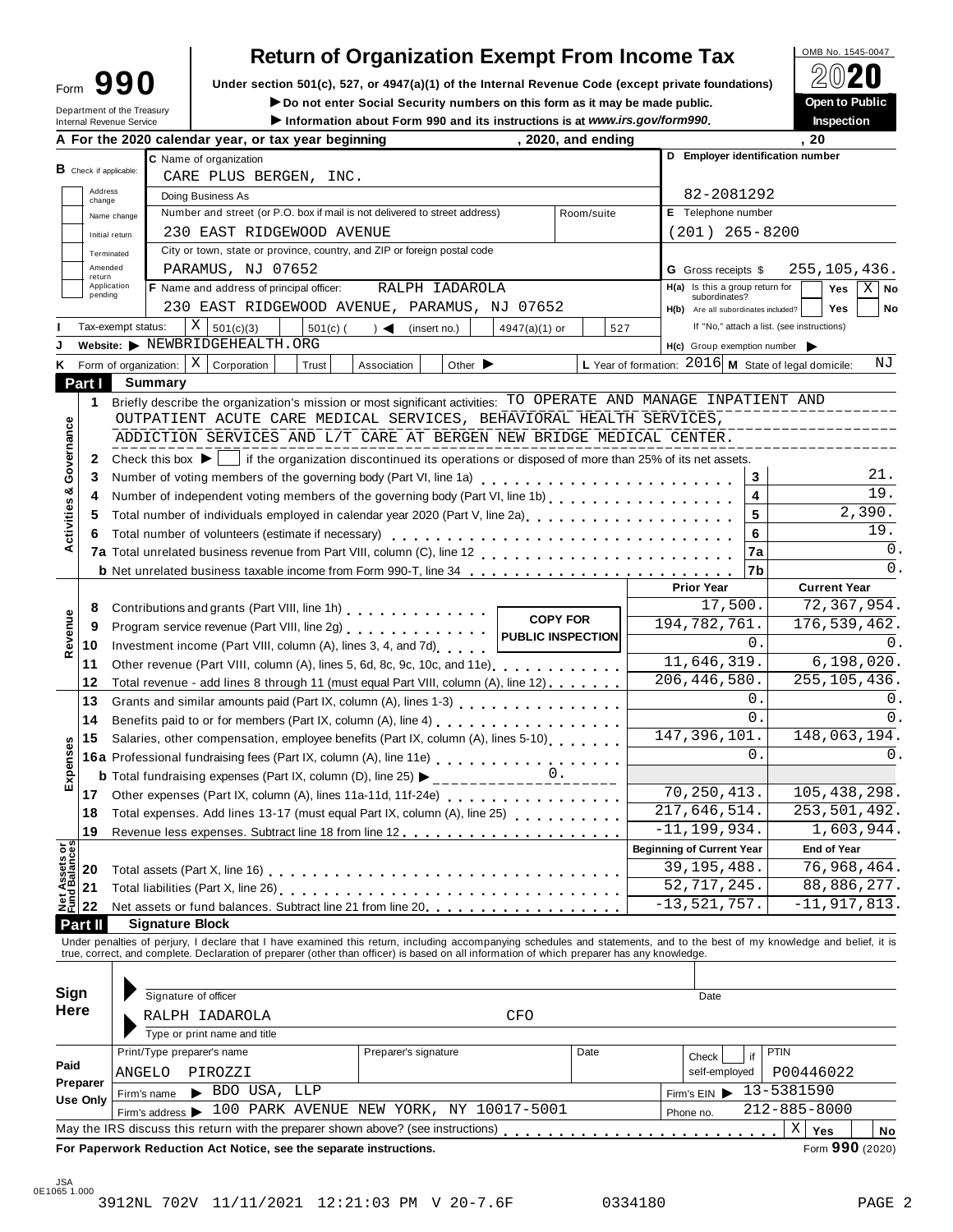|            | Form 990 (2020)                                                                                                                      | Page 2             |
|------------|--------------------------------------------------------------------------------------------------------------------------------------|--------------------|
|            | Part III<br><b>Statement of Program Service Accomplishments</b>                                                                      |                    |
| 1          | Briefly describe the organization's mission:                                                                                         | X                  |
|            | ATTACHMENT 1                                                                                                                         |                    |
|            |                                                                                                                                      |                    |
|            |                                                                                                                                      |                    |
|            |                                                                                                                                      |                    |
|            | 2 Did the organization undertake any significant program services during the year which were not listed on the                       |                    |
|            |                                                                                                                                      | - X  <br>Yes<br>No |
| 3          | If "Yes," describe these new services on Schedule O.                                                                                 |                    |
|            | Did the organization cease conducting, or make significant changes in how it conducts, any program                                   | $ X $ No<br>Yes    |
|            | If "Yes," describe these changes on Schedule O.                                                                                      |                    |
| 4          | Describe the organization's program service accomplishments for each of its three largest program services, as measured by           |                    |
|            | expenses. Section $501(c)(3)$ and $501(c)(4)$ organizations are required to report the amount of grants and allocations to others,   |                    |
|            | the total expenses, and revenue, if any, for each program service reported.                                                          |                    |
|            | 97,008,421. including grants of \$<br>) (Revenue \$<br>4a (Code:<br>) (Expenses \$                                                   | $89,332,317.$ )    |
|            | EXPENSES AND REVENUE ASSOCIATED WITH PROVIDING MEDICALLY NECESSARY                                                                   |                    |
|            | BEHAVIORAL HEALTH SERVICES, INPATIENT AND OUTPATIENT TO PATIENTS                                                                     |                    |
|            | PRESENTING TO THE HOSPITAL WHO ARE NOT RESTRICTED OR LIMITED OR                                                                      |                    |
|            | OTHERWISE DENIED ON THE BASIS OF RACE, COLOR, NATIONAL ORIGIN,                                                                       |                    |
|            | RELIGION, SEX, GENDER IDENTITY OR EXPRESSION OR DISABILITY AND ARE                                                                   |                    |
|            | OFFERED WITH OR WITHOUT THE ABILITY TO PAY OR FOR THE HOSPITAL TO                                                                    |                    |
|            | RECEIVE COMPENSATION FOR THE PROVISION OF CARE.                                                                                      |                    |
|            |                                                                                                                                      |                    |
|            |                                                                                                                                      |                    |
|            |                                                                                                                                      |                    |
|            |                                                                                                                                      |                    |
|            | 48, 327, 340. including grants of \$<br>4b (Code:<br>) (Expenses \$<br>) (Revenue \$                                                 | $17,519,517.$ )    |
|            | EXPENSES AND REVENUE ASSOCIATED WITH PROVIDING MEDICALLY NECESSARY                                                                   |                    |
|            | ACUTE CARE SERVICES, INPATIENT AND SUBSTANCE ABUSE DISORDERS,                                                                        |                    |
|            | INPATIENT AND OUTPATIENT TO PATIENTS PRESENTING TO THE HOSPITAL                                                                      |                    |
|            | WHO ARE NOT RESTRICTED OR LIMITED OR OTHERWISE DENIED ON THE BASIS                                                                   |                    |
|            | OF RACE, COLOR, NATIONAL ORIGIN, RELIGION, SEX, GENDER IDENTITY OR                                                                   |                    |
|            | EXPRESSION OR DISABILITY AND ARE OFFERED WITH OR WITHOUT THE                                                                         |                    |
|            | ABILITY TO PAY OR FOR THE HOSPITAL TO RECEIVE COMPENSATION FOR THE                                                                   |                    |
|            | PROVISION OF CARE.                                                                                                                   |                    |
|            |                                                                                                                                      |                    |
|            |                                                                                                                                      |                    |
|            |                                                                                                                                      |                    |
|            | (Expenses \$ $26,416,824$ . including grants of \$ ) (Revenue \$ $29,408,317$ .)<br>4c (Code:                                        |                    |
|            | EXPENSES AND REVENUE ASSOCIATED WITH PROVIDING MEDICALLY NECESSARY                                                                   |                    |
|            | AMBULATORY OUTPATIENT AND ANCILLARY SERVICES TO PATIENTS                                                                             |                    |
|            | PRESENTING TO THE HOSPITAL WHO ARE NOT RESTRICTED OR LIMITED OR                                                                      |                    |
|            | OTHERWISE DENIED ON THE BASIS OF RACE, COLOR, NATIONAL ORIGIN,<br>RELIGION, SEX, GENDER IDENTITY OR EXPRESSION OR DISABILITY AND ARE |                    |
|            | OFFERED WITH OR WITHOUT THE ABILITY TO PAY OR FOR THE HOSPITAL TO                                                                    |                    |
|            | RECEIVE COMPENSATION FOR THE PROVISION OF CARE.                                                                                      |                    |
|            |                                                                                                                                      |                    |
|            |                                                                                                                                      |                    |
|            |                                                                                                                                      |                    |
|            |                                                                                                                                      |                    |
|            | ATTACHMENT 2<br>4d Other program services (Describe on Schedule O.)                                                                  |                    |
|            | (Expenses \$57,908,210. including grants of \$<br>$($ Revenue \$ $46, 322, 000$ .                                                    |                    |
|            | 4e Total program service expenses > 229,660,795.                                                                                     |                    |
| <b>JSA</b> | 0E1020 1.000                                                                                                                         | Form 990 (2020)    |
|            | 3912NL 702V 11/11/2021 12:21:03 PM V 20-7.6F<br>0334180                                                                              | PAGE 3             |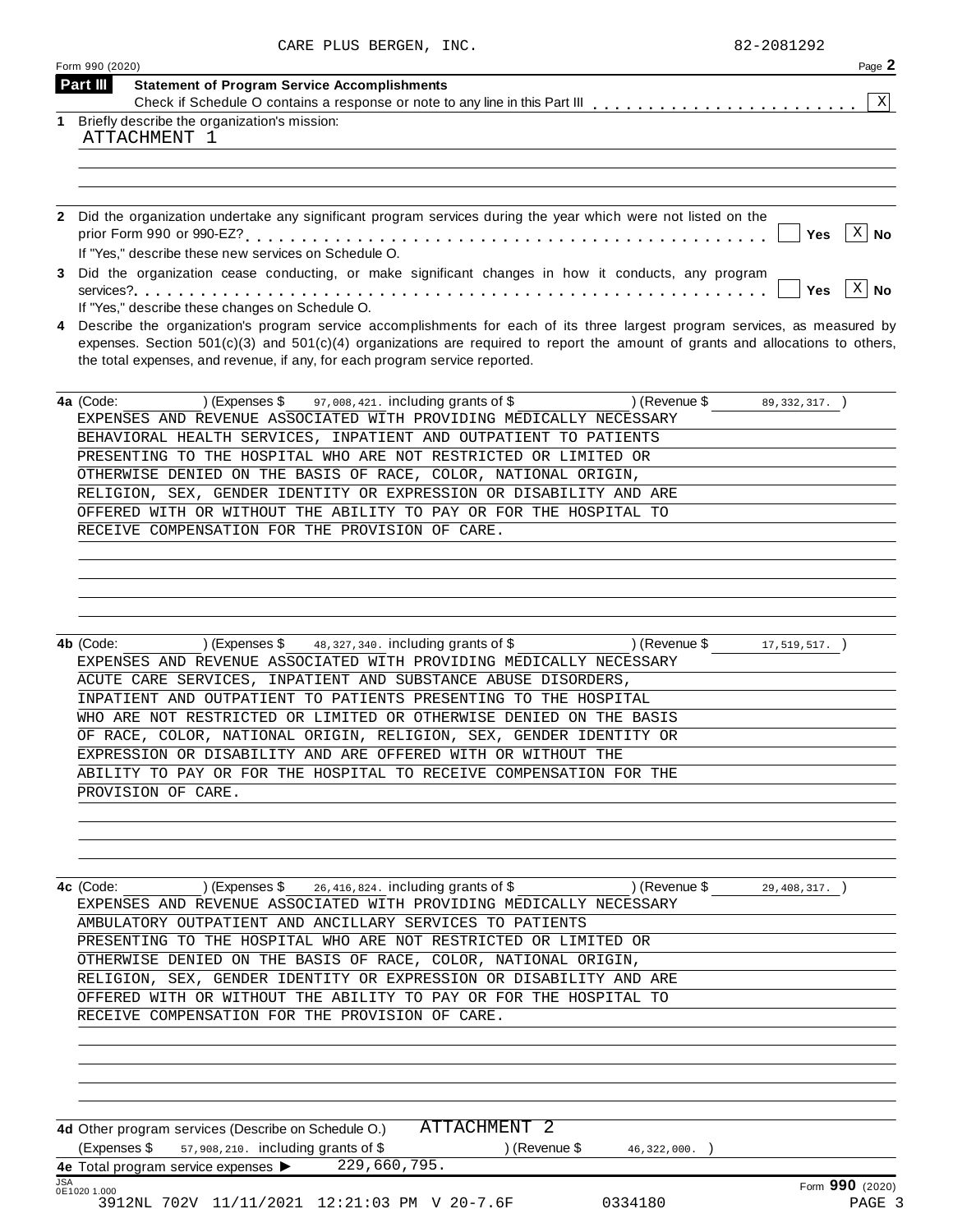| Part IV              | <b>Checklist of Required Schedules</b>                                                                                                                                                                                                                                                                                                                                                        |                 |             | Page 3      |
|----------------------|-----------------------------------------------------------------------------------------------------------------------------------------------------------------------------------------------------------------------------------------------------------------------------------------------------------------------------------------------------------------------------------------------|-----------------|-------------|-------------|
|                      |                                                                                                                                                                                                                                                                                                                                                                                               |                 | Yes         | No          |
| 1                    | Is the organization described in section $501(c)(3)$ or $4947(a)(1)$ (other than a private foundation)? If "Yes,"                                                                                                                                                                                                                                                                             |                 |             |             |
|                      |                                                                                                                                                                                                                                                                                                                                                                                               | 1               | Χ           |             |
| $\mathbf{2}$         | Is the organization required to complete Schedule B, Schedule of Contributors See instructions?                                                                                                                                                                                                                                                                                               | $\overline{2}$  | $\mathbf X$ |             |
| 3                    | Did the organization engage in direct or indirect political campaign activities on behalf of or in opposition to                                                                                                                                                                                                                                                                              |                 |             |             |
|                      | candidates for public office? If "Yes," complete Schedule C, Part I                                                                                                                                                                                                                                                                                                                           | 3               |             | X           |
| 4                    | Section 501(c)(3) organizations. Did the organization engage in lobbying activities, or have a section 501(h)                                                                                                                                                                                                                                                                                 |                 |             |             |
|                      |                                                                                                                                                                                                                                                                                                                                                                                               | 4               |             | X           |
| 5.                   | Is the organization a section $501(c)(4)$ , $501(c)(5)$ , or $501(c)(6)$ organization that receives membership dues,                                                                                                                                                                                                                                                                          |                 |             | Χ           |
|                      | assessments, or similar amounts as defined in Revenue Procedure 98-19? If "Yes," complete Schedule C, Part III                                                                                                                                                                                                                                                                                | 5               |             |             |
| 6                    | Did the organization maintain any donor advised funds or any similar funds or accounts for which donors                                                                                                                                                                                                                                                                                       |                 |             |             |
|                      | have the right to provide advice on the distribution or investment of amounts in such funds or accounts? If                                                                                                                                                                                                                                                                                   |                 |             |             |
|                      | "Yes," complete Schedule D, Part $l_1, \ldots, l_k, \ldots, l_k, \ldots, l_k, \ldots, l_k, \ldots, l_k, \ldots, l_k, \ldots, l_k, \ldots, l_k, \ldots, l_k, \ldots, l_k, \ldots, l_k, \ldots, l_k, \ldots, l_k, \ldots, l_k, \ldots, l_k, \ldots, l_k, \ldots, l_k, \ldots, l_k, \ldots, l_k, \ldots, l_k, \ldots, l_k, \ldots, l_k, \ldots, l_k, \ldots, l_k, \ldots, l_k, \ldots, l_k, \ld$ | 6               |             |             |
| 7                    | Did the organization receive or hold a conservation easement, including easements to preserve open space,                                                                                                                                                                                                                                                                                     |                 |             |             |
|                      | the environment, historic land areas, or historic structures? If "Yes," complete Schedule D, Part II.                                                                                                                                                                                                                                                                                         | 7               |             |             |
| 8                    | Did the organization maintain collections of works of art, historical treasures, or other similar assets? If "Yes,"                                                                                                                                                                                                                                                                           |                 |             |             |
|                      |                                                                                                                                                                                                                                                                                                                                                                                               | 8               |             |             |
| 9                    | Did the organization report an amount in Part X, line 21, for escrow or custodial account liability, serve as a                                                                                                                                                                                                                                                                               |                 |             |             |
|                      | custodian for amounts not listed in Part X; or provide credit counseling, debt management, credit repair, or                                                                                                                                                                                                                                                                                  |                 |             |             |
|                      |                                                                                                                                                                                                                                                                                                                                                                                               | 9               |             |             |
| 10                   | Did the organization, directly or through a related organization, hold assets in donor-restricted endowments                                                                                                                                                                                                                                                                                  |                 |             |             |
|                      |                                                                                                                                                                                                                                                                                                                                                                                               | 10              |             |             |
| 11                   | If the organization's answer to any of the following questions is "Yes," then complete Schedule D, Parts VI,                                                                                                                                                                                                                                                                                  |                 |             |             |
|                      | VII, VIII, IX, or X as applicable.                                                                                                                                                                                                                                                                                                                                                            |                 |             |             |
|                      | a Did the organization report an amount for land, buildings, and equipment in Part X, line 10? If "Yes,"                                                                                                                                                                                                                                                                                      |                 | Χ           |             |
|                      |                                                                                                                                                                                                                                                                                                                                                                                               | 11a             |             |             |
|                      | <b>b</b> Did the organization report an amount for investments-other securities in Part X, line 12, that is 5% or more                                                                                                                                                                                                                                                                        |                 |             |             |
|                      | of its total assets reported in Part X, line 16? If "Yes," complete Schedule D, Part VII                                                                                                                                                                                                                                                                                                      | 11 <sub>b</sub> |             |             |
|                      | c Did the organization report an amount for investments-program related in Part X, line 13, that is 5% or more<br>of its total assets reported in Part X, line 16? If "Yes," complete Schedule D, Part VIII                                                                                                                                                                                   | 11c             |             |             |
|                      | d Did the organization report an amount for other assets in Part X, line 15, that is 5% or more of its total assets                                                                                                                                                                                                                                                                           |                 |             |             |
|                      |                                                                                                                                                                                                                                                                                                                                                                                               | 11d             | Χ           |             |
|                      | e Did the organization report an amount for other liabilities in Part X, line 25? If "Yes," complete Schedule D, Part X                                                                                                                                                                                                                                                                       | 11e             | $\mathbf X$ |             |
|                      | f Did the organization's separate or consolidated financial statements for the tax year include a footnote that addresses                                                                                                                                                                                                                                                                     |                 |             |             |
|                      | the organization's liability for uncertain tax positions under FIN 48 (ASC 740)? If "Yes," complete Schedule D, Part X                                                                                                                                                                                                                                                                        | 11f             | Χ           |             |
|                      | 12a Did the organization obtain separate, independent audited financial statements for the tax year? If "Yes," complete                                                                                                                                                                                                                                                                       |                 |             |             |
|                      |                                                                                                                                                                                                                                                                                                                                                                                               | 12a             | Χ           |             |
|                      | <b>b</b> Was the organization included in consolidated, independent audited financial statements for the tax year? If                                                                                                                                                                                                                                                                         |                 |             |             |
|                      | "Yes," and if the organization answered "No" to line 12a, then completing Schedule D, Parts XI and XII is optional                                                                                                                                                                                                                                                                            | 12 <sub>b</sub> |             |             |
| 13                   | Is the organization a school described in section $170(b)(1)(A)(ii)?$ If "Yes," complete Schedule E.                                                                                                                                                                                                                                                                                          | 13              |             |             |
|                      | 14a Did the organization maintain an office, employees, or agents outside of the United States?.                                                                                                                                                                                                                                                                                              | 14a             |             |             |
|                      | <b>b</b> Did the organization have aggregate revenues or expenses of more than \$10,000 from grantmaking,                                                                                                                                                                                                                                                                                     |                 |             |             |
|                      | fundraising, business, investment, and program service activities outside the United States, or aggregate                                                                                                                                                                                                                                                                                     |                 |             |             |
|                      | foreign investments valued at \$100,000 or more? If "Yes," complete Schedule F, Parts I and IV                                                                                                                                                                                                                                                                                                | 14b             |             |             |
| 15                   | Did the organization report on Part IX, column (A), line 3, more than \$5,000 of grants or other assistance to or                                                                                                                                                                                                                                                                             |                 |             |             |
|                      |                                                                                                                                                                                                                                                                                                                                                                                               | 15              |             |             |
| 16                   | Did the organization report on Part IX, column (A), line 3, more than \$5,000 of aggregate grants or other                                                                                                                                                                                                                                                                                    |                 |             |             |
|                      | assistance to or for foreign individuals? If "Yes," complete Schedule F, Parts III and IV                                                                                                                                                                                                                                                                                                     | 16              |             |             |
|                      | Did the organization report a total of more than \$15,000 of expenses for professional fundraising services on                                                                                                                                                                                                                                                                                |                 |             |             |
|                      | Part IX, column (A), lines 6 and 11e? If "Yes," complete Schedule G, Part I See instructions                                                                                                                                                                                                                                                                                                  | 17              |             |             |
|                      |                                                                                                                                                                                                                                                                                                                                                                                               |                 |             |             |
|                      | Did the organization report more than \$15,000 total of fundraising event gross income and contributions on                                                                                                                                                                                                                                                                                   |                 |             |             |
|                      |                                                                                                                                                                                                                                                                                                                                                                                               | 18              |             |             |
|                      | Did the organization report more than \$15,000 of gross income from gaming activities on Part VIII, line 9a?                                                                                                                                                                                                                                                                                  |                 |             |             |
|                      |                                                                                                                                                                                                                                                                                                                                                                                               | 19              |             |             |
|                      | 20a Did the organization operate one or more hospital facilities? If "Yes," complete Schedule H                                                                                                                                                                                                                                                                                               | 20a             |             |             |
|                      | <b>b</b> If "Yes" to line 20a, did the organization attach a copy of its audited financial statements to this return?                                                                                                                                                                                                                                                                         | 20 <sub>b</sub> |             | Χ<br>Χ<br>X |
| 17<br>18<br>19<br>21 | Did the organization report more than \$5,000 of grants or other assistance to any domestic organization or                                                                                                                                                                                                                                                                                   |                 |             |             |

3912NL 702V 11/11/2021 12:21:03 PM V 20-7.6F 0334180 PAGE 4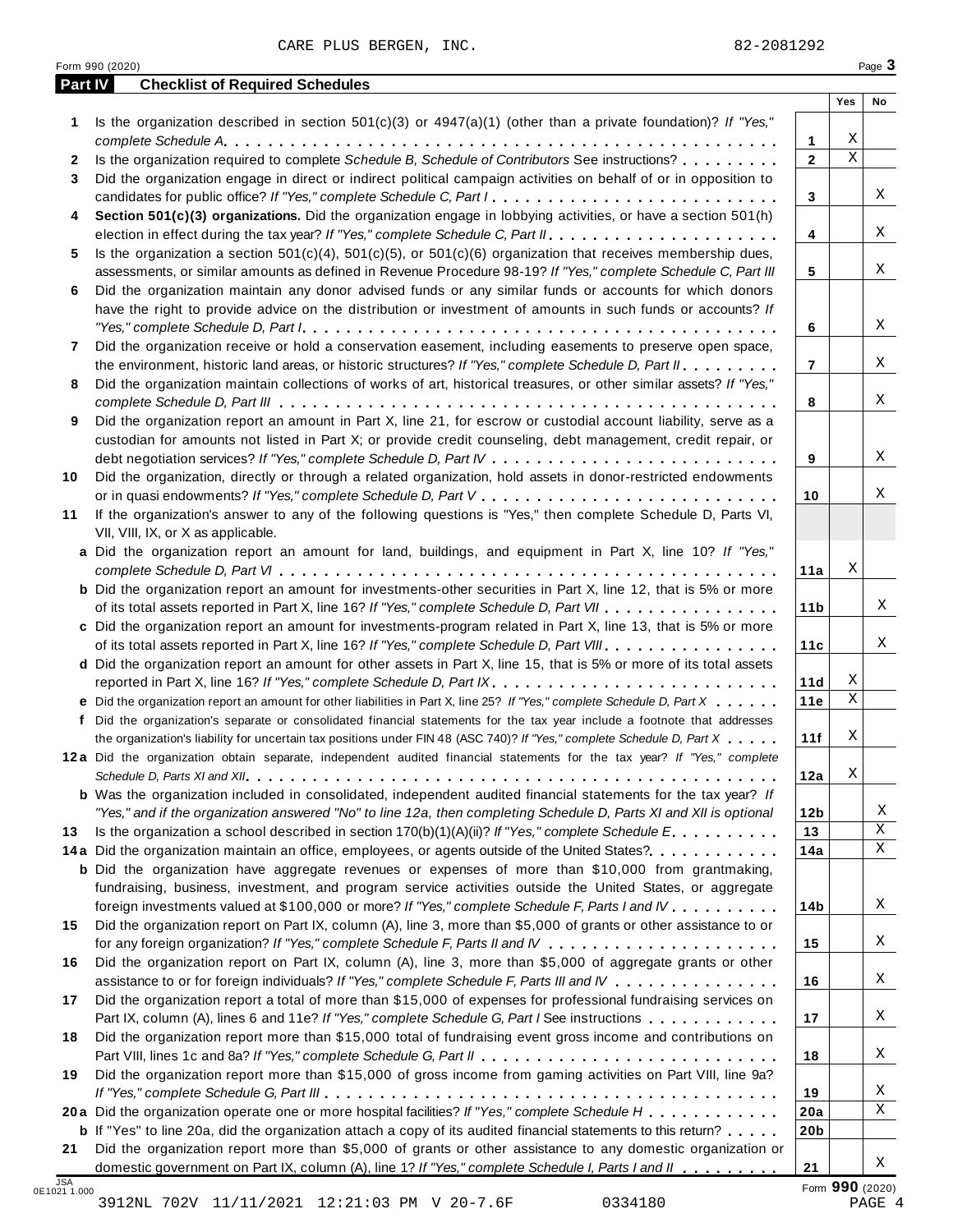|         | Form 990 (2020)                                                                                                               |                 |     | Page 4      |
|---------|-------------------------------------------------------------------------------------------------------------------------------|-----------------|-----|-------------|
| Part IV | <b>Checklist of Required Schedules (continued)</b>                                                                            |                 |     |             |
|         |                                                                                                                               |                 | Yes | No          |
| 22      | Did the organization report more than \$5,000 of grants or other assistance to or for domestic individuals on                 |                 |     |             |
|         | Part IX, column (A), line 2? If "Yes," complete Schedule I, Parts I and III                                                   | 22              |     | Χ           |
| 23      | Did the organization answer "Yes" to Part VII, Section A, line 3, 4, or 5 about compensation of the                           |                 |     |             |
|         | organization's current and former officers, directors, trustees, key employees, and highest compensated                       |                 |     |             |
|         |                                                                                                                               | 23              | Χ   |             |
|         | 24a Did the organization have a tax-exempt bond issue with an outstanding principal amount of more than                       |                 |     |             |
|         | \$100,000 as of the last day of the year, that was issued after December 31, 2002? If "Yes," answer lines 24b                 |                 |     |             |
|         | through 24d and complete Schedule K. If "No," go to line 25a $\ldots$ ,                                                       | 24a             |     | Χ           |
|         | <b>b</b> Did the organization invest any proceeds of tax-exempt bonds beyond a temporary period exception?                    | 24 <sub>b</sub> |     |             |
|         | c Did the organization maintain an escrow account other than a refunding escrow at any time during the year                   |                 |     |             |
|         |                                                                                                                               | 24c             |     |             |
|         | d Did the organization act as an "on behalf of" issuer for bonds outstanding at any time during the year?                     | 24d             |     |             |
|         | 25a Section 501(c)(3), 501(c)(4), and 501(c)(29) organizations. Did the organization engage in an excess benefit              |                 |     |             |
|         | transaction with a disqualified person during the year? If "Yes," complete Schedule L, Part I                                 | 25a             |     | Χ           |
|         | <b>b</b> Is the organization aware that it engaged in an excess benefit transaction with a disqualified person in a prior     |                 |     |             |
|         | year, and that the transaction has not been reported on any of the organization's prior Forms 990 or 990-EZ?                  |                 |     |             |
|         |                                                                                                                               | 25b             |     | Χ           |
| 26      | Did the organization report any amount on Part X, line 5 or 22, for receivables from or payables to any current               |                 |     |             |
|         | or former officer, director, trustee, key employee, creator or founder, substantial contributor, or 35%                       |                 |     |             |
|         | controlled entity or family member of any of these persons? If "Yes," complete Schedule L, Part II.                           | 26              |     | Χ           |
|         |                                                                                                                               |                 |     |             |
| 27      | Did the organization provide a grant or other assistance to any current or former officer, director, trustee, key             |                 |     |             |
|         | employee, creator or founder, substantial contributor or employee thereof, a grant selection committee                        |                 |     |             |
|         | member, or to a 35% controlled entity (including an employee thereof) or family member of any of these                        |                 |     | Χ           |
|         |                                                                                                                               | 27              |     |             |
| 28      | Was the organization a party to a business transaction with one of the following parties (see Schedule L,                     |                 |     |             |
|         | Part IV instructions, for applicable filing thresholds, conditions, and exceptions):                                          |                 |     |             |
|         | a A current or former officer, director, trustee, key employee, creator or founder, or substantial contributor? If            |                 |     |             |
|         |                                                                                                                               | 28a             |     | X           |
|         | <b>b</b> A family member of any individual described in line 28a? If "Yes," complete Schedule L, Part IV.                     | 28 <sub>b</sub> |     | X           |
|         | c A 35% controlled entity of one or more individuals and/or organizations described in lines 28a or 28b? If                   |                 |     |             |
|         |                                                                                                                               | 28c             |     | Χ           |
| 29      | Did the organization receive more than \$25,000 in non-cash contributions? If "Yes," complete Schedule M                      | 29              |     | Χ           |
| 30      | Did the organization receive contributions of art, historical treasures, or other similar assets, or qualified                |                 |     |             |
|         |                                                                                                                               | 30              |     | Χ           |
| 31      | Did the organization liquidate, terminate, or dissolve and cease operations? If "Yes," complete Schedule N, Part I            | 31              |     | $\mathbf X$ |
| 32      | Did the organization sell, exchange, dispose of, or transfer more than 25% of its net assets? If "Yes,"                       |                 |     |             |
|         |                                                                                                                               | 32              |     | Χ           |
| 33      | Did the organization own 100% of an entity disregarded as separate from the organization under Regulations                    |                 |     |             |
|         | sections 301.7701-2 and 301.7701-3? If "Yes," complete Schedule R, Part $l_1, \ldots, \ldots, \ldots, \ldots, \ldots, \ldots$ | 33              |     | X           |
| 34      | Was the organization related to any tax-exempt or taxable entity? If "Yes," complete Schedule R, Part II, III,                |                 |     |             |
|         |                                                                                                                               | 34              | Χ   |             |
|         | 35a Did the organization have a controlled entity within the meaning of section 512(b)(13)?                                   | 35a             |     | X           |
|         | <b>b</b> If "Yes" to line 35a, did the organization receive any payment from or engage in any transaction with a              |                 |     |             |
|         | controlled entity within the meaning of section 512(b)(13)? If "Yes," complete Schedule R, Part V, line 2                     | 35 <sub>b</sub> |     |             |
| 36      | Section 501(c)(3) organizations. Did the organization make any transfers to an exempt non-charitable                          |                 |     |             |
|         |                                                                                                                               | 36              |     | Χ           |
| 37      | Did the organization conduct more than 5% of its activities through an entity that is not a related organization              |                 |     |             |

| 0E1030 1.000  | 3912NL 702V 11/11/2021 12:21:03 PM V 20-7.6F<br>0334180                                                                   |                 |            | PAGE 5          |
|---------------|---------------------------------------------------------------------------------------------------------------------------|-----------------|------------|-----------------|
| <b>JSA</b>    |                                                                                                                           | 1c              |            | Form 990 (2020) |
|               | c Did the organization comply with backup withholding rules for reportable payments to vendors and                        |                 | Χ          |                 |
|               |                                                                                                                           |                 |            |                 |
|               | 1a<br>0.<br><b>b</b> Enter the number of Forms W-2G included in line 1a. Enter -0- if not applicable<br>1b                |                 |            |                 |
|               | 199<br>1a Enter the number reported in Box 3 of Form 1096. Enter -0- if not applicable                                    |                 |            |                 |
|               |                                                                                                                           |                 | <b>Yes</b> | No              |
|               | Check if Schedule O contains a response or note to any line in this Part V                                                |                 |            | Χ               |
| <b>Part V</b> | <b>Statements Regarding Other IRS Filings and Tax Compliance</b>                                                          |                 |            |                 |
|               | 19? Note: All Form 990 filers are required to complete Schedule O.                                                        | 38              | Χ          |                 |
| 38            | Did the organization complete Schedule O and provide explanations in Schedule O for Part VI, lines 11b and                |                 |            |                 |
|               | and that is treated as a partnership for federal income tax purposes? If "Yes," complete Schedule R, Part VI              | 37              |            | Χ               |
| 37            | Did the organization conduct more than 5% of its activities through an entity that is not a related organization          |                 |            |                 |
|               | related organization? If "Yes," complete Schedule R, Part V, line 2.                                                      | 36              |            | Χ               |
| 36            | Section 501(c)(3) organizations. Did the organization make any transfers to an exempt non-charitable                      |                 |            |                 |
|               | controlled entity within the meaning of section 512(b)(13)? If "Yes," complete Schedule R, Part V, line 2                 | 35 <sub>b</sub> |            |                 |
|               | <b>b</b> If "Yes" to line 35a, did the organization receive any payment from or engage in any transaction with a          |                 |            |                 |
|               | 35a Did the organization have a controlled entity within the meaning of section 512(b)(13)?                               | 35a             |            | Χ               |
|               |                                                                                                                           | 34              | Χ          |                 |
| 34            | Was the organization related to any tax-exempt or taxable entity? If "Yes," complete Schedule R, Part II, III,            |                 |            |                 |
|               |                                                                                                                           | 33              |            |                 |
| 33            | Did the organization own 100% of an entity disregarded as separate from the organization under Regulations                |                 |            | Χ               |
|               |                                                                                                                           |                 |            |                 |
|               |                                                                                                                           | 32              |            | Χ               |
| 32            | Did the organization sell, exchange, dispose of, or transfer more than 25% of its net assets? If "Yes,"                   |                 |            |                 |
| 31            | Did the organization liquidate, terminate, or dissolve and cease operations? If "Yes," complete Schedule N, Part I        | 31              |            | X               |
|               |                                                                                                                           | 30              |            | Χ               |
| 30            | Did the organization receive contributions of art, historical treasures, or other similar assets, or qualified            |                 |            |                 |
| 29            | Did the organization receive more than \$25,000 in non-cash contributions? If "Yes," complete Schedule M                  | 29              |            | X               |
|               |                                                                                                                           | 28c             |            | Χ               |
|               | c A 35% controlled entity of one or more individuals and/or organizations described in lines 28a or 28b? If               |                 |            |                 |
|               | <b>b</b> A family member of any individual described in line 28a? If "Yes," complete Schedule L, Part IV.                 | 28 <sub>b</sub> |            | X               |
|               |                                                                                                                           | 28a             |            | Χ               |
|               | a A current or former officer, director, trustee, key employee, creator or founder, or substantial contributor? If        |                 |            |                 |
|               | Part IV instructions, for applicable filing thresholds, conditions, and exceptions):                                      |                 |            |                 |
| 28            | Was the organization a party to a business transaction with one of the following parties (see Schedule L,                 |                 |            |                 |
|               |                                                                                                                           | 27              |            | Χ               |
|               | member, or to a 35% controlled entity (including an employee thereof) or family member of any of these                    |                 |            |                 |
|               | employee, creator or founder, substantial contributor or employee thereof, a grant selection committee                    |                 |            |                 |
| 27            | Did the organization provide a grant or other assistance to any current or former officer, director, trustee, key         |                 |            |                 |
|               | controlled entity or family member of any of these persons? If "Yes," complete Schedule L, Part II.                       | 26              |            | X               |
|               | or former officer, director, trustee, key employee, creator or founder, substantial contributor, or 35%                   |                 |            |                 |
| 26            |                                                                                                                           |                 |            |                 |
|               | Did the organization report any amount on Part X, line 5 or 22, for receivables from or payables to any current           |                 |            |                 |
|               |                                                                                                                           | 25b             |            | Χ               |
|               | year, and that the transaction has not been reported on any of the organization's prior Forms 990 or 990-EZ?              |                 |            |                 |
|               | <b>b</b> Is the organization aware that it engaged in an excess benefit transaction with a disqualified person in a prior |                 |            |                 |
|               | transaction with a disqualified person during the year? If "Yes," complete Schedule L, Part I                             | 25a             |            | Χ               |
|               | 25a Section 501(c)(3), 501(c)(4), and 501(c)(29) organizations. Did the organization engage in an excess benefit          |                 |            |                 |
|               | d Did the organization act as an "on behalf of" issuer for bonds outstanding at any time during the year?                 | 24d             |            |                 |
|               |                                                                                                                           | 24c             |            |                 |
|               | c Did the organization maintain an escrow account other than a refunding escrow at any time during the year               |                 |            |                 |
|               | <b>b</b> Did the organization invest any proceeds of tax-exempt bonds beyond a temporary period exception?                | 24 <sub>b</sub> |            |                 |
|               | through 24d and complete Schedule K. If "No," go to line 25a                                                              | 24a             |            | Χ               |
|               | \$100,000 as of the last day of the year, that was issued after December 31, 2002? If "Yes," answer lines 24b             |                 |            |                 |
|               | 24a Did the organization have a tax-exempt bond issue with an outstanding principal amount of more than                   |                 |            |                 |
|               |                                                                                                                           | 23              | Χ          |                 |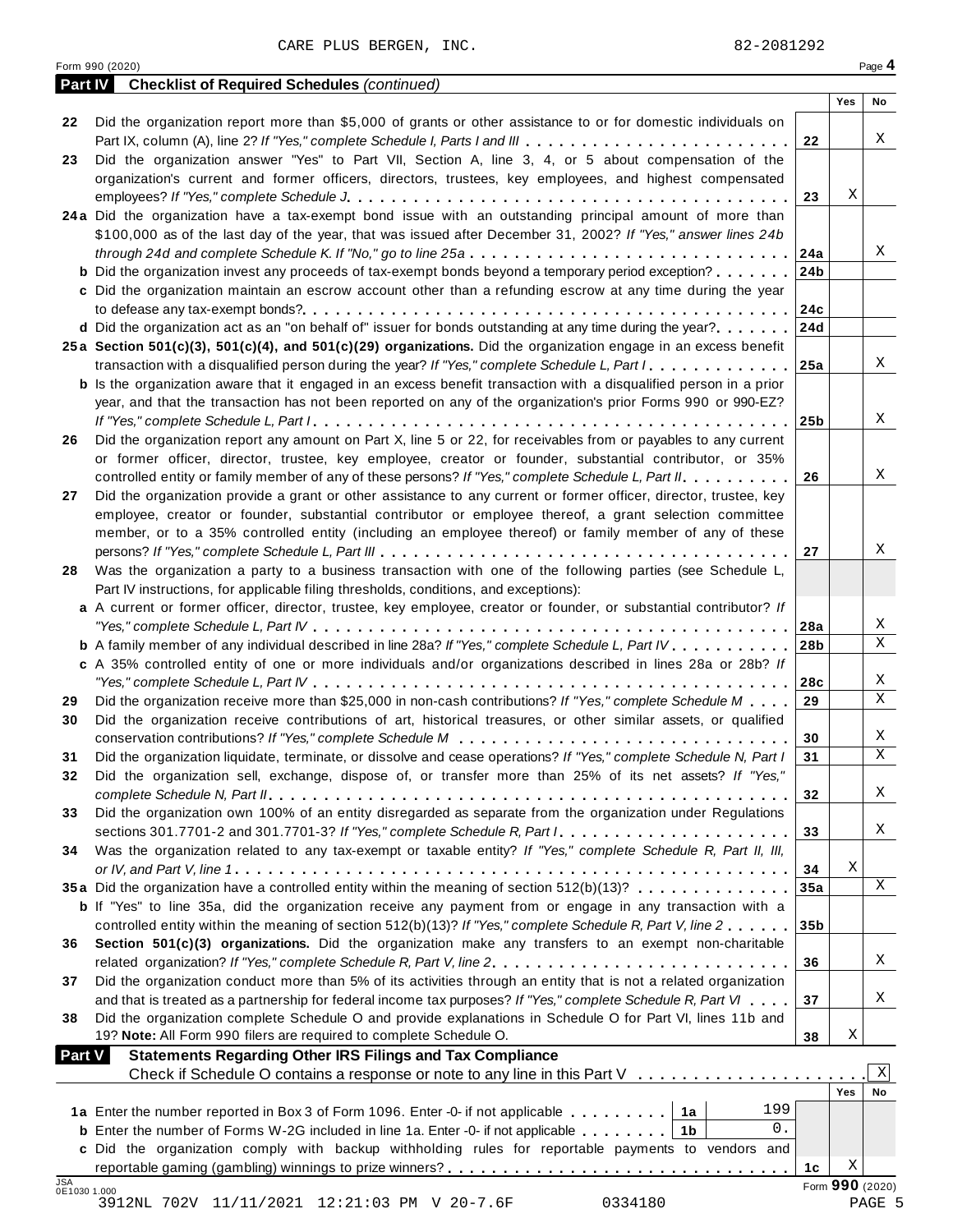Form <sup>990</sup> (2020) Page **5**

| <b>Part V</b> | Statements Regarding Other IRS Filings and Tax Compliance (continued)                                                                        |                |     |    |
|---------------|----------------------------------------------------------------------------------------------------------------------------------------------|----------------|-----|----|
|               |                                                                                                                                              |                | Yes | No |
|               | 2a Enter the number of employees reported on Form W-3, Transmittal of Wage and Tax                                                           |                |     |    |
|               | 2,390<br>2a<br>Statements, filed for the calendar year ending with or within the year covered by this return.                                |                |     |    |
|               | <b>b</b> If at least one is reported on line 2a, did the organization file all required federal employment tax returns?                      | 2 <sub>b</sub> | Χ   |    |
|               | Note: If the sum of lines 1a and 2a is greater than 250, you may be required to e-file (see instructions)                                    |                |     |    |
|               | 3a Did the organization have unrelated business gross income of \$1,000 or more during the year?                                             | 3a             |     | Χ  |
|               | <b>b</b> If "Yes," has it filed a Form 990-T for this year? If "No" to line 3b, provide an explanation on Schedule O                         | 3 <sub>b</sub> |     |    |
|               | 4a At any time during the calendar year, did the organization have an interest in, or a signature or other authority over,                   |                |     |    |
|               | a financial account in a foreign country (such as a bank account, securities account, or other financial account)?                           | 4a             |     | Χ  |
|               | <b>b</b> If "Yes," enter the name of the foreign country $\blacktriangleright$ $\equiv$                                                      |                |     |    |
|               | See instructions for filing requirements for FinCEN Form 114, Report of Foreign Bank and Financial Accounts (FBAR).                          |                |     |    |
|               | 5a Was the organization a party to a prohibited tax shelter transaction at any time during the tax year?                                     | 5a             |     | Χ  |
|               | <b>b</b> Did any taxable party notify the organization that it was or is a party to a prohibited tax shelter transaction?                    | 5b             |     | Χ  |
|               | c If "Yes" to line 5a or 5b, did the organization file Form 8886-T?                                                                          | 5 <sub>c</sub> |     |    |
|               | 6a Does the organization have annual gross receipts that are normally greater than \$100,000, and did the                                    |                |     |    |
|               | organization solicit any contributions that were not tax deductible as charitable contributions?                                             | 6a             |     | Χ  |
|               | <b>b</b> If "Yes," did the organization include with every solicitation an express statement that such contributions or                      |                |     |    |
|               |                                                                                                                                              | 6b             |     |    |
| 7             | Organizations that may receive deductible contributions under section 170(c).                                                                |                |     |    |
|               | a Did the organization receive a payment in excess of \$75 made partly as a contribution and partly for goods                                |                |     |    |
|               |                                                                                                                                              | 7a             |     | Χ  |
|               | <b>b</b> If "Yes," did the organization notify the donor of the value of the goods or services provided?                                     | 7b             |     |    |
|               | c Did the organization sell, exchange, or otherwise dispose of tangible personal property for which it was                                   |                |     |    |
|               |                                                                                                                                              | 7c             |     | X  |
|               |                                                                                                                                              |                |     |    |
|               | e Did the organization receive any funds, directly or indirectly, to pay premiums on a personal benefit contract?                            | 7e             |     | Χ  |
|               | f Did the organization, during the year, pay premiums, directly or indirectly, on a personal benefit contract?                               | 7f             |     | Χ  |
|               | g If the organization received a contribution of qualified intellectual property, did the organization file Form 8899 as required?           | 7g             |     |    |
|               | h If the organization received a contribution of cars, boats, airplanes, or other vehicles, did the organization file a Form 1098-C?. .      | 7h             |     |    |
| 8             | Sponsoring organizations maintaining donor advised funds. Did a donor advised fund maintained by the                                         |                |     |    |
|               | sponsoring organization have excess business holdings at any time during the year?                                                           | 8              |     |    |
| 9             | Sponsoring organizations maintaining donor advised funds.                                                                                    |                |     |    |
|               | a Did the sponsoring organization make any taxable distributions under section 4966?                                                         | 9a             |     |    |
|               | <b>b</b> Did the sponsoring organization make a distribution to a donor, donor advisor, or related person?                                   | 9b             |     |    |
| 10            | Section 501(c)(7) organizations. Enter:                                                                                                      |                |     |    |
|               | 10a<br>a Initiation fees and capital contributions included on Part VIII, line 12                                                            |                |     |    |
|               | <b>b</b> Gross receipts, included on Form 990, Part VIII, line 12, for public use of club facilities  10b                                    |                |     |    |
| 11            | Section 501(c)(12) organizations. Enter:                                                                                                     |                |     |    |
|               | 11a<br>a Gross income from members or shareholders                                                                                           |                |     |    |
|               | <b>b</b> Gross income from other sources (Do not net amounts due or paid to other sources                                                    |                |     |    |
|               | 11 <sub>b</sub>                                                                                                                              |                |     |    |
|               | 12a Section 4947(a)(1) non-exempt charitable trusts. Is the organization filing Form 990 in lieu of Form 1041?                               | 12a            |     |    |
|               | 12b<br><b>b</b> If "Yes," enter the amount of tax-exempt interest received or accrued during the year                                        |                |     |    |
| 13            | Section 501(c)(29) qualified nonprofit health insurance issuers.                                                                             |                |     |    |
|               | a Is the organization licensed to issue qualified health plans in more than one state?                                                       | 13a            |     |    |
|               | Note: See the instructions for additional information the organization must report on Schedule O.                                            |                |     |    |
|               | <b>b</b> Enter the amount of reserves the organization is required to maintain by the states in which                                        |                |     |    |
|               | 13 <sub>b</sub>                                                                                                                              |                |     |    |
|               | 13c                                                                                                                                          |                |     | X  |
|               | 14a Did the organization receive any payments for indoor tanning services during the tax year?                                               | 14a            |     |    |
|               | <b>b</b> If "Yes," has it filed a Form 720 to report these payments? If "No," provide an explanation on Schedule $0 \cdot \cdot \cdot \cdot$ | 14b            |     |    |
| 15            | Is the organization subject to the section 4960 tax on payment(s) of more than \$1,000,000 in remuneration or                                |                |     | X  |
|               |                                                                                                                                              | 15             |     |    |
|               | If "Yes," see instructions and file Form 4720, Schedule N.                                                                                   |                |     | Χ  |
| 16            | Is the organization an educational institution subject to the section 4968 excise tax on net investment income?                              | 16             |     |    |
|               | If "Yes," complete Form 4720, Schedule O.                                                                                                    |                |     |    |

Form **990** (2020)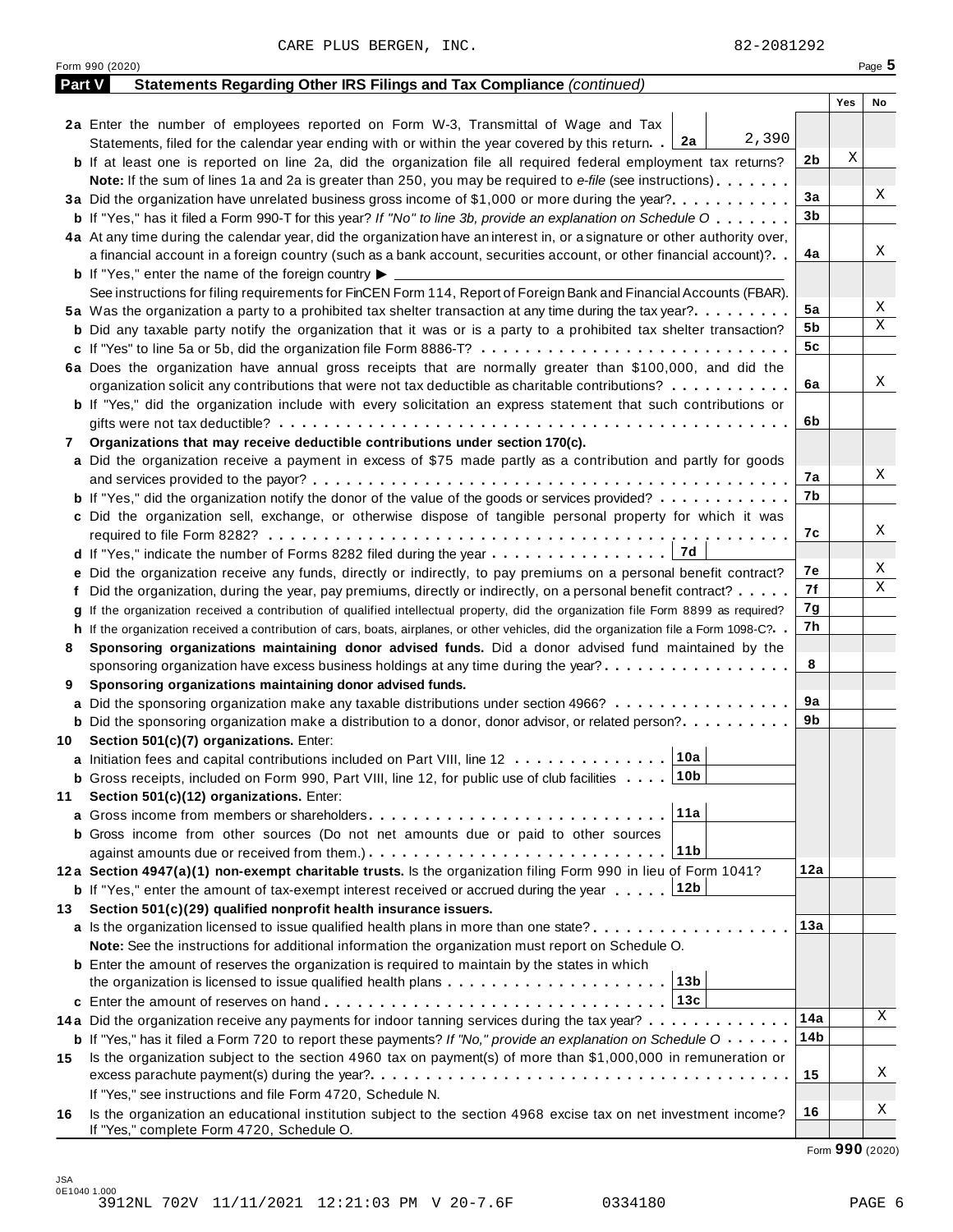|                | 82-2081292<br>CARE PLUS BERGEN, INC.<br>Form 990 (2020)                                                                                                                                                                                  |                 |     | Page 6          |
|----------------|------------------------------------------------------------------------------------------------------------------------------------------------------------------------------------------------------------------------------------------|-----------------|-----|-----------------|
| <b>Part VI</b> | Governance, Management, and Disclosure For each "Yes" response to lines 2 through 7b below, and for a "No"                                                                                                                               |                 |     |                 |
|                | response to line 8a, 8b, or 10b below, describe the circumstances, processes, or changes on Schedule O. See instructions.                                                                                                                |                 |     |                 |
|                |                                                                                                                                                                                                                                          |                 |     | X               |
|                | <b>Section A. Governing Body and Management</b>                                                                                                                                                                                          |                 |     |                 |
|                |                                                                                                                                                                                                                                          |                 | Yes | No              |
|                | 21<br>1a<br>1a Enter the number of voting members of the governing body at the end of the tax year                                                                                                                                       |                 |     |                 |
|                | If there are material differences in voting rights among members of the governing body, or                                                                                                                                               |                 |     |                 |
|                | if the governing body delegated broad authority to an executive committee or similar<br>committee, explain on Schedule O.                                                                                                                |                 |     |                 |
| b              | 19<br>1b<br>Enter the number of voting members included on line 1a, above, who are independent                                                                                                                                           |                 |     |                 |
| 2              | Did any officer, director, trustee, or key employee have a family relationship or a business relationship with                                                                                                                           |                 |     |                 |
|                |                                                                                                                                                                                                                                          | 2               |     | Χ               |
| 3              | Did the organization delegate control over management duties customarily performed by or under the direct                                                                                                                                |                 |     |                 |
|                | supervision of officers, directors, trustees, or key employees to a management company or other person?                                                                                                                                  | 3               |     | Χ               |
| 4              | Did the organization make any significant changes to its governing documents since the prior Form 990 was filed?.                                                                                                                        | 4               |     | Χ               |
| 5              | Did the organization become aware during the year of a significant diversion of the organization's assets?                                                                                                                               | 5               |     | Χ               |
| 6              |                                                                                                                                                                                                                                          | 6               |     | X               |
| 7a             | Did the organization have members, stockholders, or other persons who had the power to elect or appoint                                                                                                                                  |                 |     |                 |
|                |                                                                                                                                                                                                                                          | 7a              | X   |                 |
| b              | Are any governance decisions of the organization reserved to (or subject to approval by) members,                                                                                                                                        |                 |     |                 |
|                |                                                                                                                                                                                                                                          | 7b              |     | X               |
| 8              | Did the organization contemporaneously document the meetings held or written actions undertaken during                                                                                                                                   |                 |     |                 |
|                | the year by the following:                                                                                                                                                                                                               |                 |     |                 |
| a              |                                                                                                                                                                                                                                          | 8а              | X   |                 |
| b              |                                                                                                                                                                                                                                          | 8b              | Χ   |                 |
| 9              | Is there any officer, director, trustee, or key employee listed in Part VII, Section A, who cannot be reached at                                                                                                                         |                 |     |                 |
|                | the organization's mailing address? If "Yes," provide the names and addresses on Schedule O.                                                                                                                                             | 9               |     | X               |
|                | Section B. Policies (This Section B requests information about policies not required by the Internal Revenue Code.)                                                                                                                      |                 |     |                 |
|                |                                                                                                                                                                                                                                          |                 | Yes | No              |
|                | 10a Did the organization have local chapters, branches, or affiliates?                                                                                                                                                                   | 10a             |     | Χ               |
| b              | If "Yes," did the organization have written policies and procedures governing the activities of such chapters,                                                                                                                           |                 |     |                 |
|                | affiliates, and branches to ensure their operations are consistent with the organization's exempt purposes?                                                                                                                              | 10 <sub>b</sub> |     |                 |
|                | 11a Has the organization provided a complete copy of this Form 990 to all members of its governing body before filing the form?                                                                                                          | 11a             | Χ   |                 |
| b              | Describe in Schedule O the process, if any, used by the organization to review this Form 990.                                                                                                                                            |                 |     |                 |
|                | 12a Did the organization have a written conflict of interest policy? If "No," go to line 13                                                                                                                                              | 12a             | X   |                 |
| b              | Were officers, directors, or trustees, and key employees required to disclose annually interests that could give                                                                                                                         |                 |     |                 |
|                |                                                                                                                                                                                                                                          | 12 <sub>b</sub> | X   |                 |
|                | Did the organization regularly and consistently monitor and enforce compliance with the policy? If "Yes,"                                                                                                                                |                 |     |                 |
|                |                                                                                                                                                                                                                                          | 12c             | X   |                 |
| 13             | Did the organization have a written whistleblower policy?                                                                                                                                                                                | 13              | Χ   |                 |
| 14             | Did the organization have a written document retention and destruction policy?                                                                                                                                                           | 14              | Χ   |                 |
| 15             | Did the process for determining compensation of the following persons include a review and approval by                                                                                                                                   |                 |     |                 |
|                | independent persons, comparability data, and contemporaneous substantiation of the deliberation and decision?                                                                                                                            |                 |     |                 |
|                | The organization's CEO, Executive Director, or top management official                                                                                                                                                                   | 15a             | X   |                 |
| а<br>b         |                                                                                                                                                                                                                                          | 15 <sub>b</sub> | Χ   |                 |
|                | If "Yes" to line 15a or 15b, describe the process in Schedule O (see instructions).                                                                                                                                                      |                 |     |                 |
| 16a            | Did the organization invest in, contribute assets to, or participate in a joint venture or similar arrangement                                                                                                                           |                 |     |                 |
|                |                                                                                                                                                                                                                                          | 16a             |     | Χ               |
| b              | If "Yes," did the organization follow a written policy or procedure requiring the organization to evaluate its                                                                                                                           |                 |     |                 |
|                | participation in joint venture arrangements under applicable federal tax law, and take steps to safeguard the                                                                                                                            |                 |     |                 |
|                | organization's exempt status with respect to such arrangements?                                                                                                                                                                          | 16b             |     |                 |
|                | <b>Section C. Disclosure</b>                                                                                                                                                                                                             |                 |     |                 |
|                |                                                                                                                                                                                                                                          |                 |     |                 |
| 17             | List the states with which a copy of this Form 990 is required to be filed $\blacktriangleright^{\text{NJ}}$ .                                                                                                                           |                 |     |                 |
| 18             | Section 6104 requires an organization to make its Forms 1023 (1024 or 1024-A, if applicable), 990, and 990-T (Section 501(c)<br>(3)s only) available for public inspection. Indicate how you made these available. Check all that apply. |                 |     |                 |
|                | $X$ Upon request<br>Own website<br>Another's website<br>Other (explain on Schedule O)                                                                                                                                                    |                 |     |                 |
|                |                                                                                                                                                                                                                                          |                 |     |                 |
| 19             | Describe on Schedule O whether (and if so, how) the organization made its governing documents, conflict of interest policy,                                                                                                              |                 |     |                 |
|                | and financial statements available to the public during the tax year.                                                                                                                                                                    |                 |     |                 |
| 20             | State the name, address, and telephone number of the person who possesses the organization's books and records $\blacktriangleright$<br>RALPH IADAROLA 230 EAST RIDGEWOOD AVENUE PARAMUS, NJ 07652<br>201-265-8200                       |                 |     |                 |
|                |                                                                                                                                                                                                                                          |                 |     |                 |
| <b>JSA</b>     |                                                                                                                                                                                                                                          |                 |     | Form 990 (2020) |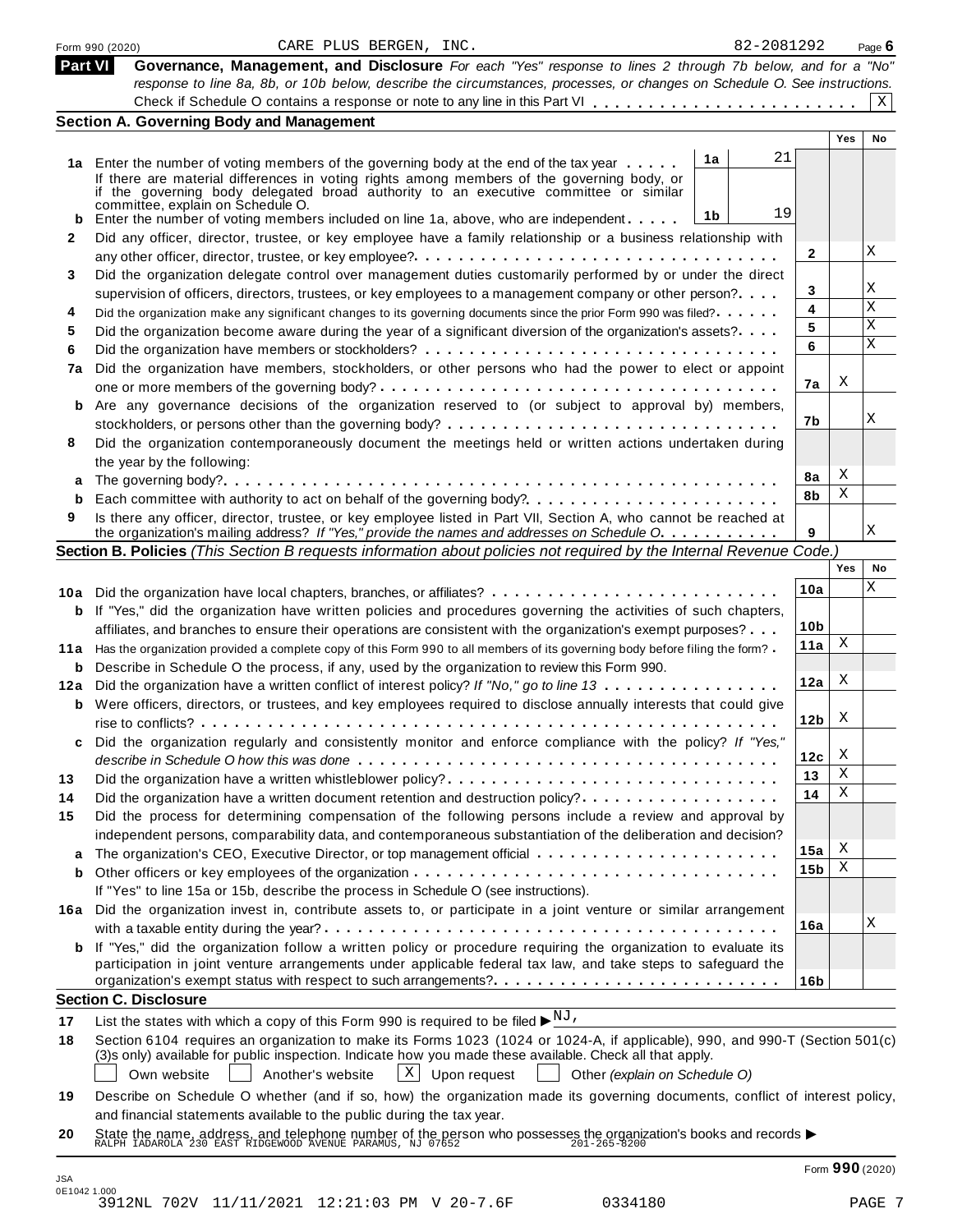| Part VII Compensation of Officers, Directors, Trustees, Key Employees, Highest Compensated Employees, and |  |  |  |  |  |
|-----------------------------------------------------------------------------------------------------------|--|--|--|--|--|
| <b>Independent Contractors</b>                                                                            |  |  |  |  |  |

Check if Schedule O contains a response or note to any line in this Part VII  $\dots \dots \dots \dots \dots \dots \dots \dots \dots \dots$ 

**Section A. Officers, Directors, Trustees, Key Employees, and Highest Compensated Employees**

**1a** Complete this table for all persons required to be listed. Report compensation for the calendar year ending with or within the organization's tax year.

anization's lax year.<br>● List all of the organization's **current** officers, directors, trustees (whether individuals or organizations), regardless of amount of<br>nnensation Enter -0- in columns (D) (E) and (E) if no compensa compensation. Enter -0- in columns (D), (E), and (F) if no compensation was paid.

• List all of the organization's current key employees, if any. See instructions for definition of "key employee."

■ List all of the organization's current key employees, if any. See instructions for definition of "key employee."<br>■ List the organization's five current highest compensated employees (other than an officer, director, tru who received reportable compensation (Box 5 of Form W-2 and/or Box 7 of Form 1099-MISC) of more than \$100,000 from the

organization and any related organizations.<br>• List all of the organization's **former** officers, key employees, and highest compensated employees who received more than<br>\$1.00.000 of reportable componention from the erganiza \$100,000 of reportable compensation from the organization and any related organizations.

% List all of the organization's **former directors or trustees** that received, in the capacity as a former director or trustee of the organization, more than \$10,000 of reportable compensation from the organization and any related organizations. See instructions for the order in which to list the persons above.

Check this box if neither the organization nor any related organization compensated any current officer, director, or trustee.

|                                 |                        |                                   |                       |         | (C)          |                                 |        |                          |                               |                          |
|---------------------------------|------------------------|-----------------------------------|-----------------------|---------|--------------|---------------------------------|--------|--------------------------|-------------------------------|--------------------------|
| (A)                             | (B)                    |                                   |                       |         | Position     |                                 |        | (D)                      | (E)                           | (F)                      |
| Name and title                  | Average                |                                   |                       |         |              | (do not check more than one     |        | Reportable               | Reportable                    | <b>Estimated amount</b>  |
|                                 | hours                  |                                   |                       |         |              | box, unless person is both an   |        | compensation             | compensation                  | of other                 |
|                                 | per week<br>(list any  |                                   |                       |         |              | officer and a director/trustee) |        | from the<br>organization | from related<br>organizations | compensation<br>from the |
|                                 | hours for              | Individual trustee<br>or director | Institutional trustee | Officer | Key employee |                                 | Former | (W-2/1099-MISC)          | (W-2/1099-MISC)               | organization and         |
|                                 | related                |                                   |                       |         |              |                                 |        |                          |                               | related organizations    |
|                                 | organizations<br>below |                                   |                       |         |              |                                 |        |                          |                               |                          |
|                                 | dotted line)           |                                   |                       |         |              |                                 |        |                          |                               |                          |
|                                 |                        |                                   |                       |         |              | Highest compensated<br>employee |        |                          |                               |                          |
|                                 |                        |                                   |                       |         |              |                                 |        |                          |                               |                          |
| (1) DEBORAH VISCONI             | 40.00                  |                                   |                       |         |              |                                 |        |                          |                               |                          |
| PRESIDENT/CEO                   | 0.                     | Χ                                 |                       | Χ       |              |                                 |        | 604,355.                 | 0.                            | 47,130.                  |
| (2) MOHAMMAD RAMAY, MD          | 40.00                  |                                   |                       |         |              |                                 |        |                          |                               |                          |
| CHIEF PSYCHIATRIST              | 0.                     |                                   |                       |         |              | Χ                               |        | 434,531.                 | 0.                            | 46,632.                  |
| (3) KARINE AIRAPETIAN, MD       | 40.00                  |                                   |                       |         |              |                                 |        |                          |                               |                          |
| INTERIM LEAD PSYCHIATRIST BH    | 0.                     |                                   |                       |         |              | X                               |        | 441,155                  | 0.                            | 30,839.                  |
| (4) TYMEZ ADEL, MD              | 40.00                  |                                   |                       |         |              |                                 |        |                          |                               |                          |
| PSYCHIATRIST                    | 0.                     |                                   |                       |         |              | Χ                               |        | 389,673.                 | 0.                            | 28,339.                  |
| (5) ILISSE R. PERLMUTTER, MD    | 40.00                  |                                   |                       |         |              |                                 |        |                          |                               |                          |
| CHAIR OF BEH. HLT, THRU 9/2020  | 0.                     |                                   |                       |         |              | Χ                               |        | 409,704.                 | 0                             | 0.                       |
| (6) PRATHILA K. NAIR, MD        | 40.00                  |                                   |                       |         |              |                                 |        |                          |                               |                          |
| PSYCHIATRIST                    | 0.                     |                                   |                       |         |              | Χ                               |        | 387,837.                 | 0.                            | 19,500.                  |
| (7) AARON HAJART                | 40.00                  |                                   |                       |         |              |                                 |        |                          |                               |                          |
| COO/SVP - STRAT, INNOV          | $0$ .                  |                                   |                       |         | X            |                                 |        | 302,827.                 | 0.                            | 47,740.                  |
| (8) BARBARA PALMER, MD          | 2.00                   |                                   |                       |         |              |                                 |        |                          |                               |                          |
| <b>TRUSTEE</b>                  | 0.                     | X                                 |                       |         |              |                                 |        | 251,337.                 | $\mathbf 0$ .                 | 3,465.                   |
| IADAROLA<br>$(9)$ RALPH         | 40.00                  |                                   |                       |         |              |                                 |        |                          |                               |                          |
| CFO, AS OF 8/10/20              | 0.                     |                                   |                       | Χ       |              |                                 |        | 116,778.                 | 0.                            | 8,237.                   |
| (10) JOSEPH MASCIANDARO         | 2.00                   |                                   |                       |         |              |                                 |        |                          |                               |                          |
| CHAIR THRU 10/2020/TRUSTEE      | 0.                     | X                                 |                       | Χ       |              |                                 |        | 0.                       | 0.                            | 0.                       |
| (11) LOURIVAL BAPTISTA NETO, MD | 2.00                   |                                   |                       |         |              |                                 |        |                          |                               |                          |
| VICE CHAIR AS OF 10/2020        | 0.                     | X                                 |                       | Χ       |              |                                 |        | $\mathbf 0$              | $\mathbf 0$ .                 | 0.                       |
| (12) DANIEL J. FITZPATRICK      | 2.00                   |                                   |                       |         |              |                                 |        |                          |                               |                          |
| TREASURER AS OF 10/2020         | 0.                     | X                                 |                       | Χ       |              |                                 |        | 0                        | 0                             | 0.                       |
| (13) JULIA D. ORLANDO           | 2.00                   |                                   |                       |         |              |                                 |        |                          |                               |                          |
| SECRETARY AS OF 10/2020         | 0.                     | X                                 |                       | Χ       |              |                                 |        | 0                        | 0                             | $0$ .                    |
| (14) KATHLEEN M. BURKE          | 2.00                   |                                   |                       |         |              |                                 |        |                          |                               |                          |
| TRUSTEE - AS OF 2/7/2020        | 0.                     | Χ                                 |                       |         |              |                                 |        | $0$ .                    | $0$ .                         | $0$ .                    |

Form **990** (2020)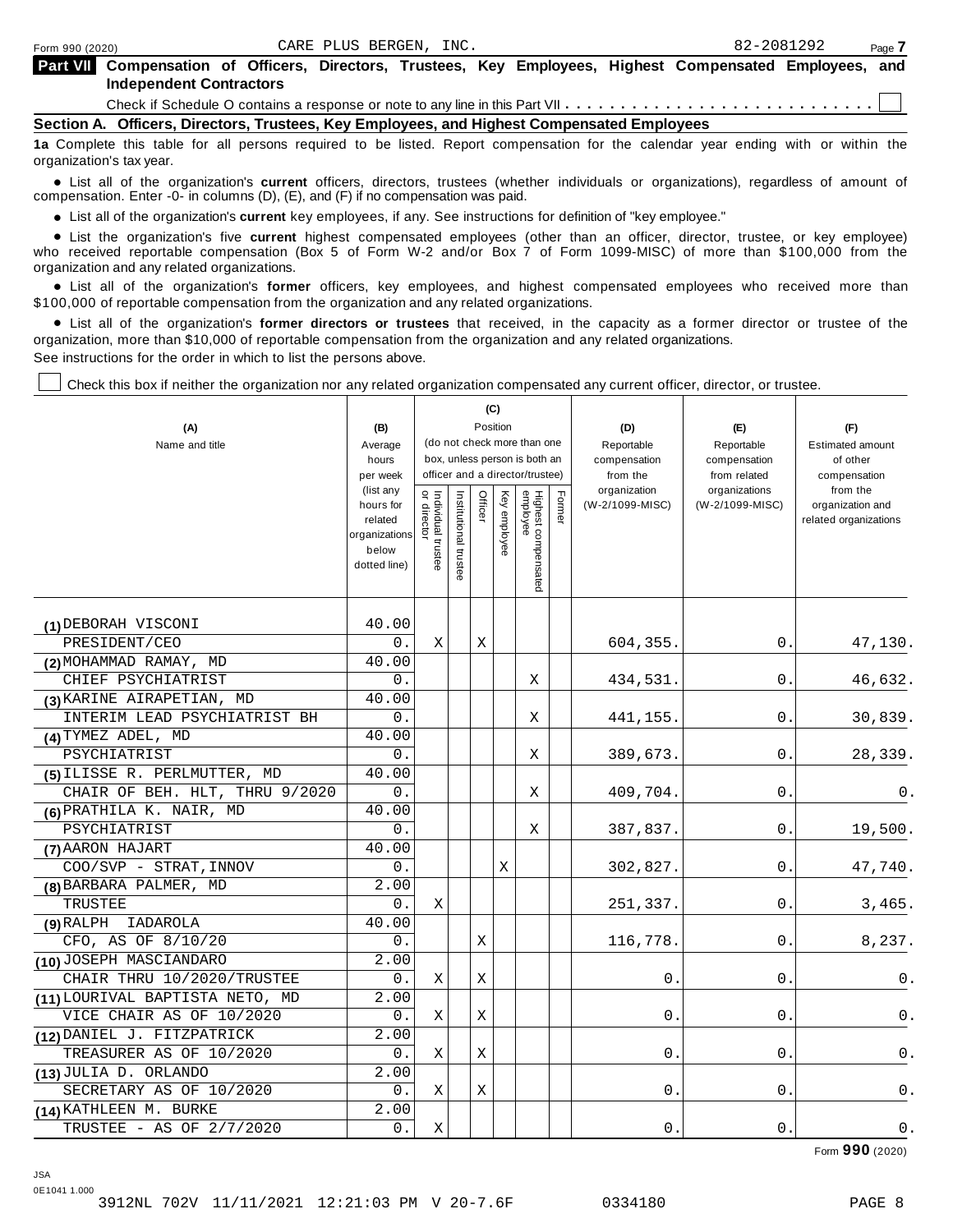## CARE PLUS BERGEN, INC. 82-2081292

| Form 990 (2020) |
|-----------------|
|-----------------|

| (A)<br>Name and title                                                                                                                                                                                                                                                                         | (B)<br>Average<br>hours per<br>week (list any<br>hours for |                                           |                       |         | (C)<br>Position | (do not check more than one<br>box, unless person is both an<br>officer and a director/trustee) |        | (D)<br>Reportable<br>compensation<br>from<br>the | (E)<br>Reportable<br>compensation from<br>related<br>organizations | (F)<br>Estimated<br>amount of<br>other<br>compensation   |
|-----------------------------------------------------------------------------------------------------------------------------------------------------------------------------------------------------------------------------------------------------------------------------------------------|------------------------------------------------------------|-------------------------------------------|-----------------------|---------|-----------------|-------------------------------------------------------------------------------------------------|--------|--------------------------------------------------|--------------------------------------------------------------------|----------------------------------------------------------|
|                                                                                                                                                                                                                                                                                               | related<br>organizations<br>below dotted<br>line)          | <br>  Individual trustee<br>  or director | Institutional trustee | Officer | Key employee    | Highest compensated<br>employee                                                                 | Former | organization<br>(W-2/1099-MISC)                  | (W-2/1099-MISC)                                                    | from the<br>organization<br>and related<br>organizations |
| 15) FREDERICK CORRUBIA                                                                                                                                                                                                                                                                        | $\overline{2.00}$                                          |                                           |                       |         |                 |                                                                                                 |        |                                                  |                                                                    |                                                          |
| TRUSTEE                                                                                                                                                                                                                                                                                       | 0.                                                         | Χ                                         |                       |         |                 |                                                                                                 |        | 0                                                | 0.                                                                 | 0.                                                       |
| 16) KENNETH EHRENBERG                                                                                                                                                                                                                                                                         | $\overline{2.00}$                                          |                                           |                       |         |                 |                                                                                                 |        |                                                  |                                                                    |                                                          |
| TRUSTEE<br>(17) ILYA EVANGELISTA                                                                                                                                                                                                                                                              | 0.<br>2.00                                                 | Χ                                         |                       |         |                 |                                                                                                 |        | 0                                                | 0.                                                                 | 0.                                                       |
| TRUSTEE - AS OF 2/7/2020                                                                                                                                                                                                                                                                      | 0.                                                         | Χ                                         |                       |         |                 |                                                                                                 |        | 0                                                | 0.                                                                 | 0.                                                       |
| (18) DAVID H. FREED                                                                                                                                                                                                                                                                           | $\overline{2.00}$                                          |                                           |                       |         |                 |                                                                                                 |        |                                                  |                                                                    |                                                          |
| TRUSTEE                                                                                                                                                                                                                                                                                       | 0.                                                         | Χ                                         |                       |         |                 |                                                                                                 |        | 0                                                | 0.                                                                 | 0.                                                       |
| SHELBY D. KLEIN<br>(19)                                                                                                                                                                                                                                                                       | $\overline{2.00}$                                          |                                           |                       |         |                 |                                                                                                 |        |                                                  |                                                                    |                                                          |
| TRUSTEE                                                                                                                                                                                                                                                                                       | 0.                                                         | Χ                                         |                       |         |                 |                                                                                                 |        | 0                                                | 0.                                                                 | 0.                                                       |
| 20) JOHN D. MITCHELL                                                                                                                                                                                                                                                                          | $\overline{2.00}$                                          |                                           |                       |         |                 |                                                                                                 |        |                                                  |                                                                    |                                                          |
| TRUSTEE                                                                                                                                                                                                                                                                                       | $0$ .                                                      | Χ                                         |                       |         |                 |                                                                                                 |        | 0                                                | 0.                                                                 | 0.                                                       |
| 21) GEOFFREY PERSELAY                                                                                                                                                                                                                                                                         | $\overline{2.00}$                                          |                                           |                       |         |                 |                                                                                                 |        |                                                  |                                                                    |                                                          |
| TRUSTEE                                                                                                                                                                                                                                                                                       | 0.                                                         | Χ                                         |                       |         |                 |                                                                                                 |        | 0                                                | 0.                                                                 | 0.                                                       |
| 22) DAVID ROE                                                                                                                                                                                                                                                                                 | $\overline{2.00}$                                          |                                           |                       |         |                 |                                                                                                 |        |                                                  |                                                                    |                                                          |
| TRUSTEE                                                                                                                                                                                                                                                                                       | $0$ .                                                      | Χ                                         |                       |         |                 |                                                                                                 |        | 0                                                | 0.                                                                 | 0.                                                       |
| (23) JUDGE SANDRA ROBINSON                                                                                                                                                                                                                                                                    | $\overline{2.00}$                                          |                                           |                       |         |                 |                                                                                                 |        |                                                  |                                                                    |                                                          |
| TRUSTEE                                                                                                                                                                                                                                                                                       | 0.                                                         | Χ                                         |                       |         |                 |                                                                                                 |        | 0                                                | 0.                                                                 | 0.                                                       |
| (24) JUSTIN SAMBOL, MD                                                                                                                                                                                                                                                                        | 2.00                                                       |                                           |                       |         |                 |                                                                                                 |        |                                                  |                                                                    |                                                          |
| TREASURER UNTIL 10/20/TRUSTEE                                                                                                                                                                                                                                                                 | 0.                                                         | Χ                                         |                       | Χ       |                 |                                                                                                 |        | 0                                                | 0.                                                                 | 0.                                                       |
| 25) HENRY VELEZ, MD                                                                                                                                                                                                                                                                           | 2.00                                                       |                                           |                       |         |                 |                                                                                                 |        |                                                  |                                                                    |                                                          |
| TRUSTEE                                                                                                                                                                                                                                                                                       | 0.                                                         | Χ                                         |                       |         |                 |                                                                                                 |        | $\Omega$                                         | $0$ .                                                              | 0.                                                       |
| 1b Sub-total<br>.                                                                                                                                                                                                                                                                             |                                                            |                                           |                       |         |                 |                                                                                                 |        | 3, 338, 197.                                     | 0                                                                  | 231,882.                                                 |
| c Total from continuation sheets to Part VII, Section A                                                                                                                                                                                                                                       |                                                            |                                           |                       |         |                 |                                                                                                 |        | $\mathbf{0}$ .<br>3,338,197.                     | 0<br>0.                                                            | 0.<br>231,882.                                           |
| 2 Total number of individuals (including but not limited to those listed above) who received more than \$100,000 of<br>reportable compensation from the organization ▶<br>Did the organization list any former officer, director, or trustee, key employee, or highest compensated<br>3       |                                                            | 276                                       |                       |         |                 |                                                                                                 |        |                                                  |                                                                    | <b>Yes</b><br>No.                                        |
| employee on line 1a? If "Yes," complete Schedule J for such individual                                                                                                                                                                                                                        |                                                            |                                           |                       |         |                 |                                                                                                 |        |                                                  |                                                                    | X<br>3                                                   |
| For any individual listed on line 1a, is the sum of reportable compensation and other compensation from the<br>4<br>organization and related organizations greater than \$150,000? If "Yes," complete Schedule J for such                                                                     |                                                            |                                           |                       |         |                 |                                                                                                 |        |                                                  |                                                                    | Χ<br>4                                                   |
| Did any person listed on line 1a receive or accrue compensation from any unrelated organization or individual<br>5.                                                                                                                                                                           |                                                            |                                           |                       |         |                 |                                                                                                 |        |                                                  |                                                                    |                                                          |
| for services rendered to the organization? If "Yes," complete Schedule J for such person                                                                                                                                                                                                      |                                                            |                                           |                       |         |                 |                                                                                                 |        |                                                  |                                                                    | х<br>5                                                   |
| <b>Section B. Independent Contractors</b><br>Complete this table for your five highest compensated independent contractors that received more than \$100,000 of<br>compensation from the organization. Report compensation for the calendar year ending with or within the organization's tax |                                                            |                                           |                       |         |                 |                                                                                                 |        |                                                  |                                                                    |                                                          |
| year.                                                                                                                                                                                                                                                                                         |                                                            |                                           |                       |         |                 |                                                                                                 |        |                                                  |                                                                    |                                                          |
|                                                                                                                                                                                                                                                                                               |                                                            |                                           |                       |         |                 |                                                                                                 |        | (B)<br>Description of services                   |                                                                    | (C)<br>Compensation                                      |
| (A)<br>Name and business address                                                                                                                                                                                                                                                              |                                                            |                                           |                       |         |                 |                                                                                                 |        |                                                  |                                                                    |                                                          |
| <b>ATTACHMENT</b><br>- 3                                                                                                                                                                                                                                                                      |                                                            |                                           |                       |         |                 |                                                                                                 |        |                                                  |                                                                    |                                                          |
|                                                                                                                                                                                                                                                                                               |                                                            |                                           |                       |         |                 |                                                                                                 |        |                                                  |                                                                    |                                                          |
|                                                                                                                                                                                                                                                                                               |                                                            |                                           |                       |         |                 |                                                                                                 |        |                                                  |                                                                    |                                                          |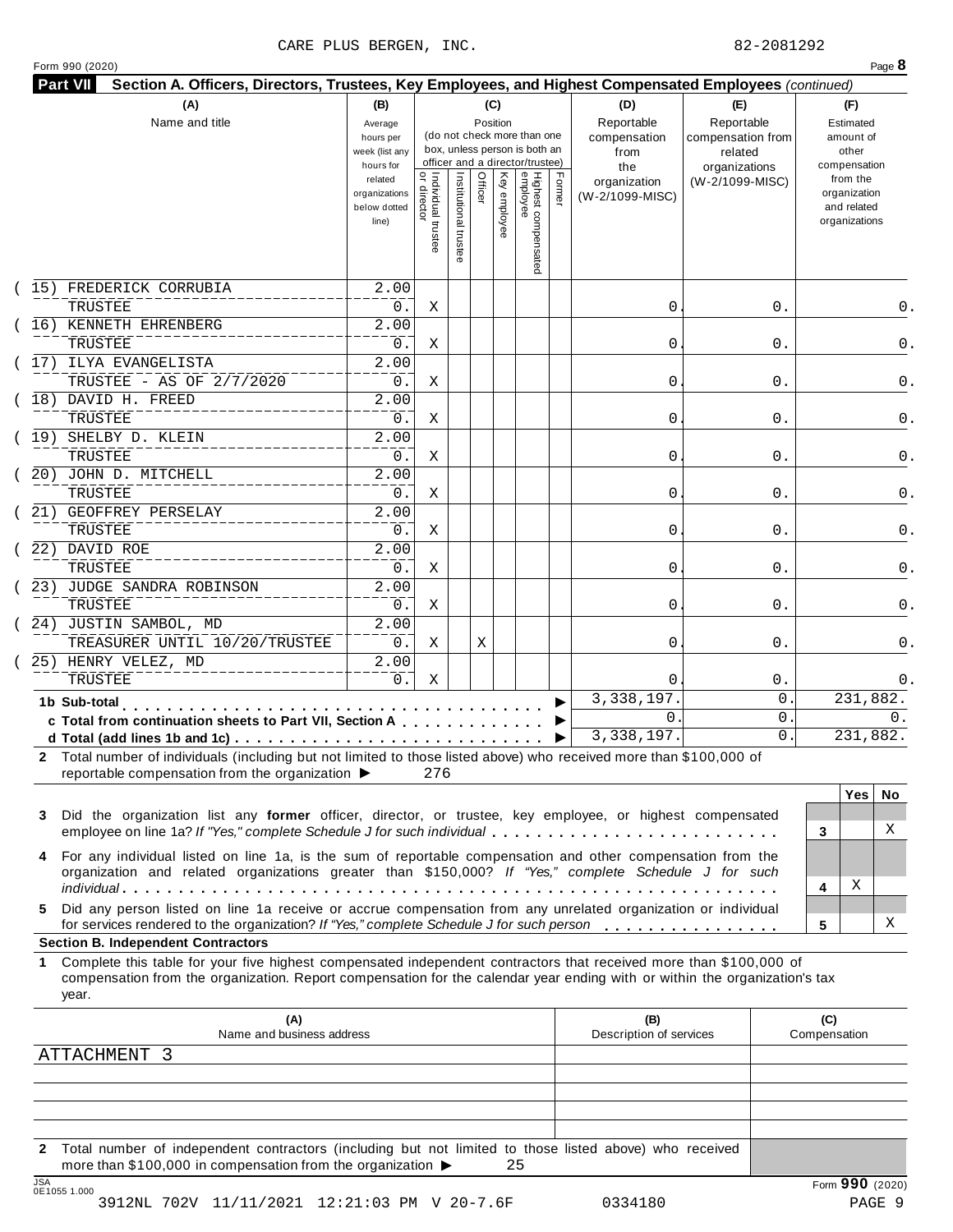### CARE PLUS BERGEN, INC. 82-2081292

|  | Form 990 (2020) |
|--|-----------------|

| (A)<br>Name and title                                                                                                                                                                                                                                          | (B)<br>Average<br>hours per<br>week (list any<br>hours for | (C)<br>Position<br>(do not check more than one<br>box, unless person is both an<br>officer and a director/trustee) |                                     |                       |         |              |                                 | (D)<br>Reportable<br>compensation<br>from<br>the | (E)<br>Reportable<br>compensation from<br>related<br>organizations | (F)<br>Estimated<br>amount of<br>other<br>compensation |                                                          |
|----------------------------------------------------------------------------------------------------------------------------------------------------------------------------------------------------------------------------------------------------------------|------------------------------------------------------------|--------------------------------------------------------------------------------------------------------------------|-------------------------------------|-----------------------|---------|--------------|---------------------------------|--------------------------------------------------|--------------------------------------------------------------------|--------------------------------------------------------|----------------------------------------------------------|
|                                                                                                                                                                                                                                                                |                                                            | related<br>organizations<br>below dotted<br>line)                                                                  | Individual trustee<br>  or director | Institutional trustee | Officer | Key employee | Highest compensated<br>employee | Former                                           | organization<br>(W-2/1099-MISC)                                    | (W-2/1099-MISC)                                        | from the<br>organization<br>and related<br>organizations |
| 26) ROBERT BUDSOCK<br>VICE CHAIR THRU 10/20/TRUSTEE                                                                                                                                                                                                            |                                                            | 2.00<br>$0$ .                                                                                                      | Χ                                   |                       | Χ       |              |                                 |                                                  | 0                                                                  | 0.                                                     | 0.                                                       |
| 27) ROBERT PACICCO<br>CHAIR AS OF 10/20                                                                                                                                                                                                                        |                                                            | 2.00<br>0.                                                                                                         | Χ                                   |                       | Χ       |              |                                 |                                                  | 0                                                                  | 0.                                                     | 0.                                                       |
| 28) ANSAR BATOOL<br>TRUSTEE - AS OF 11/6/2020                                                                                                                                                                                                                  |                                                            | 2.00<br>0.                                                                                                         | Χ                                   |                       |         |              |                                 |                                                  | 0                                                                  | 0.                                                     | 0.                                                       |
|                                                                                                                                                                                                                                                                |                                                            |                                                                                                                    |                                     |                       |         |              |                                 |                                                  |                                                                    |                                                        |                                                          |
|                                                                                                                                                                                                                                                                |                                                            |                                                                                                                    |                                     |                       |         |              |                                 |                                                  |                                                                    |                                                        |                                                          |
|                                                                                                                                                                                                                                                                |                                                            |                                                                                                                    |                                     |                       |         |              |                                 |                                                  |                                                                    |                                                        |                                                          |
|                                                                                                                                                                                                                                                                |                                                            |                                                                                                                    |                                     |                       |         |              |                                 |                                                  |                                                                    |                                                        |                                                          |
|                                                                                                                                                                                                                                                                |                                                            |                                                                                                                    |                                     |                       |         |              |                                 |                                                  |                                                                    |                                                        |                                                          |
| 1b Sub-total<br>c Total from continuation sheets to Part VII, Section A                                                                                                                                                                                        |                                                            |                                                                                                                    |                                     |                       |         |              |                                 |                                                  | $\mathbf{0}$                                                       | 0                                                      | 0.                                                       |
| 2 Total number of individuals (including but not limited to those listed above) who received more than \$100,000 of<br>reportable compensation from the organization ▶                                                                                         |                                                            |                                                                                                                    | 276                                 |                       |         |              |                                 |                                                  |                                                                    |                                                        |                                                          |
| Did the organization list any former officer, director, or trustee, key employee, or highest compensated<br>3<br>employee on line 1a? If "Yes," complete Schedule J for such individual                                                                        |                                                            |                                                                                                                    |                                     |                       |         |              |                                 |                                                  |                                                                    |                                                        | <b>Yes</b><br>No.<br>X<br>3                              |
| For any individual listed on line 1a, is the sum of reportable compensation and other compensation from the<br>4<br>organization and related organizations greater than \$150,000? If "Yes," complete Schedule J for such                                      |                                                            |                                                                                                                    |                                     |                       |         |              |                                 |                                                  |                                                                    |                                                        | Χ<br>4                                                   |
| Did any person listed on line 1a receive or accrue compensation from any unrelated organization or individual<br>5.<br>for services rendered to the organization? If "Yes," complete Schedule J for such person<br><b>Section B. Independent Contractors</b>   |                                                            |                                                                                                                    |                                     |                       |         |              |                                 |                                                  |                                                                    |                                                        | х<br>5                                                   |
| Complete this table for your five highest compensated independent contractors that received more than \$100,000 of<br>1<br>compensation from the organization. Report compensation for the calendar year ending with or within the organization's tax<br>year. |                                                            |                                                                                                                    |                                     |                       |         |              |                                 |                                                  |                                                                    |                                                        |                                                          |
|                                                                                                                                                                                                                                                                | (A)<br>Name and business address                           |                                                                                                                    |                                     |                       |         |              |                                 |                                                  | (B)<br>Description of services                                     |                                                        | (C)<br>Compensation                                      |
|                                                                                                                                                                                                                                                                |                                                            |                                                                                                                    |                                     |                       |         |              |                                 |                                                  |                                                                    |                                                        |                                                          |
|                                                                                                                                                                                                                                                                |                                                            |                                                                                                                    |                                     |                       |         |              |                                 |                                                  |                                                                    |                                                        |                                                          |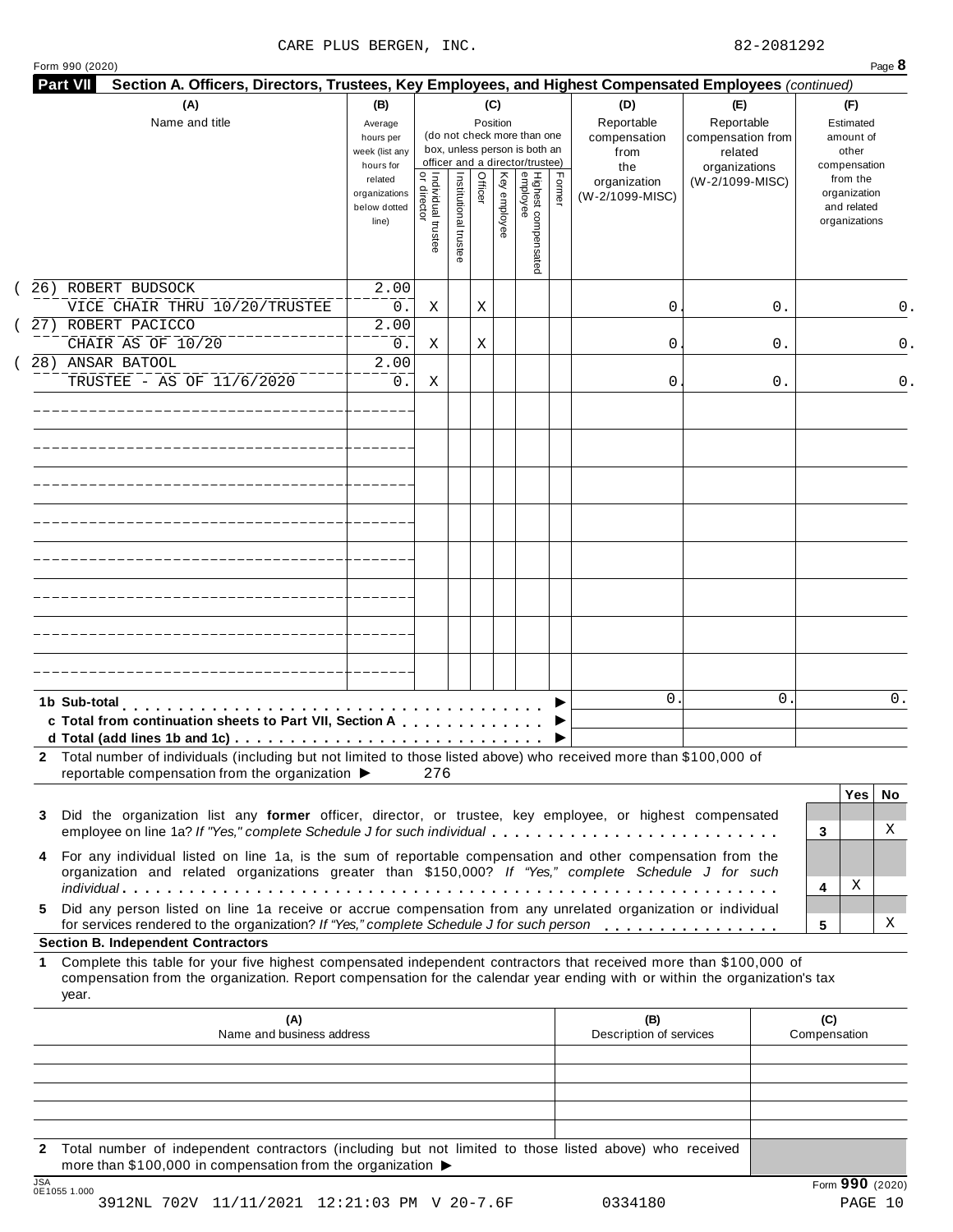**Part VIII Statement of Revenue**

|                                                           | <b>Part VIII</b> | Statement of Revenue<br>Check if Schedule O contains a response or note to any line in this Part VIII                                                                                                                                     |                           |                      |                                              |                                      |                                                               |
|-----------------------------------------------------------|------------------|-------------------------------------------------------------------------------------------------------------------------------------------------------------------------------------------------------------------------------------------|---------------------------|----------------------|----------------------------------------------|--------------------------------------|---------------------------------------------------------------|
|                                                           |                  |                                                                                                                                                                                                                                           |                           | (A)<br>Total revenue | (B)<br>Related or exempt<br>function revenue | (C)<br>Unrelated<br>business revenue | (D)<br>Revenue excluded<br>from tax under<br>sections 512-514 |
| Contributions, Gifts, Grants<br>and Other Similar Amounts | 1a               | Federated campaigns<br>1а                                                                                                                                                                                                                 |                           |                      |                                              |                                      |                                                               |
|                                                           | b                | Membership dues <b>All Accords</b> Membership dues<br>1b                                                                                                                                                                                  |                           |                      |                                              |                                      |                                                               |
|                                                           | c                | Fundraising events <b>Exercises</b><br>1c                                                                                                                                                                                                 |                           |                      |                                              |                                      |                                                               |
|                                                           | d                | Related organizations <b>contains</b> and the set of the set of the set of the set of the set of the set of the set of the set of the set of the set of the set of the set of the set of the set of the set of the set of the set o<br>1d |                           |                      |                                              |                                      |                                                               |
|                                                           | е                | Government grants (contributions)<br>1е                                                                                                                                                                                                   | 72, 111, 460.             |                      |                                              |                                      |                                                               |
|                                                           | t.               | All other contributions, gifts, grants,                                                                                                                                                                                                   |                           |                      |                                              |                                      |                                                               |
|                                                           |                  | and similar amounts not included above<br>1f                                                                                                                                                                                              | 256,494.                  |                      |                                              |                                      |                                                               |
|                                                           | g                | Noncash contributions included in<br>$1g$ \$                                                                                                                                                                                              |                           |                      |                                              |                                      |                                                               |
|                                                           |                  |                                                                                                                                                                                                                                           |                           | 72, 367, 954.        |                                              |                                      |                                                               |
|                                                           |                  |                                                                                                                                                                                                                                           | <b>Business Code</b>      |                      |                                              |                                      |                                                               |
|                                                           | 2a               | NET PATIENT SERVICE REVENUE                                                                                                                                                                                                               | 621300                    | 122,048,247.         | 122,048,247.                                 |                                      |                                                               |
| Program Service<br>Revenue                                | b                | PSYCH COST SHARING REVENUE                                                                                                                                                                                                                | 621300                    | 35,586,840.          | 35,586,840.                                  |                                      |                                                               |
|                                                           | c                | CHARITY CARE TRUST FUND                                                                                                                                                                                                                   | 621300                    | 16, 138, 886.        | 16, 138, 886.                                |                                      |                                                               |
|                                                           | d                | DSRIP                                                                                                                                                                                                                                     | 621300                    | 2,765,489.           | 2,765,489.                                   |                                      |                                                               |
|                                                           |                  |                                                                                                                                                                                                                                           |                           |                      |                                              |                                      |                                                               |
|                                                           | f                | All other program service revenue                                                                                                                                                                                                         |                           |                      |                                              |                                      |                                                               |
|                                                           | g                | Total. Add lines 2a-2f ▶                                                                                                                                                                                                                  |                           | 176, 539, 462.       |                                              |                                      |                                                               |
|                                                           | 3                | Investment income (including dividends, interest, and                                                                                                                                                                                     |                           |                      |                                              |                                      |                                                               |
|                                                           |                  |                                                                                                                                                                                                                                           |                           | 0.                   |                                              |                                      |                                                               |
|                                                           | 4                | Income from investment of tax-exempt bond proceeds $\blacktriangleright$                                                                                                                                                                  |                           | $\mathbf 0$ .        |                                              |                                      |                                                               |
|                                                           | 5                |                                                                                                                                                                                                                                           |                           | 0.                   |                                              |                                      |                                                               |
|                                                           |                  | (i) Real                                                                                                                                                                                                                                  | (ii) Personal             |                      |                                              |                                      |                                                               |
|                                                           | 6a               | 155,331.<br>Gross rents [19]<br>6a                                                                                                                                                                                                        |                           |                      |                                              |                                      |                                                               |
|                                                           | b                | Less: rental expenses<br>6b                                                                                                                                                                                                               |                           |                      |                                              |                                      |                                                               |
|                                                           | c                | 155,331.<br>Rental income or (loss) 6c                                                                                                                                                                                                    |                           |                      |                                              |                                      |                                                               |
|                                                           | d                | Net rental income or (loss) $\ldots$ , $\ldots$ , $\ldots$ , $\blacktriangleright$<br>(i) Securities                                                                                                                                      | (ii) Other                | 155,331.             |                                              |                                      | 155,331.                                                      |
|                                                           | 7а               | Gross amount from                                                                                                                                                                                                                         |                           |                      |                                              |                                      |                                                               |
|                                                           |                  | of<br>sales<br>assets<br>other than inventory                                                                                                                                                                                             |                           |                      |                                              |                                      |                                                               |
|                                                           | b                | 7а<br>Less: cost or other basis                                                                                                                                                                                                           |                           |                      |                                              |                                      |                                                               |
| evenue                                                    |                  | and sales expenses<br>7b                                                                                                                                                                                                                  |                           |                      |                                              |                                      |                                                               |
|                                                           |                  | 7c<br><b>c</b> Gain or (loss)                                                                                                                                                                                                             |                           |                      |                                              |                                      |                                                               |
|                                                           | d                | Net gain or (loss) $\cdots$ $\cdots$ $\cdots$ $\cdots$ $\cdots$ $\cdots$                                                                                                                                                                  |                           | $\mathsf{0}$ .       |                                              |                                      |                                                               |
| Other <sub>R</sub>                                        | 8а               | income from fundraising<br>Gross                                                                                                                                                                                                          |                           |                      |                                              |                                      |                                                               |
|                                                           |                  | events (not including \$                                                                                                                                                                                                                  |                           |                      |                                              |                                      |                                                               |
|                                                           |                  | of contributions reported on line                                                                                                                                                                                                         |                           |                      |                                              |                                      |                                                               |
|                                                           |                  | 8а<br>1c). See Part IV, line 18                                                                                                                                                                                                           | 0.                        |                      |                                              |                                      |                                                               |
|                                                           | b                | 8b<br>Less: direct expenses                                                                                                                                                                                                               | $0$ .                     |                      |                                              |                                      |                                                               |
|                                                           | с                | Net income or (loss) from fundraising events                                                                                                                                                                                              | ▶                         | $\mathsf{0}$ .       |                                              |                                      |                                                               |
|                                                           | 9а               | income<br>from<br>gaming<br>Gross                                                                                                                                                                                                         |                           |                      |                                              |                                      |                                                               |
|                                                           |                  | activities. See Part IV, line 19<br>9а                                                                                                                                                                                                    | 0.                        |                      |                                              |                                      |                                                               |
|                                                           | b                | 9b<br>Less: direct expenses                                                                                                                                                                                                               | $0$ .                     |                      |                                              |                                      |                                                               |
|                                                           | c                | Net income or (loss) from gaming activities                                                                                                                                                                                               | ▶                         | 0.                   |                                              |                                      |                                                               |
|                                                           | 10a              | sales of inventory,<br>less<br>Gross                                                                                                                                                                                                      |                           |                      |                                              |                                      |                                                               |
|                                                           |                  | returns and allowances <b>and allowances</b><br>10a                                                                                                                                                                                       | 0.                        |                      |                                              |                                      |                                                               |
|                                                           | b                | 10 <sub>b</sub><br>Less: cost of goods sold<br>Net income or (loss) from sales of inventory                                                                                                                                               | 0.                        |                      |                                              |                                      |                                                               |
|                                                           | c                |                                                                                                                                                                                                                                           | ▶<br><b>Business Code</b> | $\mathsf{0}$ .       |                                              |                                      |                                                               |
|                                                           |                  | DOCTORS INCOME                                                                                                                                                                                                                            | 900099                    | 5,069,841.           | 5,069,841.                                   |                                      |                                                               |
|                                                           | 11a              |                                                                                                                                                                                                                                           | 900099                    | 528,088.             | 528,088.                                     |                                      |                                                               |
|                                                           |                  |                                                                                                                                                                                                                                           |                           |                      |                                              |                                      |                                                               |
|                                                           | b                | CAFETERIA/COFFEE SHOP REVENUE                                                                                                                                                                                                             |                           |                      |                                              |                                      |                                                               |
|                                                           | c                | RESEARCH STUDY                                                                                                                                                                                                                            | 900099                    | 444,760.             | 444,760.                                     |                                      |                                                               |
| Miscellaneous<br>Revenue                                  | d<br>е           | All other revenue entering the series of the series of the series of the series of the series of the series of<br>Total. Add lines 11a-11d ▶                                                                                              |                           | 6,042,689.           |                                              |                                      |                                                               |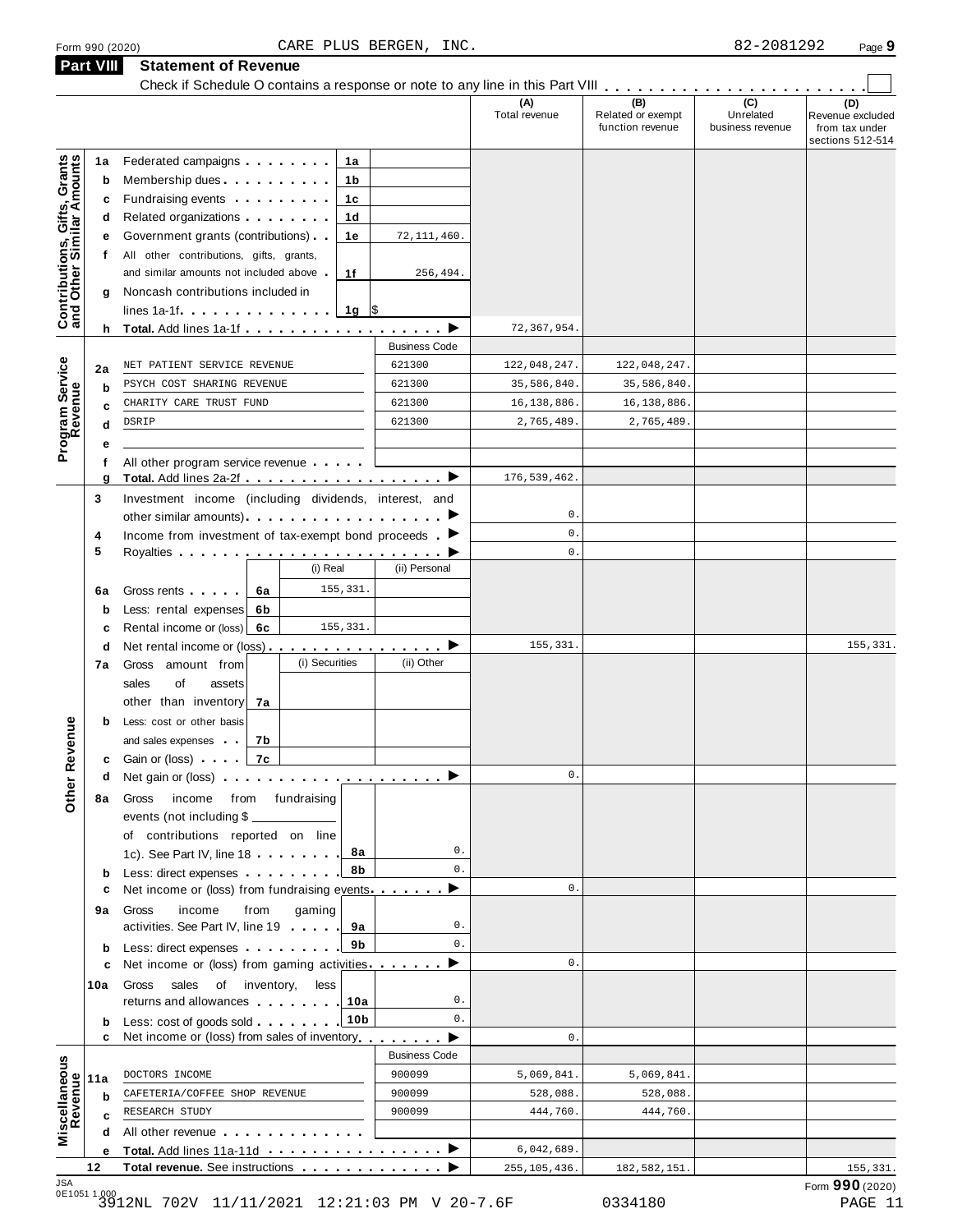|          | <b>Part IX</b> Statement of Functional Expenses                                                                                                                                                                                   |                       |                                    |                                    |                                |  |  |  |  |  |  |  |
|----------|-----------------------------------------------------------------------------------------------------------------------------------------------------------------------------------------------------------------------------------|-----------------------|------------------------------------|------------------------------------|--------------------------------|--|--|--|--|--|--|--|
|          | Section 501(c)(3) and 501(c)(4) organizations must complete all columns. All other organizations must complete column (A).                                                                                                        |                       |                                    |                                    |                                |  |  |  |  |  |  |  |
|          |                                                                                                                                                                                                                                   |                       |                                    |                                    |                                |  |  |  |  |  |  |  |
|          | Do not include amounts reported on lines 6b, 7b,<br>8b, 9b, and 10b of Part VIII.                                                                                                                                                 | (A)<br>Total expenses | (B)<br>Program service<br>expenses | Management and<br>general expenses | (D)<br>Fundraising<br>expenses |  |  |  |  |  |  |  |
|          | 1 Grants and other assistance to domestic organizations                                                                                                                                                                           | 0.                    |                                    |                                    |                                |  |  |  |  |  |  |  |
|          | and domestic governments. See Part IV, line 21                                                                                                                                                                                    |                       |                                    |                                    |                                |  |  |  |  |  |  |  |
|          | 2 Grants and other assistance to domestic<br>individuals. See Part IV, line 22                                                                                                                                                    | 0.                    |                                    |                                    |                                |  |  |  |  |  |  |  |
|          | 3 Grants and other assistance to foreign                                                                                                                                                                                          |                       |                                    |                                    |                                |  |  |  |  |  |  |  |
|          | foreign governments,<br>organizations,<br>and                                                                                                                                                                                     |                       |                                    |                                    |                                |  |  |  |  |  |  |  |
|          | foreign individuals. See Part IV, lines 15 and 16                                                                                                                                                                                 | 0.                    |                                    |                                    |                                |  |  |  |  |  |  |  |
|          | 4 Benefits paid to or for members                                                                                                                                                                                                 | $\mathbf{0}$ .        |                                    |                                    |                                |  |  |  |  |  |  |  |
|          | 5 Compensation of current officers, directors,<br>trustees, and key employees                                                                                                                                                     | 1,127,066.            | 1,020,091.                         | 106,975.                           |                                |  |  |  |  |  |  |  |
|          | 6 Compensation not included above to disqualified                                                                                                                                                                                 |                       |                                    |                                    |                                |  |  |  |  |  |  |  |
|          | persons (as defined under section 4958(f)(1)) and                                                                                                                                                                                 |                       |                                    |                                    |                                |  |  |  |  |  |  |  |
|          | persons described in section 4958(c)(3)(B)                                                                                                                                                                                        | 0.<br>121, 359, 175.  | 109,840,380.                       | 11,518,795.                        |                                |  |  |  |  |  |  |  |
|          | 7 Other salaries and wages <b>contained contained contained contained contained contained </b>                                                                                                                                    |                       |                                    |                                    |                                |  |  |  |  |  |  |  |
|          | 8 Pension plan accruals and contributions (include<br>section 401(k) and 403(b) employer contributions)                                                                                                                           | 819,796.              | 741,985.                           | 77,811.                            |                                |  |  |  |  |  |  |  |
|          | 9 Other employee benefits                                                                                                                                                                                                         | 14,918,722.           | 13,502,714.                        | 1,416,008.                         |                                |  |  |  |  |  |  |  |
| 10       | Payroll taxes                                                                                                                                                                                                                     | 9,838,435.            | 8,904,621.                         | 933,814.                           |                                |  |  |  |  |  |  |  |
| 11       | Fees for services (nonemployees):                                                                                                                                                                                                 |                       |                                    |                                    |                                |  |  |  |  |  |  |  |
|          | a Management                                                                                                                                                                                                                      | 3, 393, 957.          | 2,118,068.                         | 1,275,889.                         |                                |  |  |  |  |  |  |  |
|          |                                                                                                                                                                                                                                   | 574,082.              |                                    | 574,082.                           |                                |  |  |  |  |  |  |  |
|          | c Accounting experience and a series are a series of the series of the series of the series of the series of the series of the series of the series of the series of the series of the series of the series of the series of t    | 282, 282.             |                                    | 282, 282.                          |                                |  |  |  |  |  |  |  |
|          | d Lobbying                                                                                                                                                                                                                        | 0.                    |                                    |                                    |                                |  |  |  |  |  |  |  |
|          | e Professional fundraising services. See Part IV, line 17                                                                                                                                                                         | $\mathbf{0}$ .        |                                    |                                    |                                |  |  |  |  |  |  |  |
|          | f Investment management fees                                                                                                                                                                                                      | $\overline{0}$ .      |                                    |                                    |                                |  |  |  |  |  |  |  |
|          | <b>g</b> Other. (If line 11g amount exceeds 10% of line 25, column                                                                                                                                                                | 20,920,433.           |                                    |                                    |                                |  |  |  |  |  |  |  |
|          | (A) amount, list line 11g expenses on Schedule O.) expenses                                                                                                                                                                       | 569,667.              | 19,801,598.<br>57,543.             | 1,118,835.<br>512,124.             |                                |  |  |  |  |  |  |  |
|          | 12 Advertising and promotion                                                                                                                                                                                                      | 5,100,618.            | 4,367,809.                         | 732,809.                           |                                |  |  |  |  |  |  |  |
| 13<br>14 | Office expenses<br>Information technology.                                                                                                                                                                                        | 5,462,507.            | 4,021,196.                         | 1, 441, 311.                       |                                |  |  |  |  |  |  |  |
| 15       |                                                                                                                                                                                                                                   | $\Omega$ .            |                                    |                                    |                                |  |  |  |  |  |  |  |
|          | 16 Occupancy                                                                                                                                                                                                                      | 23, 168, 240.         | 20,816,269.                        | 2,351,971.                         |                                |  |  |  |  |  |  |  |
|          | 17 Travel <b>17 Travel</b>                                                                                                                                                                                                        | 77,953.               | 77,886.                            | 67.                                |                                |  |  |  |  |  |  |  |
|          | 18 Payments of travel or entertainment expenses                                                                                                                                                                                   |                       |                                    |                                    |                                |  |  |  |  |  |  |  |
|          | for any federal, state, or local public officials                                                                                                                                                                                 | 0.                    |                                    |                                    |                                |  |  |  |  |  |  |  |
|          | 19 Conferences, conventions, and meetings                                                                                                                                                                                         | 40,979.               | 23, 417.                           | 17,562.                            |                                |  |  |  |  |  |  |  |
| 20       | Interest $\ldots$ , $\ldots$ , $\ldots$ , $\ldots$ , $\ldots$ , $\ldots$                                                                                                                                                          | 486,814.              | 427, 423.                          | 59,391                             |                                |  |  |  |  |  |  |  |
| 21       | Payments to affiliates <b>Exercises Payments</b> to a method of the set of the set of the set of the set of the set of the set of the set of the set of the set of the set of the set of the set of the set of the set of the set | 0.                    |                                    |                                    |                                |  |  |  |  |  |  |  |
| 22       | Depreciation, depletion, and amortization                                                                                                                                                                                         | 12,745.<br>2,182,193. | 12,745.<br>1,141,287.              | 1,040,906.                         |                                |  |  |  |  |  |  |  |
| 23       | Insurance in the settlement of the settlement of the settlement of the settlement of the settlement of the set                                                                                                                    |                       |                                    |                                    |                                |  |  |  |  |  |  |  |
| 24       | Other expenses. Itemize expenses not covered<br>above (List miscellaneous expenses on line 24e. If                                                                                                                                |                       |                                    |                                    |                                |  |  |  |  |  |  |  |
|          | line 24e amount exceeds 10% of line 25, column                                                                                                                                                                                    |                       |                                    |                                    |                                |  |  |  |  |  |  |  |
|          | (A) amount, list line 24e expenses on Schedule O.)                                                                                                                                                                                |                       |                                    |                                    |                                |  |  |  |  |  |  |  |
|          | aMEDICAL SUPPLIES                                                                                                                                                                                                                 | 23, 723, 671.         | 23, 723, 671.                      |                                    |                                |  |  |  |  |  |  |  |
|          | <b>b</b> PHYSICIAN FEES                                                                                                                                                                                                           | 13,776,327.           | 13,776,327.                        |                                    |                                |  |  |  |  |  |  |  |
|          | $c$ FOOD                                                                                                                                                                                                                          | 4,787,665.            | 4,787,665.                         |                                    |                                |  |  |  |  |  |  |  |
|          | dCLAIMS PAID                                                                                                                                                                                                                      | 171,390.              | 171,390.                           |                                    |                                |  |  |  |  |  |  |  |
|          | e All other expenses                                                                                                                                                                                                              | 706,775.              | 326,710.                           | 380,065.                           |                                |  |  |  |  |  |  |  |
|          | 25 Total functional expenses. Add lines 1 through 24e                                                                                                                                                                             | 253,501,492.          | 229,660,795.                       | 23,840,697.                        |                                |  |  |  |  |  |  |  |
|          | 26 Joint costs. Complete this line only if the<br>organization reported in column (B) joint costs<br>from a combined educational campaign and                                                                                     |                       |                                    |                                    |                                |  |  |  |  |  |  |  |
|          | fundraising solicitation. Check here $\blacktriangleright$<br>if<br>following SOP 98-2 (ASC 958-720)                                                                                                                              | 0.                    |                                    |                                    |                                |  |  |  |  |  |  |  |
|          |                                                                                                                                                                                                                                   |                       |                                    |                                    |                                |  |  |  |  |  |  |  |

Form **990** (2020) JSA 0E1052 1.000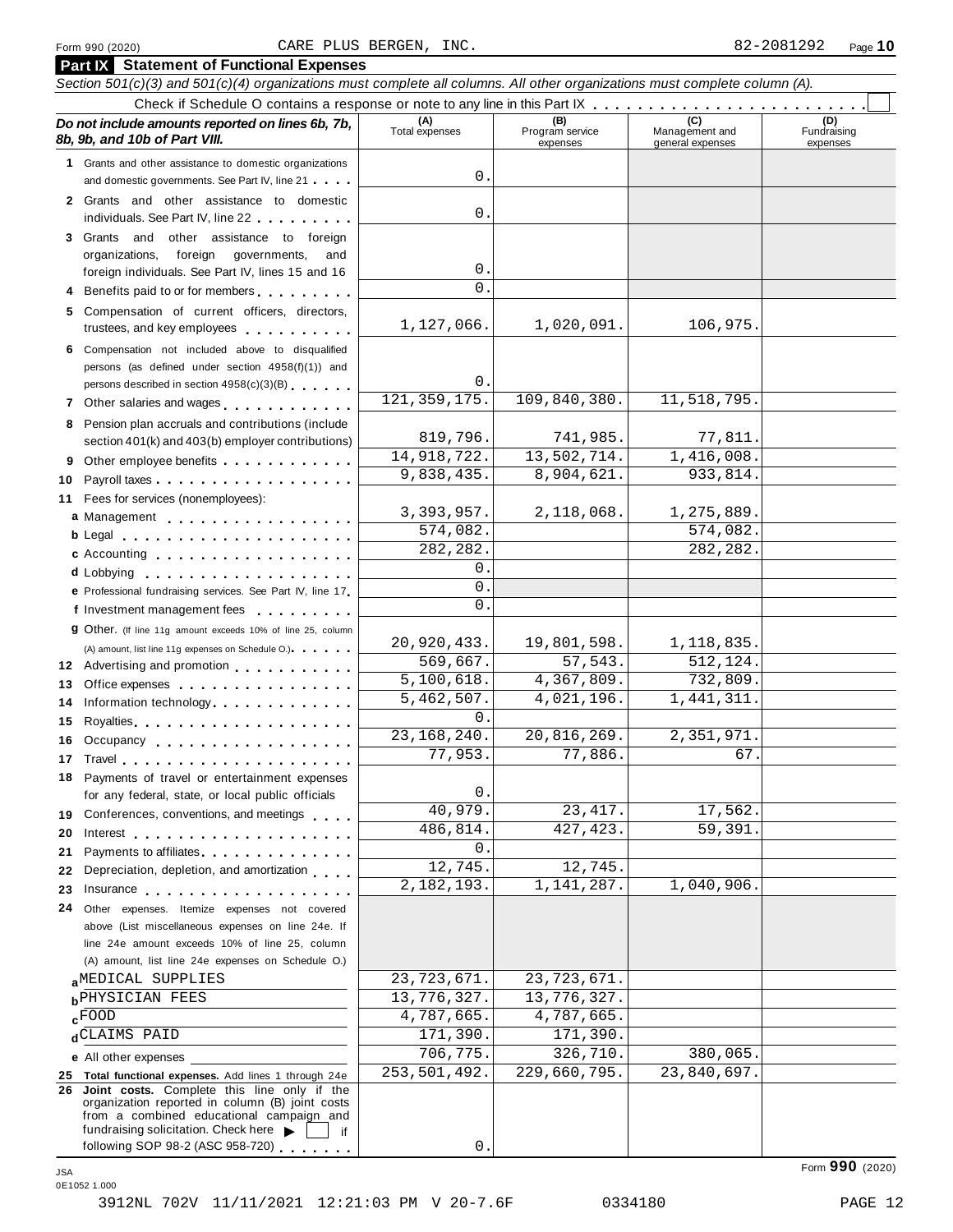CARE PLUS BERGEN, INC. 82-2081292

|               |                                                                                                                                                                              |                                                                                                                                                                                                                                                                                                                                                                    |                                                                                                                                                                                                                                                                                                                                                                                                                                                                                                                                                                                                                                                                                                                                                                                                                                                                                                                                                                                                                                                                                                                                                                                                                                                                                                                                                                         | Page 11                                                                                                                                                                                                                                                                                                                                                                                                                                                                                   |
|---------------|------------------------------------------------------------------------------------------------------------------------------------------------------------------------------|--------------------------------------------------------------------------------------------------------------------------------------------------------------------------------------------------------------------------------------------------------------------------------------------------------------------------------------------------------------------|-------------------------------------------------------------------------------------------------------------------------------------------------------------------------------------------------------------------------------------------------------------------------------------------------------------------------------------------------------------------------------------------------------------------------------------------------------------------------------------------------------------------------------------------------------------------------------------------------------------------------------------------------------------------------------------------------------------------------------------------------------------------------------------------------------------------------------------------------------------------------------------------------------------------------------------------------------------------------------------------------------------------------------------------------------------------------------------------------------------------------------------------------------------------------------------------------------------------------------------------------------------------------------------------------------------------------------------------------------------------------|-------------------------------------------------------------------------------------------------------------------------------------------------------------------------------------------------------------------------------------------------------------------------------------------------------------------------------------------------------------------------------------------------------------------------------------------------------------------------------------------|
| <b>Part X</b> | <b>Balance Sheet</b>                                                                                                                                                         |                                                                                                                                                                                                                                                                                                                                                                    |                                                                                                                                                                                                                                                                                                                                                                                                                                                                                                                                                                                                                                                                                                                                                                                                                                                                                                                                                                                                                                                                                                                                                                                                                                                                                                                                                                         |                                                                                                                                                                                                                                                                                                                                                                                                                                                                                           |
|               |                                                                                                                                                                              | (A)<br>Beginning of year                                                                                                                                                                                                                                                                                                                                           |                                                                                                                                                                                                                                                                                                                                                                                                                                                                                                                                                                                                                                                                                                                                                                                                                                                                                                                                                                                                                                                                                                                                                                                                                                                                                                                                                                         | (B)<br>End of year                                                                                                                                                                                                                                                                                                                                                                                                                                                                        |
|               |                                                                                                                                                                              | 879,991.                                                                                                                                                                                                                                                                                                                                                           | $\overline{1}$                                                                                                                                                                                                                                                                                                                                                                                                                                                                                                                                                                                                                                                                                                                                                                                                                                                                                                                                                                                                                                                                                                                                                                                                                                                                                                                                                          | 25, 276, 776.                                                                                                                                                                                                                                                                                                                                                                                                                                                                             |
|               |                                                                                                                                                                              |                                                                                                                                                                                                                                                                                                                                                                    |                                                                                                                                                                                                                                                                                                                                                                                                                                                                                                                                                                                                                                                                                                                                                                                                                                                                                                                                                                                                                                                                                                                                                                                                                                                                                                                                                                         | 0.                                                                                                                                                                                                                                                                                                                                                                                                                                                                                        |
|               |                                                                                                                                                                              |                                                                                                                                                                                                                                                                                                                                                                    |                                                                                                                                                                                                                                                                                                                                                                                                                                                                                                                                                                                                                                                                                                                                                                                                                                                                                                                                                                                                                                                                                                                                                                                                                                                                                                                                                                         | 9,031,138.                                                                                                                                                                                                                                                                                                                                                                                                                                                                                |
|               |                                                                                                                                                                              |                                                                                                                                                                                                                                                                                                                                                                    |                                                                                                                                                                                                                                                                                                                                                                                                                                                                                                                                                                                                                                                                                                                                                                                                                                                                                                                                                                                                                                                                                                                                                                                                                                                                                                                                                                         | 17,003,115.                                                                                                                                                                                                                                                                                                                                                                                                                                                                               |
|               |                                                                                                                                                                              |                                                                                                                                                                                                                                                                                                                                                                    |                                                                                                                                                                                                                                                                                                                                                                                                                                                                                                                                                                                                                                                                                                                                                                                                                                                                                                                                                                                                                                                                                                                                                                                                                                                                                                                                                                         |                                                                                                                                                                                                                                                                                                                                                                                                                                                                                           |
|               |                                                                                                                                                                              |                                                                                                                                                                                                                                                                                                                                                                    |                                                                                                                                                                                                                                                                                                                                                                                                                                                                                                                                                                                                                                                                                                                                                                                                                                                                                                                                                                                                                                                                                                                                                                                                                                                                                                                                                                         |                                                                                                                                                                                                                                                                                                                                                                                                                                                                                           |
|               |                                                                                                                                                                              |                                                                                                                                                                                                                                                                                                                                                                    |                                                                                                                                                                                                                                                                                                                                                                                                                                                                                                                                                                                                                                                                                                                                                                                                                                                                                                                                                                                                                                                                                                                                                                                                                                                                                                                                                                         | 0.                                                                                                                                                                                                                                                                                                                                                                                                                                                                                        |
|               |                                                                                                                                                                              |                                                                                                                                                                                                                                                                                                                                                                    |                                                                                                                                                                                                                                                                                                                                                                                                                                                                                                                                                                                                                                                                                                                                                                                                                                                                                                                                                                                                                                                                                                                                                                                                                                                                                                                                                                         |                                                                                                                                                                                                                                                                                                                                                                                                                                                                                           |
|               |                                                                                                                                                                              |                                                                                                                                                                                                                                                                                                                                                                    |                                                                                                                                                                                                                                                                                                                                                                                                                                                                                                                                                                                                                                                                                                                                                                                                                                                                                                                                                                                                                                                                                                                                                                                                                                                                                                                                                                         | $0$ .                                                                                                                                                                                                                                                                                                                                                                                                                                                                                     |
|               |                                                                                                                                                                              |                                                                                                                                                                                                                                                                                                                                                                    |                                                                                                                                                                                                                                                                                                                                                                                                                                                                                                                                                                                                                                                                                                                                                                                                                                                                                                                                                                                                                                                                                                                                                                                                                                                                                                                                                                         | 0.                                                                                                                                                                                                                                                                                                                                                                                                                                                                                        |
|               |                                                                                                                                                                              |                                                                                                                                                                                                                                                                                                                                                                    |                                                                                                                                                                                                                                                                                                                                                                                                                                                                                                                                                                                                                                                                                                                                                                                                                                                                                                                                                                                                                                                                                                                                                                                                                                                                                                                                                                         | 2, 143, 941.                                                                                                                                                                                                                                                                                                                                                                                                                                                                              |
|               |                                                                                                                                                                              |                                                                                                                                                                                                                                                                                                                                                                    |                                                                                                                                                                                                                                                                                                                                                                                                                                                                                                                                                                                                                                                                                                                                                                                                                                                                                                                                                                                                                                                                                                                                                                                                                                                                                                                                                                         | 2,333,165.                                                                                                                                                                                                                                                                                                                                                                                                                                                                                |
|               |                                                                                                                                                                              |                                                                                                                                                                                                                                                                                                                                                                    |                                                                                                                                                                                                                                                                                                                                                                                                                                                                                                                                                                                                                                                                                                                                                                                                                                                                                                                                                                                                                                                                                                                                                                                                                                                                                                                                                                         |                                                                                                                                                                                                                                                                                                                                                                                                                                                                                           |
|               |                                                                                                                                                                              |                                                                                                                                                                                                                                                                                                                                                                    |                                                                                                                                                                                                                                                                                                                                                                                                                                                                                                                                                                                                                                                                                                                                                                                                                                                                                                                                                                                                                                                                                                                                                                                                                                                                                                                                                                         |                                                                                                                                                                                                                                                                                                                                                                                                                                                                                           |
|               |                                                                                                                                                                              |                                                                                                                                                                                                                                                                                                                                                                    |                                                                                                                                                                                                                                                                                                                                                                                                                                                                                                                                                                                                                                                                                                                                                                                                                                                                                                                                                                                                                                                                                                                                                                                                                                                                                                                                                                         | 18,052.                                                                                                                                                                                                                                                                                                                                                                                                                                                                                   |
|               |                                                                                                                                                                              |                                                                                                                                                                                                                                                                                                                                                                    |                                                                                                                                                                                                                                                                                                                                                                                                                                                                                                                                                                                                                                                                                                                                                                                                                                                                                                                                                                                                                                                                                                                                                                                                                                                                                                                                                                         | 0.                                                                                                                                                                                                                                                                                                                                                                                                                                                                                        |
|               |                                                                                                                                                                              |                                                                                                                                                                                                                                                                                                                                                                    |                                                                                                                                                                                                                                                                                                                                                                                                                                                                                                                                                                                                                                                                                                                                                                                                                                                                                                                                                                                                                                                                                                                                                                                                                                                                                                                                                                         | $0$ .                                                                                                                                                                                                                                                                                                                                                                                                                                                                                     |
|               |                                                                                                                                                                              |                                                                                                                                                                                                                                                                                                                                                                    |                                                                                                                                                                                                                                                                                                                                                                                                                                                                                                                                                                                                                                                                                                                                                                                                                                                                                                                                                                                                                                                                                                                                                                                                                                                                                                                                                                         | 0.                                                                                                                                                                                                                                                                                                                                                                                                                                                                                        |
|               |                                                                                                                                                                              |                                                                                                                                                                                                                                                                                                                                                                    |                                                                                                                                                                                                                                                                                                                                                                                                                                                                                                                                                                                                                                                                                                                                                                                                                                                                                                                                                                                                                                                                                                                                                                                                                                                                                                                                                                         | $0$ .                                                                                                                                                                                                                                                                                                                                                                                                                                                                                     |
|               |                                                                                                                                                                              |                                                                                                                                                                                                                                                                                                                                                                    |                                                                                                                                                                                                                                                                                                                                                                                                                                                                                                                                                                                                                                                                                                                                                                                                                                                                                                                                                                                                                                                                                                                                                                                                                                                                                                                                                                         | 21, 162, 277.                                                                                                                                                                                                                                                                                                                                                                                                                                                                             |
|               |                                                                                                                                                                              |                                                                                                                                                                                                                                                                                                                                                                    |                                                                                                                                                                                                                                                                                                                                                                                                                                                                                                                                                                                                                                                                                                                                                                                                                                                                                                                                                                                                                                                                                                                                                                                                                                                                                                                                                                         | 76,968,464.                                                                                                                                                                                                                                                                                                                                                                                                                                                                               |
|               |                                                                                                                                                                              | 23, 947, 401.                                                                                                                                                                                                                                                                                                                                                      |                                                                                                                                                                                                                                                                                                                                                                                                                                                                                                                                                                                                                                                                                                                                                                                                                                                                                                                                                                                                                                                                                                                                                                                                                                                                                                                                                                         | 21, 226, 518.                                                                                                                                                                                                                                                                                                                                                                                                                                                                             |
|               |                                                                                                                                                                              |                                                                                                                                                                                                                                                                                                                                                                    |                                                                                                                                                                                                                                                                                                                                                                                                                                                                                                                                                                                                                                                                                                                                                                                                                                                                                                                                                                                                                                                                                                                                                                                                                                                                                                                                                                         | $0$ .                                                                                                                                                                                                                                                                                                                                                                                                                                                                                     |
|               |                                                                                                                                                                              |                                                                                                                                                                                                                                                                                                                                                                    | 19                                                                                                                                                                                                                                                                                                                                                                                                                                                                                                                                                                                                                                                                                                                                                                                                                                                                                                                                                                                                                                                                                                                                                                                                                                                                                                                                                                      | 13,707,429.                                                                                                                                                                                                                                                                                                                                                                                                                                                                               |
|               |                                                                                                                                                                              |                                                                                                                                                                                                                                                                                                                                                                    |                                                                                                                                                                                                                                                                                                                                                                                                                                                                                                                                                                                                                                                                                                                                                                                                                                                                                                                                                                                                                                                                                                                                                                                                                                                                                                                                                                         | 0.                                                                                                                                                                                                                                                                                                                                                                                                                                                                                        |
|               |                                                                                                                                                                              |                                                                                                                                                                                                                                                                                                                                                                    | 21                                                                                                                                                                                                                                                                                                                                                                                                                                                                                                                                                                                                                                                                                                                                                                                                                                                                                                                                                                                                                                                                                                                                                                                                                                                                                                                                                                      | 0.                                                                                                                                                                                                                                                                                                                                                                                                                                                                                        |
|               |                                                                                                                                                                              |                                                                                                                                                                                                                                                                                                                                                                    |                                                                                                                                                                                                                                                                                                                                                                                                                                                                                                                                                                                                                                                                                                                                                                                                                                                                                                                                                                                                                                                                                                                                                                                                                                                                                                                                                                         |                                                                                                                                                                                                                                                                                                                                                                                                                                                                                           |
|               |                                                                                                                                                                              |                                                                                                                                                                                                                                                                                                                                                                    |                                                                                                                                                                                                                                                                                                                                                                                                                                                                                                                                                                                                                                                                                                                                                                                                                                                                                                                                                                                                                                                                                                                                                                                                                                                                                                                                                                         |                                                                                                                                                                                                                                                                                                                                                                                                                                                                                           |
|               |                                                                                                                                                                              |                                                                                                                                                                                                                                                                                                                                                                    |                                                                                                                                                                                                                                                                                                                                                                                                                                                                                                                                                                                                                                                                                                                                                                                                                                                                                                                                                                                                                                                                                                                                                                                                                                                                                                                                                                         | $0$ .                                                                                                                                                                                                                                                                                                                                                                                                                                                                                     |
|               |                                                                                                                                                                              |                                                                                                                                                                                                                                                                                                                                                                    | 23                                                                                                                                                                                                                                                                                                                                                                                                                                                                                                                                                                                                                                                                                                                                                                                                                                                                                                                                                                                                                                                                                                                                                                                                                                                                                                                                                                      | $0$ .                                                                                                                                                                                                                                                                                                                                                                                                                                                                                     |
|               |                                                                                                                                                                              |                                                                                                                                                                                                                                                                                                                                                                    | 24                                                                                                                                                                                                                                                                                                                                                                                                                                                                                                                                                                                                                                                                                                                                                                                                                                                                                                                                                                                                                                                                                                                                                                                                                                                                                                                                                                      | 0.                                                                                                                                                                                                                                                                                                                                                                                                                                                                                        |
|               |                                                                                                                                                                              |                                                                                                                                                                                                                                                                                                                                                                    |                                                                                                                                                                                                                                                                                                                                                                                                                                                                                                                                                                                                                                                                                                                                                                                                                                                                                                                                                                                                                                                                                                                                                                                                                                                                                                                                                                         |                                                                                                                                                                                                                                                                                                                                                                                                                                                                                           |
|               |                                                                                                                                                                              |                                                                                                                                                                                                                                                                                                                                                                    |                                                                                                                                                                                                                                                                                                                                                                                                                                                                                                                                                                                                                                                                                                                                                                                                                                                                                                                                                                                                                                                                                                                                                                                                                                                                                                                                                                         |                                                                                                                                                                                                                                                                                                                                                                                                                                                                                           |
|               |                                                                                                                                                                              |                                                                                                                                                                                                                                                                                                                                                                    | 25                                                                                                                                                                                                                                                                                                                                                                                                                                                                                                                                                                                                                                                                                                                                                                                                                                                                                                                                                                                                                                                                                                                                                                                                                                                                                                                                                                      | 53,952,330.                                                                                                                                                                                                                                                                                                                                                                                                                                                                               |
|               |                                                                                                                                                                              | 52, 717, 245.                                                                                                                                                                                                                                                                                                                                                      | 26                                                                                                                                                                                                                                                                                                                                                                                                                                                                                                                                                                                                                                                                                                                                                                                                                                                                                                                                                                                                                                                                                                                                                                                                                                                                                                                                                                      | 88,886,277.                                                                                                                                                                                                                                                                                                                                                                                                                                                                               |
|               | $\mathbf X$                                                                                                                                                                  |                                                                                                                                                                                                                                                                                                                                                                    |                                                                                                                                                                                                                                                                                                                                                                                                                                                                                                                                                                                                                                                                                                                                                                                                                                                                                                                                                                                                                                                                                                                                                                                                                                                                                                                                                                         |                                                                                                                                                                                                                                                                                                                                                                                                                                                                                           |
|               |                                                                                                                                                                              |                                                                                                                                                                                                                                                                                                                                                                    |                                                                                                                                                                                                                                                                                                                                                                                                                                                                                                                                                                                                                                                                                                                                                                                                                                                                                                                                                                                                                                                                                                                                                                                                                                                                                                                                                                         | $-11, 917, 813.$                                                                                                                                                                                                                                                                                                                                                                                                                                                                          |
|               |                                                                                                                                                                              |                                                                                                                                                                                                                                                                                                                                                                    | 28                                                                                                                                                                                                                                                                                                                                                                                                                                                                                                                                                                                                                                                                                                                                                                                                                                                                                                                                                                                                                                                                                                                                                                                                                                                                                                                                                                      | $0$ .                                                                                                                                                                                                                                                                                                                                                                                                                                                                                     |
|               |                                                                                                                                                                              |                                                                                                                                                                                                                                                                                                                                                                    |                                                                                                                                                                                                                                                                                                                                                                                                                                                                                                                                                                                                                                                                                                                                                                                                                                                                                                                                                                                                                                                                                                                                                                                                                                                                                                                                                                         |                                                                                                                                                                                                                                                                                                                                                                                                                                                                                           |
|               |                                                                                                                                                                              |                                                                                                                                                                                                                                                                                                                                                                    |                                                                                                                                                                                                                                                                                                                                                                                                                                                                                                                                                                                                                                                                                                                                                                                                                                                                                                                                                                                                                                                                                                                                                                                                                                                                                                                                                                         |                                                                                                                                                                                                                                                                                                                                                                                                                                                                                           |
|               |                                                                                                                                                                              |                                                                                                                                                                                                                                                                                                                                                                    |                                                                                                                                                                                                                                                                                                                                                                                                                                                                                                                                                                                                                                                                                                                                                                                                                                                                                                                                                                                                                                                                                                                                                                                                                                                                                                                                                                         |                                                                                                                                                                                                                                                                                                                                                                                                                                                                                           |
| 31            | Retained earnings, endowment, accumulated income, or other funds                                                                                                             |                                                                                                                                                                                                                                                                                                                                                                    | 31                                                                                                                                                                                                                                                                                                                                                                                                                                                                                                                                                                                                                                                                                                                                                                                                                                                                                                                                                                                                                                                                                                                                                                                                                                                                                                                                                                      |                                                                                                                                                                                                                                                                                                                                                                                                                                                                                           |
|               |                                                                                                                                                                              |                                                                                                                                                                                                                                                                                                                                                                    |                                                                                                                                                                                                                                                                                                                                                                                                                                                                                                                                                                                                                                                                                                                                                                                                                                                                                                                                                                                                                                                                                                                                                                                                                                                                                                                                                                         |                                                                                                                                                                                                                                                                                                                                                                                                                                                                                           |
| 32            |                                                                                                                                                                              | $-13, 521, 757.$                                                                                                                                                                                                                                                                                                                                                   | 32                                                                                                                                                                                                                                                                                                                                                                                                                                                                                                                                                                                                                                                                                                                                                                                                                                                                                                                                                                                                                                                                                                                                                                                                                                                                                                                                                                      | $-11, 917, 813.$                                                                                                                                                                                                                                                                                                                                                                                                                                                                          |
|               | 1<br>$\mathbf{2}$<br>3<br>4<br>5<br>6<br>7<br>8<br>9<br>11<br>12<br>13<br>14<br>15<br>16<br>17<br>18<br>19<br>20<br>21<br>22<br>23<br>24<br>25<br>26<br>27<br>28<br>29<br>30 | 10a Land, buildings, and equipment: cost or other<br>basis. Complete Part VI of Schedule D 10 10 10 10 10<br><b>b</b> Less: accumulated depreciation   10b  <br>Organizations that follow FASB ASC 958, check here ▶<br>and complete lines 27, 28, 32, and 33.<br>Organizations that do not follow FASB ASC 958, check here ▶<br>and complete lines 29 through 33. | $0$ .<br>21, 113, 841.<br>Loans and other receivables from any current or former officer, director,<br>trustee, key employee, creator or founder, substantial contributor, or 35%<br>controlled entity or family member of any of these persons<br>Loans and other receivables from other disqualified persons (as defined<br>under section $4958(f)(1)$ , and persons described in section $4958(c)(3)(B)$<br>2,476,519.<br>50,975.<br>32,923.<br>Investments - other securities. See Part IV, line 11.<br>Investments - program-related. See Part IV, line 11.<br>Total assets. Add lines 1 through 15 (must equal line 33)<br>Escrow or custodial account liability. Complete Part IV of Schedule D.<br>Loans and other payables to any current or former officer, director,<br>trustee, key employee, creator or founder, substantial contributor, or 35%<br>controlled entity or family member of any of these persons<br>Secured mortgages and notes payable to unrelated third parties<br>Unsecured notes and loans payable to unrelated third parties<br>Other liabilities (including federal income tax, payables to related third<br>parties, and other liabilities not included on lines 17-24). Complete Part X<br>27, 451, 418.<br>Capital stock or trust principal, or current funds<br>Paid-in or capital surplus, or land, building, or equipment fund. | Check if Schedule O contains a response or note to any line in this Part X<br>0.<br>$\overline{2}$<br>$\mathbf{3}$<br>$\overline{\mathbf{4}}$<br>$0$ .<br>$5\phantom{1}$<br>$0$ .<br>6<br>0.<br>$\overline{7}$<br>1,977,735.<br>8<br>9<br>$30,797.$ 10c<br>$\overline{0}$ . 11<br>0.<br>12<br>0.<br>13<br>0.1<br>14<br>12,716,605.<br>15<br>39, 195, 488.<br>16<br>17<br>0.1<br>18<br>1,318,426.<br>0.1<br>20<br>0.<br>0.<br>22<br>0.1<br>0.<br>$-13,521,757.$<br>27<br>$0$ .<br>29<br>30 |

Form **990** (2020)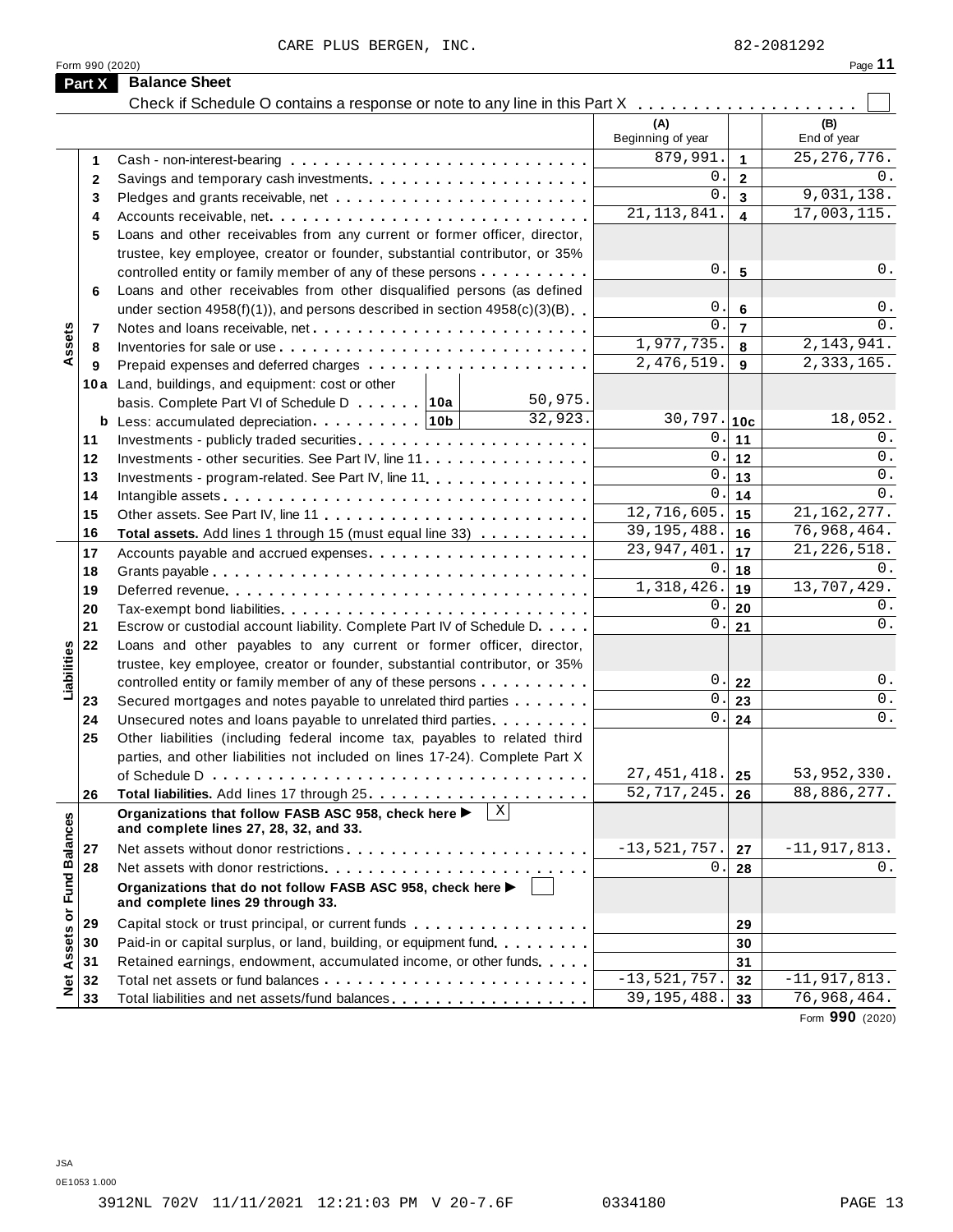|  |  | CARE PLUS BERGEN, | INC. |
|--|--|-------------------|------|
|--|--|-------------------|------|

|                | Form 990 (2020)                                                                                                                                                                                                                                                                                                                                            |                         |                  |            | Page 12     |
|----------------|------------------------------------------------------------------------------------------------------------------------------------------------------------------------------------------------------------------------------------------------------------------------------------------------------------------------------------------------------------|-------------------------|------------------|------------|-------------|
| <b>Part XI</b> | <b>Reconciliation of Net Assets</b>                                                                                                                                                                                                                                                                                                                        |                         |                  |            |             |
|                |                                                                                                                                                                                                                                                                                                                                                            |                         |                  |            |             |
| 1              |                                                                                                                                                                                                                                                                                                                                                            | $\mathbf{1}$            | 255, 105, 436.   |            |             |
| 2              | Total expenses (must equal Part IX, column (A), line 25)                                                                                                                                                                                                                                                                                                   | $\overline{2}$          | 253,501,492.     |            |             |
| 3              |                                                                                                                                                                                                                                                                                                                                                            | $\mathbf{3}$            |                  | 1,603,944. |             |
| 4              | Net assets or fund balances at beginning of year (must equal Part X, line 32, column (A))                                                                                                                                                                                                                                                                  | $\overline{\mathbf{4}}$ | $-13, 521, 757.$ |            |             |
| 5              |                                                                                                                                                                                                                                                                                                                                                            | 5                       |                  |            | 0.          |
| 6              |                                                                                                                                                                                                                                                                                                                                                            | 6                       |                  |            | 0.          |
| 7              |                                                                                                                                                                                                                                                                                                                                                            | $\overline{7}$          |                  |            | $0$ .       |
| 8              |                                                                                                                                                                                                                                                                                                                                                            | 8                       |                  |            | 0.          |
| 9              | Other changes in net assets or fund balances (explain on Schedule O).                                                                                                                                                                                                                                                                                      | 9                       |                  |            | 0.          |
| 10             | Net assets or fund balances at end of year. Combine lines 3 through 9 (must equal Part X, line                                                                                                                                                                                                                                                             |                         |                  |            |             |
|                |                                                                                                                                                                                                                                                                                                                                                            | 10                      | $-11,917,813.$   |            |             |
| Part XII       | <b>Financial Statements and Reporting</b>                                                                                                                                                                                                                                                                                                                  |                         |                  |            |             |
|                |                                                                                                                                                                                                                                                                                                                                                            |                         |                  |            | $\mathbf X$ |
| 1              | $x \mid$ Accrual<br>Accounting method used to prepare the Form 990:     Cash<br>Other<br>If the organization changed its method of accounting from a prior year or checked "Other," explain in<br>Schedule O.                                                                                                                                              |                         |                  | Yes        | No          |
|                | 2a Were the organization's financial statements compiled or reviewed by an independent accountant?<br>If "Yes," check a box below to indicate whether the financial statements for the year were compiled or<br>reviewed on a separate basis, consolidated basis, or both:<br>Separate basis<br>Consolidated basis<br>Both consolidated and separate basis |                         | 2a               |            | Χ           |
|                | <b>b</b> Were the organization's financial statements audited by an independent accountant?                                                                                                                                                                                                                                                                |                         | 2b               | Χ          |             |
|                | If "Yes," check a box below to indicate whether the financial statements for the year were audited on a<br>separate basis, consolidated basis, or both:<br>$\mathbf{x}$<br>Separate basis<br><b>Consolidated basis</b><br>Both consolidated and separate basis                                                                                             |                         |                  |            |             |
|                | c If "Yes" to line 2a or 2b, does the organization have a committee that assumes responsibility for oversight of                                                                                                                                                                                                                                           |                         |                  |            |             |
|                | the audit, review, or compilation of its financial statements and selection of an independent accountant?                                                                                                                                                                                                                                                  |                         | 2c               | Χ          |             |
|                | If the organization changed either its oversight process or selection process during the tax year, explain on<br>Schedule O.                                                                                                                                                                                                                               |                         |                  |            |             |
|                | 3a As a result of a federal award, was the organization required to undergo an audit or audits as set forth in the                                                                                                                                                                                                                                         |                         |                  |            |             |
|                |                                                                                                                                                                                                                                                                                                                                                            |                         | 3a               | X          |             |
|                | <b>b</b> If "Yes," did the organization undergo the required audit or audits? If the organization did not undergo the                                                                                                                                                                                                                                      |                         |                  |            | Χ           |
|                | required audit or audits, explain why on Schedule O and describe any steps taken to undergo such audits                                                                                                                                                                                                                                                    |                         | 3b               |            |             |

Form **990** (2020)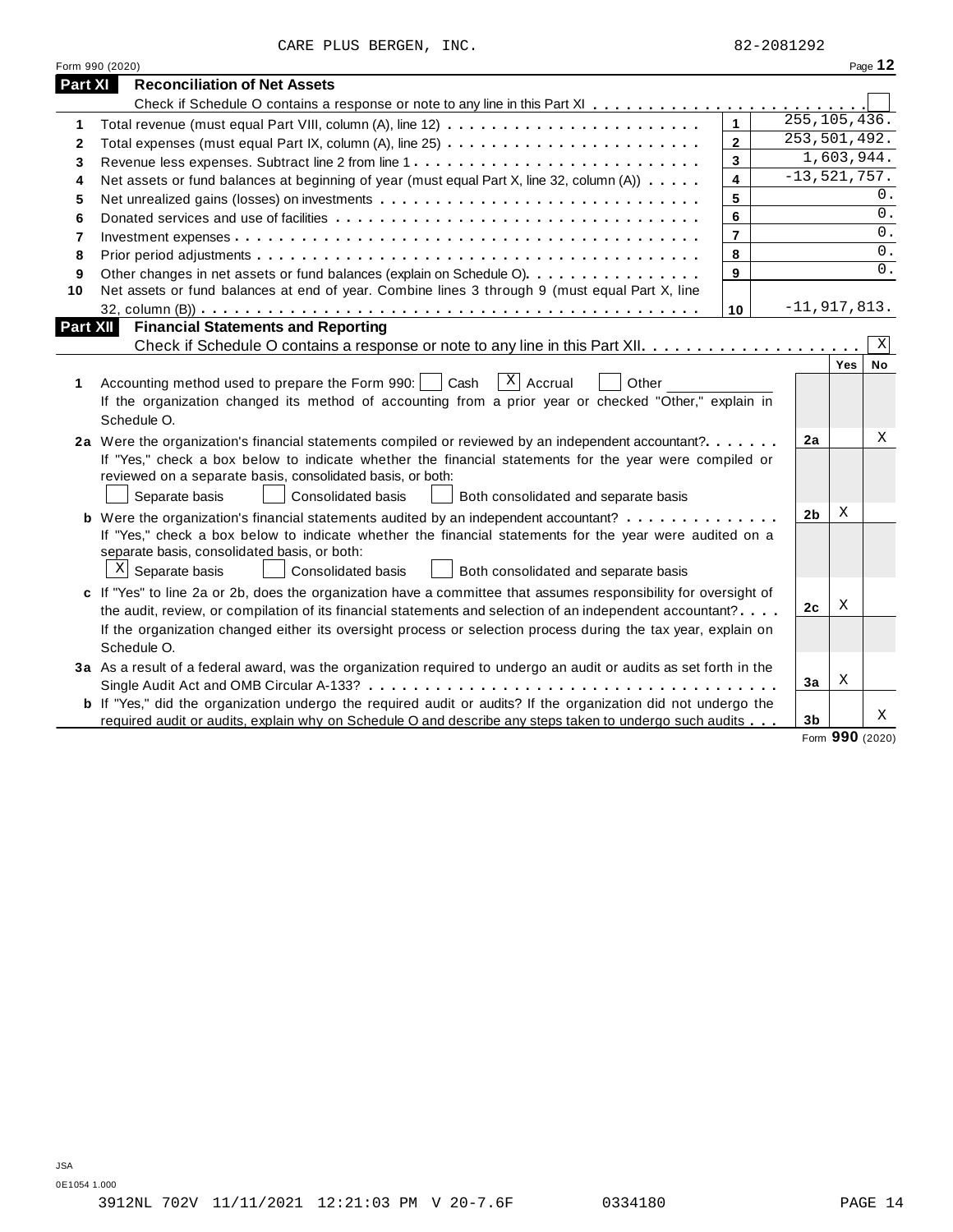SCHEDULE A **Public Charity Status and Public Support** (Form 990 or 990-EZ) complete if the organization is a section 501(c)(3) organization or a section 4947(a)(1) nonexempt charitable trust. (Form 990 or 990-EZ) complete if the organization is a section 501(c)(3) organization or a section 4947(a)(1) nonexempt charitable trust.  $2020$ 

|       |                                                               |                                                            | Complete if the organization is a section 501(c)(3) organization or a section $4947(a)(1)$ nonexempt charitable trust.<br>Attach to Form 990 or Form 990-EZ. |     |                                                      |                                                                                                                                                                                                                                                                                                                                                                                | BWŁU                                                                                                                             |
|-------|---------------------------------------------------------------|------------------------------------------------------------|--------------------------------------------------------------------------------------------------------------------------------------------------------------|-----|------------------------------------------------------|--------------------------------------------------------------------------------------------------------------------------------------------------------------------------------------------------------------------------------------------------------------------------------------------------------------------------------------------------------------------------------|----------------------------------------------------------------------------------------------------------------------------------|
|       | Department of the Treasury<br><b>Internal Revenue Service</b> |                                                            | Go to www.irs.gov/Form990 for instructions and the latest information.                                                                                       |     |                                                      |                                                                                                                                                                                                                                                                                                                                                                                | Open to Public<br>Inspection                                                                                                     |
|       | Name of the organization                                      |                                                            |                                                                                                                                                              |     |                                                      | <b>Employer identification number</b>                                                                                                                                                                                                                                                                                                                                          |                                                                                                                                  |
|       | CARE PLUS BERGEN, INC.                                        |                                                            |                                                                                                                                                              |     |                                                      | 82-2081292                                                                                                                                                                                                                                                                                                                                                                     |                                                                                                                                  |
|       | Part I                                                        |                                                            |                                                                                                                                                              |     |                                                      | Reason for Public Charity Status. (All organizations must complete this part.) See instructions.                                                                                                                                                                                                                                                                               |                                                                                                                                  |
|       |                                                               |                                                            | The organization is not a private foundation because it is: (For lines 1 through 12, check only one box.)                                                    |     |                                                      |                                                                                                                                                                                                                                                                                                                                                                                |                                                                                                                                  |
| 1     |                                                               |                                                            | A church, convention of churches, or association of churches described in section 170(b)(1)(A)(i).                                                           |     |                                                      |                                                                                                                                                                                                                                                                                                                                                                                |                                                                                                                                  |
| 2     |                                                               |                                                            | A school described in section 170(b)(1)(A)(ii). (Attach Schedule E (Form 990 or 990-EZ).)                                                                    |     |                                                      |                                                                                                                                                                                                                                                                                                                                                                                |                                                                                                                                  |
| 3     |                                                               |                                                            | A hospital or a cooperative hospital service organization described in section 170(b)(1)(A)(iii).                                                            |     |                                                      |                                                                                                                                                                                                                                                                                                                                                                                |                                                                                                                                  |
| 4     | hospital's name, city, and state:                             |                                                            |                                                                                                                                                              |     |                                                      | A medical research organization operated in conjunction with a hospital described in section 170(b)(1)(A)(iii). Enter the                                                                                                                                                                                                                                                      |                                                                                                                                  |
| 5     |                                                               |                                                            |                                                                                                                                                              |     |                                                      |                                                                                                                                                                                                                                                                                                                                                                                | An organization operated for the benefit of a college or university owned or operated by a governmental unit described in        |
|       |                                                               | section 170(b)(1)(A)(iv). (Complete Part II.)              |                                                                                                                                                              |     |                                                      |                                                                                                                                                                                                                                                                                                                                                                                |                                                                                                                                  |
| 6     |                                                               |                                                            | A federal, state, or local government or governmental unit described in section 170(b)(1)(A)(v).                                                             |     |                                                      |                                                                                                                                                                                                                                                                                                                                                                                |                                                                                                                                  |
| 7     |                                                               |                                                            |                                                                                                                                                              |     |                                                      |                                                                                                                                                                                                                                                                                                                                                                                | An organization that normally receives a substantial part of its support from a governmental unit or from the general public     |
|       |                                                               | described in section 170(b)(1)(A)(vi). (Complete Part II.) |                                                                                                                                                              |     |                                                      |                                                                                                                                                                                                                                                                                                                                                                                |                                                                                                                                  |
| 8     |                                                               |                                                            | A community trust described in section 170(b)(1)(A)(vi). (Complete Part II.)                                                                                 |     |                                                      |                                                                                                                                                                                                                                                                                                                                                                                |                                                                                                                                  |
| 9     |                                                               |                                                            |                                                                                                                                                              |     |                                                      | An agricultural research organization described in section 170(b)(1)(A)(ix) operated in conjunction with a land-grant college                                                                                                                                                                                                                                                  |                                                                                                                                  |
|       |                                                               |                                                            |                                                                                                                                                              |     |                                                      | or university or a non-land-grant college of agriculture (see instructions). Enter the name, city, and state of the college or                                                                                                                                                                                                                                                 |                                                                                                                                  |
|       | university:                                                   |                                                            |                                                                                                                                                              |     |                                                      |                                                                                                                                                                                                                                                                                                                                                                                |                                                                                                                                  |
| 10    | X                                                             |                                                            | acquired by the organization after June 30, 1975. See section 509(a)(2). (Complete Part III.)                                                                |     |                                                      | An organization that normally receives (1) more than 331/3% of its support from contributions, membership fees, and gross<br>receipts from activities related to its exempt functions, subject to certain exceptions; and (2) no more than 331/3 % of its<br>support from gross investment income and unrelated business taxable income (less section 511 tax) from businesses |                                                                                                                                  |
| 11    |                                                               |                                                            | An organization organized and operated exclusively to test for public safety. See section 509(a)(4).                                                         |     |                                                      |                                                                                                                                                                                                                                                                                                                                                                                |                                                                                                                                  |
| 12    |                                                               |                                                            |                                                                                                                                                              |     |                                                      |                                                                                                                                                                                                                                                                                                                                                                                | An organization organized and operated exclusively for the benefit of, to perform the functions of, or to carry out the purposes |
|       |                                                               |                                                            |                                                                                                                                                              |     |                                                      |                                                                                                                                                                                                                                                                                                                                                                                | of one or more publicly supported organizations described in section 509(a)(1) or section 509(a)(2). See section 509(a)(3).      |
|       |                                                               |                                                            |                                                                                                                                                              |     |                                                      |                                                                                                                                                                                                                                                                                                                                                                                | Check the box in lines 12a through 12d that describes the type of supporting organization and complete lines 12e, 12f, and 12g.  |
| a     |                                                               |                                                            |                                                                                                                                                              |     |                                                      | Type I. A supporting organization operated, supervised, or controlled by its supported organization(s), typically by giving                                                                                                                                                                                                                                                    |                                                                                                                                  |
|       |                                                               |                                                            |                                                                                                                                                              |     |                                                      | the supported organization(s) the power to regularly appoint or elect a majority of the directors or trustees of the                                                                                                                                                                                                                                                           |                                                                                                                                  |
|       |                                                               |                                                            | supporting organization. You must complete Part IV, Sections A and B.                                                                                        |     |                                                      |                                                                                                                                                                                                                                                                                                                                                                                |                                                                                                                                  |
| b     |                                                               |                                                            |                                                                                                                                                              |     |                                                      | Type II. A supporting organization supervised or controlled in connection with its supported organization(s), by having                                                                                                                                                                                                                                                        |                                                                                                                                  |
|       |                                                               |                                                            |                                                                                                                                                              |     |                                                      | control or management of the supporting organization vested in the same persons that control or manage the supported                                                                                                                                                                                                                                                           |                                                                                                                                  |
|       |                                                               |                                                            | organization(s). You must complete Part IV, Sections A and C.                                                                                                |     |                                                      |                                                                                                                                                                                                                                                                                                                                                                                |                                                                                                                                  |
| c     |                                                               |                                                            |                                                                                                                                                              |     |                                                      | Type III functionally integrated. A supporting organization operated in connection with, and functionally integrated with,                                                                                                                                                                                                                                                     |                                                                                                                                  |
|       |                                                               |                                                            | its supported organization(s) (see instructions). You must complete Part IV, Sections A, D, and E.                                                           |     |                                                      |                                                                                                                                                                                                                                                                                                                                                                                |                                                                                                                                  |
| d     |                                                               |                                                            |                                                                                                                                                              |     |                                                      | Type III non-functionally integrated. A supporting organization operated in connection with its supported organization(s)                                                                                                                                                                                                                                                      |                                                                                                                                  |
|       |                                                               |                                                            |                                                                                                                                                              |     |                                                      | that is not functionally integrated. The organization generally must satisfy a distribution requirement and an attentiveness                                                                                                                                                                                                                                                   |                                                                                                                                  |
|       |                                                               |                                                            | requirement (see instructions). You must complete Part IV, Sections A and D, and Part V.                                                                     |     |                                                      |                                                                                                                                                                                                                                                                                                                                                                                |                                                                                                                                  |
| е     |                                                               |                                                            |                                                                                                                                                              |     |                                                      | Check this box if the organization received a written determination from the IRS that it is a Type I, Type II, Type III                                                                                                                                                                                                                                                        |                                                                                                                                  |
|       |                                                               |                                                            | functionally integrated, or Type III non-functionally integrated supporting organization.                                                                    |     |                                                      |                                                                                                                                                                                                                                                                                                                                                                                |                                                                                                                                  |
| t     |                                                               |                                                            |                                                                                                                                                              |     |                                                      |                                                                                                                                                                                                                                                                                                                                                                                |                                                                                                                                  |
| g     |                                                               |                                                            | Provide the following information about the supported organization(s).                                                                                       |     |                                                      |                                                                                                                                                                                                                                                                                                                                                                                |                                                                                                                                  |
|       | (i) Name of supported organization                            | (ii) EIN                                                   | (iii) Type of organization<br>(described on lines 1-10                                                                                                       |     | (iv) Is the organization<br>listed in your governing | (v) Amount of monetary<br>support (see                                                                                                                                                                                                                                                                                                                                         | (vi) Amount of<br>other support (see                                                                                             |
|       |                                                               |                                                            | above (see instructions))                                                                                                                                    |     | document?                                            | instructions)                                                                                                                                                                                                                                                                                                                                                                  | instructions)                                                                                                                    |
|       |                                                               |                                                            |                                                                                                                                                              | Yes | No                                                   |                                                                                                                                                                                                                                                                                                                                                                                |                                                                                                                                  |
| (A)   |                                                               |                                                            |                                                                                                                                                              |     |                                                      |                                                                                                                                                                                                                                                                                                                                                                                |                                                                                                                                  |
| (B)   |                                                               |                                                            |                                                                                                                                                              |     |                                                      |                                                                                                                                                                                                                                                                                                                                                                                |                                                                                                                                  |
| (C)   |                                                               |                                                            |                                                                                                                                                              |     |                                                      |                                                                                                                                                                                                                                                                                                                                                                                |                                                                                                                                  |
| (D)   |                                                               |                                                            |                                                                                                                                                              |     |                                                      |                                                                                                                                                                                                                                                                                                                                                                                |                                                                                                                                  |
| (E)   |                                                               |                                                            |                                                                                                                                                              |     |                                                      |                                                                                                                                                                                                                                                                                                                                                                                |                                                                                                                                  |
|       |                                                               |                                                            |                                                                                                                                                              |     |                                                      |                                                                                                                                                                                                                                                                                                                                                                                |                                                                                                                                  |
| Total |                                                               |                                                            |                                                                                                                                                              |     |                                                      |                                                                                                                                                                                                                                                                                                                                                                                |                                                                                                                                  |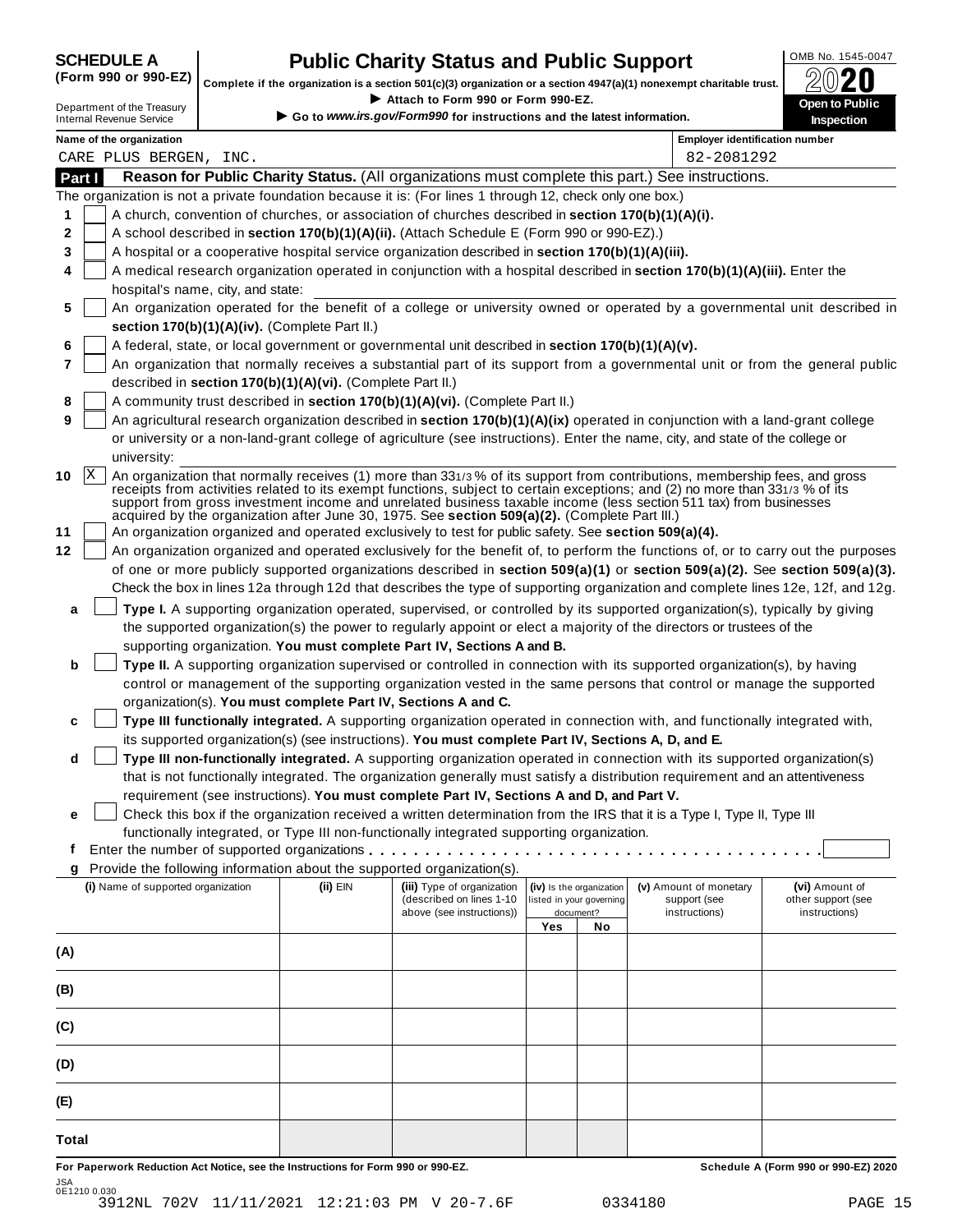**Support Schedule for Organizations Described in Sections 170(b)(1)(A)(iv) and 170(b)(1)(A)(vi)** (Complete only if you checked the box on line 5, 7, or 8 of Part I or if the organization failed to qualify under Part III. If the organization fails to qualify under the tests listed below, please complete Part III.) **Part II**

| Calendar year (or fiscal year beginning in) ▶<br>(a) 2016<br>(b) 2017<br>(c) 2018<br>$(d)$ 2019<br>(e) 2020<br>Gifts, grants, contributions, and<br>1<br>membership fees received. (Do not<br>include any "unusual grants.")<br>Tax revenues levied for the<br>2<br>organization's benefit and either paid to<br>or expended on its behalf <b>contained</b> by the set of the set of the set of the set of the set of the set of the set of the set of the set of the set of the set of the set of the set of the set of the set of the set of the s<br>The value of services or facilities<br>3<br>furnished by a governmental unit to the<br>organization without charge<br>Total. Add lines 1 through 3<br>5<br>The portion of total contributions by<br>each person (other than a<br>governmental unit or publicly<br>supported organization) included on<br>line 1 that exceeds 2% of the amount<br>shown on line 11, column (f)<br>Public support. Subtract line 5 from line 4<br>6<br>(a) 2016<br>(b) 2017<br>$(d)$ 2019<br>(e) 2020<br>(f) Total<br>$(c)$ 2018<br>Amounts from line 4 <b>Amounts</b> from line 4<br>7<br>8<br>Gross income from interest, dividends,<br>payments received on securities loans,<br>rents, royalties, and income from<br>similar sources experiences<br>9<br>Net income from unrelated business<br>activities, whether or not the business<br>is regularly carried on the control of the set of the set of the set of the set of the set of the set of the s<br>Other income. Do not include gain or<br>loss from the sale of capital assets<br>(Explain in Part VI.)<br>11<br>Total support. Add lines 7 through 10<br>12<br>First 5 years. If the Form 990 is for the organization's first, second, third, fourth, or fifth tax year as a section 501(c)(3)<br>organization, check this box and stop here entitled and state in the set of the set of the set of the set of the set of the set of the set of the set of the set of the set of the set of the set of the set of the set of the<br>Public support percentage for 2020 (line 6, column (f), divided by line 11, column (f))<br>14<br>14<br>15<br>15<br>box and stop here. The organization qualifies as a publicly supported organization $\ldots \ldots \ldots \ldots \ldots \ldots$<br>b 331/3% support test - 2019. If the organization did not check a box on line 13 or 16a, and line 15 is 331/3% or more, check<br>10% or more, and if the organization meets the facts-and-circumstances test, check this box and stop here. Explain in<br>Part VI how the organization meets the facts-and-circumstances test. The organization qualifies as a publicly supported<br>b 10%-facts-and-circumstances test - 2019. If the organization did not check a box on line 13, 16a, 16b, or 17a, and line<br>15 is 10% or more, and if the organization meets the facts-and-circumstances test, check this box and stop here. Explain<br>in Part VI how the organization meets the facts-and-circumstances test. The organization qualifies as a publicly supported<br>Private foundation. If the organization did not check a box on line 13, 16a, 16b, 17a, or 17b, check this box and see<br>18 | <b>Section A. Public Support</b> |  |  |           |
|-------------------------------------------------------------------------------------------------------------------------------------------------------------------------------------------------------------------------------------------------------------------------------------------------------------------------------------------------------------------------------------------------------------------------------------------------------------------------------------------------------------------------------------------------------------------------------------------------------------------------------------------------------------------------------------------------------------------------------------------------------------------------------------------------------------------------------------------------------------------------------------------------------------------------------------------------------------------------------------------------------------------------------------------------------------------------------------------------------------------------------------------------------------------------------------------------------------------------------------------------------------------------------------------------------------------------------------------------------------------------------------------------------------------------------------------------------------------------------------------------------------------------------------------------------------------------------------------------------------------------------------------------------------------------------------------------------------------------------------------------------------------------------------------------------------------------------------------------------------------------------------------------------------------------------------------------------------------------------------------------------------------------------------------------------------------------------------------------------------------------------------------------------------------------------------------------------------------------------------------------------------------------------------------------------------------------------------------------------------------------------------------------------------------------------------------------------------------------------------------------------------------------------------------------------------------------------------------------------------------------------------------------------------------------------------------------------------------------------------------------------------------------------------------------------------------------------------------------------------------------------------------------------------------------------------------------------------------------------------------------------------------------------------------------------------------------------------------------------------------------------------------------------------------------------------------------------|----------------------------------|--|--|-----------|
| <b>Section B. Total Support</b><br>Calendar year (or fiscal year beginning in) ▶<br>10<br>13<br><b>Section C. Computation of Public Support Percentage</b><br>17a 10%-facts-and-circumstances test - 2020. If the organization did not check a box on line 13, 16a, or 16b, and line 14 is                                                                                                                                                                                                                                                                                                                                                                                                                                                                                                                                                                                                                                                                                                                                                                                                                                                                                                                                                                                                                                                                                                                                                                                                                                                                                                                                                                                                                                                                                                                                                                                                                                                                                                                                                                                                                                                                                                                                                                                                                                                                                                                                                                                                                                                                                                                                                                                                                                                                                                                                                                                                                                                                                                                                                                                                                                                                                                            |                                  |  |  | (f) Total |
|                                                                                                                                                                                                                                                                                                                                                                                                                                                                                                                                                                                                                                                                                                                                                                                                                                                                                                                                                                                                                                                                                                                                                                                                                                                                                                                                                                                                                                                                                                                                                                                                                                                                                                                                                                                                                                                                                                                                                                                                                                                                                                                                                                                                                                                                                                                                                                                                                                                                                                                                                                                                                                                                                                                                                                                                                                                                                                                                                                                                                                                                                                                                                                                                       |                                  |  |  |           |
| 16a 331/3% support test - 2020. If the organization did not check the box on line 13, and line 14 is 331/3% or more, check this                                                                                                                                                                                                                                                                                                                                                                                                                                                                                                                                                                                                                                                                                                                                                                                                                                                                                                                                                                                                                                                                                                                                                                                                                                                                                                                                                                                                                                                                                                                                                                                                                                                                                                                                                                                                                                                                                                                                                                                                                                                                                                                                                                                                                                                                                                                                                                                                                                                                                                                                                                                                                                                                                                                                                                                                                                                                                                                                                                                                                                                                       |                                  |  |  |           |
|                                                                                                                                                                                                                                                                                                                                                                                                                                                                                                                                                                                                                                                                                                                                                                                                                                                                                                                                                                                                                                                                                                                                                                                                                                                                                                                                                                                                                                                                                                                                                                                                                                                                                                                                                                                                                                                                                                                                                                                                                                                                                                                                                                                                                                                                                                                                                                                                                                                                                                                                                                                                                                                                                                                                                                                                                                                                                                                                                                                                                                                                                                                                                                                                       |                                  |  |  |           |
|                                                                                                                                                                                                                                                                                                                                                                                                                                                                                                                                                                                                                                                                                                                                                                                                                                                                                                                                                                                                                                                                                                                                                                                                                                                                                                                                                                                                                                                                                                                                                                                                                                                                                                                                                                                                                                                                                                                                                                                                                                                                                                                                                                                                                                                                                                                                                                                                                                                                                                                                                                                                                                                                                                                                                                                                                                                                                                                                                                                                                                                                                                                                                                                                       |                                  |  |  |           |
|                                                                                                                                                                                                                                                                                                                                                                                                                                                                                                                                                                                                                                                                                                                                                                                                                                                                                                                                                                                                                                                                                                                                                                                                                                                                                                                                                                                                                                                                                                                                                                                                                                                                                                                                                                                                                                                                                                                                                                                                                                                                                                                                                                                                                                                                                                                                                                                                                                                                                                                                                                                                                                                                                                                                                                                                                                                                                                                                                                                                                                                                                                                                                                                                       |                                  |  |  |           |
|                                                                                                                                                                                                                                                                                                                                                                                                                                                                                                                                                                                                                                                                                                                                                                                                                                                                                                                                                                                                                                                                                                                                                                                                                                                                                                                                                                                                                                                                                                                                                                                                                                                                                                                                                                                                                                                                                                                                                                                                                                                                                                                                                                                                                                                                                                                                                                                                                                                                                                                                                                                                                                                                                                                                                                                                                                                                                                                                                                                                                                                                                                                                                                                                       |                                  |  |  |           |
|                                                                                                                                                                                                                                                                                                                                                                                                                                                                                                                                                                                                                                                                                                                                                                                                                                                                                                                                                                                                                                                                                                                                                                                                                                                                                                                                                                                                                                                                                                                                                                                                                                                                                                                                                                                                                                                                                                                                                                                                                                                                                                                                                                                                                                                                                                                                                                                                                                                                                                                                                                                                                                                                                                                                                                                                                                                                                                                                                                                                                                                                                                                                                                                                       |                                  |  |  |           |
|                                                                                                                                                                                                                                                                                                                                                                                                                                                                                                                                                                                                                                                                                                                                                                                                                                                                                                                                                                                                                                                                                                                                                                                                                                                                                                                                                                                                                                                                                                                                                                                                                                                                                                                                                                                                                                                                                                                                                                                                                                                                                                                                                                                                                                                                                                                                                                                                                                                                                                                                                                                                                                                                                                                                                                                                                                                                                                                                                                                                                                                                                                                                                                                                       |                                  |  |  |           |
|                                                                                                                                                                                                                                                                                                                                                                                                                                                                                                                                                                                                                                                                                                                                                                                                                                                                                                                                                                                                                                                                                                                                                                                                                                                                                                                                                                                                                                                                                                                                                                                                                                                                                                                                                                                                                                                                                                                                                                                                                                                                                                                                                                                                                                                                                                                                                                                                                                                                                                                                                                                                                                                                                                                                                                                                                                                                                                                                                                                                                                                                                                                                                                                                       |                                  |  |  |           |
|                                                                                                                                                                                                                                                                                                                                                                                                                                                                                                                                                                                                                                                                                                                                                                                                                                                                                                                                                                                                                                                                                                                                                                                                                                                                                                                                                                                                                                                                                                                                                                                                                                                                                                                                                                                                                                                                                                                                                                                                                                                                                                                                                                                                                                                                                                                                                                                                                                                                                                                                                                                                                                                                                                                                                                                                                                                                                                                                                                                                                                                                                                                                                                                                       |                                  |  |  |           |
|                                                                                                                                                                                                                                                                                                                                                                                                                                                                                                                                                                                                                                                                                                                                                                                                                                                                                                                                                                                                                                                                                                                                                                                                                                                                                                                                                                                                                                                                                                                                                                                                                                                                                                                                                                                                                                                                                                                                                                                                                                                                                                                                                                                                                                                                                                                                                                                                                                                                                                                                                                                                                                                                                                                                                                                                                                                                                                                                                                                                                                                                                                                                                                                                       |                                  |  |  |           |
|                                                                                                                                                                                                                                                                                                                                                                                                                                                                                                                                                                                                                                                                                                                                                                                                                                                                                                                                                                                                                                                                                                                                                                                                                                                                                                                                                                                                                                                                                                                                                                                                                                                                                                                                                                                                                                                                                                                                                                                                                                                                                                                                                                                                                                                                                                                                                                                                                                                                                                                                                                                                                                                                                                                                                                                                                                                                                                                                                                                                                                                                                                                                                                                                       |                                  |  |  |           |
|                                                                                                                                                                                                                                                                                                                                                                                                                                                                                                                                                                                                                                                                                                                                                                                                                                                                                                                                                                                                                                                                                                                                                                                                                                                                                                                                                                                                                                                                                                                                                                                                                                                                                                                                                                                                                                                                                                                                                                                                                                                                                                                                                                                                                                                                                                                                                                                                                                                                                                                                                                                                                                                                                                                                                                                                                                                                                                                                                                                                                                                                                                                                                                                                       |                                  |  |  |           |
|                                                                                                                                                                                                                                                                                                                                                                                                                                                                                                                                                                                                                                                                                                                                                                                                                                                                                                                                                                                                                                                                                                                                                                                                                                                                                                                                                                                                                                                                                                                                                                                                                                                                                                                                                                                                                                                                                                                                                                                                                                                                                                                                                                                                                                                                                                                                                                                                                                                                                                                                                                                                                                                                                                                                                                                                                                                                                                                                                                                                                                                                                                                                                                                                       |                                  |  |  |           |
|                                                                                                                                                                                                                                                                                                                                                                                                                                                                                                                                                                                                                                                                                                                                                                                                                                                                                                                                                                                                                                                                                                                                                                                                                                                                                                                                                                                                                                                                                                                                                                                                                                                                                                                                                                                                                                                                                                                                                                                                                                                                                                                                                                                                                                                                                                                                                                                                                                                                                                                                                                                                                                                                                                                                                                                                                                                                                                                                                                                                                                                                                                                                                                                                       |                                  |  |  |           |
|                                                                                                                                                                                                                                                                                                                                                                                                                                                                                                                                                                                                                                                                                                                                                                                                                                                                                                                                                                                                                                                                                                                                                                                                                                                                                                                                                                                                                                                                                                                                                                                                                                                                                                                                                                                                                                                                                                                                                                                                                                                                                                                                                                                                                                                                                                                                                                                                                                                                                                                                                                                                                                                                                                                                                                                                                                                                                                                                                                                                                                                                                                                                                                                                       |                                  |  |  | %         |
|                                                                                                                                                                                                                                                                                                                                                                                                                                                                                                                                                                                                                                                                                                                                                                                                                                                                                                                                                                                                                                                                                                                                                                                                                                                                                                                                                                                                                                                                                                                                                                                                                                                                                                                                                                                                                                                                                                                                                                                                                                                                                                                                                                                                                                                                                                                                                                                                                                                                                                                                                                                                                                                                                                                                                                                                                                                                                                                                                                                                                                                                                                                                                                                                       |                                  |  |  | $\%$      |
|                                                                                                                                                                                                                                                                                                                                                                                                                                                                                                                                                                                                                                                                                                                                                                                                                                                                                                                                                                                                                                                                                                                                                                                                                                                                                                                                                                                                                                                                                                                                                                                                                                                                                                                                                                                                                                                                                                                                                                                                                                                                                                                                                                                                                                                                                                                                                                                                                                                                                                                                                                                                                                                                                                                                                                                                                                                                                                                                                                                                                                                                                                                                                                                                       |                                  |  |  |           |
|                                                                                                                                                                                                                                                                                                                                                                                                                                                                                                                                                                                                                                                                                                                                                                                                                                                                                                                                                                                                                                                                                                                                                                                                                                                                                                                                                                                                                                                                                                                                                                                                                                                                                                                                                                                                                                                                                                                                                                                                                                                                                                                                                                                                                                                                                                                                                                                                                                                                                                                                                                                                                                                                                                                                                                                                                                                                                                                                                                                                                                                                                                                                                                                                       |                                  |  |  |           |
|                                                                                                                                                                                                                                                                                                                                                                                                                                                                                                                                                                                                                                                                                                                                                                                                                                                                                                                                                                                                                                                                                                                                                                                                                                                                                                                                                                                                                                                                                                                                                                                                                                                                                                                                                                                                                                                                                                                                                                                                                                                                                                                                                                                                                                                                                                                                                                                                                                                                                                                                                                                                                                                                                                                                                                                                                                                                                                                                                                                                                                                                                                                                                                                                       |                                  |  |  |           |
|                                                                                                                                                                                                                                                                                                                                                                                                                                                                                                                                                                                                                                                                                                                                                                                                                                                                                                                                                                                                                                                                                                                                                                                                                                                                                                                                                                                                                                                                                                                                                                                                                                                                                                                                                                                                                                                                                                                                                                                                                                                                                                                                                                                                                                                                                                                                                                                                                                                                                                                                                                                                                                                                                                                                                                                                                                                                                                                                                                                                                                                                                                                                                                                                       |                                  |  |  |           |
|                                                                                                                                                                                                                                                                                                                                                                                                                                                                                                                                                                                                                                                                                                                                                                                                                                                                                                                                                                                                                                                                                                                                                                                                                                                                                                                                                                                                                                                                                                                                                                                                                                                                                                                                                                                                                                                                                                                                                                                                                                                                                                                                                                                                                                                                                                                                                                                                                                                                                                                                                                                                                                                                                                                                                                                                                                                                                                                                                                                                                                                                                                                                                                                                       |                                  |  |  |           |
|                                                                                                                                                                                                                                                                                                                                                                                                                                                                                                                                                                                                                                                                                                                                                                                                                                                                                                                                                                                                                                                                                                                                                                                                                                                                                                                                                                                                                                                                                                                                                                                                                                                                                                                                                                                                                                                                                                                                                                                                                                                                                                                                                                                                                                                                                                                                                                                                                                                                                                                                                                                                                                                                                                                                                                                                                                                                                                                                                                                                                                                                                                                                                                                                       |                                  |  |  |           |
|                                                                                                                                                                                                                                                                                                                                                                                                                                                                                                                                                                                                                                                                                                                                                                                                                                                                                                                                                                                                                                                                                                                                                                                                                                                                                                                                                                                                                                                                                                                                                                                                                                                                                                                                                                                                                                                                                                                                                                                                                                                                                                                                                                                                                                                                                                                                                                                                                                                                                                                                                                                                                                                                                                                                                                                                                                                                                                                                                                                                                                                                                                                                                                                                       |                                  |  |  |           |
|                                                                                                                                                                                                                                                                                                                                                                                                                                                                                                                                                                                                                                                                                                                                                                                                                                                                                                                                                                                                                                                                                                                                                                                                                                                                                                                                                                                                                                                                                                                                                                                                                                                                                                                                                                                                                                                                                                                                                                                                                                                                                                                                                                                                                                                                                                                                                                                                                                                                                                                                                                                                                                                                                                                                                                                                                                                                                                                                                                                                                                                                                                                                                                                                       |                                  |  |  |           |
|                                                                                                                                                                                                                                                                                                                                                                                                                                                                                                                                                                                                                                                                                                                                                                                                                                                                                                                                                                                                                                                                                                                                                                                                                                                                                                                                                                                                                                                                                                                                                                                                                                                                                                                                                                                                                                                                                                                                                                                                                                                                                                                                                                                                                                                                                                                                                                                                                                                                                                                                                                                                                                                                                                                                                                                                                                                                                                                                                                                                                                                                                                                                                                                                       |                                  |  |  |           |
|                                                                                                                                                                                                                                                                                                                                                                                                                                                                                                                                                                                                                                                                                                                                                                                                                                                                                                                                                                                                                                                                                                                                                                                                                                                                                                                                                                                                                                                                                                                                                                                                                                                                                                                                                                                                                                                                                                                                                                                                                                                                                                                                                                                                                                                                                                                                                                                                                                                                                                                                                                                                                                                                                                                                                                                                                                                                                                                                                                                                                                                                                                                                                                                                       |                                  |  |  |           |
|                                                                                                                                                                                                                                                                                                                                                                                                                                                                                                                                                                                                                                                                                                                                                                                                                                                                                                                                                                                                                                                                                                                                                                                                                                                                                                                                                                                                                                                                                                                                                                                                                                                                                                                                                                                                                                                                                                                                                                                                                                                                                                                                                                                                                                                                                                                                                                                                                                                                                                                                                                                                                                                                                                                                                                                                                                                                                                                                                                                                                                                                                                                                                                                                       |                                  |  |  |           |
|                                                                                                                                                                                                                                                                                                                                                                                                                                                                                                                                                                                                                                                                                                                                                                                                                                                                                                                                                                                                                                                                                                                                                                                                                                                                                                                                                                                                                                                                                                                                                                                                                                                                                                                                                                                                                                                                                                                                                                                                                                                                                                                                                                                                                                                                                                                                                                                                                                                                                                                                                                                                                                                                                                                                                                                                                                                                                                                                                                                                                                                                                                                                                                                                       |                                  |  |  |           |
|                                                                                                                                                                                                                                                                                                                                                                                                                                                                                                                                                                                                                                                                                                                                                                                                                                                                                                                                                                                                                                                                                                                                                                                                                                                                                                                                                                                                                                                                                                                                                                                                                                                                                                                                                                                                                                                                                                                                                                                                                                                                                                                                                                                                                                                                                                                                                                                                                                                                                                                                                                                                                                                                                                                                                                                                                                                                                                                                                                                                                                                                                                                                                                                                       |                                  |  |  |           |

**Schedule A (Form 990 or 990-EZ) 2020**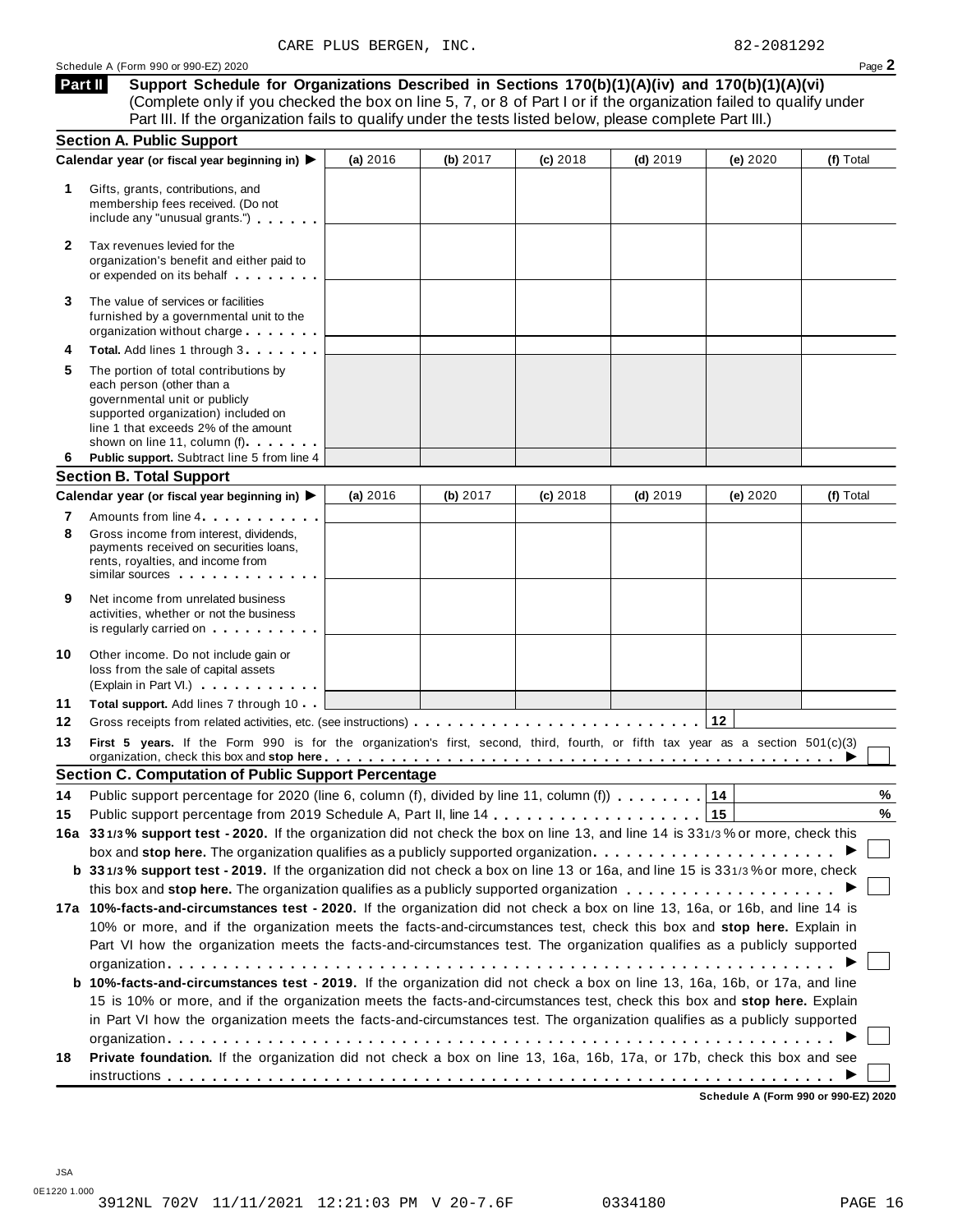### (Complete only if you checked the box on line 10 of Part I or if the organization failed to qualify under Part II. If the organization fails to qualify under the tests listed below, please complete Part II.) **Part III**

|              | <b>Section A. Public Support</b>                                                                                                                                                                                                     |                |             |                |                |                                      |                |
|--------------|--------------------------------------------------------------------------------------------------------------------------------------------------------------------------------------------------------------------------------------|----------------|-------------|----------------|----------------|--------------------------------------|----------------|
|              | Calendar year (or fiscal year beginning in) $\blacktriangleright$                                                                                                                                                                    | (a) 2016       | (b) 2017    | $(c)$ 2018     | $(d)$ 2019     | (e) 2020                             | (f) Total      |
| 1            | Gifts, grants, contributions, and membership fees                                                                                                                                                                                    |                |             |                |                |                                      |                |
|              | received. (Do not include any "unusual grants.")                                                                                                                                                                                     | $\mathsf{O}$ . | $0$ .       | 68,475.        | 17,500         | 72,367,954.                          | 72, 453, 929.  |
| $\mathbf{2}$ | Gross receipts from admissions, merchandise                                                                                                                                                                                          |                |             |                |                |                                      |                |
|              | sold or services performed, or facilities                                                                                                                                                                                            |                |             |                |                |                                      |                |
|              | furnished in any activity that is related to the                                                                                                                                                                                     |                |             |                |                |                                      |                |
|              | organization's tax-exempt purpose                                                                                                                                                                                                    |                | 50,049,401. | 210, 476, 915. | 199,704,238.   | 182,582,151                          | 642,812,705.   |
| 3            | Gross receipts from activities that are not an                                                                                                                                                                                       |                |             |                |                |                                      |                |
|              | unrelated trade or business under section 513.                                                                                                                                                                                       |                |             |                |                |                                      | 0.             |
| 4            | Tax revenues levied for the                                                                                                                                                                                                          |                |             |                |                |                                      |                |
|              | organization's benefit and either paid to                                                                                                                                                                                            |                |             |                |                |                                      |                |
|              | or expended on its behalf <b>contains the set of the set of the set of the set of the set of the set of the set of the set of the set of the set of the set of the set of the set of the set of the set of the set of the set of</b> |                |             |                |                |                                      | 0.             |
| 5            | The value of services or facilities                                                                                                                                                                                                  |                |             |                |                |                                      |                |
|              | furnished by a governmental unit to the                                                                                                                                                                                              |                |             |                |                |                                      |                |
|              | organization without charge                                                                                                                                                                                                          |                |             |                |                |                                      | 0.             |
| 6            | <b>Total.</b> Add lines 1 through 5                                                                                                                                                                                                  |                | 50,049,401. | 210,545,390.   | 199, 721, 738  | 254,950,105                          | 715, 266, 634. |
|              | 7a Amounts included on lines 1, 2, and 3                                                                                                                                                                                             |                |             |                |                |                                      |                |
|              | received from disqualified persons                                                                                                                                                                                                   |                |             |                |                |                                      | 0.             |
|              | <b>b</b> Amounts included on lines 2 and 3                                                                                                                                                                                           |                |             |                |                |                                      |                |
|              | received from other than disqualified<br>persons that exceed the greater of \$5,000                                                                                                                                                  |                |             |                |                |                                      |                |
|              | or 1% of the amount on line 13 for the year                                                                                                                                                                                          |                |             |                |                |                                      | 0.             |
|              | c Add lines 7a and 7b                                                                                                                                                                                                                |                |             |                |                |                                      | 0.             |
| 8            | Public support. (Subtract line 7c from                                                                                                                                                                                               |                |             |                |                |                                      |                |
|              | $line 6.)$ $\ldots$ $\ldots$ $\ldots$ $\ldots$ $\ldots$ $\ldots$ $\ldots$                                                                                                                                                            |                |             |                |                |                                      | 715,266,634.   |
|              | <b>Section B. Total Support</b>                                                                                                                                                                                                      |                |             |                |                |                                      |                |
|              | Calendar year (or fiscal year beginning in) $\blacktriangleright$                                                                                                                                                                    | (a) 2016       | (b) $2017$  | $(c)$ 2018     | $(d)$ 2019     | (e) 2020                             | (f) Total      |
| 9            | Amounts from line 6                                                                                                                                                                                                                  |                | 50,049,401. | 210,545,390.   | 199, 721, 738  | 254,950,105                          | 715, 266, 634. |
|              | 10 a Gross income from interest, dividends,                                                                                                                                                                                          |                |             |                |                |                                      |                |
|              | payments received on securities loans,<br>rents, royalties, and income from similar                                                                                                                                                  |                |             |                |                |                                      |                |
|              | sources                                                                                                                                                                                                                              |                | 58,857.     | 163,925.       | 161,652.       | 155,331                              | 539,765.       |
|              | <b>b</b> Unrelated business taxable income (less                                                                                                                                                                                     |                |             |                |                |                                      |                |
|              | section 511 taxes) from businesses                                                                                                                                                                                                   |                |             |                |                |                                      |                |
|              | acquired after June 30, 1975                                                                                                                                                                                                         |                |             |                |                |                                      | 0.             |
|              | c Add lines 10a and 10b                                                                                                                                                                                                              |                | 58,857      | 163,925.       | 161,652.       | 155,331                              | 539,765.       |
| 11           | Net income from unrelated business                                                                                                                                                                                                   |                |             |                |                |                                      |                |
|              | activities not included in line 10b, whether                                                                                                                                                                                         |                |             |                |                |                                      |                |
|              | or not the business is regularly carried on                                                                                                                                                                                          |                |             |                |                |                                      | 0              |
| 12           | Other income. Do not include gain or                                                                                                                                                                                                 |                |             |                |                |                                      |                |
|              | loss from the sale of capital assets                                                                                                                                                                                                 |                |             |                |                |                                      |                |
|              | (Explain in Part VI.) ATCH 1                                                                                                                                                                                                         |                |             |                | 6, 563, 190.   |                                      | 6, 563, 190.   |
| 13           | Total support. (Add lines 9, 10c, 11,                                                                                                                                                                                                |                |             |                |                |                                      |                |
|              | and $12.$ ) $\cdots$ $\cdots$ $\cdots$ $\cdots$ $\cdots$                                                                                                                                                                             |                | 50,108,258. | 210,709,315.   | 206, 446, 580. | 255, 105, 436.                       | 722,369,589.   |
| 14           | First 5 years. If the Form 990 is for the organization's first, second, third, fourth, or fifth tax year as a section 501(c)(3)                                                                                                      |                |             |                |                |                                      |                |
|              |                                                                                                                                                                                                                                      |                |             |                |                |                                      | X              |
|              | <b>Section C. Computation of Public Support Percentage</b>                                                                                                                                                                           |                |             |                |                |                                      |                |
| 15           | Public support percentage for 2020 (line 8, column (f), divided by line 13, column (f) [1] [1] [1] Public support percentage for 2020 (line 8, column (f), divided by line 13, column (f)                                            |                |             |                |                | 15                                   | %              |
| 16           | Public support percentage from 2019 Schedule A, Part III, line 15.                                                                                                                                                                   |                |             |                |                | 16                                   | %              |
|              | Section D. Computation of Investment Income Percentage                                                                                                                                                                               |                |             |                |                |                                      |                |
| 17           | Investment income percentage for 2020 (line 10c, column (f), divided by line 13, column (f)                                                                                                                                          |                |             |                |                | 17                                   | %              |
| 18           |                                                                                                                                                                                                                                      |                |             |                |                | 18                                   | %              |
|              | 19a 331/3% support tests - 2020. If the organization did not check the box on line 14, and line 15 is more than 331/3%, and line                                                                                                     |                |             |                |                |                                      |                |
|              | 17 is not more than 331/3%, check this box and stop here. The organization qualifies as a publicly supported organization.                                                                                                           |                |             |                |                |                                      |                |
|              | b 331/3% support tests - 2019. If the organization did not check a box on line 14 or line 19a, and line 16 is more than 331/3%, and                                                                                                  |                |             |                |                |                                      |                |
|              | line 18 is not more than 331/3%, check this box and stop here. The organization qualifies as a publicly supported organization                                                                                                       |                |             |                |                |                                      |                |
| 20           | Private foundation. If the organization did not check a box on line 14, 19a, or 19b, check this box and see instructions                                                                                                             |                |             |                |                |                                      |                |
| JSA          |                                                                                                                                                                                                                                      |                |             |                |                | Schedule A (Form 990 or 990-EZ) 2020 |                |
|              | 0E12211.000<br>3912NL 702V 11/11/2021 12:21:03 PM V 20-7.6F                                                                                                                                                                          |                |             |                | 0334180        |                                      | PAGE 17        |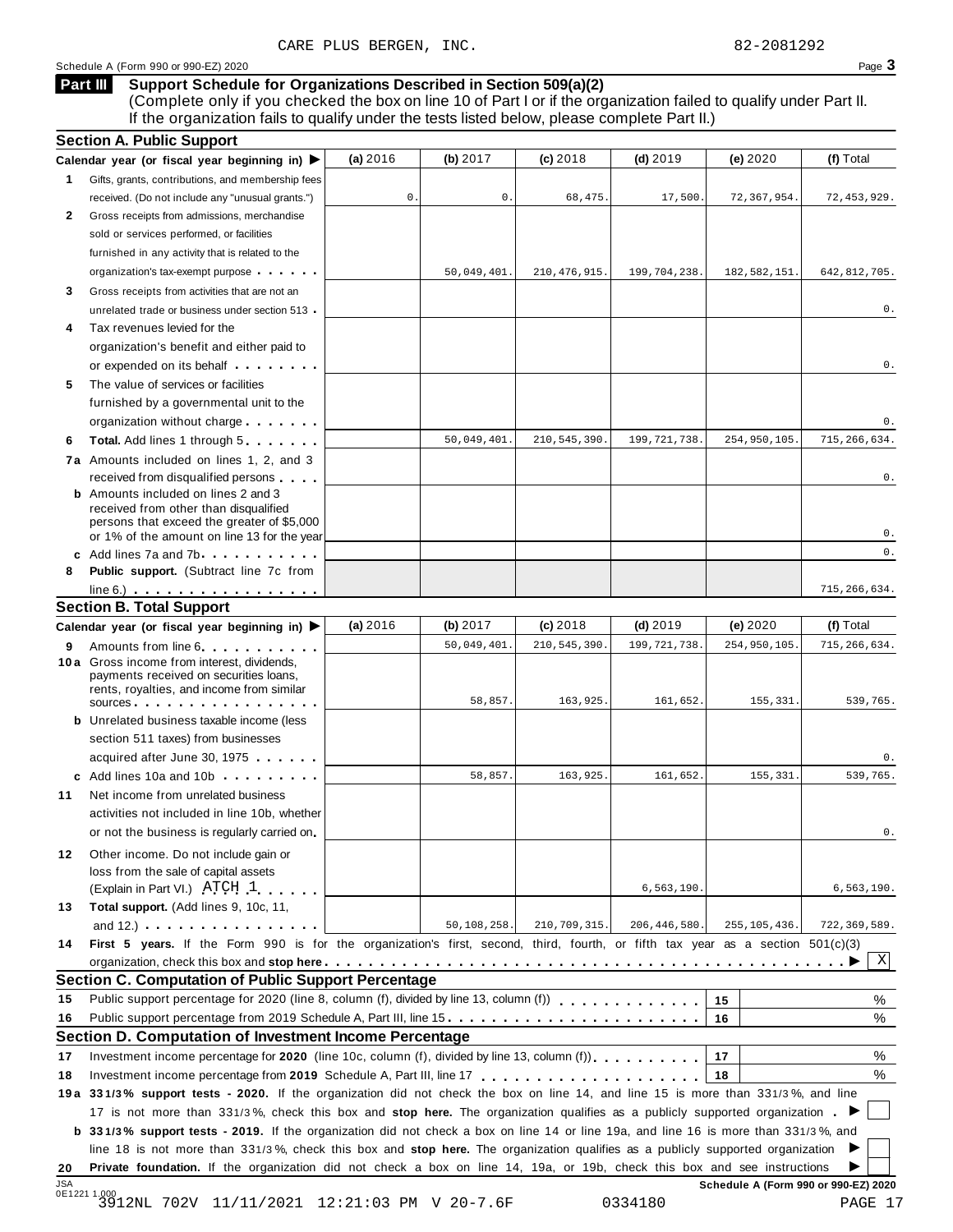**Yes No**

**2**

**3a**

**3b**

**3c**

**4a**

**4b**

**4c**

**5a**

**5b 5c**

**6**

**7**

**8**

**9a**

**9b**

**9c**

**10a**

### **Part IV Supporting Organizations**

(Complete only if you checked a box in line 12 on Part I. If you checked box 12a, Part I, complete Sections A and B. If you checked box 12b, Part I, complete Sections A and C. If you checked box 12c, Part I, complete Sections A, D, and E. If you checked box 12d, Part I, complete Sections A and D, and complete Part V.)

### **Section A. All Supporting Organizations**

- **1** Are all of the organization's supported organizations listed by name in the organization's governing documents? *If "No," describe in Part VI how the supported organizations are designated. If designated by class or purpose, describe the designation. If historic and continuing relationship, explain.* **1**
- **2** Did the organization have any supported organization that does not have an IRS determination of status under section 509(a)(1) or (2)? *If"Yes," explain in Part VI how the organization determined that the supported organization was described in section 509(a)(1) or (2).*
- **3 a** Did the organization have a supported organization described in section 501(c)(4), (5), or (6)? *If "Yes," answer lines 3b and 3c below.*
- **b** Did the organization confirm that each supported organization qualified under section 501(c)(4), (5), or (6) and | satisfied the public support tests under section 509(a)(2)? *If "Yes," describe in Part VI when and how the organization made the determination.*
- **c** Did the organization ensure that all support to such organizations was used exclusively for section 170(c)(2)(B) purposes? *If"Yes," explain in Part VI what controls the organization put in place to ensure such use.*
- **4 a** Was any supported organization not organized in the United States ("foreign supported organization")? *If "Yes," and if you checked box 12a or 12b in Part I, answer lines 4b and 4c below.*
- **b** Did the organization have ultimate control and discretion in deciding whether to make grants to the foreign | supported organization? *If "Yes," describe in Part VI how the organization had such control and discretion despite being controlled or supervised by or in connection with its supported organizations.*
- **c** Did the organization support any foreign supported organization that does not have an IRS determination | under sections 501(c)(3) and 509(a)(1) or (2)? *If "Yes," explain in Part VI what controls the organization used to ensure that all support to the foreign supported organization was used exclusively for section 170(c)(2)(B) purposes.*
- **5 a** Did the organization add, substitute, or remove any supported organizations during the tax year? *If "Yes,"* answer lines 5b and 5c below (if applicable). Also, provide detail in Part VI, including (i) the names and EIN *numbers of the supported organizations added, substituted, or removed; (ii) the reasons for each such action;* (iii) the authority under the organization's organizing document authorizing such action; and (iv) how the action *was accomplished (such as by amendment to the organizing document).*
- **b Type I or Type II only.** Was any added or substituted supported organization part of a class already designated in the organization's organizing document?
- **c Substitutions only.** Was the substitution the result of an event beyond the organization's control?
- **6** Did the organization provide support (whether in the form of grants or the provision of services or facilities) to anyone other than (i) its supported organizations, (ii) individuals that are part of the charitable class benefited by one or more of its supported organizations, or (iii) other supporting organizations that also support or benefit one or more of the filing organization's supported organizations? *If"Yes," provide detail in Part VI.*
- **7** Did the organization provide a grant, loan, compensation, or other similar payment to a substantial contributor (as defined in section 4958(c)(3)(C)), a family member of a substantial contributor, or a 35% controlled entity with regard to a substantial contributor? *If"Yes," complete Part I of Schedule L (Form 990 or 990-EZ).*
- **8** Did the organization make a loan to a disqualified person (as defined in section 4958) not described in line 7? *If "Yes," complete Part I of Schedule L (Form 990 or 990-EZ).*
- **9a** Was the organization controlled directly or indirectly at any time during the tax year by one or more | disqualified persons, as defined in section 4946 (other than foundation managers and organizations described in section 509(a)(1) or (2))? *If"Yes," provide detail in Part VI.*
- **b** Did one or more disqualified persons (as defined in line 9a) hold a controlling interest in any entity in which | the supporting organization had an interest? *If"Yes," provide detail in Part VI.*
- **c** Did a disqualified person (as defined in line 9a) have an ownership interest in, or derive any personal benefit from, assets in which the supporting organization also had an interest? *If"Yes," provide detail in Part VI.*
- **10a** Was the organization subject to the excess business holdings rules of section 4943 because of section | 4943(f) (regarding certain Type II supporting organizations, and all Type III non-functionally integrated supporting organizations)? *If"Yes," answer line 10b below.*
	- **b** Did the organization have any excess business holdings in the tax year? *(Use Schedule C, Form 4720, to determine whether the organization had excess business holdings.)*

0E1229 1.010

**10b** JSA **Schedule A (Form 990 or 990-EZ) 2020**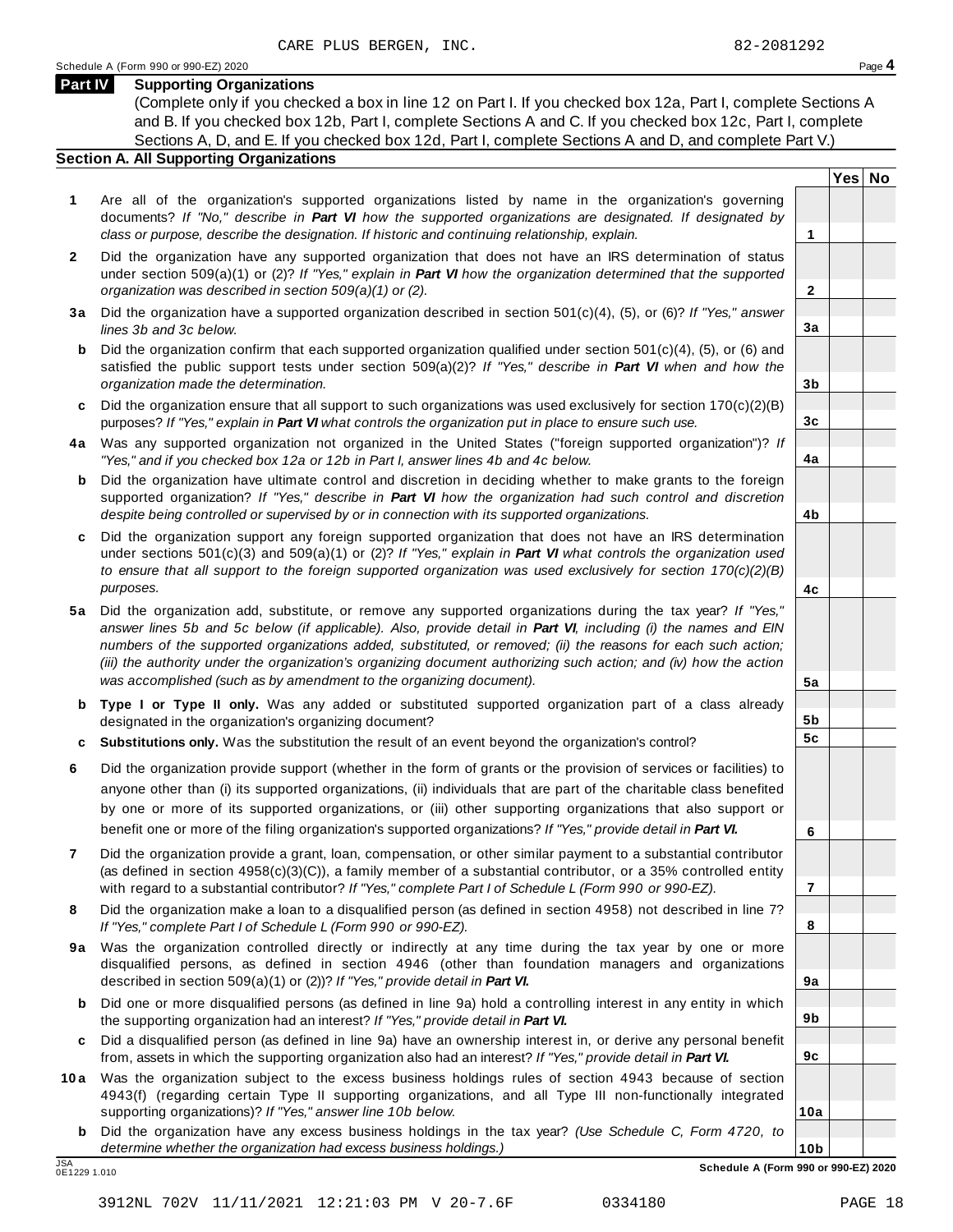3912NL 702V 11/11/2021 12:21:03 PM V 20-7.6F 0334180 PAGE 19

**2b**

**3a**

**3b**

| Part IV | <b>Supporting Organizations (continued)</b>                                                                        |                 |     |
|---------|--------------------------------------------------------------------------------------------------------------------|-----------------|-----|
|         |                                                                                                                    |                 | Yes |
| 11      | Has the organization accepted a gift or contribution from any of the following persons?                            |                 |     |
| a       | A person who directly or indirectly controls, either alone or together with persons described in lines 11b and     |                 |     |
|         | 11c below, the governing body of a supported organization?                                                         | 11a             |     |
| b       | A family member of a person described in line 11a above?                                                           | 11 <sub>b</sub> |     |
| C       | A 35% controlled entity of a person described in line 11a or 11b above? If "Yes" to line 11a, 11b, or 11c, provide |                 |     |
|         | detail in <b>Part VI.</b>                                                                                          | 11с             |     |

### **Section B. Type I Supporting Organizations**

|   |                                                                                                                                                                                                                                                                                                                                                                                                                                                                                                                                                                                                                                                                                                                                                                          |   | Yesl |  |
|---|--------------------------------------------------------------------------------------------------------------------------------------------------------------------------------------------------------------------------------------------------------------------------------------------------------------------------------------------------------------------------------------------------------------------------------------------------------------------------------------------------------------------------------------------------------------------------------------------------------------------------------------------------------------------------------------------------------------------------------------------------------------------------|---|------|--|
|   | Did the governing body, members of the governing body, officers acting in their official capacity, or membership of one or<br>more supported organizations have the power to regularly appoint or elect at least a majority of the organization's officers,<br>directors, or trustees at all times during the tax year? If "No," describe in Part VI how the supported organization(s)<br>effectively operated, supervised, or controlled the organization's activities. If the organization had more than one supported<br>organization, describe how the powers to appoint and/or remove officers, directors, or trustees were allocated among the<br>supported organizations and what conditions or restrictions, if any, applied to such powers during the tax year. |   |      |  |
| 2 | Did the organization operate for the benefit of any supported organization other than the supported<br>organization(s) that operated, supervised, or controlled the supporting organization? If "Yes," explain in Part<br>VI how providing such benefit carried out the purposes of the supported organization(s) that operated,<br>supervised, or controlled the supporting organization.                                                                                                                                                                                                                                                                                                                                                                               | ≘ |      |  |

### **1 Yes No 1** Were a majority of the organization's directors or trustees during the tax year also a majority of the directors or trustees of each of the organization's supported organization(s)? *If"No," describe in Part VI how control or management of the supporting organization was vested in the same persons that controlled or managed the supported organization(s).*

### **Section D. All Type III Supporting Organizations**

|              |                                                                                                                                                                                                                                                                                                                                                                                                                                                                                          | Yes⊺ |  |
|--------------|------------------------------------------------------------------------------------------------------------------------------------------------------------------------------------------------------------------------------------------------------------------------------------------------------------------------------------------------------------------------------------------------------------------------------------------------------------------------------------------|------|--|
|              | Did the organization provide to each of its supported organizations, by the last day of the fifth month of the<br>organization's tax year, (i) a written notice describing the type and amount of support provided during the prior<br>tax year, (ii) a copy of the Form 990 that was most recently filed as of the date of notification, and (iii) copies of<br>the organization's governing documents in effect on the date of notification, to the extent not previously<br>provided? |      |  |
| $\mathbf{2}$ | Were any of the organization's officers, directors, or trustees either (i) appointed or elected by the supported<br>organization(s) or (ii) serving on the governing body of a supported organization? If "No," explain in Part VI how<br>the organization maintained a close and continuous working relationship with the supported organization(s).                                                                                                                                    |      |  |
| 3            | By reason of the relationship described in line 2, above, did the organization's supported organizations have<br>a significant voice in the organization's investment policies and in directing the use of the organization's<br>income or assets at all times during the tax year? If "Yes," describe in Part VI the role the organization's                                                                                                                                            |      |  |
|              | supported organizations played in this regard.                                                                                                                                                                                                                                                                                                                                                                                                                                           |      |  |

### **Section E. Type III Functionally Integrated Supporting Organizations**

|   | Check the box next to the method that the organization used to satisfy the Integral Part Test during the year (see instructions). |  |                  |    |  |  |  |
|---|-----------------------------------------------------------------------------------------------------------------------------------|--|------------------|----|--|--|--|
|   | The organization satisfied the Activities Test. Complete line 2 below.                                                            |  |                  |    |  |  |  |
| b | The organization is the parent of each of its supported organizations. Complete line 3 below.                                     |  |                  |    |  |  |  |
|   | The organization supported a governmental entity. Describe in Part VI how you supported a governmental entity (see instructions). |  |                  |    |  |  |  |
|   |                                                                                                                                   |  | Yes <sub>l</sub> | No |  |  |  |
|   | Activities Test. Answer lines 2a and 2b below.                                                                                    |  |                  |    |  |  |  |

| a Did substantially all of the organization's activities during the tax year directly further the exempt purposes of |    |  |
|----------------------------------------------------------------------------------------------------------------------|----|--|
| the supported organization(s) to which the organization was responsive? If "Yes," then in <b>Part VI identify</b>    |    |  |
| those supported organizations and explain how these activities directly furthered their exempt purposes.             |    |  |
| how the organization was responsive to those supported organizations, and how the organization determined            |    |  |
| that these activities constituted substantially all of its activities.                                               | 2a |  |
|                                                                                                                      |    |  |

| <b>b</b> Did the activities described in line 2a, above, constitute activities that, but for the organization's involvement, |
|------------------------------------------------------------------------------------------------------------------------------|
| one or more of the organization's supported organization(s) would have been engaged in? If "Yes," explain in                 |
| <b>Part VI</b> the reasons for the organization's position that its supported organization(s) would have engaged in          |
| these activities but for the organization's involvement.                                                                     |

**3** Parent of Supported Organizations. *Answer lines 3a and 3b below.*

JSA 0E1230 1.000

- **a** Did the organization have the power to regularly appoint or elect a majority of the officers, directors, or trustees of each of the supported organizations? *If"Yes" or "No," provide details in Part VI.*
- **b** Did the organization exercise a substantial degree of direction over the policies, programs, and activities of each of its supported organizations? *If"Yes," describe in Part VI the role played by the organization in this regard.*

**Yes No**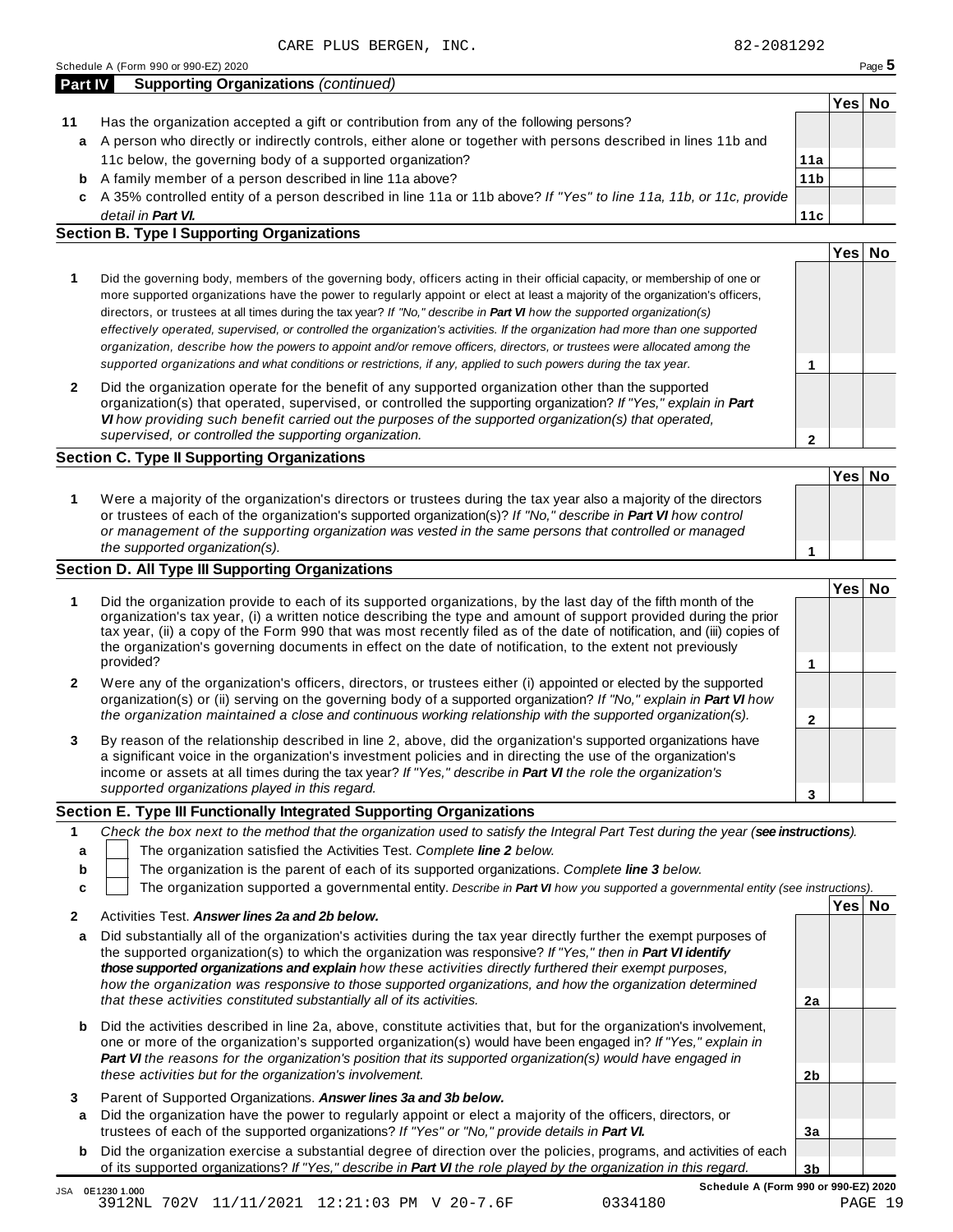|              | Part V<br>Type III Non-Functionally Integrated 509(a)(3) Supporting Organizations                                                                                                                              |                         |                                |                                |
|--------------|----------------------------------------------------------------------------------------------------------------------------------------------------------------------------------------------------------------|-------------------------|--------------------------------|--------------------------------|
| 1.           | Check here if the organization satisfied the Integral Part Test as a qualifying trust on Nov. 20, 1970 (explain in Part VI). See                                                                               |                         |                                |                                |
|              | instructions. All other Type III non-functionally integrated supporting organizations must complete Sections A through E.                                                                                      |                         |                                |                                |
|              | <b>Section A - Adjusted Net Income</b>                                                                                                                                                                         | (A) Prior Year          | (B) Current Year<br>(optional) |                                |
| 1.           | Net short-term capital gain                                                                                                                                                                                    | 1                       |                                |                                |
| 2            | Recoveries of prior-year distributions                                                                                                                                                                         | $\mathbf 2$             |                                |                                |
| 3            | Other gross income (see instructions)                                                                                                                                                                          | 3                       |                                |                                |
| 4            | Add lines 1 through 3.                                                                                                                                                                                         | 4                       |                                |                                |
| 5            | Depreciation and depletion                                                                                                                                                                                     | 5                       |                                |                                |
| 6            | Portion of operating expenses paid or incurred for production or collection of<br>gross income or for management, conservation, or maintenance of property<br>held for production of income (see instructions) | 6                       |                                |                                |
|              | 7 Other expenses (see instructions)                                                                                                                                                                            | $\overline{\mathbf{r}}$ |                                |                                |
| 8            | Adjusted Net Income (subtract lines 5, 6, and 7 from line 4)                                                                                                                                                   | 8                       |                                |                                |
|              | <b>Section B - Minimum Asset Amount</b>                                                                                                                                                                        |                         | (A) Prior Year                 | (B) Current Year<br>(optional) |
|              | 1 Aggregate fair market value of all non-exempt-use assets (see<br>instructions for short tax year or assets held for part of year):                                                                           |                         |                                |                                |
|              | a Average monthly value of securities                                                                                                                                                                          | 1a                      |                                |                                |
|              | <b>b</b> Average monthly cash balances                                                                                                                                                                         | 1 <sub>b</sub>          |                                |                                |
|              | c Fair market value of other non-exempt-use assets                                                                                                                                                             | 1c                      |                                |                                |
|              | d Total (add lines 1a, 1b, and 1c)                                                                                                                                                                             | 1d                      |                                |                                |
|              |                                                                                                                                                                                                                |                         |                                |                                |
|              | e Discount claimed for blockage or other factors (explain in detail in Part VI):                                                                                                                               | 1е                      |                                |                                |
|              | 2 Acquisition indebtedness applicable to non-exempt-use assets                                                                                                                                                 | $\mathbf 2$             |                                |                                |
| 3            | Subtract line 2 from line 1d.                                                                                                                                                                                  | 3                       |                                |                                |
| 4            | Cash deemed held for exempt use. Enter 0.015 of line 3 (for greater amount,<br>see instructions).                                                                                                              | 4                       |                                |                                |
| 5            | Net value of non-exempt-use assets (subtract line 4 from line 3)                                                                                                                                               | 5                       |                                |                                |
| 6            | Multiply line 5 by 0.035.                                                                                                                                                                                      | 6                       |                                |                                |
| $\mathbf{7}$ | Recoveries of prior-year distributions                                                                                                                                                                         | $\overline{7}$          |                                |                                |
| 8            | Minimum Asset Amount (add line 7 to line 6)                                                                                                                                                                    | 8                       |                                |                                |
|              | <b>Section C - Distributable Amount</b>                                                                                                                                                                        |                         |                                | <b>Current Year</b>            |
| $\mathbf 1$  | Adjusted net income for prior year (from Section A, line 8, column A)                                                                                                                                          | 1                       |                                |                                |
|              | <b>2</b> Enter 0.85 of line 1.                                                                                                                                                                                 | $\mathbf 2$             |                                |                                |
| 3            | Minimum asset amount for prior year (from Section B, line 8, column A)                                                                                                                                         | 3                       |                                |                                |
| 4            | Enter greater of line 2 or line 3.                                                                                                                                                                             | 4                       |                                |                                |
| 5            | Income tax imposed in prior year                                                                                                                                                                               | 5                       |                                |                                |
| 6            | Distributable Amount. Subtract line 5 from line 4, unless subject to<br>emergency temporary reduction (see instructions).                                                                                      | 6                       |                                |                                |

**7**  $\Box$  Check here if the current year is the organization's first as a non-functionally integrated Type III supporting organization (see instructions).

**Schedule A (Form 990 or 990-EZ) 2020**

0E1231 1.000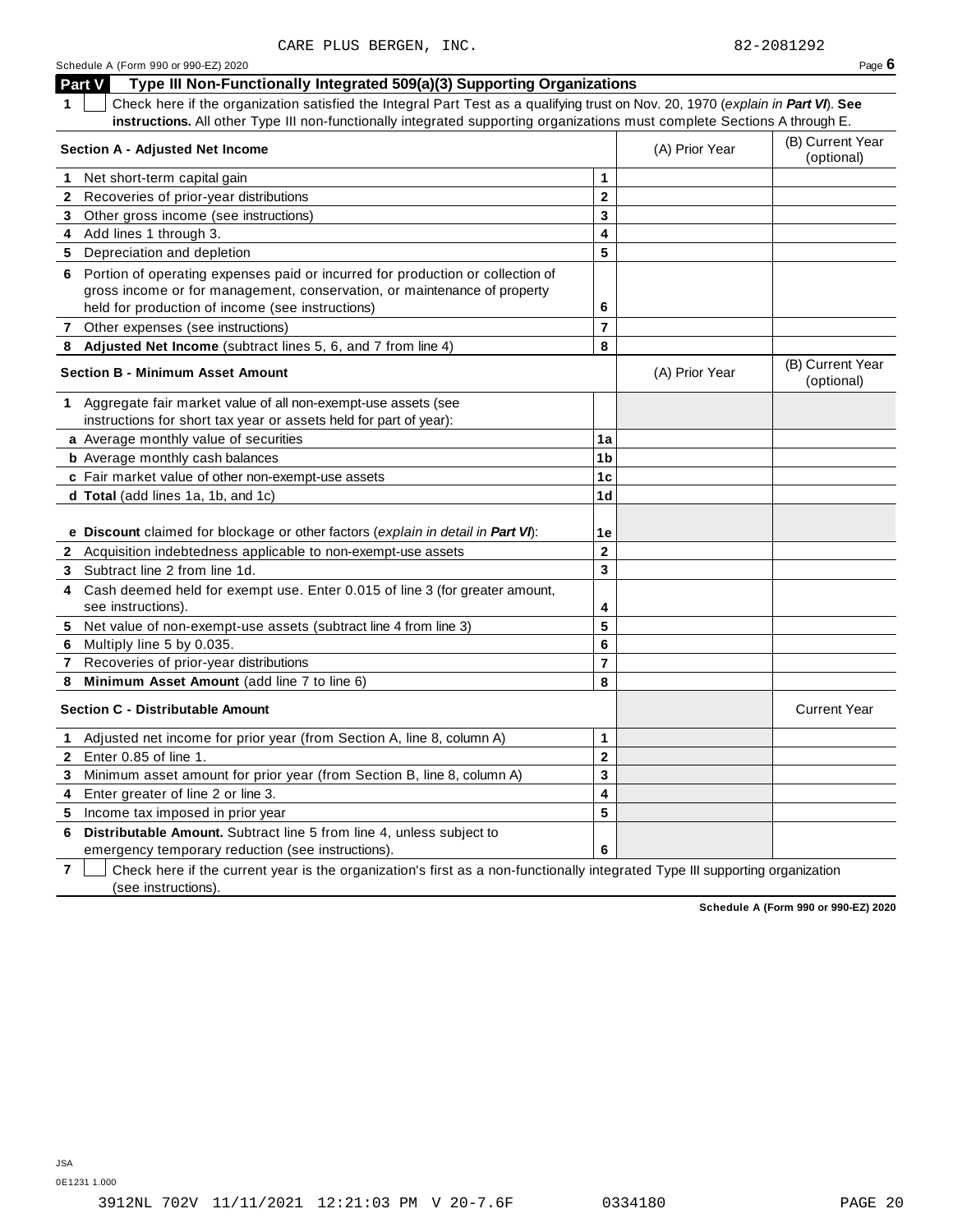| Type III Non-Functionally Integrated 509(a)(3) Supporting Organizations (continued)<br><b>Part V</b><br><b>Section D - Distributions</b><br>Amounts paid to supported organizations to accomplish exempt purposes<br>1<br>Amounts paid to perform activity that directly furthers exempt purposes of supported<br>$\mathbf{2}$<br>organizations, in excess of income from activity<br>Administrative expenses paid to accomplish exempt purposes of supported organizations<br>3<br>Amounts paid to acquire exempt-use assets<br>4<br>Qualified set-aside amounts (prior IRS approval required - provide details in Part VI)<br>5<br>Other distributions (describe in Part VI). See instructions.<br>6<br>Total annual distributions. Add lines 1 through 6.<br>7<br>Distributions to attentive supported organizations to which the organization is responsive<br>8<br>(provide details in Part VI). See instructions.<br>Distributable amount for 2020 from Section C, line 6<br>9<br>Line 8 amount divided by line 9 amount<br>10<br>(ii)<br>(i) |    | Page 7                                           |
|-----------------------------------------------------------------------------------------------------------------------------------------------------------------------------------------------------------------------------------------------------------------------------------------------------------------------------------------------------------------------------------------------------------------------------------------------------------------------------------------------------------------------------------------------------------------------------------------------------------------------------------------------------------------------------------------------------------------------------------------------------------------------------------------------------------------------------------------------------------------------------------------------------------------------------------------------------------------------------------------------------------------------------------------------------|----|--------------------------------------------------|
|                                                                                                                                                                                                                                                                                                                                                                                                                                                                                                                                                                                                                                                                                                                                                                                                                                                                                                                                                                                                                                                     |    |                                                  |
|                                                                                                                                                                                                                                                                                                                                                                                                                                                                                                                                                                                                                                                                                                                                                                                                                                                                                                                                                                                                                                                     |    | <b>Current Year</b>                              |
|                                                                                                                                                                                                                                                                                                                                                                                                                                                                                                                                                                                                                                                                                                                                                                                                                                                                                                                                                                                                                                                     | 1  |                                                  |
|                                                                                                                                                                                                                                                                                                                                                                                                                                                                                                                                                                                                                                                                                                                                                                                                                                                                                                                                                                                                                                                     |    |                                                  |
|                                                                                                                                                                                                                                                                                                                                                                                                                                                                                                                                                                                                                                                                                                                                                                                                                                                                                                                                                                                                                                                     | 2  |                                                  |
|                                                                                                                                                                                                                                                                                                                                                                                                                                                                                                                                                                                                                                                                                                                                                                                                                                                                                                                                                                                                                                                     | 3  |                                                  |
|                                                                                                                                                                                                                                                                                                                                                                                                                                                                                                                                                                                                                                                                                                                                                                                                                                                                                                                                                                                                                                                     | 4  |                                                  |
|                                                                                                                                                                                                                                                                                                                                                                                                                                                                                                                                                                                                                                                                                                                                                                                                                                                                                                                                                                                                                                                     | 5  |                                                  |
|                                                                                                                                                                                                                                                                                                                                                                                                                                                                                                                                                                                                                                                                                                                                                                                                                                                                                                                                                                                                                                                     | 6  |                                                  |
|                                                                                                                                                                                                                                                                                                                                                                                                                                                                                                                                                                                                                                                                                                                                                                                                                                                                                                                                                                                                                                                     | 7  |                                                  |
|                                                                                                                                                                                                                                                                                                                                                                                                                                                                                                                                                                                                                                                                                                                                                                                                                                                                                                                                                                                                                                                     |    |                                                  |
|                                                                                                                                                                                                                                                                                                                                                                                                                                                                                                                                                                                                                                                                                                                                                                                                                                                                                                                                                                                                                                                     | 8  |                                                  |
|                                                                                                                                                                                                                                                                                                                                                                                                                                                                                                                                                                                                                                                                                                                                                                                                                                                                                                                                                                                                                                                     | 9  |                                                  |
|                                                                                                                                                                                                                                                                                                                                                                                                                                                                                                                                                                                                                                                                                                                                                                                                                                                                                                                                                                                                                                                     | 10 |                                                  |
| <b>Underdistributions</b><br>Section E - Distribution Allocations (see instructions)<br><b>Excess Distributions</b><br>Pre-2020                                                                                                                                                                                                                                                                                                                                                                                                                                                                                                                                                                                                                                                                                                                                                                                                                                                                                                                     |    | (iii)<br><b>Distributable</b><br>Amount for 2020 |
| Distributable amount for 2020 from Section C, line 6<br>1                                                                                                                                                                                                                                                                                                                                                                                                                                                                                                                                                                                                                                                                                                                                                                                                                                                                                                                                                                                           |    |                                                  |
| $\mathbf{2}$<br>Underdistributions, if any, for years prior to 2020                                                                                                                                                                                                                                                                                                                                                                                                                                                                                                                                                                                                                                                                                                                                                                                                                                                                                                                                                                                 |    |                                                  |
| (reasonable cause required - explain in Part VI). See                                                                                                                                                                                                                                                                                                                                                                                                                                                                                                                                                                                                                                                                                                                                                                                                                                                                                                                                                                                               |    |                                                  |
| instructions.                                                                                                                                                                                                                                                                                                                                                                                                                                                                                                                                                                                                                                                                                                                                                                                                                                                                                                                                                                                                                                       |    |                                                  |
| Excess distributions carryover, if any, to 2020<br>3                                                                                                                                                                                                                                                                                                                                                                                                                                                                                                                                                                                                                                                                                                                                                                                                                                                                                                                                                                                                |    |                                                  |
| From 2015 $\frac{1}{2}$<br>а                                                                                                                                                                                                                                                                                                                                                                                                                                                                                                                                                                                                                                                                                                                                                                                                                                                                                                                                                                                                                        |    |                                                  |
| From 2016 $\frac{2016}{200}$<br>b                                                                                                                                                                                                                                                                                                                                                                                                                                                                                                                                                                                                                                                                                                                                                                                                                                                                                                                                                                                                                   |    |                                                  |
| From 2017 $\frac{1}{2}$<br>c                                                                                                                                                                                                                                                                                                                                                                                                                                                                                                                                                                                                                                                                                                                                                                                                                                                                                                                                                                                                                        |    |                                                  |
| From 2018 $\frac{2018}{200}$<br>d                                                                                                                                                                                                                                                                                                                                                                                                                                                                                                                                                                                                                                                                                                                                                                                                                                                                                                                                                                                                                   |    |                                                  |
| From 2019 <b>Figure 1.1 Figure 1.1</b><br>е                                                                                                                                                                                                                                                                                                                                                                                                                                                                                                                                                                                                                                                                                                                                                                                                                                                                                                                                                                                                         |    |                                                  |
| f<br>Total of lines 3a through 3e                                                                                                                                                                                                                                                                                                                                                                                                                                                                                                                                                                                                                                                                                                                                                                                                                                                                                                                                                                                                                   |    |                                                  |
| Applied to underdistributions of prior years<br>g                                                                                                                                                                                                                                                                                                                                                                                                                                                                                                                                                                                                                                                                                                                                                                                                                                                                                                                                                                                                   |    |                                                  |
| Applied to 2020 distributable amount<br>h                                                                                                                                                                                                                                                                                                                                                                                                                                                                                                                                                                                                                                                                                                                                                                                                                                                                                                                                                                                                           |    |                                                  |
| Carryover from 2015 not applied (see instructions)<br>j.                                                                                                                                                                                                                                                                                                                                                                                                                                                                                                                                                                                                                                                                                                                                                                                                                                                                                                                                                                                            |    |                                                  |
| Remainder. Subtract lines 3g, 3h, and 3i from line 3f.                                                                                                                                                                                                                                                                                                                                                                                                                                                                                                                                                                                                                                                                                                                                                                                                                                                                                                                                                                                              |    |                                                  |
| Distributions for 2020 from<br>4                                                                                                                                                                                                                                                                                                                                                                                                                                                                                                                                                                                                                                                                                                                                                                                                                                                                                                                                                                                                                    |    |                                                  |
| Section D, line 7:<br>\$                                                                                                                                                                                                                                                                                                                                                                                                                                                                                                                                                                                                                                                                                                                                                                                                                                                                                                                                                                                                                            |    |                                                  |
| Applied to underdistributions of prior years<br>a                                                                                                                                                                                                                                                                                                                                                                                                                                                                                                                                                                                                                                                                                                                                                                                                                                                                                                                                                                                                   |    |                                                  |
| Applied to 2020 distributable amount<br>b                                                                                                                                                                                                                                                                                                                                                                                                                                                                                                                                                                                                                                                                                                                                                                                                                                                                                                                                                                                                           |    |                                                  |
| Remainder. Subtract lines 4a and 4b from line 4.<br>c                                                                                                                                                                                                                                                                                                                                                                                                                                                                                                                                                                                                                                                                                                                                                                                                                                                                                                                                                                                               |    |                                                  |
| 5<br>Remaining underdistributions for years prior to 2020, if                                                                                                                                                                                                                                                                                                                                                                                                                                                                                                                                                                                                                                                                                                                                                                                                                                                                                                                                                                                       |    |                                                  |
| any. Subtract lines 3g and 4a from line 2. For result                                                                                                                                                                                                                                                                                                                                                                                                                                                                                                                                                                                                                                                                                                                                                                                                                                                                                                                                                                                               |    |                                                  |
| greater than zero, explain in Part VI. See instructions.                                                                                                                                                                                                                                                                                                                                                                                                                                                                                                                                                                                                                                                                                                                                                                                                                                                                                                                                                                                            |    |                                                  |
| Remaining underdistributions for 2020. Subtract lines 3h<br>6                                                                                                                                                                                                                                                                                                                                                                                                                                                                                                                                                                                                                                                                                                                                                                                                                                                                                                                                                                                       |    |                                                  |
| and 4b from line 1. For result greater than zero, explain in                                                                                                                                                                                                                                                                                                                                                                                                                                                                                                                                                                                                                                                                                                                                                                                                                                                                                                                                                                                        |    |                                                  |
| <b>Part VI.</b> See instructions.                                                                                                                                                                                                                                                                                                                                                                                                                                                                                                                                                                                                                                                                                                                                                                                                                                                                                                                                                                                                                   |    |                                                  |
| Excess distributions carryover to 2021. Add lines 3j<br>$\overline{7}$                                                                                                                                                                                                                                                                                                                                                                                                                                                                                                                                                                                                                                                                                                                                                                                                                                                                                                                                                                              |    |                                                  |
| and 4c.                                                                                                                                                                                                                                                                                                                                                                                                                                                                                                                                                                                                                                                                                                                                                                                                                                                                                                                                                                                                                                             |    |                                                  |
| Breakdown of line 7:<br>8                                                                                                                                                                                                                                                                                                                                                                                                                                                                                                                                                                                                                                                                                                                                                                                                                                                                                                                                                                                                                           |    |                                                  |
| Excess from 2016<br>а                                                                                                                                                                                                                                                                                                                                                                                                                                                                                                                                                                                                                                                                                                                                                                                                                                                                                                                                                                                                                               |    |                                                  |
| Excess from 2017<br>b                                                                                                                                                                                                                                                                                                                                                                                                                                                                                                                                                                                                                                                                                                                                                                                                                                                                                                                                                                                                                               |    |                                                  |
| Excess from 2018<br>c                                                                                                                                                                                                                                                                                                                                                                                                                                                                                                                                                                                                                                                                                                                                                                                                                                                                                                                                                                                                                               |    |                                                  |
| Excess from 2019<br>d                                                                                                                                                                                                                                                                                                                                                                                                                                                                                                                                                                                                                                                                                                                                                                                                                                                                                                                                                                                                                               |    |                                                  |
| Excess from 2020<br>е                                                                                                                                                                                                                                                                                                                                                                                                                                                                                                                                                                                                                                                                                                                                                                                                                                                                                                                                                                                                                               |    |                                                  |

**Schedule A (Form 990 or 990-EZ) 2020**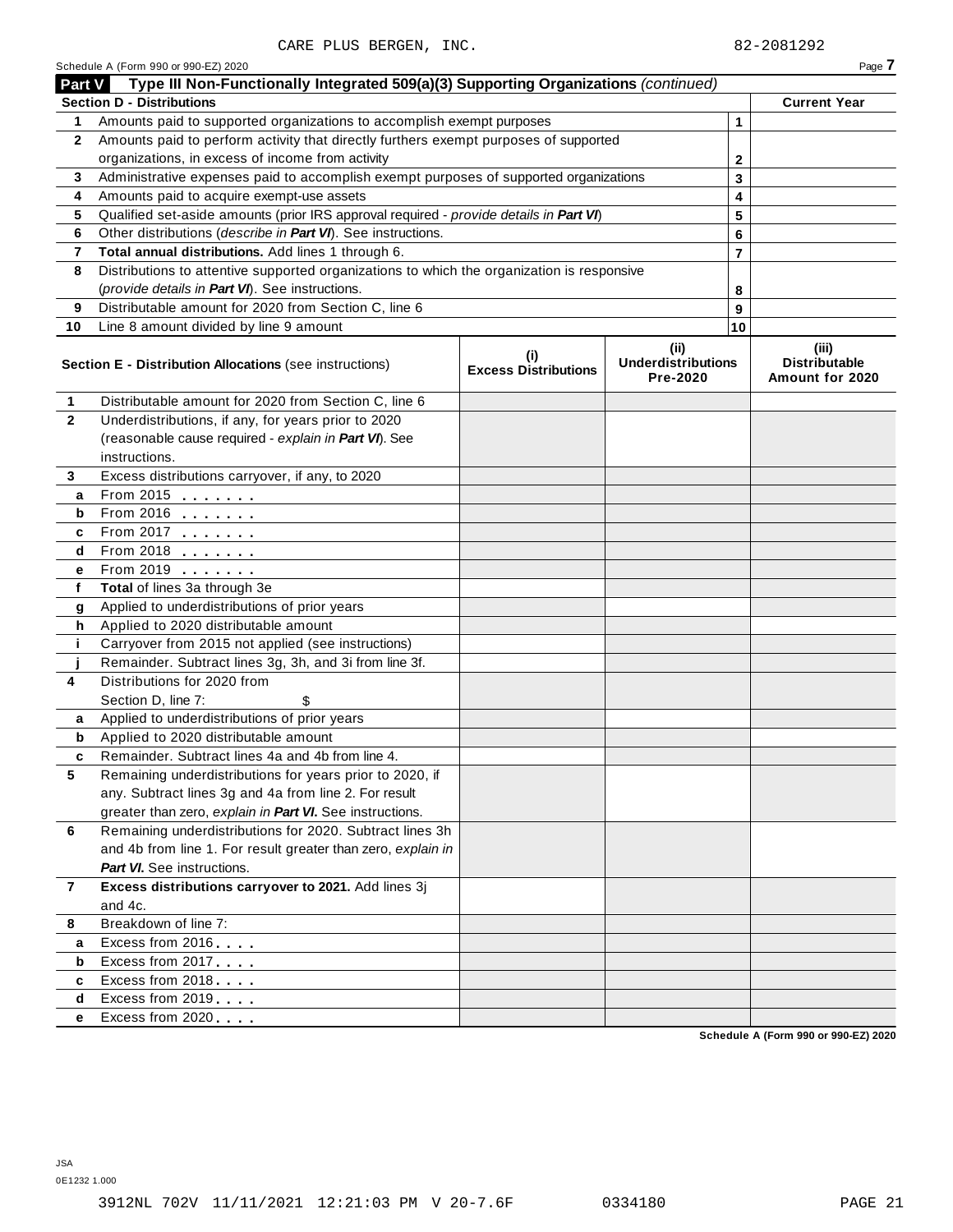| <b>Part VI</b>                      | Supplemental Information. Provide the explanations required by Part II, line 10; Part II, line 17a or 17b; Part<br>III, line 12; Part IV, Section A, lines 1, 2, 3b, 3c, 4b, 4c, 5a, 6, 9a, 9b, 9c, 11a, 11b, and 11c; Part IV, Section<br>B, lines 1 and 2; Part IV, Section C, line 1; Part IV, Section D, lines 2 and 3; Part IV, Section E, lines 1c, 2a, 2b,<br>3a and 3b; Part V, line 1; Part V, Section B, line 1e; Part V, Section D, lines 5, 6, and 8; and Part V, Section E,<br>lines 2, 5, and 6. Also complete this part for any additional information. (See instructions.) |  |  |  |  |
|-------------------------------------|--------------------------------------------------------------------------------------------------------------------------------------------------------------------------------------------------------------------------------------------------------------------------------------------------------------------------------------------------------------------------------------------------------------------------------------------------------------------------------------------------------------------------------------------------------------------------------------------|--|--|--|--|
|                                     | ATTACHMENT 1                                                                                                                                                                                                                                                                                                                                                                                                                                                                                                                                                                               |  |  |  |  |
| SCHEDULE A, PART III - OTHER INCOME |                                                                                                                                                                                                                                                                                                                                                                                                                                                                                                                                                                                            |  |  |  |  |

<span id="page-20-0"></span>Schedule A (Form 990 or 990-EZ) 2020 Page 8

| DESCRIPTION      | 2016 | 2017 | 2018 | 2019         | 2020 | TOTAL        |
|------------------|------|------|------|--------------|------|--------------|
| RENT FORGIVENESS |      |      |      | 6,563,190.   |      | 6,563,190.   |
| TOTALS           |      |      |      | 6, 563, 190. |      | 6, 563, 190. |

**Schedule A (Form 990 or 990-EZ) 2020**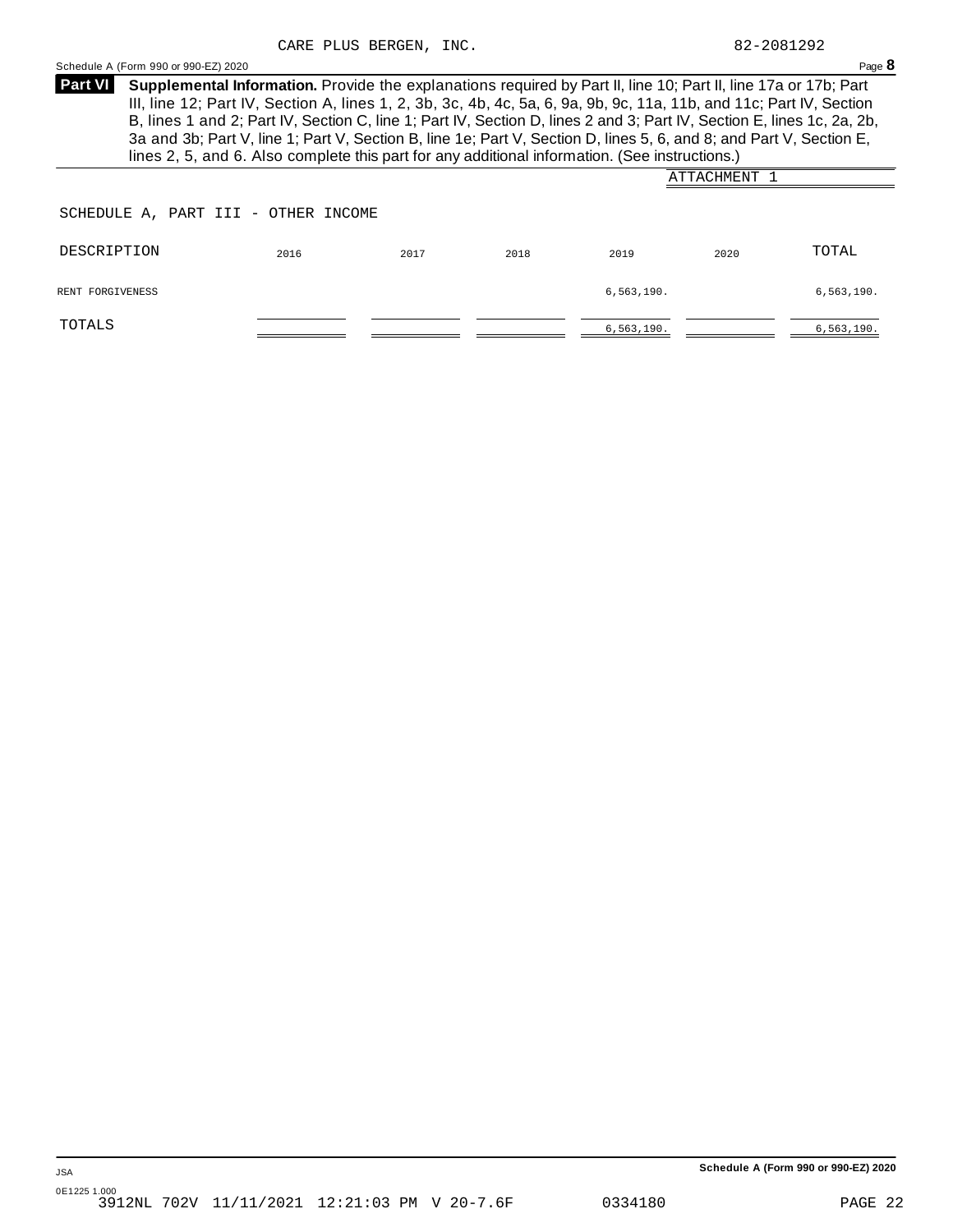**(Form 990, 990-EZ, or 990-PF)** Department of the Treasury<br>Internal Revenue Service

## **Schedule B chedule of Contributors**

(Form 990, 990-EZ,<br>
or 990-PF,<br>
Department of the Treasury **COLOCY**<br>
Internal Revenue Service **COLOCY**<br>
Name of the organization<br>
Name of the organization

**2020** 

82-2081292

CARE PLUS BERGEN, INC.

### **Organization type** (check one):

| Filers of:         | Section:                                                                    |
|--------------------|-----------------------------------------------------------------------------|
| Form 990 or 990-EZ | $X$ 501(c)(3) (enter number) organization                                   |
|                    | $4947(a)(1)$ nonexempt charitable trust not treated as a private foundation |
|                    | 527 political organization                                                  |
| Form 990-PF        | $501(c)(3)$ exempt private foundation                                       |
|                    | 4947(a)(1) nonexempt charitable trust treated as a private foundation       |
|                    | 501(c)(3) taxable private foundation                                        |

Check if your organization is covered by the **General Rule** or a **Special Rule.**

**Note:** Only a section 501(c)(7), (8), or (10) organization can check boxes for both the General Rule and a Special Rule. See instructions.

### **General Rule**

 $\overline{X}$  For an organization filing Form 990, 990-EZ, or 990-PF that received, during the year, contributions totaling \$5,000 or more (in money or property) from any one contributor. Complete Parts I and II. See instructions for determining a contributor's total contributions.

### **Special Rules**

For an organization described in section 501(c)(3) filing Form 990 or 990-EZ that met the 33 1/3% support test of the regulations under sections 509(a)(1) and 170(b)(1)(A)(vi), that checked Schedule A (Form 990 or 990-EZ), Part II, line 13, 16a, or 16b, and that received from any one contributor, during the year, total contributions of the greater of **(1)** \$5,000; or **(2)** 2% of the amount on (i) Form 990, Part VIII, line 1h; or (ii) Form 990-EZ, line 1. Complete Parts I and II.

For an organization described in section 501(c)(7), (8), or (10) filing Form 990 or 990-EZ that received from any one contributor, during the year, total contributions of more than \$1,000 *exclusively* for religious, charitable, scientific, literary, or educational purposes, or for the prevention of cruelty to children or animals. Complete Parts I (entering "N/A" in column (b) instead of the contributor name and address), II, and III.

For an organization described in section  $501(c)(7)$ , (8), or (10) filing Form 990 or 990-EZ that received from any one contributor, during the year, contributions *exclusively* for religious, charitable, etc., purposes, but no such contributions totaled more than \$1,000. If this box is checked, enter here the total contributions that were received during the year for an *exclusively* religious, charitable, etc., purpose. Don't complete any of the parts unless the **General Rule** applies to this organization because it received *nonexclusively* religious, charitable, etc., contributions totaling \$5,000 or more during the year  $\ldots \ldots \ldots \ldots \ldots \ldots \ldots \ldots \ldots \vdots$ 

**Caution:** An organization that isn't covered by the General Rule and/or the Special Rules doesn't file Schedule B (Form 990, 990-EZ, or 990-PF), but it **must** answer "No" on Part IV, line 2, of its Form 990; or check the box on line H of its Form 990-EZ or on its Form 990-PF, Part I, line 2, to certify that it doesn't meet the filing requirements of Schedule B (Form 990, 990-EZ, or 990-PF).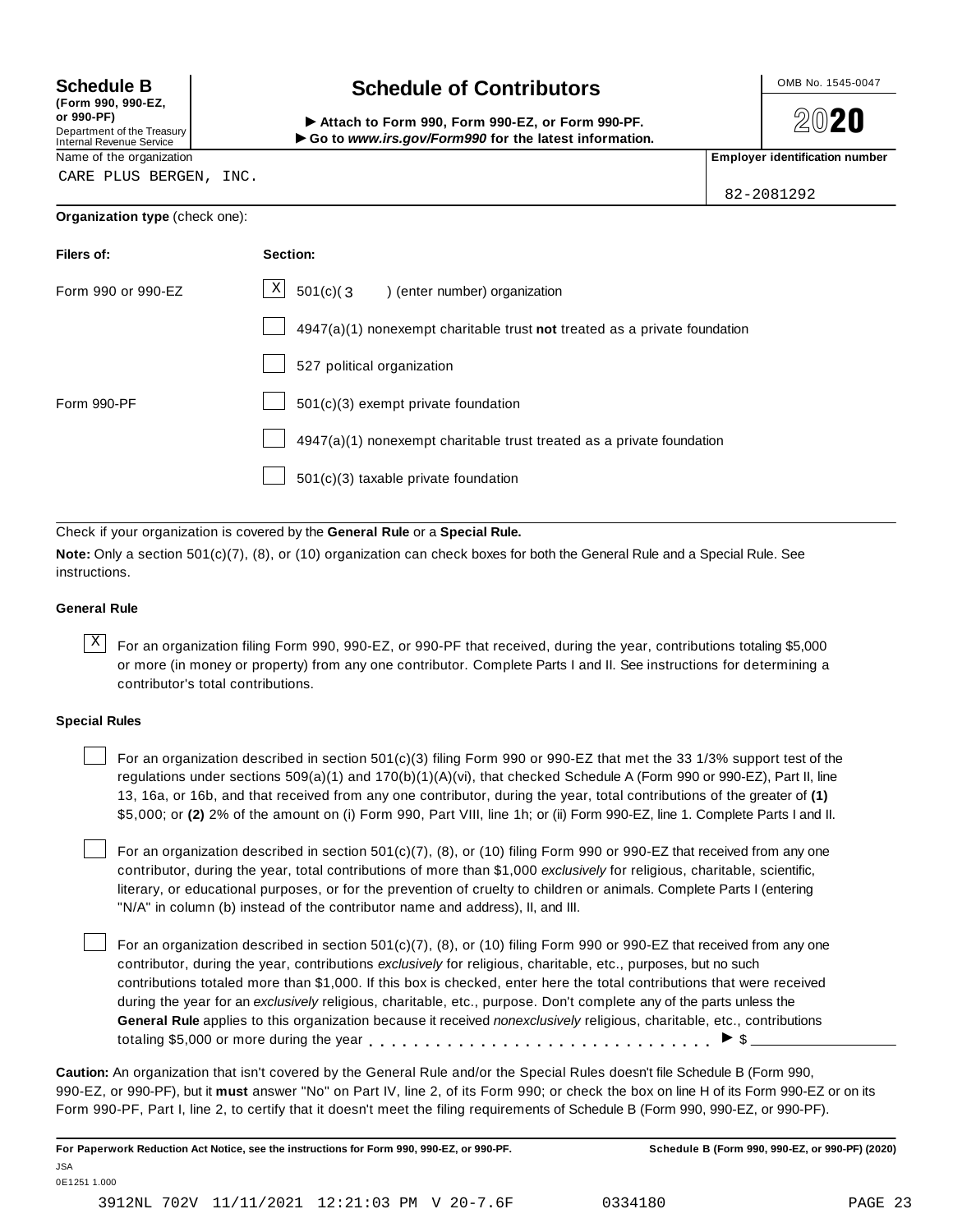| Part I     | Contributors (see instructions). Use duplicate copies of Part I if additional space is needed. |                                          |                                                                                       |  |  |  |  |
|------------|------------------------------------------------------------------------------------------------|------------------------------------------|---------------------------------------------------------------------------------------|--|--|--|--|
| (a)<br>No. | (b)<br>Name, address, and ZIP + 4                                                              | (c)<br><b>Total contributions</b>        | (d)<br>Type of contribution                                                           |  |  |  |  |
| 1          | N/A                                                                                            | 250,000.<br>\$                           | Χ<br>Person<br>Payroll<br>Noncash<br>(Complete Part II for<br>noncash contributions.) |  |  |  |  |
| (a)<br>No. | (b)<br>Name, address, and ZIP + 4                                                              | (c)<br><b>Total contributions</b>        | (d)<br>Type of contribution                                                           |  |  |  |  |
| 2          | N/A                                                                                            | 48,930,769.<br>$\boldsymbol{\mathsf{S}}$ | Χ<br>Person<br>Payroll<br>Noncash<br>(Complete Part II for<br>noncash contributions.) |  |  |  |  |
| (a)<br>No. | (b)<br>Name, address, and ZIP + 4                                                              | (c)<br><b>Total contributions</b>        | (d)<br>Type of contribution                                                           |  |  |  |  |
| 3          | N/A                                                                                            | 22,992,071.<br>$\frac{1}{2}$             | Χ<br>Person<br>Payroll<br>Noncash<br>(Complete Part II for<br>noncash contributions.) |  |  |  |  |
| (a)<br>No. | (b)<br>Name, address, and ZIP + 4                                                              | (c)<br><b>Total contributions</b>        | (d)<br>Type of contribution                                                           |  |  |  |  |
| 4          | N/A                                                                                            | 6,494.<br>$\boldsymbol{\$}$              | Χ<br>Person<br>Payroll<br>Noncash<br>(Complete Part II for<br>noncash contributions.) |  |  |  |  |
| (a)<br>No. | (b)<br>Name, address, and ZIP + 4                                                              | (c)<br><b>Total contributions</b>        | (d)<br>Type of contribution                                                           |  |  |  |  |
| 5          | N/A                                                                                            | 188,620.<br>$\boldsymbol{\$}$            | Χ<br>Person<br>Payroll<br>Noncash<br>(Complete Part II for<br>noncash contributions.) |  |  |  |  |
| (a)<br>No. | (b)<br>Name, address, and ZIP + 4                                                              | (c)<br><b>Total contributions</b>        | (d)<br>Type of contribution                                                           |  |  |  |  |
|            |                                                                                                | $\boldsymbol{\$}$                        | Person<br>Payroll<br>Noncash<br>(Complete Part II for<br>noncash contributions.)      |  |  |  |  |

0E1253 1.000 3912NL 702V 11/11/2021 12:21:03 PM V 20-7.6F 0334180 PAGE 24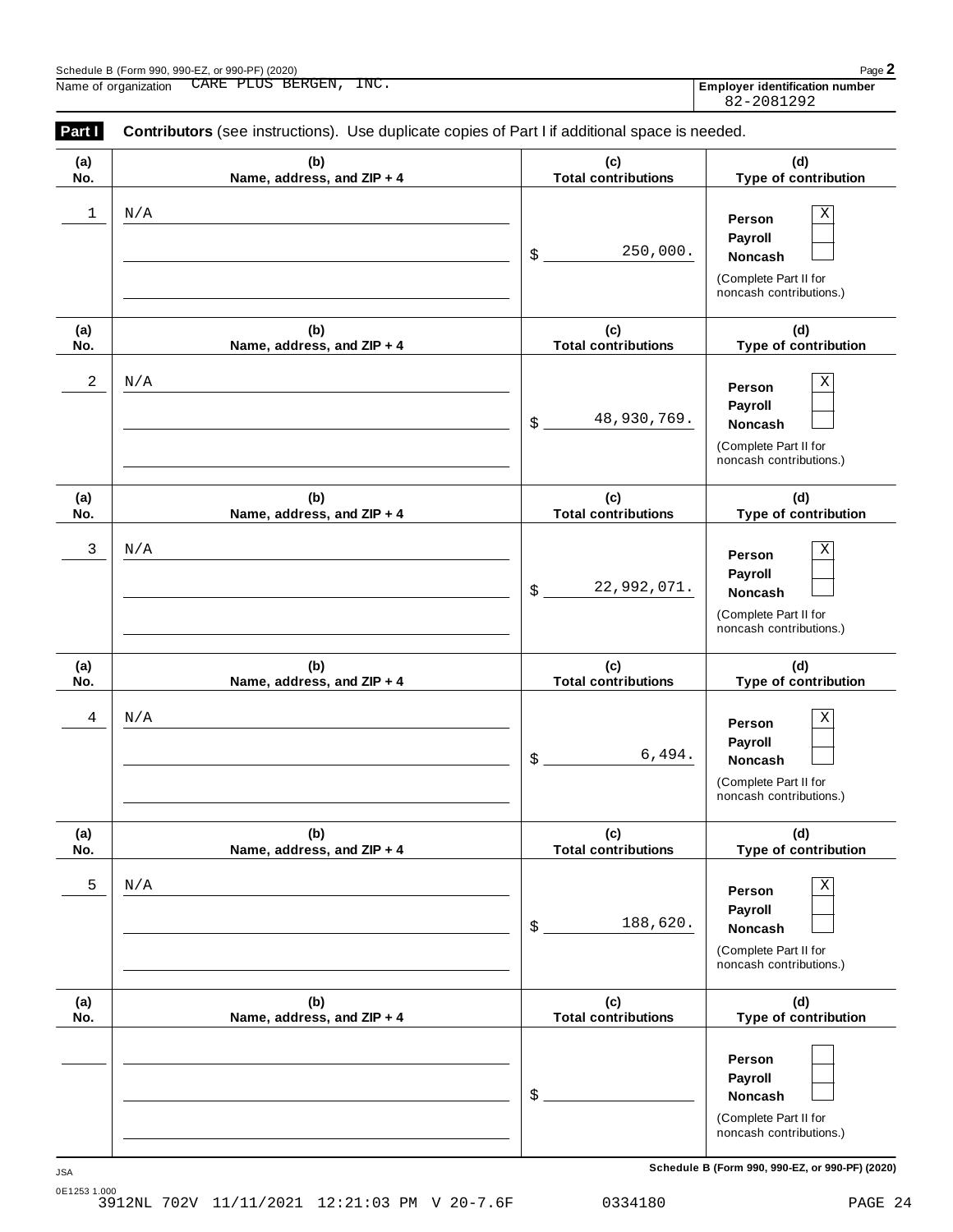| $-$ . or 990-PF`<br>(2020)<br>Schedule<br>$\sim$<br>990-<br>-990.<br>'Form | Pag<br>uy |
|----------------------------------------------------------------------------|-----------|
|                                                                            |           |

Name of organization **Employer identification number** CARE PLUS BERGEN, INC.

82-2081292

| Part II                   | Noncash Property (see instructions). Use duplicate copies of Part II if additional space is needed. |                                                 |                      |
|---------------------------|-----------------------------------------------------------------------------------------------------|-------------------------------------------------|----------------------|
| (a) No.<br>from<br>Part I | (b)<br>Description of noncash property given                                                        | (c)<br>FMV (or estimate)<br>(See instructions.) | (d)<br>Date received |
|                           |                                                                                                     | $\mathcal{L}_{\mathcal{L}}$                     |                      |
| (a) No.<br>from<br>Part I | (b)<br>Description of noncash property given                                                        | (c)<br>FMV (or estimate)<br>(See instructions.) | (d)<br>Date received |
|                           |                                                                                                     | $\mathcal{L}_{-}$                               |                      |
| (a) No.<br>from<br>Part I | (b)<br>Description of noncash property given                                                        | (c)<br>FMV (or estimate)<br>(See instructions.) | (d)<br>Date received |
|                           |                                                                                                     | $\mathcal{L}$                                   |                      |
| (a) No.<br>from<br>Part I | (b)<br>Description of noncash property given                                                        | (c)<br>FMV (or estimate)<br>(See instructions.) | (d)<br>Date received |
|                           |                                                                                                     | \$                                              |                      |
| (a) No.<br>from<br>Part I | (b)<br>Description of noncash property given                                                        | (c)<br>FMV (or estimate)<br>(See instructions.) | (d)<br>Date received |
|                           |                                                                                                     | \$                                              |                      |
| (a) No.<br>from<br>Part I | (b)<br>Description of noncash property given                                                        | (c)<br>FMV (or estimate)<br>(See instructions.) | (d)<br>Date received |
|                           |                                                                                                     |                                                 |                      |
|                           |                                                                                                     | \$                                              |                      |

**Schedule B (Form 990, 990-EZ, or 990-PF) (2020)** JSA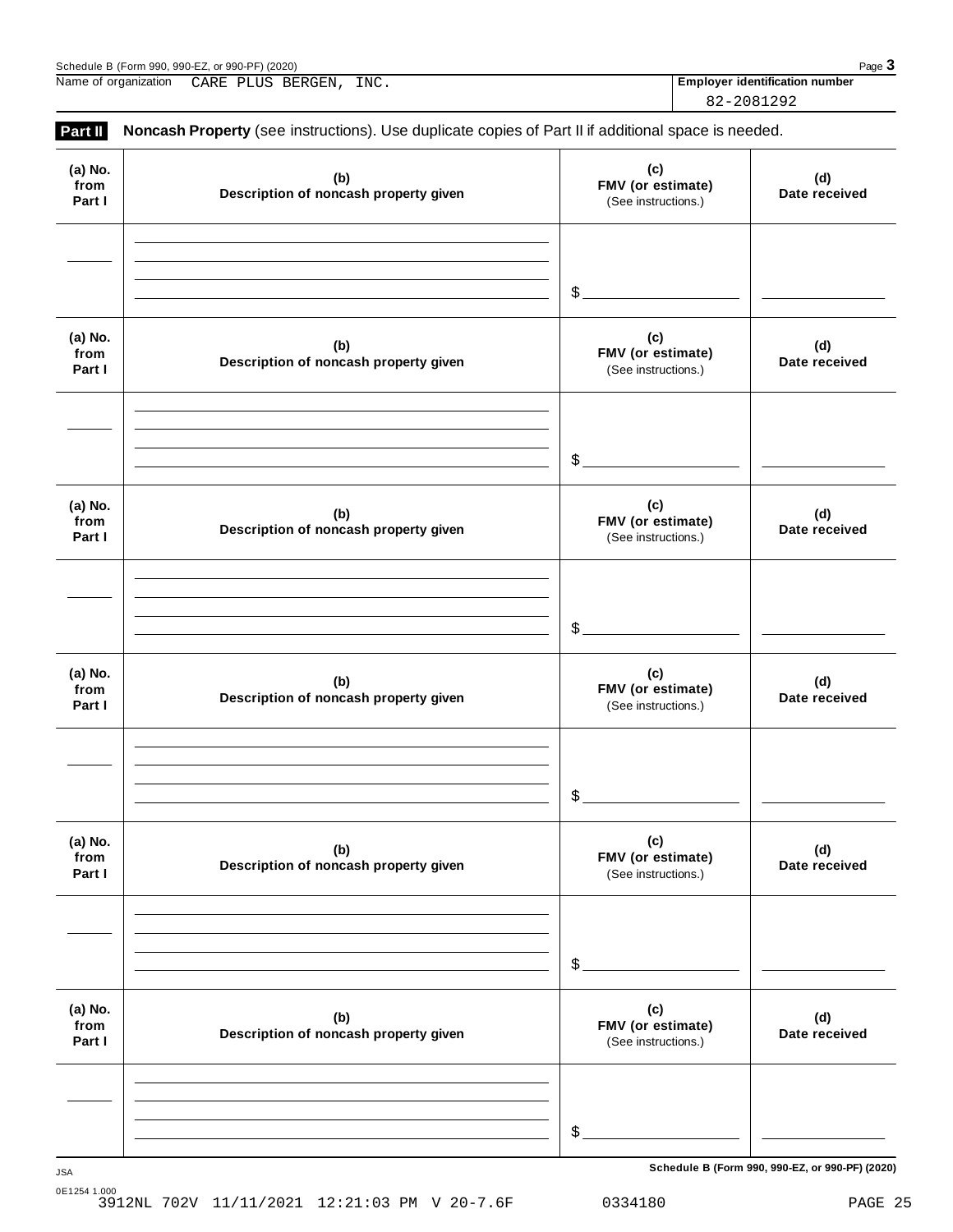|                           | Schedule B (Form 990, 990-EZ, or 990-PF) (2020)<br>Name of organization CARE PLUS BERGEN, INC.                                                                                                                                                                                                            |                      |                                          | Page 4<br><b>Employer identification number</b>                                                                                                                                                                                               |  |  |
|---------------------------|-----------------------------------------------------------------------------------------------------------------------------------------------------------------------------------------------------------------------------------------------------------------------------------------------------------|----------------------|------------------------------------------|-----------------------------------------------------------------------------------------------------------------------------------------------------------------------------------------------------------------------------------------------|--|--|
|                           |                                                                                                                                                                                                                                                                                                           |                      |                                          | 82-2081292                                                                                                                                                                                                                                    |  |  |
| Part III                  | Exclusively religious, charitable, etc., contributions to organizations described in section 501(c)(7), (8), or<br>contributions of \$1,000 or less for the year. (Enter this information once. See instructions.) $\triangleright$ \$<br>Use duplicate copies of Part III if additional space is needed. |                      |                                          | (10) that total more than \$1,000 for the year from any one contributor. Complete columns (a) through (e) and<br>the following line entry. For organizations completing Part III, enter the total of exclusively religious, charitable, etc., |  |  |
| $(a)$ No.<br>from         | (b) Purpose of gift                                                                                                                                                                                                                                                                                       | (c) Use of gift      |                                          | (d) Description of how gift is held                                                                                                                                                                                                           |  |  |
| Part I                    |                                                                                                                                                                                                                                                                                                           |                      |                                          |                                                                                                                                                                                                                                               |  |  |
|                           |                                                                                                                                                                                                                                                                                                           | (e) Transfer of gift |                                          |                                                                                                                                                                                                                                               |  |  |
|                           | Transferee's name, address, and ZIP + 4                                                                                                                                                                                                                                                                   |                      |                                          | Relationship of transferor to transferee                                                                                                                                                                                                      |  |  |
| (a) No.                   |                                                                                                                                                                                                                                                                                                           |                      |                                          |                                                                                                                                                                                                                                               |  |  |
| from<br>Part I            | (b) Purpose of gift                                                                                                                                                                                                                                                                                       | (c) Use of gift      |                                          | (d) Description of how gift is held                                                                                                                                                                                                           |  |  |
|                           |                                                                                                                                                                                                                                                                                                           |                      |                                          |                                                                                                                                                                                                                                               |  |  |
|                           | Transferee's name, address, and ZIP + 4                                                                                                                                                                                                                                                                   | (e) Transfer of gift |                                          | Relationship of transferor to transferee                                                                                                                                                                                                      |  |  |
|                           |                                                                                                                                                                                                                                                                                                           |                      |                                          |                                                                                                                                                                                                                                               |  |  |
| (a) No.<br>from<br>Part I | (b) Purpose of gift                                                                                                                                                                                                                                                                                       | (c) Use of gift      |                                          | (d) Description of how gift is held                                                                                                                                                                                                           |  |  |
|                           |                                                                                                                                                                                                                                                                                                           |                      |                                          |                                                                                                                                                                                                                                               |  |  |
|                           | Transferee's name, address, and ZIP + 4                                                                                                                                                                                                                                                                   | (e) Transfer of gift | Relationship of transferor to transferee |                                                                                                                                                                                                                                               |  |  |
|                           |                                                                                                                                                                                                                                                                                                           |                      |                                          |                                                                                                                                                                                                                                               |  |  |
| (a) No.<br>from<br>Part I | (b) Purpose of gift                                                                                                                                                                                                                                                                                       | (c) Use of gift      |                                          | (d) Description of how gift is held                                                                                                                                                                                                           |  |  |
|                           |                                                                                                                                                                                                                                                                                                           |                      |                                          |                                                                                                                                                                                                                                               |  |  |
|                           |                                                                                                                                                                                                                                                                                                           | (e) Transfer of gift |                                          |                                                                                                                                                                                                                                               |  |  |
|                           | Transferee's name, address, and ZIP + 4                                                                                                                                                                                                                                                                   |                      |                                          | Relationship of transferor to transferee                                                                                                                                                                                                      |  |  |
|                           |                                                                                                                                                                                                                                                                                                           |                      |                                          |                                                                                                                                                                                                                                               |  |  |
|                           |                                                                                                                                                                                                                                                                                                           |                      |                                          |                                                                                                                                                                                                                                               |  |  |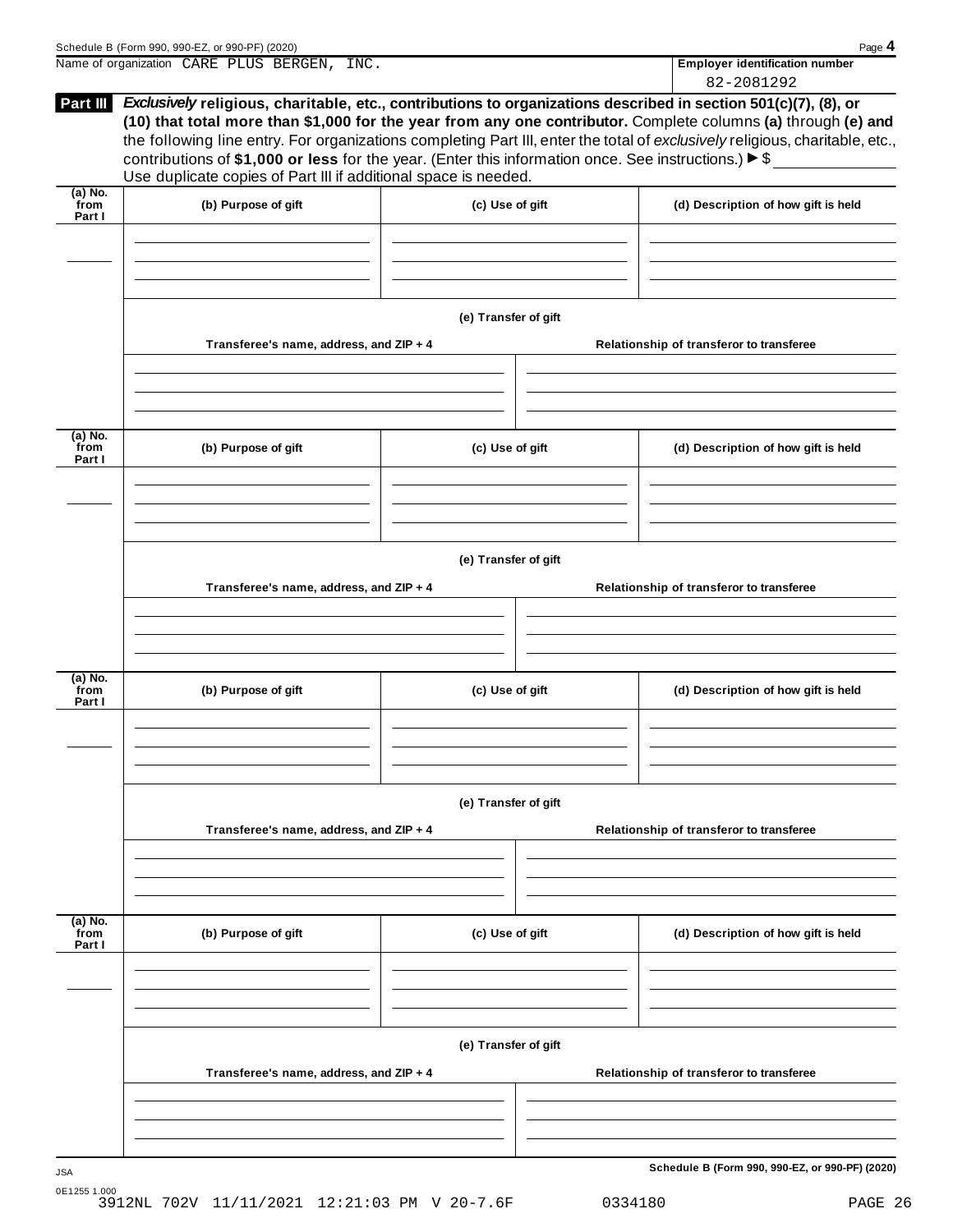| <b>SCHEDULE D</b> |  |
|-------------------|--|
| (Form 990)        |  |

# SCHEDULE D<br>
Supplemental Financial Statements<br>
Form 990)<br>
Part IV, line 6, 7, 8, 9, 10, 11a, 11b, 11c, 11d, 11e, 11f, 12a, or 12b.<br>
Part IV, line 6, 7, 8, 9, 10, 11a, 11b, 11c, 11d, 11e, 11f, 12a, or 12b.

|                                                             |                                                                                                                                                                                                                                                                                                                                                  | Part IV, line 6, 7, 8, 9, 10, 11a, 11b, 11c, 11d, 11e, 11f, 12a, or 12b. |                |                                                            |
|-------------------------------------------------------------|--------------------------------------------------------------------------------------------------------------------------------------------------------------------------------------------------------------------------------------------------------------------------------------------------------------------------------------------------|--------------------------------------------------------------------------|----------------|------------------------------------------------------------|
| Department of the Treasury                                  |                                                                                                                                                                                                                                                                                                                                                  | Attach to Form 990.                                                      |                | <b>Open to Public</b>                                      |
| <b>Internal Revenue Service</b><br>Name of the organization |                                                                                                                                                                                                                                                                                                                                                  | Go to www.irs.gov/Form990 for instructions and the latest information.   |                | <b>Inspection</b><br><b>Employer identification number</b> |
| CARE PLUS BERGEN, INC.                                      |                                                                                                                                                                                                                                                                                                                                                  |                                                                          |                | 82-2081292                                                 |
| Part I                                                      | Organizations Maintaining Donor Advised Funds or Other Similar Funds or Accounts.                                                                                                                                                                                                                                                                |                                                                          |                |                                                            |
|                                                             | Complete if the organization answered "Yes" on Form 990, Part IV, line 6.                                                                                                                                                                                                                                                                        |                                                                          |                |                                                            |
|                                                             |                                                                                                                                                                                                                                                                                                                                                  | (a) Donor advised funds                                                  |                | (b) Funds and other accounts                               |
|                                                             |                                                                                                                                                                                                                                                                                                                                                  |                                                                          |                |                                                            |
|                                                             | Total number at end of year entitled as a set of the set of the set of the set of the set of the set of the set of the set of the set of the set of the set of the set of the set of the set of the set of the set of the set                                                                                                                    |                                                                          |                |                                                            |
|                                                             | Aggregate value of contributions to (during year)                                                                                                                                                                                                                                                                                                |                                                                          |                |                                                            |
|                                                             | Aggregate value of grants from (during year)                                                                                                                                                                                                                                                                                                     |                                                                          |                |                                                            |
|                                                             | Aggregate value at end of year                                                                                                                                                                                                                                                                                                                   |                                                                          |                |                                                            |
|                                                             | Did the organization inform all donors and donor advisors in writing that the assets held in donor advised                                                                                                                                                                                                                                       |                                                                          |                |                                                            |
|                                                             | funds are the organization's property, subject to the organization's exclusive legal control?                                                                                                                                                                                                                                                    |                                                                          |                | Yes<br>No                                                  |
|                                                             | Did the organization inform all grantees, donors, and donor advisors in writing that grant funds can be used                                                                                                                                                                                                                                     |                                                                          |                |                                                            |
|                                                             | only for charitable purposes and not for the benefit of the donor or donor advisor, or for any other purpose                                                                                                                                                                                                                                     |                                                                          |                |                                                            |
|                                                             |                                                                                                                                                                                                                                                                                                                                                  |                                                                          |                | Yes<br>No.                                                 |
| <b>Part II</b>                                              | <b>Conservation Easements.</b>                                                                                                                                                                                                                                                                                                                   |                                                                          |                |                                                            |
|                                                             | Complete if the organization answered "Yes" on Form 990, Part IV, line 7.                                                                                                                                                                                                                                                                        |                                                                          |                |                                                            |
|                                                             | Purpose(s) of conservation easements held by the organization (check all that apply).                                                                                                                                                                                                                                                            |                                                                          |                |                                                            |
|                                                             | Preservation of land for public use (for example, recreation or education)                                                                                                                                                                                                                                                                       |                                                                          |                | Preservation of a historically important land area         |
|                                                             | Protection of natural habitat                                                                                                                                                                                                                                                                                                                    |                                                                          |                | Preservation of a certified historic structure             |
|                                                             | Preservation of open space                                                                                                                                                                                                                                                                                                                       |                                                                          |                |                                                            |
|                                                             | Complete lines 2a through 2d if the organization held a qualified conservation contribution in the form of a conservation                                                                                                                                                                                                                        |                                                                          |                |                                                            |
|                                                             | easement on the last day of the tax year.                                                                                                                                                                                                                                                                                                        |                                                                          |                | Held at the End of the Tax Year                            |
|                                                             |                                                                                                                                                                                                                                                                                                                                                  |                                                                          | 2a             |                                                            |
| b                                                           | Total acreage restricted by conservation easements                                                                                                                                                                                                                                                                                               |                                                                          | 2b             |                                                            |
|                                                             | Number of conservation easements on a certified historic structure included in (a)                                                                                                                                                                                                                                                               |                                                                          | 2 <sub>c</sub> |                                                            |
| d                                                           | Number of conservation easements included in (c) acquired after 7/25/06, and not on a                                                                                                                                                                                                                                                            |                                                                          |                |                                                            |
|                                                             |                                                                                                                                                                                                                                                                                                                                                  |                                                                          | 2d             |                                                            |
|                                                             | Number of conservation easements modified, transferred, released, extinguished, or terminated by the organization during the                                                                                                                                                                                                                     |                                                                          |                |                                                            |
| tax year $\blacktriangleright$ $\lrcorner$                  |                                                                                                                                                                                                                                                                                                                                                  |                                                                          |                |                                                            |
|                                                             | Number of states where property subject to conservation easement is located ▶ __________                                                                                                                                                                                                                                                         |                                                                          |                |                                                            |
|                                                             | Does the organization have a written policy regarding the periodic monitoring, inspection, handling of                                                                                                                                                                                                                                           |                                                                          |                |                                                            |
|                                                             | violations, and enforcement of the conservation easements it holds?                                                                                                                                                                                                                                                                              |                                                                          |                | Yes<br><b>No</b>                                           |
|                                                             | Staff and volunteer hours devoted to monitoring, inspecting, handling of violations, and enforcing conservation easements during the year                                                                                                                                                                                                        |                                                                          |                |                                                            |
|                                                             |                                                                                                                                                                                                                                                                                                                                                  |                                                                          |                |                                                            |
|                                                             | Amount of expenses incurred in monitoring, inspecting, handling of violations, and enforcing conservation easements during the year                                                                                                                                                                                                              |                                                                          |                |                                                            |
| $\triangleright$ s $\perp$                                  |                                                                                                                                                                                                                                                                                                                                                  |                                                                          |                |                                                            |
|                                                             | Does each conservation easement reported on line 2(d) above satisfy the requirements of section 170(h)(4)(B)(i)                                                                                                                                                                                                                                  |                                                                          |                |                                                            |
|                                                             |                                                                                                                                                                                                                                                                                                                                                  |                                                                          |                | <b>No</b><br><b>Yes</b>                                    |
|                                                             | In Part XIII, describe how the organization reports conservation easements in its revenue and expense statement and                                                                                                                                                                                                                              |                                                                          |                |                                                            |
|                                                             | balance sheet, and include, if applicable, the text of the footnote to the organization's financial statements that describes the                                                                                                                                                                                                                |                                                                          |                |                                                            |
|                                                             | organization's accounting for conservation easements.                                                                                                                                                                                                                                                                                            |                                                                          |                |                                                            |
| Part III                                                    | Organizations Maintaining Collections of Art, Historical Treasures, or Other Similar Assets.                                                                                                                                                                                                                                                     |                                                                          |                |                                                            |
|                                                             | Complete if the organization answered "Yes" on Form 990, Part IV, line 8.                                                                                                                                                                                                                                                                        |                                                                          |                |                                                            |
| 1a                                                          | If the organization elected, as permitted under FASB ASC 958, not to report in its revenue statement and balance sheet works of art, historical treasures, or other similar assets held for public exhibition, education, or r<br>service, provide in Part XIII the text of the footnote to its financial statements that describes these items. |                                                                          |                |                                                            |
| b                                                           | If the organization elected, as permitted under FASB ASC 958, to report in its revenue statement and balance sheet works of<br>art, historical treasures, or other similar assets held for public exhibition, education, or research in furtherance of public service,<br>provide the following amounts relating to these items:                 |                                                                          |                |                                                            |
|                                                             |                                                                                                                                                                                                                                                                                                                                                  |                                                                          |                | $\triangleright$ \$                                        |
|                                                             |                                                                                                                                                                                                                                                                                                                                                  |                                                                          |                | $\triangleright$ \$                                        |
|                                                             | If the organization received or held works of art, historical treasures, or other similar assets for financial gain, provide the                                                                                                                                                                                                                 |                                                                          |                |                                                            |
| 2                                                           | following amounts required to be reported under FASR ASC 958 relating to these items:                                                                                                                                                                                                                                                            |                                                                          |                |                                                            |

| For Paperwork Reduction Act Notice, see the Instructions for Form 990.                                                               | Schedule D (Form 990) 2020 |
|--------------------------------------------------------------------------------------------------------------------------------------|----------------------------|
|                                                                                                                                      |                            |
| a Revenue included on Form 990, Part VIII, line 1. $\dots \dots \dots \dots \dots \dots \dots \dots \dots \dots \dots \dots \bullet$ |                            |
| following amounts required to be reported under FASB ASC 958 relating to these items:                                                |                            |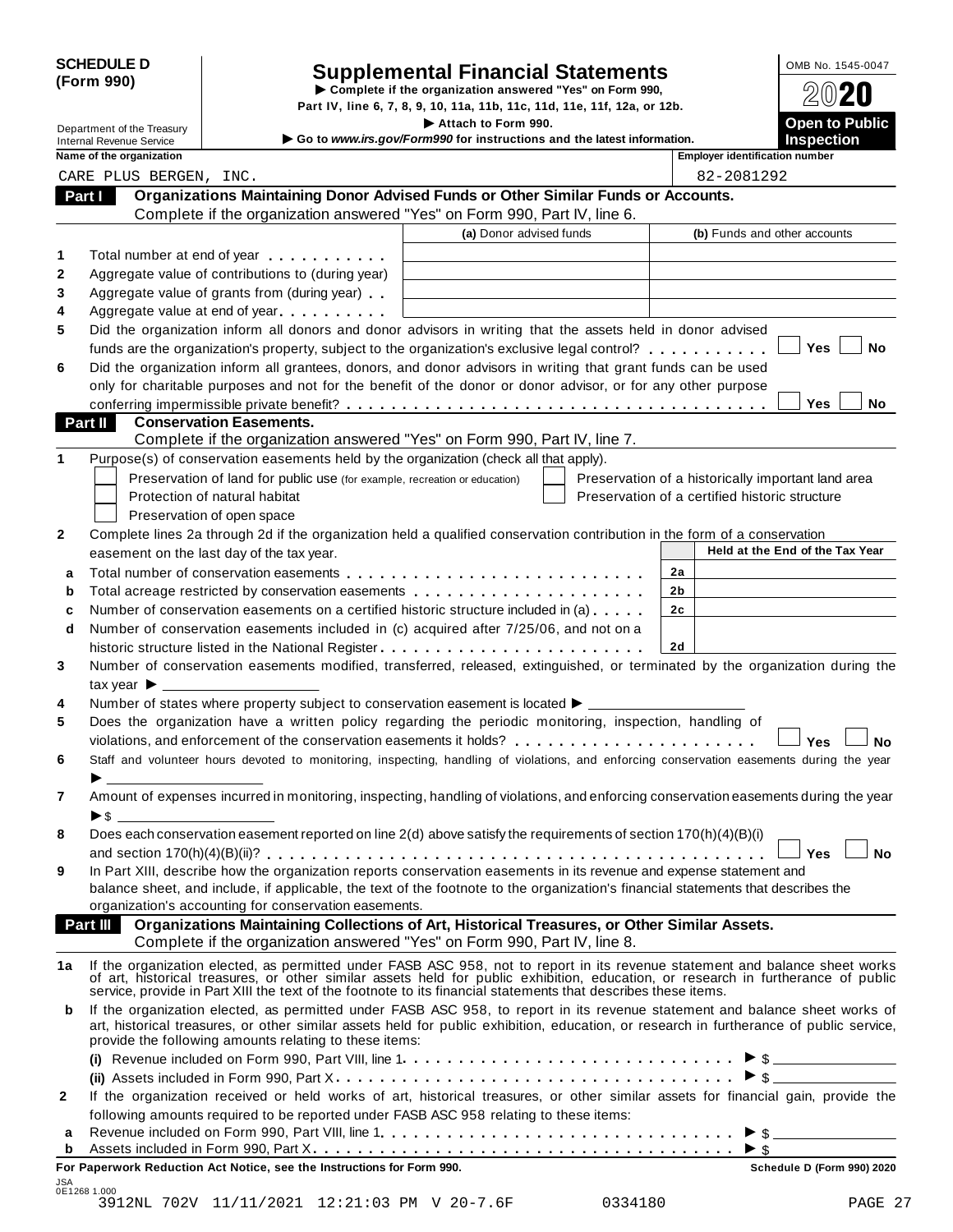CARE PLUS BERGEN, INC. 82-2081292

|    | Schedule D (Form 990) 2020                                                                                                                                                                                                     |                         |                |  |                         |                          |                      |        |                     | Page 2  |
|----|--------------------------------------------------------------------------------------------------------------------------------------------------------------------------------------------------------------------------------|-------------------------|----------------|--|-------------------------|--------------------------|----------------------|--------|---------------------|---------|
|    | Organizations Maintaining Collections of Art, Historical Treasures, or Other Similar Assets (continued)<br><b>Part III</b>                                                                                                     |                         |                |  |                         |                          |                      |        |                     |         |
| 3  | Using the organization's acquisition, accession, and other records, check any of the following that make significant use of its                                                                                                |                         |                |  |                         |                          |                      |        |                     |         |
|    | collection items (check all that apply):                                                                                                                                                                                       |                         |                |  |                         |                          |                      |        |                     |         |
| a  | Public exhibition                                                                                                                                                                                                              |                         | d              |  |                         | Loan or exchange program |                      |        |                     |         |
| b  | Scholarly research<br>Other<br>е<br><u> 1980 - Jan Barbara Barbara, prima popula</u>                                                                                                                                           |                         |                |  |                         |                          |                      |        |                     |         |
| c  | Preservation for future generations                                                                                                                                                                                            |                         |                |  |                         |                          |                      |        |                     |         |
| 4  | Provide a description of the organization's collections and explain how they further the organization's exempt purpose in Part                                                                                                 |                         |                |  |                         |                          |                      |        |                     |         |
|    | XIII.                                                                                                                                                                                                                          |                         |                |  |                         |                          |                      |        |                     |         |
| 5  | During the year, did the organization solicit or receive donations of art, historical treasures, or other similar                                                                                                              |                         |                |  |                         |                          |                      |        |                     |         |
|    | assets to be sold to raise funds rather than to be maintained as part of the organization's collection?                                                                                                                        |                         |                |  |                         |                          |                      |        | Yes                 | No      |
|    | <b>Escrow and Custodial Arrangements.</b><br><b>Part IV</b>                                                                                                                                                                    |                         |                |  |                         |                          |                      |        |                     |         |
|    | Complete if the organization answered "Yes" on Form 990, Part IV, line 9, or reported an amount on Form                                                                                                                        |                         |                |  |                         |                          |                      |        |                     |         |
|    | 990, Part X, line 21.                                                                                                                                                                                                          |                         |                |  |                         |                          |                      |        |                     |         |
|    | 1a Is the organization an agent, trustee, custodian or other intermediary for contributions or other assets not                                                                                                                |                         |                |  |                         |                          |                      |        |                     |         |
|    |                                                                                                                                                                                                                                |                         |                |  |                         |                          |                      |        | Yes                 | No      |
| b  | If "Yes," explain the arrangement in Part XIII and complete the following table:                                                                                                                                               |                         |                |  |                         |                          |                      |        |                     |         |
|    |                                                                                                                                                                                                                                |                         |                |  |                         |                          |                      | Amount |                     |         |
| c  | Beginning balance enterpreteration of the set of the set of the set of the set of the set of the set of the set of the set of the set of the set of the set of the set of the set of the set of the set of the set of the set  |                         |                |  | 1c                      |                          |                      |        |                     |         |
|    |                                                                                                                                                                                                                                |                         |                |  | 1 <sub>d</sub>          |                          |                      |        |                     |         |
|    |                                                                                                                                                                                                                                |                         |                |  | 1e                      |                          |                      |        |                     |         |
|    |                                                                                                                                                                                                                                |                         |                |  | 1f                      |                          |                      |        |                     |         |
| 2a | Did the organization include an amount on Form 990, Part X, line 21, for escrow or custodial account liability?                                                                                                                |                         |                |  |                         |                          |                      |        | Yes                 | No      |
|    | <b>b</b> If "Yes," explain the arrangement in Part XIII. Check here if the explanation has been provided on Part XIII                                                                                                          |                         |                |  |                         |                          |                      |        |                     |         |
|    | Part V<br><b>Endowment Funds.</b>                                                                                                                                                                                              |                         |                |  |                         |                          |                      |        |                     |         |
|    | Complete if the organization answered "Yes" on Form 990, Part IV, line 10.                                                                                                                                                     |                         |                |  |                         |                          |                      |        |                     |         |
|    |                                                                                                                                                                                                                                | (a) Current year        | (b) Prior year |  | (c) Two years back      |                          | (d) Three years back |        | (e) Four years back |         |
|    |                                                                                                                                                                                                                                |                         |                |  |                         |                          |                      |        |                     |         |
|    | 1a Beginning of year balance                                                                                                                                                                                                   |                         |                |  |                         |                          |                      |        |                     |         |
| b  | Contributions <b>Contributions</b>                                                                                                                                                                                             |                         |                |  |                         |                          |                      |        |                     |         |
| c  | Net investment earnings, gains,                                                                                                                                                                                                |                         |                |  |                         |                          |                      |        |                     |         |
|    | and losses in the set of the set of the set of the set of the set of the set of the set of the set o                                                                                                                           |                         |                |  |                         |                          |                      |        |                     |         |
| d  | Grants or scholarships <b>Contains</b>                                                                                                                                                                                         |                         |                |  |                         |                          |                      |        |                     |         |
| е  | Other expenditures for facilities                                                                                                                                                                                              |                         |                |  |                         |                          |                      |        |                     |         |
|    | and programs $\ldots$ $\ldots$ $\ldots$ $\ldots$                                                                                                                                                                               |                         |                |  |                         |                          |                      |        |                     |         |
|    | Administrative expenses example and a series of the series of the series and a series of the series of the series of the series of the series of the series of the series of the series of the series of the series of the ser |                         |                |  |                         |                          |                      |        |                     |         |
| g  | End of year balance [1]                                                                                                                                                                                                        |                         |                |  |                         |                          |                      |        |                     |         |
| 2  | Provide the estimated percentage of the current year end balance (line 1g, column (a)) held as:                                                                                                                                |                         |                |  |                         |                          |                      |        |                     |         |
| a  | Board designated or quasi-endowment $\blacktriangleright$                                                                                                                                                                      |                         |                |  |                         |                          |                      |        |                     |         |
| b  | Permanent endowment ▶                                                                                                                                                                                                          | ℅                       |                |  |                         |                          |                      |        |                     |         |
| c  | $\frac{1}{2}$<br>Term endowment ▶                                                                                                                                                                                              |                         |                |  |                         |                          |                      |        |                     |         |
|    | The percentages on lines 2a, 2b, and 2c should equal 100%.                                                                                                                                                                     |                         |                |  |                         |                          |                      |        |                     |         |
|    | 3a Are there endowment funds not in the possession of the organization that are held and administered for the                                                                                                                  |                         |                |  |                         |                          |                      |        | <b>Yes</b>          |         |
|    | organization by:                                                                                                                                                                                                               |                         |                |  |                         |                          |                      |        |                     | No      |
|    |                                                                                                                                                                                                                                |                         |                |  |                         |                          |                      | 3a(i)  |                     |         |
|    |                                                                                                                                                                                                                                |                         |                |  |                         |                          |                      |        | 3a(ii)              |         |
|    | If "Yes" on line 3a(ii), are the related organizations listed as required on Schedule R?                                                                                                                                       |                         |                |  |                         |                          |                      |        | 3 <sub>b</sub>      |         |
| 4  | Describe in Part XIII the intended uses of the organization's endowment funds.                                                                                                                                                 |                         |                |  |                         |                          |                      |        |                     |         |
|    | Land, Buildings, and Equipment.<br>Part VI<br>Complete if the organization answered "Yes" on Form 990, Part IV, line 11a. See Form 990, Part X, line 10.                                                                       |                         |                |  |                         |                          |                      |        |                     |         |
|    | Description of property                                                                                                                                                                                                        | (a) Cost or other basis |                |  | (b) Cost or other basis |                          | (c) Accumulated      |        | (d) Book value      |         |
|    |                                                                                                                                                                                                                                | (investment)            |                |  | (other)                 |                          | depreciation         |        |                     |         |
| 1a |                                                                                                                                                                                                                                |                         |                |  |                         |                          |                      |        |                     |         |
| b  | Buildings and the service of the service of the service of the service of the service of the service of the service of the service of the service of the service of the service of the service of the service of the service o |                         |                |  |                         |                          |                      |        |                     |         |
| c  | Leasehold improvements entitled as a set of the set of the set of the set of the set of the set of the set of the set of the set of the set of the set of the set of the set of the set of the set of the set of the set of th |                         |                |  |                         |                          |                      |        |                     |         |
| d  | Equipment                                                                                                                                                                                                                      |                         |                |  | 50,975.                 |                          | 32,923.              |        |                     | 18,052. |
|    |                                                                                                                                                                                                                                |                         |                |  |                         |                          |                      |        |                     |         |
|    | Total. Add lines 1a through 1e. (Column (d) must equal Form 990, Part X, column (B), line 10c.).                                                                                                                               |                         |                |  |                         |                          | ▶                    |        |                     | 18,052. |

**Schedule D (Form 990) 2020**

JSA 0E1269 1.000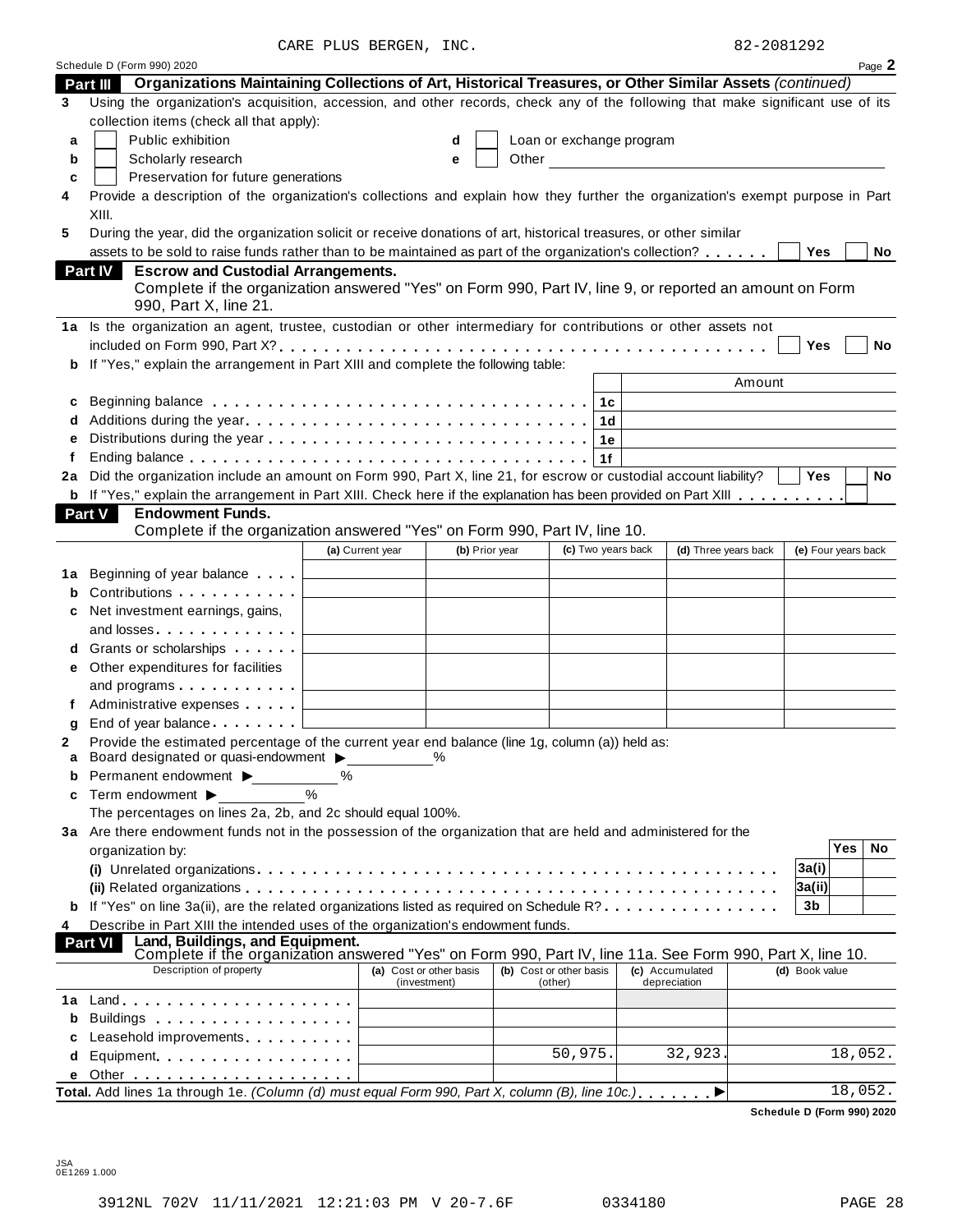| ۰, |
|----|

| Complete if the organization answered "Yes" on Form 990, Part IV, line 11b. See Form 990, Part X, line 12.<br>(a) Description of security or category<br>(c) Method of valuation:<br>(b) Book value<br>(including name of security)<br>Cost or end-of-year market value<br>(1) Financial derivatives expansion of the state of the state of the state of the state of the state of the state of the state of the state of the state of the state of the state of the state of the state of the state of t<br>(2) Closely held equity interests<br>(A)<br>(B)<br>(C)<br>(D)<br>(E)<br>(F)<br>(G)<br>(H)<br><b>Total.</b> (Column (b) must equal Form 990, Part X, col. (B) line 12.) $\blacktriangleright$<br><b>Investments - Program Related.</b><br><b>Part VIII</b><br>Complete if the organization answered "Yes" on Form 990, Part IV, line 11c. See Form 990, Part X, line 13.<br>(a) Description of investment<br>(c) Method of valuation:<br>(b) Book value<br>Cost or end-of-year market value<br>Total. (Column (b) must equal Form 990, Part X, col. (B) line $13.$ $\blacktriangleright$<br>Part IX<br>Other Assets.<br>Complete if the organization answered "Yes" on Form 990, Part IV, line 11d. See Form 990, Part X, line 15.<br>(a) Description<br>(b) Book value<br>19,020,643.<br>DUE FROM THIRD-PARTY PAYORS<br>1,216,056.<br>DUE FROM BERGEN CTY IMP AUTH<br>875,196.<br>PATIENT ESCROW FUNDS<br>50,382.<br>(4) OTHER ASSETS<br>21, 162, 277.<br><b>Other Liabilities.</b><br>Complete if the organization answered "Yes" on Form 990, Part IV, line 11e or 11f. See Form 990, Part X,<br>line 25.<br>(a) Description of liability<br>(b) Book value<br>Federal income taxes<br>20,823,681.<br>N/P TO BERGEN COUNTY IMP AUTH<br>18,710,528.<br>DUE TO BERGEN COUNTY IMP AUTH<br>9,184,035.<br>MEDICARE ADVANCED FUNDS<br>4,358,890.<br>DUE TO THIRD-PARTY PAYORS<br>875,196.<br>PATIENT ESCROW FUNDS<br>(9)<br>53,952,330.<br>2. Liability for uncertain tax positions. In Part XIII, provide the text of the footnote to the organization's financial statements that reports the<br>organization's liability for uncertain tax positions under FASB ASC 740. Check here if the text of the footnote has been provided in Part XIII<br>Χ | Schedule D (Form 990) 2020<br><b>Part VII</b><br><b>Investments - Other Securities.</b> | Page <b>J</b> |
|-----------------------------------------------------------------------------------------------------------------------------------------------------------------------------------------------------------------------------------------------------------------------------------------------------------------------------------------------------------------------------------------------------------------------------------------------------------------------------------------------------------------------------------------------------------------------------------------------------------------------------------------------------------------------------------------------------------------------------------------------------------------------------------------------------------------------------------------------------------------------------------------------------------------------------------------------------------------------------------------------------------------------------------------------------------------------------------------------------------------------------------------------------------------------------------------------------------------------------------------------------------------------------------------------------------------------------------------------------------------------------------------------------------------------------------------------------------------------------------------------------------------------------------------------------------------------------------------------------------------------------------------------------------------------------------------------------------------------------------------------------------------------------------------------------------------------------------------------------------------------------------------------------------------------------------------------------------------------------------------------------------------------------------------------------------------------------------------------------------------------------------------------------------------------------------------------------------------------------------------------------------------|-----------------------------------------------------------------------------------------|---------------|
|                                                                                                                                                                                                                                                                                                                                                                                                                                                                                                                                                                                                                                                                                                                                                                                                                                                                                                                                                                                                                                                                                                                                                                                                                                                                                                                                                                                                                                                                                                                                                                                                                                                                                                                                                                                                                                                                                                                                                                                                                                                                                                                                                                                                                                                                 |                                                                                         |               |
|                                                                                                                                                                                                                                                                                                                                                                                                                                                                                                                                                                                                                                                                                                                                                                                                                                                                                                                                                                                                                                                                                                                                                                                                                                                                                                                                                                                                                                                                                                                                                                                                                                                                                                                                                                                                                                                                                                                                                                                                                                                                                                                                                                                                                                                                 |                                                                                         |               |
|                                                                                                                                                                                                                                                                                                                                                                                                                                                                                                                                                                                                                                                                                                                                                                                                                                                                                                                                                                                                                                                                                                                                                                                                                                                                                                                                                                                                                                                                                                                                                                                                                                                                                                                                                                                                                                                                                                                                                                                                                                                                                                                                                                                                                                                                 |                                                                                         |               |
|                                                                                                                                                                                                                                                                                                                                                                                                                                                                                                                                                                                                                                                                                                                                                                                                                                                                                                                                                                                                                                                                                                                                                                                                                                                                                                                                                                                                                                                                                                                                                                                                                                                                                                                                                                                                                                                                                                                                                                                                                                                                                                                                                                                                                                                                 |                                                                                         |               |
|                                                                                                                                                                                                                                                                                                                                                                                                                                                                                                                                                                                                                                                                                                                                                                                                                                                                                                                                                                                                                                                                                                                                                                                                                                                                                                                                                                                                                                                                                                                                                                                                                                                                                                                                                                                                                                                                                                                                                                                                                                                                                                                                                                                                                                                                 | $(3)$ Other $\qquad \qquad$                                                             |               |
|                                                                                                                                                                                                                                                                                                                                                                                                                                                                                                                                                                                                                                                                                                                                                                                                                                                                                                                                                                                                                                                                                                                                                                                                                                                                                                                                                                                                                                                                                                                                                                                                                                                                                                                                                                                                                                                                                                                                                                                                                                                                                                                                                                                                                                                                 |                                                                                         |               |
|                                                                                                                                                                                                                                                                                                                                                                                                                                                                                                                                                                                                                                                                                                                                                                                                                                                                                                                                                                                                                                                                                                                                                                                                                                                                                                                                                                                                                                                                                                                                                                                                                                                                                                                                                                                                                                                                                                                                                                                                                                                                                                                                                                                                                                                                 |                                                                                         |               |
|                                                                                                                                                                                                                                                                                                                                                                                                                                                                                                                                                                                                                                                                                                                                                                                                                                                                                                                                                                                                                                                                                                                                                                                                                                                                                                                                                                                                                                                                                                                                                                                                                                                                                                                                                                                                                                                                                                                                                                                                                                                                                                                                                                                                                                                                 |                                                                                         |               |
|                                                                                                                                                                                                                                                                                                                                                                                                                                                                                                                                                                                                                                                                                                                                                                                                                                                                                                                                                                                                                                                                                                                                                                                                                                                                                                                                                                                                                                                                                                                                                                                                                                                                                                                                                                                                                                                                                                                                                                                                                                                                                                                                                                                                                                                                 |                                                                                         |               |
|                                                                                                                                                                                                                                                                                                                                                                                                                                                                                                                                                                                                                                                                                                                                                                                                                                                                                                                                                                                                                                                                                                                                                                                                                                                                                                                                                                                                                                                                                                                                                                                                                                                                                                                                                                                                                                                                                                                                                                                                                                                                                                                                                                                                                                                                 |                                                                                         |               |
|                                                                                                                                                                                                                                                                                                                                                                                                                                                                                                                                                                                                                                                                                                                                                                                                                                                                                                                                                                                                                                                                                                                                                                                                                                                                                                                                                                                                                                                                                                                                                                                                                                                                                                                                                                                                                                                                                                                                                                                                                                                                                                                                                                                                                                                                 |                                                                                         |               |
|                                                                                                                                                                                                                                                                                                                                                                                                                                                                                                                                                                                                                                                                                                                                                                                                                                                                                                                                                                                                                                                                                                                                                                                                                                                                                                                                                                                                                                                                                                                                                                                                                                                                                                                                                                                                                                                                                                                                                                                                                                                                                                                                                                                                                                                                 |                                                                                         |               |
|                                                                                                                                                                                                                                                                                                                                                                                                                                                                                                                                                                                                                                                                                                                                                                                                                                                                                                                                                                                                                                                                                                                                                                                                                                                                                                                                                                                                                                                                                                                                                                                                                                                                                                                                                                                                                                                                                                                                                                                                                                                                                                                                                                                                                                                                 |                                                                                         |               |
|                                                                                                                                                                                                                                                                                                                                                                                                                                                                                                                                                                                                                                                                                                                                                                                                                                                                                                                                                                                                                                                                                                                                                                                                                                                                                                                                                                                                                                                                                                                                                                                                                                                                                                                                                                                                                                                                                                                                                                                                                                                                                                                                                                                                                                                                 |                                                                                         |               |
|                                                                                                                                                                                                                                                                                                                                                                                                                                                                                                                                                                                                                                                                                                                                                                                                                                                                                                                                                                                                                                                                                                                                                                                                                                                                                                                                                                                                                                                                                                                                                                                                                                                                                                                                                                                                                                                                                                                                                                                                                                                                                                                                                                                                                                                                 |                                                                                         |               |
|                                                                                                                                                                                                                                                                                                                                                                                                                                                                                                                                                                                                                                                                                                                                                                                                                                                                                                                                                                                                                                                                                                                                                                                                                                                                                                                                                                                                                                                                                                                                                                                                                                                                                                                                                                                                                                                                                                                                                                                                                                                                                                                                                                                                                                                                 |                                                                                         |               |
|                                                                                                                                                                                                                                                                                                                                                                                                                                                                                                                                                                                                                                                                                                                                                                                                                                                                                                                                                                                                                                                                                                                                                                                                                                                                                                                                                                                                                                                                                                                                                                                                                                                                                                                                                                                                                                                                                                                                                                                                                                                                                                                                                                                                                                                                 |                                                                                         |               |
|                                                                                                                                                                                                                                                                                                                                                                                                                                                                                                                                                                                                                                                                                                                                                                                                                                                                                                                                                                                                                                                                                                                                                                                                                                                                                                                                                                                                                                                                                                                                                                                                                                                                                                                                                                                                                                                                                                                                                                                                                                                                                                                                                                                                                                                                 | (1)                                                                                     |               |
|                                                                                                                                                                                                                                                                                                                                                                                                                                                                                                                                                                                                                                                                                                                                                                                                                                                                                                                                                                                                                                                                                                                                                                                                                                                                                                                                                                                                                                                                                                                                                                                                                                                                                                                                                                                                                                                                                                                                                                                                                                                                                                                                                                                                                                                                 | (2)                                                                                     |               |
|                                                                                                                                                                                                                                                                                                                                                                                                                                                                                                                                                                                                                                                                                                                                                                                                                                                                                                                                                                                                                                                                                                                                                                                                                                                                                                                                                                                                                                                                                                                                                                                                                                                                                                                                                                                                                                                                                                                                                                                                                                                                                                                                                                                                                                                                 | (3)                                                                                     |               |
|                                                                                                                                                                                                                                                                                                                                                                                                                                                                                                                                                                                                                                                                                                                                                                                                                                                                                                                                                                                                                                                                                                                                                                                                                                                                                                                                                                                                                                                                                                                                                                                                                                                                                                                                                                                                                                                                                                                                                                                                                                                                                                                                                                                                                                                                 | (4)                                                                                     |               |
|                                                                                                                                                                                                                                                                                                                                                                                                                                                                                                                                                                                                                                                                                                                                                                                                                                                                                                                                                                                                                                                                                                                                                                                                                                                                                                                                                                                                                                                                                                                                                                                                                                                                                                                                                                                                                                                                                                                                                                                                                                                                                                                                                                                                                                                                 | (5)                                                                                     |               |
|                                                                                                                                                                                                                                                                                                                                                                                                                                                                                                                                                                                                                                                                                                                                                                                                                                                                                                                                                                                                                                                                                                                                                                                                                                                                                                                                                                                                                                                                                                                                                                                                                                                                                                                                                                                                                                                                                                                                                                                                                                                                                                                                                                                                                                                                 | (6)                                                                                     |               |
|                                                                                                                                                                                                                                                                                                                                                                                                                                                                                                                                                                                                                                                                                                                                                                                                                                                                                                                                                                                                                                                                                                                                                                                                                                                                                                                                                                                                                                                                                                                                                                                                                                                                                                                                                                                                                                                                                                                                                                                                                                                                                                                                                                                                                                                                 | (7)                                                                                     |               |
|                                                                                                                                                                                                                                                                                                                                                                                                                                                                                                                                                                                                                                                                                                                                                                                                                                                                                                                                                                                                                                                                                                                                                                                                                                                                                                                                                                                                                                                                                                                                                                                                                                                                                                                                                                                                                                                                                                                                                                                                                                                                                                                                                                                                                                                                 | (8)                                                                                     |               |
|                                                                                                                                                                                                                                                                                                                                                                                                                                                                                                                                                                                                                                                                                                                                                                                                                                                                                                                                                                                                                                                                                                                                                                                                                                                                                                                                                                                                                                                                                                                                                                                                                                                                                                                                                                                                                                                                                                                                                                                                                                                                                                                                                                                                                                                                 | (9)                                                                                     |               |
|                                                                                                                                                                                                                                                                                                                                                                                                                                                                                                                                                                                                                                                                                                                                                                                                                                                                                                                                                                                                                                                                                                                                                                                                                                                                                                                                                                                                                                                                                                                                                                                                                                                                                                                                                                                                                                                                                                                                                                                                                                                                                                                                                                                                                                                                 |                                                                                         |               |
|                                                                                                                                                                                                                                                                                                                                                                                                                                                                                                                                                                                                                                                                                                                                                                                                                                                                                                                                                                                                                                                                                                                                                                                                                                                                                                                                                                                                                                                                                                                                                                                                                                                                                                                                                                                                                                                                                                                                                                                                                                                                                                                                                                                                                                                                 |                                                                                         |               |
|                                                                                                                                                                                                                                                                                                                                                                                                                                                                                                                                                                                                                                                                                                                                                                                                                                                                                                                                                                                                                                                                                                                                                                                                                                                                                                                                                                                                                                                                                                                                                                                                                                                                                                                                                                                                                                                                                                                                                                                                                                                                                                                                                                                                                                                                 |                                                                                         |               |
|                                                                                                                                                                                                                                                                                                                                                                                                                                                                                                                                                                                                                                                                                                                                                                                                                                                                                                                                                                                                                                                                                                                                                                                                                                                                                                                                                                                                                                                                                                                                                                                                                                                                                                                                                                                                                                                                                                                                                                                                                                                                                                                                                                                                                                                                 | (1)                                                                                     |               |
|                                                                                                                                                                                                                                                                                                                                                                                                                                                                                                                                                                                                                                                                                                                                                                                                                                                                                                                                                                                                                                                                                                                                                                                                                                                                                                                                                                                                                                                                                                                                                                                                                                                                                                                                                                                                                                                                                                                                                                                                                                                                                                                                                                                                                                                                 | (2)                                                                                     |               |
|                                                                                                                                                                                                                                                                                                                                                                                                                                                                                                                                                                                                                                                                                                                                                                                                                                                                                                                                                                                                                                                                                                                                                                                                                                                                                                                                                                                                                                                                                                                                                                                                                                                                                                                                                                                                                                                                                                                                                                                                                                                                                                                                                                                                                                                                 | (3)                                                                                     |               |
|                                                                                                                                                                                                                                                                                                                                                                                                                                                                                                                                                                                                                                                                                                                                                                                                                                                                                                                                                                                                                                                                                                                                                                                                                                                                                                                                                                                                                                                                                                                                                                                                                                                                                                                                                                                                                                                                                                                                                                                                                                                                                                                                                                                                                                                                 |                                                                                         |               |
|                                                                                                                                                                                                                                                                                                                                                                                                                                                                                                                                                                                                                                                                                                                                                                                                                                                                                                                                                                                                                                                                                                                                                                                                                                                                                                                                                                                                                                                                                                                                                                                                                                                                                                                                                                                                                                                                                                                                                                                                                                                                                                                                                                                                                                                                 | (5)                                                                                     |               |
|                                                                                                                                                                                                                                                                                                                                                                                                                                                                                                                                                                                                                                                                                                                                                                                                                                                                                                                                                                                                                                                                                                                                                                                                                                                                                                                                                                                                                                                                                                                                                                                                                                                                                                                                                                                                                                                                                                                                                                                                                                                                                                                                                                                                                                                                 | (6)                                                                                     |               |
|                                                                                                                                                                                                                                                                                                                                                                                                                                                                                                                                                                                                                                                                                                                                                                                                                                                                                                                                                                                                                                                                                                                                                                                                                                                                                                                                                                                                                                                                                                                                                                                                                                                                                                                                                                                                                                                                                                                                                                                                                                                                                                                                                                                                                                                                 | (7)                                                                                     |               |
|                                                                                                                                                                                                                                                                                                                                                                                                                                                                                                                                                                                                                                                                                                                                                                                                                                                                                                                                                                                                                                                                                                                                                                                                                                                                                                                                                                                                                                                                                                                                                                                                                                                                                                                                                                                                                                                                                                                                                                                                                                                                                                                                                                                                                                                                 | (8)                                                                                     |               |
|                                                                                                                                                                                                                                                                                                                                                                                                                                                                                                                                                                                                                                                                                                                                                                                                                                                                                                                                                                                                                                                                                                                                                                                                                                                                                                                                                                                                                                                                                                                                                                                                                                                                                                                                                                                                                                                                                                                                                                                                                                                                                                                                                                                                                                                                 | (9)                                                                                     |               |
|                                                                                                                                                                                                                                                                                                                                                                                                                                                                                                                                                                                                                                                                                                                                                                                                                                                                                                                                                                                                                                                                                                                                                                                                                                                                                                                                                                                                                                                                                                                                                                                                                                                                                                                                                                                                                                                                                                                                                                                                                                                                                                                                                                                                                                                                 |                                                                                         |               |
|                                                                                                                                                                                                                                                                                                                                                                                                                                                                                                                                                                                                                                                                                                                                                                                                                                                                                                                                                                                                                                                                                                                                                                                                                                                                                                                                                                                                                                                                                                                                                                                                                                                                                                                                                                                                                                                                                                                                                                                                                                                                                                                                                                                                                                                                 | Part X                                                                                  |               |
|                                                                                                                                                                                                                                                                                                                                                                                                                                                                                                                                                                                                                                                                                                                                                                                                                                                                                                                                                                                                                                                                                                                                                                                                                                                                                                                                                                                                                                                                                                                                                                                                                                                                                                                                                                                                                                                                                                                                                                                                                                                                                                                                                                                                                                                                 |                                                                                         |               |
|                                                                                                                                                                                                                                                                                                                                                                                                                                                                                                                                                                                                                                                                                                                                                                                                                                                                                                                                                                                                                                                                                                                                                                                                                                                                                                                                                                                                                                                                                                                                                                                                                                                                                                                                                                                                                                                                                                                                                                                                                                                                                                                                                                                                                                                                 |                                                                                         |               |
|                                                                                                                                                                                                                                                                                                                                                                                                                                                                                                                                                                                                                                                                                                                                                                                                                                                                                                                                                                                                                                                                                                                                                                                                                                                                                                                                                                                                                                                                                                                                                                                                                                                                                                                                                                                                                                                                                                                                                                                                                                                                                                                                                                                                                                                                 | 1.                                                                                      |               |
|                                                                                                                                                                                                                                                                                                                                                                                                                                                                                                                                                                                                                                                                                                                                                                                                                                                                                                                                                                                                                                                                                                                                                                                                                                                                                                                                                                                                                                                                                                                                                                                                                                                                                                                                                                                                                                                                                                                                                                                                                                                                                                                                                                                                                                                                 | (1)                                                                                     |               |
|                                                                                                                                                                                                                                                                                                                                                                                                                                                                                                                                                                                                                                                                                                                                                                                                                                                                                                                                                                                                                                                                                                                                                                                                                                                                                                                                                                                                                                                                                                                                                                                                                                                                                                                                                                                                                                                                                                                                                                                                                                                                                                                                                                                                                                                                 | (2)                                                                                     |               |
|                                                                                                                                                                                                                                                                                                                                                                                                                                                                                                                                                                                                                                                                                                                                                                                                                                                                                                                                                                                                                                                                                                                                                                                                                                                                                                                                                                                                                                                                                                                                                                                                                                                                                                                                                                                                                                                                                                                                                                                                                                                                                                                                                                                                                                                                 | (3)                                                                                     |               |
|                                                                                                                                                                                                                                                                                                                                                                                                                                                                                                                                                                                                                                                                                                                                                                                                                                                                                                                                                                                                                                                                                                                                                                                                                                                                                                                                                                                                                                                                                                                                                                                                                                                                                                                                                                                                                                                                                                                                                                                                                                                                                                                                                                                                                                                                 | (4)                                                                                     |               |
|                                                                                                                                                                                                                                                                                                                                                                                                                                                                                                                                                                                                                                                                                                                                                                                                                                                                                                                                                                                                                                                                                                                                                                                                                                                                                                                                                                                                                                                                                                                                                                                                                                                                                                                                                                                                                                                                                                                                                                                                                                                                                                                                                                                                                                                                 | (5)                                                                                     |               |
|                                                                                                                                                                                                                                                                                                                                                                                                                                                                                                                                                                                                                                                                                                                                                                                                                                                                                                                                                                                                                                                                                                                                                                                                                                                                                                                                                                                                                                                                                                                                                                                                                                                                                                                                                                                                                                                                                                                                                                                                                                                                                                                                                                                                                                                                 | (6)                                                                                     |               |
|                                                                                                                                                                                                                                                                                                                                                                                                                                                                                                                                                                                                                                                                                                                                                                                                                                                                                                                                                                                                                                                                                                                                                                                                                                                                                                                                                                                                                                                                                                                                                                                                                                                                                                                                                                                                                                                                                                                                                                                                                                                                                                                                                                                                                                                                 | (7)                                                                                     |               |
|                                                                                                                                                                                                                                                                                                                                                                                                                                                                                                                                                                                                                                                                                                                                                                                                                                                                                                                                                                                                                                                                                                                                                                                                                                                                                                                                                                                                                                                                                                                                                                                                                                                                                                                                                                                                                                                                                                                                                                                                                                                                                                                                                                                                                                                                 | (8)                                                                                     |               |
|                                                                                                                                                                                                                                                                                                                                                                                                                                                                                                                                                                                                                                                                                                                                                                                                                                                                                                                                                                                                                                                                                                                                                                                                                                                                                                                                                                                                                                                                                                                                                                                                                                                                                                                                                                                                                                                                                                                                                                                                                                                                                                                                                                                                                                                                 |                                                                                         |               |
|                                                                                                                                                                                                                                                                                                                                                                                                                                                                                                                                                                                                                                                                                                                                                                                                                                                                                                                                                                                                                                                                                                                                                                                                                                                                                                                                                                                                                                                                                                                                                                                                                                                                                                                                                                                                                                                                                                                                                                                                                                                                                                                                                                                                                                                                 |                                                                                         |               |
|                                                                                                                                                                                                                                                                                                                                                                                                                                                                                                                                                                                                                                                                                                                                                                                                                                                                                                                                                                                                                                                                                                                                                                                                                                                                                                                                                                                                                                                                                                                                                                                                                                                                                                                                                                                                                                                                                                                                                                                                                                                                                                                                                                                                                                                                 |                                                                                         |               |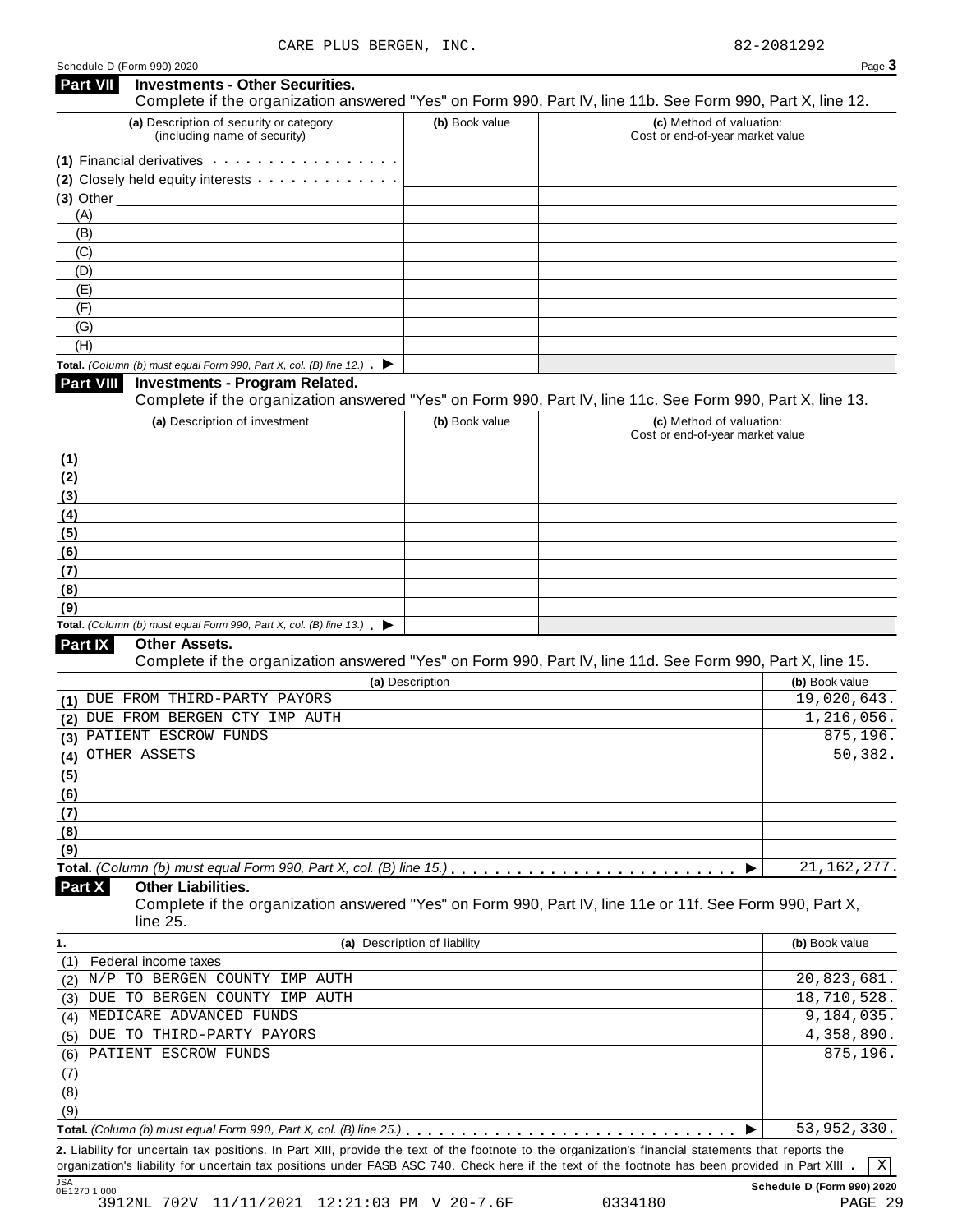|  |  | CARE PLUS BERGEN, | INC. |
|--|--|-------------------|------|
|--|--|-------------------|------|

|                | Schedule D (Form 990) 2020                                                                                                                                                                |              | Page 4         |
|----------------|-------------------------------------------------------------------------------------------------------------------------------------------------------------------------------------------|--------------|----------------|
| <b>Part XI</b> | Reconciliation of Revenue per Audited Financial Statements With Revenue per Return.<br>Complete if the organization answered "Yes" on Form 990, Part IV, line 12a.                        |              |                |
| 1              | Total revenue, gains, and other support per audited financial statements                                                                                                                  | $\mathbf{1}$ | 255, 105, 436. |
| $\mathbf{2}$   | Amounts included on line 1 but not on Form 990, Part VIII, line 12:                                                                                                                       |              |                |
| a              | 2a<br>Net unrealized gains (losses) on investments                                                                                                                                        |              |                |
| b              | 2 <sub>b</sub>                                                                                                                                                                            |              |                |
| c              | 2c                                                                                                                                                                                        |              |                |
| d              |                                                                                                                                                                                           |              |                |
| e              |                                                                                                                                                                                           | 2e           |                |
| 3              |                                                                                                                                                                                           | 3            | 255, 105, 436. |
| 4              | Amounts included on Form 990, Part VIII, line 12, but not on line 1:                                                                                                                      |              |                |
| a              | Investment expenses not included on Form 990, Part VIII, line 7b $\boxed{4a}$                                                                                                             |              |                |
| b              |                                                                                                                                                                                           |              |                |
|                |                                                                                                                                                                                           | 4c           |                |
| 5.             | Total revenue. Add lines 3 and 4c. (This must equal Form 990, Part I, line 12.)                                                                                                           | 5            | 255, 105, 436. |
|                | Part XII<br>Reconciliation of Expenses per Audited Financial Statements With Expenses per Return.<br>Complete if the organization answered "Yes" on Form 990, Part IV, line 12a.          |              |                |
| 1              |                                                                                                                                                                                           | $\mathbf{1}$ | 253,501,492.   |
| 2              | Amounts included on line 1 but not on Form 990, Part IX, line 25:                                                                                                                         |              |                |
| a              | 2a                                                                                                                                                                                        |              |                |
| b              | 2 <sub>b</sub>                                                                                                                                                                            |              |                |
| C              | 2c                                                                                                                                                                                        |              |                |
| d              |                                                                                                                                                                                           |              |                |
| e              |                                                                                                                                                                                           | 2e           |                |
| 3              |                                                                                                                                                                                           | 3            | 253,501,492.   |
| 4              | Amounts included on Form 990, Part IX, line 25, but not on line 1:                                                                                                                        |              |                |
| a              | Investment expenses not included on Form 990, Part VIII, line 7b $\boxed{4a}$                                                                                                             |              |                |
|                |                                                                                                                                                                                           |              |                |
| b              |                                                                                                                                                                                           |              |                |
| C              |                                                                                                                                                                                           | 4c           |                |
|                | Total expenses. Add lines 3 and 4c. (This must equal Form 990, Part I, line 18.).                                                                                                         | 5            | 253,501,492.   |
| 5.             | Part XIII Supplemental Information.<br>Provide the descriptions required for Part II, lines 3, 5, and 9; Part III, lines 1a and 4; Part IV, lines 1b and 2b; Part V, line 4; Part X, line |              |                |

SEE PAGE 5

**Schedule D (Form 990) 2020**

JSA 0E1271 1.000 3912NL 702V 11/11/2021 12:21:03 PM V 20-7.6F 0334180 PAGE 30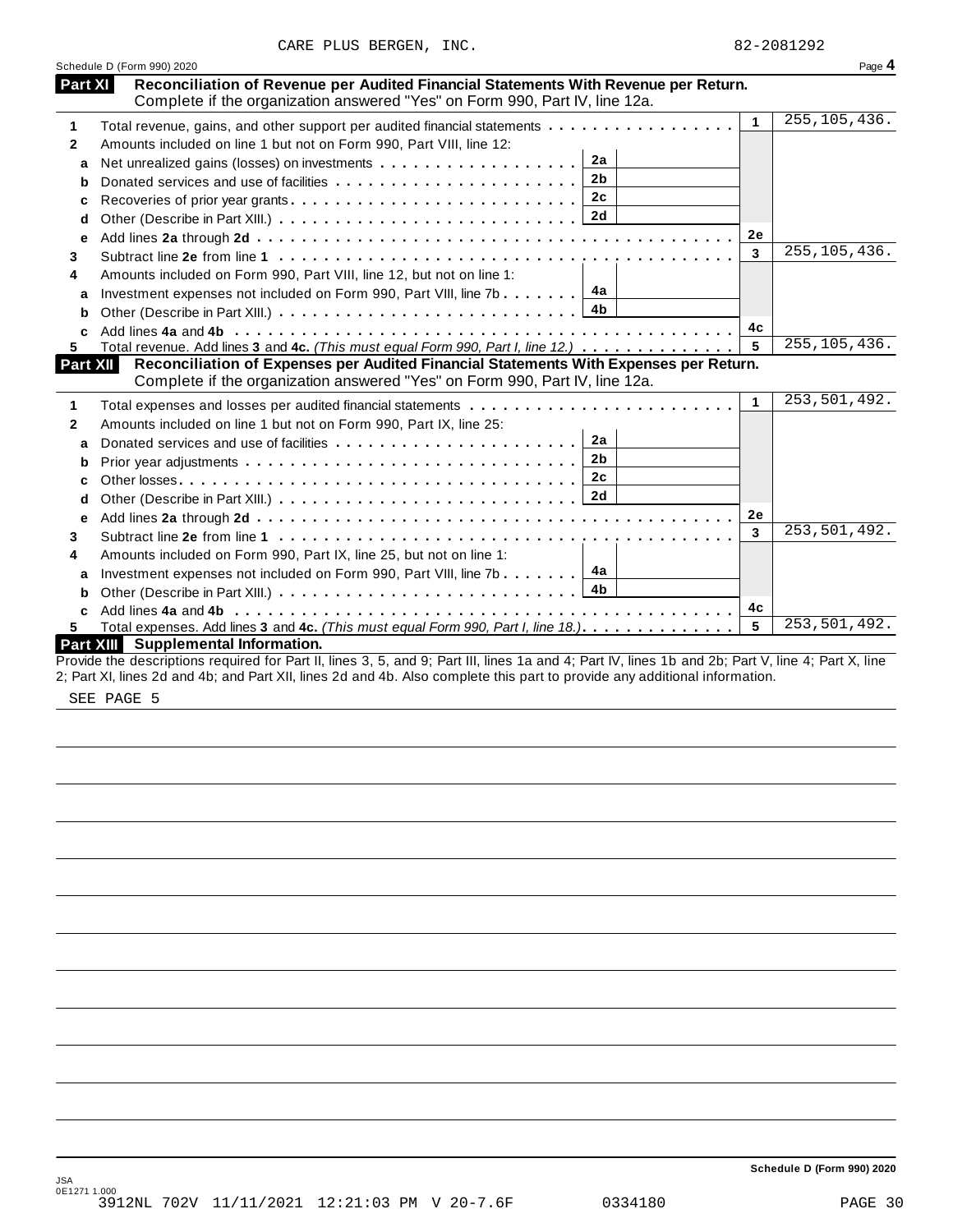### PART X, LINE 2

THE ORGANIZATION IS INCORPORATED IN THE STATE OF NEW JERSEY AND IS EXEMPT FROM FEDERAL, STATE AND LOCAL INCOME TAXES UNDER SECTION 501(C)(3) OF THE CODE, AND THEREFORE HAS MADE NO PROVISION FOR INCOME TAXES IN THE ACCOMPANYING FINANCIAL STATEMENTS. IN ADDITION, THE ORGANIZATION HAS BEEN DETERMINED BY THE INTERNAL REVENUE SERVICE TO NOT BE A "PRIVATE FOUNDATION" WITHIN THE MEANING OF SECTION 509(A)OF THE CODE.

THE ORGANIZATION HAS NOT TAKEN AN UNSUBSTANTIATED TAX POSITION THAT WOULD REQUIRE PROVISION OF A LIABILITY UNDER ACCOUNTING STANDARDS CODIFICATION ("ASC") 740. UNDER ASC 740, AN ORGANIZATION MUST RECOGNIZE THE TAX LIABILITIES ASSOCIATED WITH TAX POSITIONS TAKEN FOR TAX RETURN PURPOSES WHEN IT IS MORE LIKELY THAN NOT THAT THE POSITION WILL BE SUSTAINED UPON EXAMINATION. THE ORGANIZATION DOES NOT BELIEVE THERE ARE ANY MATERIAL UNCERTAIN TAX POSITIONS AND, ACCORDINGLY, HAS NOT RECOGNIZED ANY LIABILITY FOR UNRECOGNIZED TAX BENEFITS AS OF DECEMBER 31, 2020. THE ORGANIZATION HAS FILED IRS FORM 990 TAX RETURNS, AS REQUIRED, AND ALL OTHER APPLICABLE RETURNS IN JURISDICTIONS WHERE IT IS REQUIRED. FOR THE YEAR ENDED DECEMBER 31, 2020, THERE WAS NO INTEREST OR PENALTIES RECORDED OR INCLUDED IN THE FINANCIAL STATEMENTS.

**Schedule D (Form 990) 2020**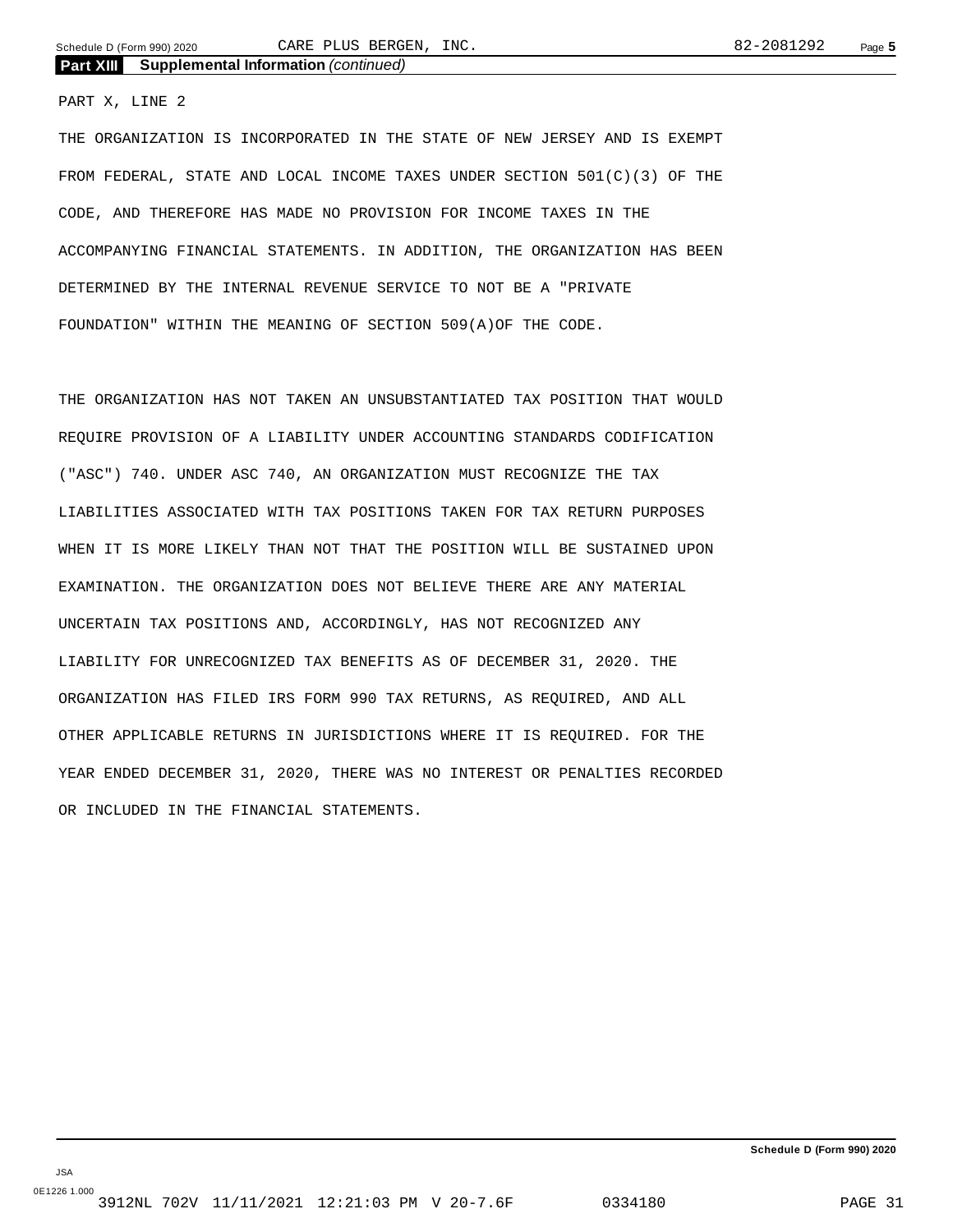|              | <b>SCHEDULE J</b>                                    | <b>Compensation Information</b>                                                                                      | OMB No. 1545-0047     |     |             |
|--------------|------------------------------------------------------|----------------------------------------------------------------------------------------------------------------------|-----------------------|-----|-------------|
| (Form 990)   |                                                      | For certain Officers, Directors, Trustees, Key Employees, and Highest                                                |                       |     |             |
|              |                                                      | <b>Compensated Employees</b><br>Complete if the organization answered "Yes" on Form 990, Part IV, line 23.           |                       |     |             |
|              | Department of the Treasury                           | Attach to Form 990.                                                                                                  | <b>Open to Public</b> |     |             |
|              | Internal Revenue Service<br>Name of the organization | Go to www.irs.gov/Form990 for instructions and the latest information.<br>Employer identification number             | <b>Inspection</b>     |     |             |
|              | CARE PLUS BERGEN, INC.                               | 82-2081292                                                                                                           |                       |     |             |
| Part I       |                                                      | <b>Questions Regarding Compensation</b>                                                                              |                       |     |             |
|              |                                                      |                                                                                                                      |                       | Yes | No          |
|              |                                                      | 1a Check the appropriate box(es) if the organization provided any of the following to or for a person listed on Form |                       |     |             |
|              |                                                      | 990, Part VII, Section A, line 1a. Complete Part III to provide any relevant information regarding these items.      |                       |     |             |
|              |                                                      | First-class or charter travel<br>Housing allowance or residence for personal use                                     |                       |     |             |
|              |                                                      | Travel for companions<br>Payments for business use of personal residence                                             |                       |     |             |
|              |                                                      | Health or social club dues or initiation fees<br>Tax indemnification and gross-up payments                           |                       |     |             |
|              |                                                      | Discretionary spending account<br>Personal services (such as maid, chauffeur, chef)                                  |                       |     |             |
|              |                                                      |                                                                                                                      |                       |     |             |
| b            |                                                      | If any of the boxes on line 1a are checked, did the organization follow a written policy regarding payment           |                       |     |             |
|              |                                                      | or reimbursement or provision of all of the expenses described above? If "No," complete Part III to                  | 1b                    |     |             |
| $\mathbf{2}$ |                                                      | Did the organization require substantiation prior to reimbursing or allowing expenses incurred by all                |                       |     |             |
|              |                                                      | directors, trustees, and officers, including the CEO/Executive Director, regarding the items checked on line         |                       |     |             |
|              |                                                      |                                                                                                                      | $\mathbf{2}$          |     |             |
| 3            |                                                      | Indicate which, if any, of the following the organization used to establish the compensation of the                  |                       |     |             |
|              |                                                      | organization's CEO/Executive Director. Check all that apply. Do not check any boxes for methods used by a            |                       |     |             |
|              |                                                      | related organization to establish compensation of the CEO/Executive Director, but explain in Part III.               |                       |     |             |
|              | Χ                                                    | ΧI<br>Compensation committee<br>Written employment contract                                                          |                       |     |             |
|              |                                                      | $\overline{\mathbf{x}}$<br>Compensation survey or study<br>Independent compensation consultant                       |                       |     |             |
|              | X                                                    | $\mathbf X$<br>Form 990 of other organizations<br>Approval by the board or compensation committee                    |                       |     |             |
| 4            |                                                      | During the year, did any person listed on Form 990, Part VII, Section A, line 1a, with respect to the filing         |                       |     |             |
|              |                                                      | organization or a related organization:                                                                              |                       |     |             |
| a            |                                                      |                                                                                                                      | 4a                    |     | Χ           |
| b            |                                                      | Participate in or receive payment from a supplemental nonqualified retirement plan?                                  | 4b                    |     | $\mathbf X$ |
| c            |                                                      | Participate in or receive payment from an equity-based compensation arrangement?                                     | 4c                    |     | $\mathbf X$ |
|              |                                                      | If "Yes" to any of lines 4a-c, list the persons and provide the applicable amounts for each item in Part III.        |                       |     |             |
|              |                                                      |                                                                                                                      |                       |     |             |
|              |                                                      | Only section $501(c)(3)$ , $501(c)(4)$ , and $501(c)(29)$ organizations must complete lines 5-9.                     |                       |     |             |
| 5            |                                                      | For persons listed on Form 990, Part VII, Section A, line 1a, did the organization pay or accrue any                 |                       |     |             |
|              |                                                      | compensation contingent on the revenues of:                                                                          |                       |     |             |
|              |                                                      |                                                                                                                      | 5a                    |     | Χ           |
| b            |                                                      |                                                                                                                      | 5b                    |     | X           |
|              |                                                      | If "Yes" on line 5a or 5b, describe in Part III.                                                                     |                       |     |             |
| 6            |                                                      | For persons listed on Form 990, Part VII, Section A, line 1a, did the organization pay or accrue any                 |                       |     |             |
|              |                                                      | compensation contingent on the net earnings of:                                                                      |                       |     |             |
| a            |                                                      |                                                                                                                      | 6a                    |     | Χ           |
| b            |                                                      |                                                                                                                      | 6b                    |     | $\mathbf X$ |
|              |                                                      | If "Yes" on line 6a or 6b, describe in Part III.                                                                     |                       |     |             |
| 7            |                                                      | For persons listed on Form 990, Part VII, Section A, line 1a, did the organization provide any nonfixed              |                       |     |             |
|              |                                                      | payments not described on lines 5 and 6? If "Yes," describe in Part III.                                             | $\overline{7}$        | Χ   |             |
| 8            |                                                      | Were any amounts reported on Form 990, Part VII, paid or accrued pursuant to a contract that was subject             |                       |     |             |
|              |                                                      | to the initial contract exception described in Regulations section 53.4958-4(a)(3)? If "Yes," describe               |                       |     |             |
|              |                                                      |                                                                                                                      | 8                     |     | Χ           |
| 9            |                                                      | If "Yes" on line 8, did the organization also follow the rebuttable presumption procedure described in               |                       |     |             |
|              |                                                      | For Paperwork Reduction Act Notice, see the Instructions for Form 990.                                               | 9                     |     |             |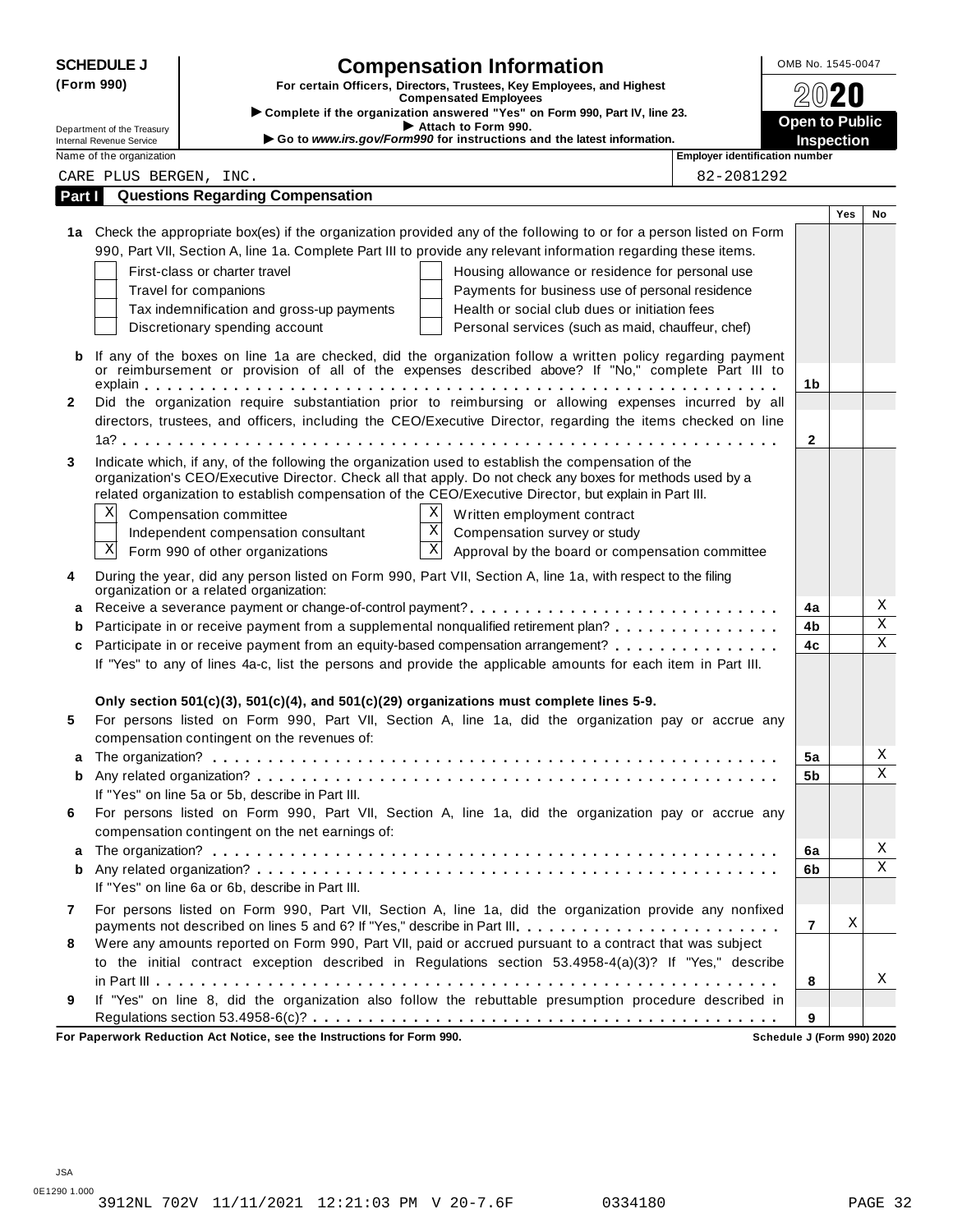## **Part II Officers, Directors, Trustees, Key Employees, and Highest Compensated Employees.** Use duplicate copies ifadditional space is needed.

For each individual whose compensation must be reported on Schedule J, report compensation from the organization on row (i) and from related organizations, described in the instructions, on row (ii). Do not list any individuals that aren't listed on Form 990, Part VII.

Note: The sum of columns (B)(i)-(iii) for each listed individual must equal the total amount of Form 990, Part VII, Section A, line 1a, applicable column (D) and (E) amounts for that individual.

|                                                     |                          | (B) Breakdown of W-2 and/or 1099-MISC compensation |                                           | (C) Retirement and             | (D) Nontaxable | (E) Total of columns | (F) Compensation                                           |  |
|-----------------------------------------------------|--------------------------|----------------------------------------------------|-------------------------------------------|--------------------------------|----------------|----------------------|------------------------------------------------------------|--|
| (A) Name and Title                                  | (i) Base<br>compensation | (ii) Bonus & incentive<br>compensation             | (iii) Other<br>reportable<br>compensation | other deferred<br>compensation | benefits       | $(B)(i)-(D)$         | in column (B) reported<br>as deferred on prior<br>Form 990 |  |
| DEBORAH VISCONI<br>(i)                              | 454, 355                 | 150,000.                                           | $\overline{0}$ .                          | 20,112.                        | 27,018.        | 651,485.             | $0$ .                                                      |  |
| 1 <sup>PRESIDENT/CEO</sup><br>(ii)                  | 0                        | 0.                                                 | $\Omega$ .                                | $\Omega$ .                     | 0.             | $\mathbf 0$ .        | $0$ .                                                      |  |
| KARINE AIRAPETIAN, MD<br>(i)                        | 225,124                  | 0.                                                 | 216,031.                                  | 4,281                          | 26,558.        | 471,994.             | $\overline{0}$ .                                           |  |
| 2 <sup>INTERIM</sup> LEAD PSYCHIATRIST BH<br>(ii)   | $\Omega$                 | $0$ .                                              | $\Omega$                                  | $\Omega$                       | 0.             | $\Omega$ .           | $\overline{0}$ .                                           |  |
| ILISSE R. PERLMUTTER, M<br>(i)                      | 323,166                  | 0.                                                 | 86,538                                    | $\mathbf{0}$                   | 0.             | 409,704.             | $0$ .                                                      |  |
| 3 <sup>CHAIR</sup> OF BEH. HLT, THRU 9/2020<br>(ii) | $\overline{0}$           | 0.                                                 | $\mathbf{0}$ .                            | $\mathbf{0}$ .                 | 0.             | $\mathbf 0$ .        | $0$ .                                                      |  |
| PRATHILA K. NAIR, MD<br>(i)                         | 229,837                  | 0.                                                 | 158,000                                   | 19,500                         | 0.             | 407,337.             | $\overline{0}$ .                                           |  |
| <b>A</b> <sup>PSYCHIATRIST</sup><br>(ii)            | 0                        | 0.                                                 | $\mathbf 0$ .                             | 0.                             | 0.             | $\overline{0}$ .     | $0$ .                                                      |  |
| AARON HAJART                                        | 302,827<br>(i)           | 0.                                                 | 0.                                        | 19,500.                        | 28,240.        | 350,567.             | $0$ .                                                      |  |
| $5^{\text{COO/SVP}}$ - STRAT, INNOV<br>(ii)         | $\mathsf{O}$             | $0$ .                                              | $\mathbf 0$                               | $\mathbf{0}$ .                 | 0.             | $\mathbf 0$ .        | $\overline{0}$ .                                           |  |
| TYMEZ ADEL, MD                                      | 222, 373.<br>(i)         | 0.                                                 | 167,300.                                  | 19,484.                        | 8,855.         | 418,012.             | $\overline{0}$ .                                           |  |
| $6^{PSYCHIARTRIST}$<br>(ii)                         | 0                        | 0.                                                 | $\mathbf{0}$                              | $\mathbf 0$ .                  | $\mathbf{0}$ . | $\overline{0}$ .     | $\overline{0}$ .                                           |  |
| MOHAMMAD RAMAY, MD                                  | 224,931.<br>(i)          | $0$ .                                              | 209,600.                                  | 26,000.                        | 20,632.        | 481,163.             | $\overline{0}$ .                                           |  |
| CHIEF PSYCHIATRIST<br>(ii)                          | $\Omega$                 | 0.                                                 | $\overline{0}$ .                          | $\Omega$ .                     | 0.             | $\overline{0}$ .     | $0$ .                                                      |  |
| BARBARA PALMER, MD<br>(i)                           | 251,337                  | $0$ .                                              | 0.                                        | 3,465.                         | 0.             | 254,802.             | $0$ .                                                      |  |
| $\boldsymbol{8}^{\text{TRUE}}$<br>(ii)              | $\mathsf{O}$             | $0$ .                                              | $\mathbf{0}$ .                            | $\mathbf{0}$                   | 0.             | $\mathbf 0$ .        | $0$ .                                                      |  |
| (i)                                                 |                          |                                                    |                                           |                                |                |                      |                                                            |  |
| (ii)<br>9                                           |                          |                                                    |                                           |                                |                |                      |                                                            |  |
| (i)                                                 |                          |                                                    |                                           |                                |                |                      |                                                            |  |
| (ii)<br>10                                          |                          |                                                    |                                           |                                |                |                      |                                                            |  |
| (i)                                                 |                          |                                                    |                                           |                                |                |                      |                                                            |  |
| (ii)<br>11                                          |                          |                                                    |                                           |                                |                |                      |                                                            |  |
| (i)                                                 |                          |                                                    |                                           |                                |                |                      |                                                            |  |
| (ii)<br>12                                          |                          |                                                    |                                           |                                |                |                      |                                                            |  |
| (i)                                                 |                          |                                                    |                                           |                                |                |                      |                                                            |  |
| (ii)<br>13                                          |                          |                                                    |                                           |                                |                |                      |                                                            |  |
| (i)                                                 |                          |                                                    |                                           |                                |                |                      |                                                            |  |
| (ii)<br>14                                          |                          |                                                    |                                           |                                |                |                      |                                                            |  |
| (i)                                                 |                          |                                                    |                                           |                                |                |                      |                                                            |  |
| (ii)<br>15                                          |                          |                                                    |                                           |                                |                |                      |                                                            |  |
| (i)                                                 |                          |                                                    |                                           |                                |                |                      |                                                            |  |
| (ii)<br>16                                          |                          |                                                    |                                           |                                |                |                      |                                                            |  |

**Schedule J (Form 990) 2020**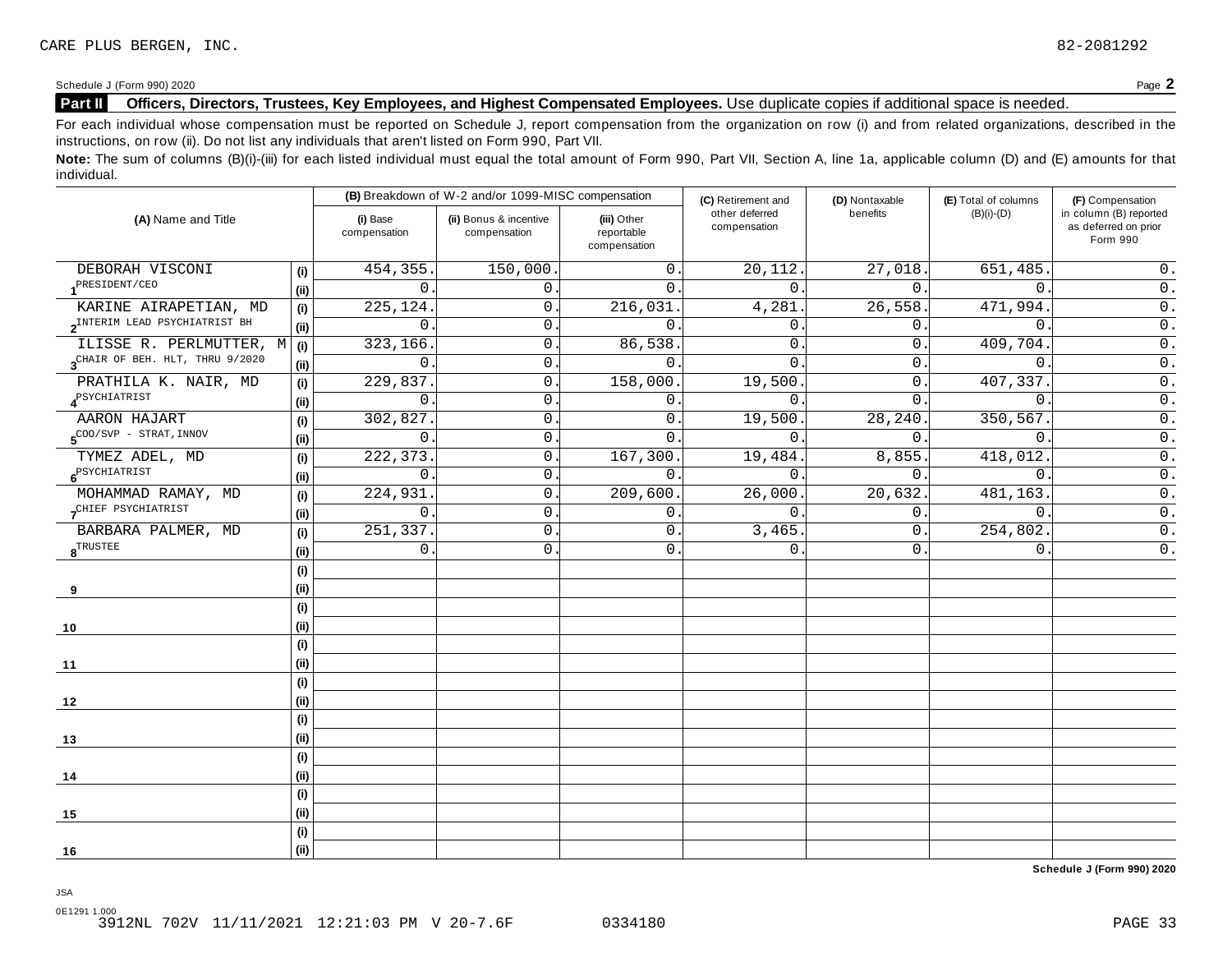## **Part III Supplemental Information**

Provide the information, explanation, or descriptions required for Part I, lines 1a, 1b, 3, 4a, 4b, 4c, 5a, 5b, 6a, 6b, 7, and 8, and for Part II. Also complete this part for any additional information.

PART I, LINE 7

BONUS ELIGIBILITY IS DISCRETIONARY AND MUST BE APPROVED BY THE EXECUTIVE

COMMITTEE OF THE BOARD OF DIRECTORS.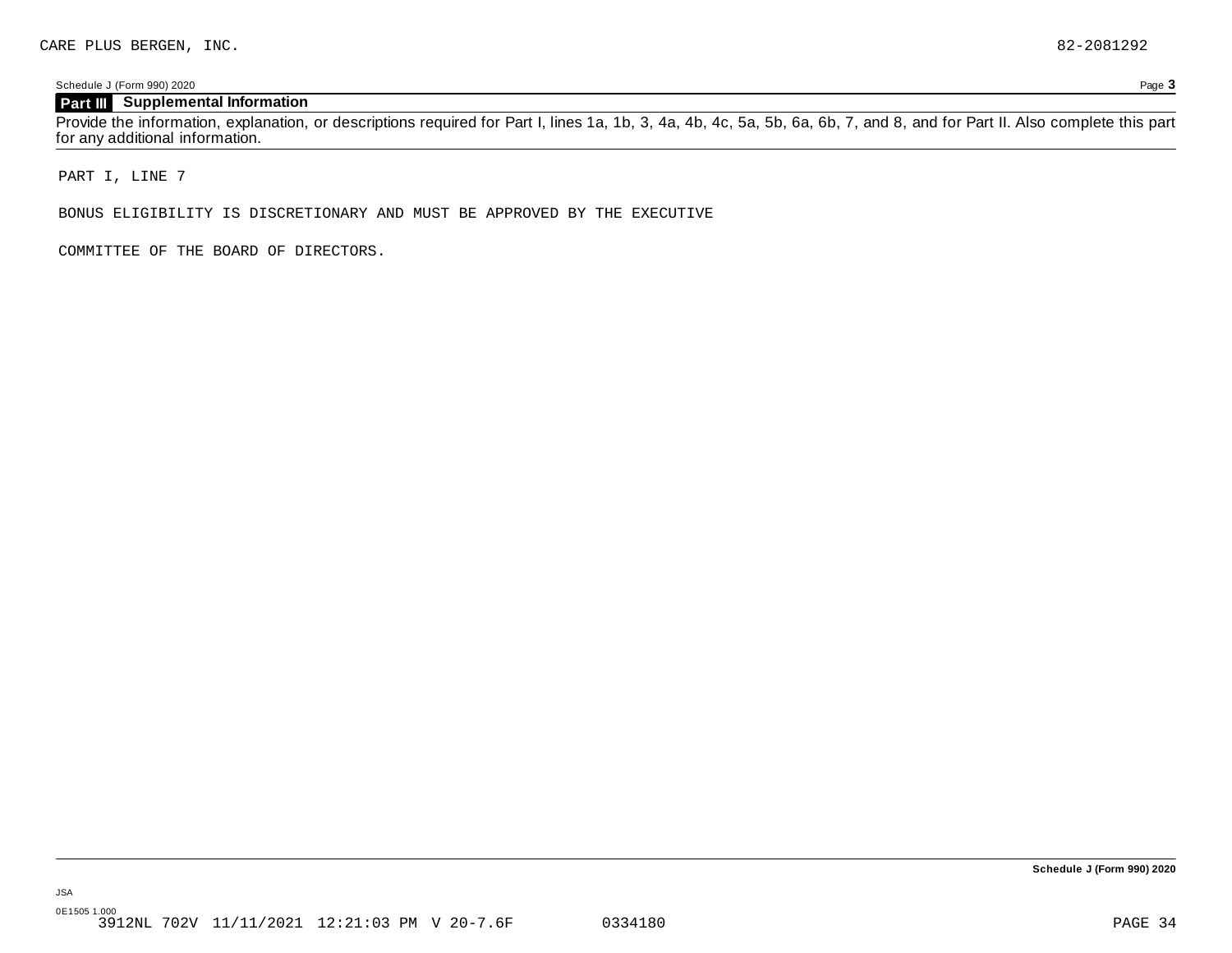### **SCHEDULE O** Supplemental Information to Form 990 or 990-EZ DAMB No. 1545-0047

**(Form 990 or 990-EZ) Complete to provide information for responses to specific questions on** plete to provide information for responses to specific questions on  $\bigotimes_{\mathbb{Z}}\mathbb{Q}$  20 **EVECT**<br>
Attach to Form 990 or 990-EZ.<br>
and the Communication of the Communication of the Communication of the Communication of the Communication of the Communication of the Communication of the Communication of the Commu Department of the Treasury <br>Depen to Public<br>Name of the organization<br>Name of the organization<br>Name of the organization<br>Name of the organization<br>Inspection



Department of the Treasury<br>Internal Revenue Service CARE PLUS BERGEN, INC. 82-2081292

FORM 990, PART VI, SECTION B, LINE 11B: THE FORM 990 IS REVIEWED BY THE CFO, THEN A COPY IS REVIEWED BY THE AUDIT COMMITTEE IN DETAIL AND THEN PROVIDED TO THE FULL GOVERNING BODY WITH THE OPPORTUNITY FOR DISCUSSION BEFORE BEING FILED WITH THE IRS.

FORM 990, PART VI, SECTION B, LINE 12C:

THE ORGANIZATION HAS A WRITTEN CONFLICT OF INTEREST POLICY. EACH DESIGNATED PERSONNEL, DIRECTOR, OFFICER AND MEMBER OF A COMMITTEE WITH BOARD DELEGATED POWER SHALL ANNUALLY SIGN A STATEMENT AND DISCLOSE INTERESTS THAT COULD GIVE RISE TO CONFLICTS.

IN CONNECTION WITH ANY ACTUAL OR POSSIBLE CONFLICT OF INTEREST, AN INTERESTED PERSON MUST DISCLOSE THE EXISTENCE OF HIS OR HER FINANCIAL INTEREST AND MUST BE GIVEN THE OPPORTUNITY TO DISCLOSE ALL MATERIAL FACTS TO THE DIRECTORS AND MEMBERS OF COMMITTEES WITH BOARD DELEGATED POWERS CONSIDERING THE PROPOSED TRANSACTION OR ARRANGEMENT. ALL DIRECTORS WILL BE ADVISED OF ANY POTENTIAL CONFLICTS OF INTEREST FOR ANY DIRECTOR AND/OR COMMITTEE MEMBER.

AN INTERESTED PERSON MAY MAKE A PRESENTATION AT THE BOARD OR COMMITTEE MEETING, BUT AFTER SUCH PRESENTATION, HE/SHE SHALL LEAVE THE MEETING DURING THE DISCUSSION OF, AND THE VOTE ON, THE TRANSACTION OR ARRANGEMENT THAT RESULTS IN THE CONFLICT OF INTEREST. THE CHAIRPERSON OF THE BOARD OR COMMITTEE SHALL, IF APPROPRIATE, APPOINT A DISINTERESTED PERSON OR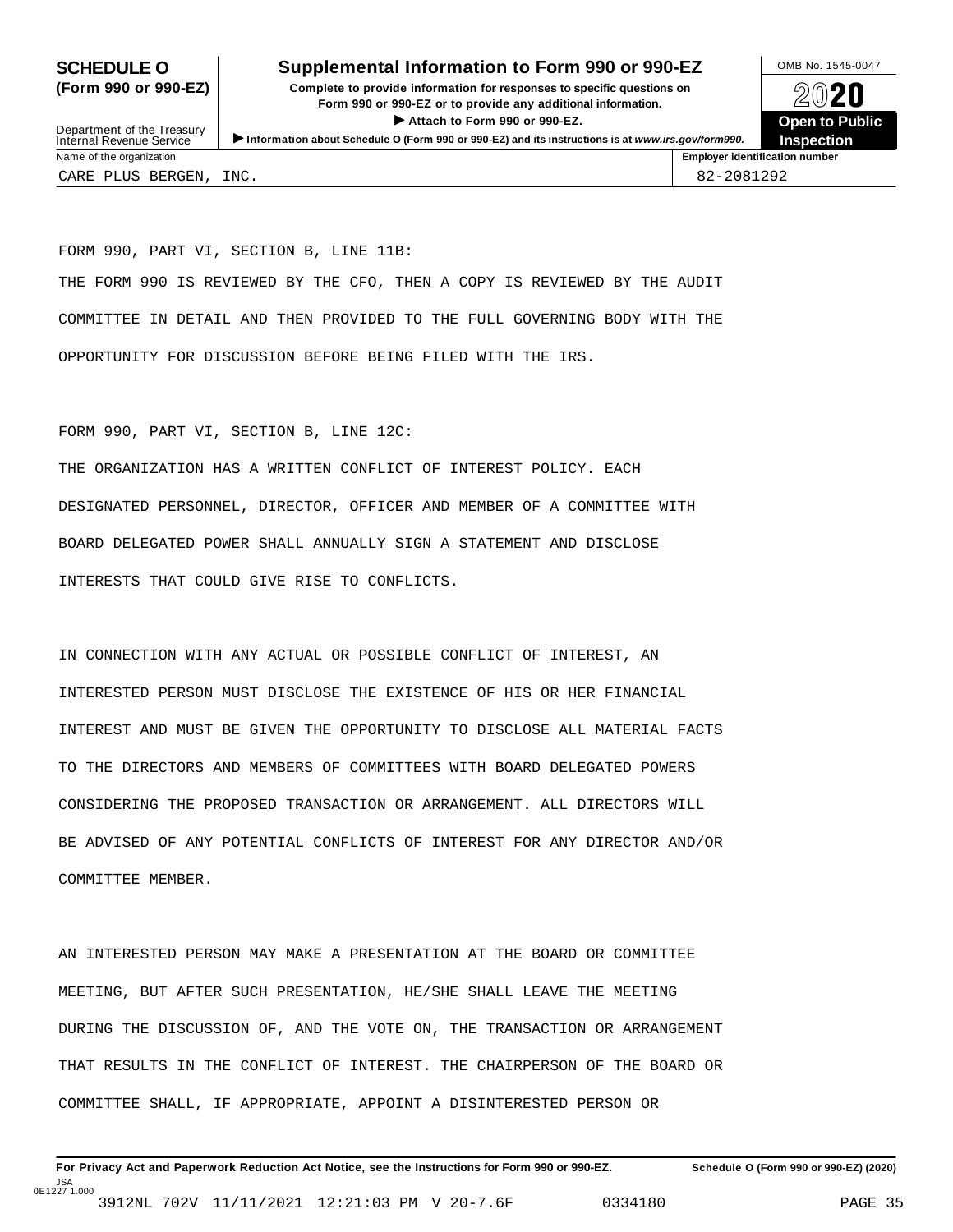| Schedule O (Form 990 or 990-EZ) 2020 | $P$ age $\blacktriangle$              |  |
|--------------------------------------|---------------------------------------|--|
| Name of the organization             | <b>Employer identification number</b> |  |
| INC.<br>CARE PLUS BERGEN,            | 82-2081292                            |  |

COMMITTEE TO INVESTIGATE ALTERNATIVES TO THE PROPOSED TRANSACTION OR ARRANGEMENT. AFTER EXERCISING DUE DILIGENCE, THE BOARD OR COMMITTEE SHALL DETERMINE WHETHER THE CORPORATION CAN OBTAIN WITH REASONABLE EFFORTS A MORE ADVANTAGEOUS TRANSACTION OR ARRANGEMENT FROM A PERSON OR ENTITY THAT WOULD NOT GIVE RISE TO A CONFLICT OF INTEREST. IF A MORE ADVANTAGEOUS TRANSACTION OR ARRANGEMENT IS NOT REASONABLY ATTAINABLE UNDER CIRCUMSTANCES THAT WOULD NOT GIVE RISE TO A CONFLICT OF INTEREST, THE BOARD OR COMMITTEE SHALL DETERMINE BY A MAJORITY VOTE OF THE DISINTERESTED DIRECTORS WHETHER THE TRANSACTION OR ARRANGEMENT IS IN THE CORPORATION'S BEST INTEREST AND FOR ITS OWN BENEFIT AND WHETHER THE TRANSACTION IS FAIR AND REASONABLE TO THE CORPORATION AND SHALL MAKE ITS DECISION AS TO WHETHER TO ENTER INTO THE TRANSACTION OR ARRANGEMENT IN CONFORMITY WITH SUCH DETERMINATION.

FORM 990, PART VI, SECTION B, LINE 15A AND 15B:

THE PRESIDENT & CEO'S COMPENSATION IS REVIEWED BY THE BOARD'S COMPENSATION COMMITTEE WHICH CONSISTS OF ONLY INDEPENDENT BOARD MEMBERS. THE COMMITTEE UTILIZES TWO EXTERNAL ORGANIZATIONS FOR COMPARABLE EXECUTIVE COMPENSATION. THESE ORGANIZATIONS CONDUCT STUDIES SHOWING COMPENSATION AT COMPARABLE INSTITUTIONS AND ADVISES THE COMMITTEE ACCORDINGLY. BOARD DECISIONS ARE CONTEMPORANEOUSLY DOCUMENTED IN BOARD MINUTES.

FORM 990, PART VI, SECTION C, LINE 19: UPON REQUEST, THE ORGANIZATION WILL MAKE AVAILABLE ONLY THOSE DOCUMENTS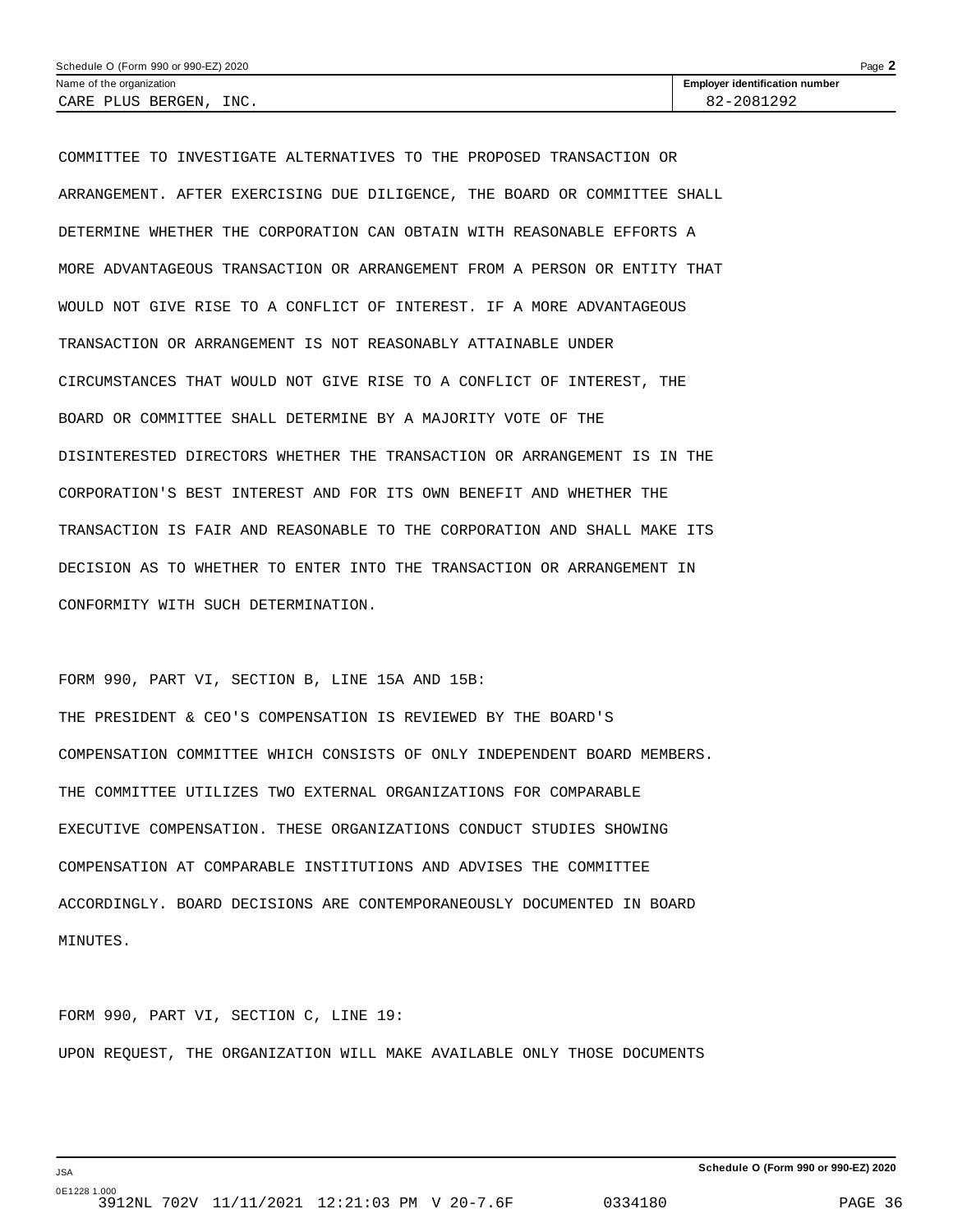<span id="page-35-0"></span>REQUIRED TO BE DISCLOSED UNDER THE PUBLIC INSPECTION LAWS.

### FORM 990, PART XII, LINE 3B

THE DEADLINE FOR THE AUDIT REQUIRED IN CONNECTION WITH THE SINGLE AUDIT ACT AND OMB CIRCULAR A-133 WAS EXTENDED UNTIL MARCH 2022 AND THE AUDIT IS EXPECTED TO BE COMPLETED BY THE DEADLINE.

### FORM 990, PART III, LINE 1 - ORGANIZATION'S MISSION

CARE PLUS BERGEN, INC. ("CPB") IS A NEW JERSEY 501(C)3 NONPROFIT CORPORATION LOCATED IN PARAMUS, NEW JERSEY. CPB WAS ORGANIZED TO OPERATE AND MANAGE INPATIENT AND OUTPATIENT ACUTE CARE MEDICAL SERVICES, BEHAVIORAL HEALTH SERVICES, ADDICTION SERVICES AND LONG TERM CARE SERVICES WHICH COMMENCED OCTOBER 1, 2017 AND IS PERFORMED AT, OR IN CONJUNCTION WITH, BERGEN NEW BRIDGE MEDICAL CENTER, OWNED BY THE COUNTY OF BERGEN, A BODY CORPORATE AND POLITIC OF THE STATE OF NEW JERSEY.

|                                                      |        | ATTACHMENT 2                |         |
|------------------------------------------------------|--------|-----------------------------|---------|
| FORM 990, PART III, LINE 4D - OTHER PROGRAM SERVICES |        |                             |         |
| DESCRIPTION                                          | GRANTS | EXPENSES                    | REVENUE |
| LONG TERM CARE                                       |        | $57,908,210.$ $46,322,000.$ |         |
| TOTALS                                               |        | $57,908,210.$ $46,322,000.$ |         |

ATTACHMENT 3

**Schedule O (Form 990 or 990-EZ) 2020**

ATTACHMENT 1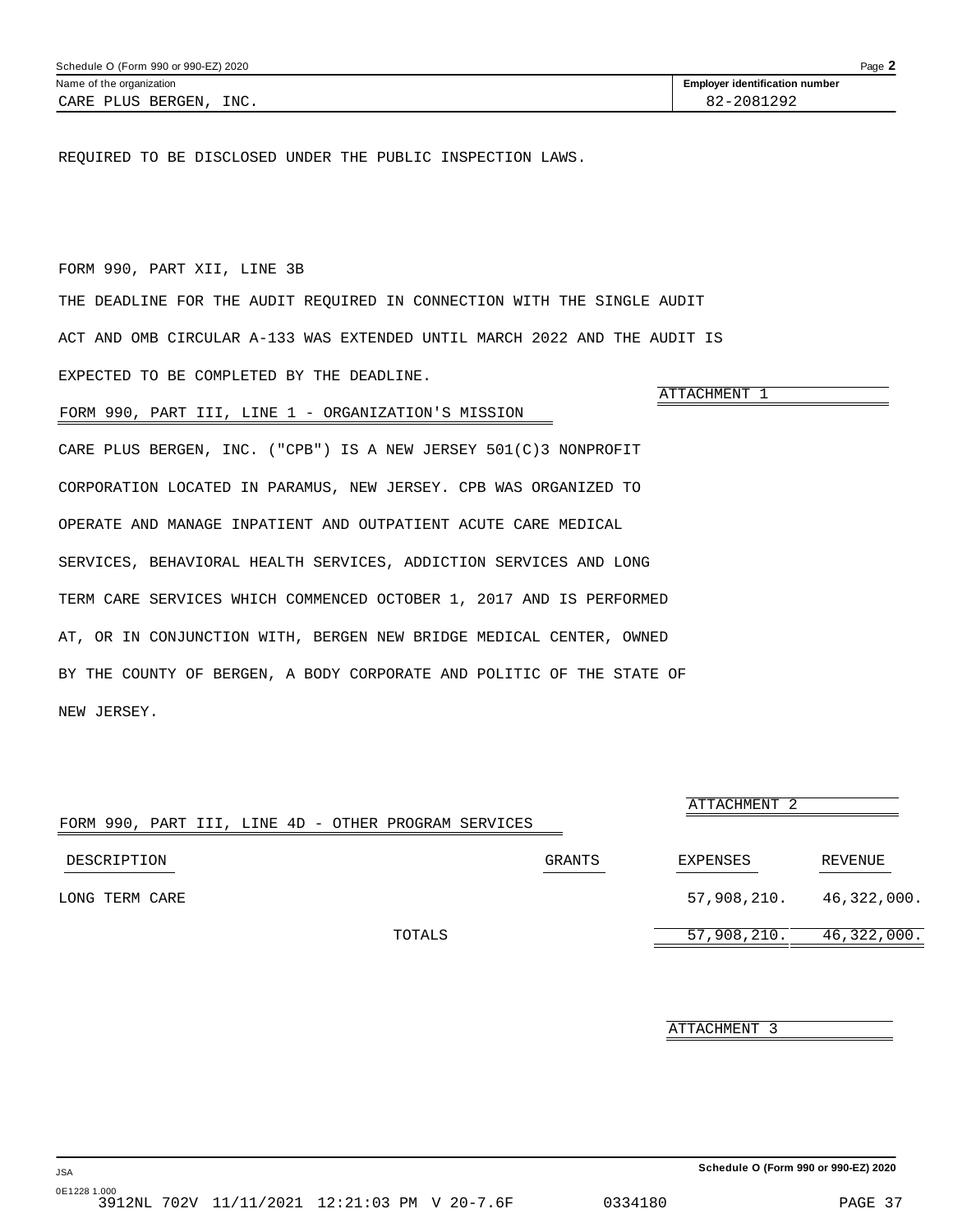| Schedule O (Form 990 or 990-EZ) 2020                                              |                         | Page 2                                |
|-----------------------------------------------------------------------------------|-------------------------|---------------------------------------|
| Name of the organization                                                          |                         | <b>Employer identification number</b> |
| CARE PLUS BERGEN, INC.                                                            |                         | 82-2081292                            |
|                                                                                   |                         | ATTACHMENT 3 (CONT'D)                 |
| 990, PART VII- COMPENSATION OF THE FIVE HIGHEST PAID IND. CONTRACTORS             |                         |                                       |
| NAME AND ADDRESS                                                                  | DESCRIPTION OF SERVICES | COMPENSATION                          |
| AMERISOURCE BERGEN DRUG CORPORATION<br>P.O. BOX 5188<br>NEW YORK, NY 10087        | PHARMACEUTICALS         | 9,509,875.                            |
| ALLSCRIPTS HEALTHCARE, LLC<br>24630 NETWORK PLACE<br>CHICAGO, IL 60673            | INFO. TECHNOLOGIES      | 1,989,554.                            |
| UNITEX TEXTILE RENTAL SERVICES<br>401 S. MACOUSTEN PARKWAY<br>MT VERNON, NY 10550 | LINEN MANAGEMENT        | 1,264,907.                            |
| <b>SCHINDLER ELEVATOR</b><br>P.O. BOX 93050<br>CHICAGO, IL 60673                  | CONTRACT SERVICES       | 791,118.                              |
| SAVIA MANAGEMENT<br>18 MARION ROAD<br>MONTCLAIR, NJ 07043                         | CONTRACT SERVICES       | 614,256.                              |

**Schedule O (Form 990 or 990-EZ) 2020**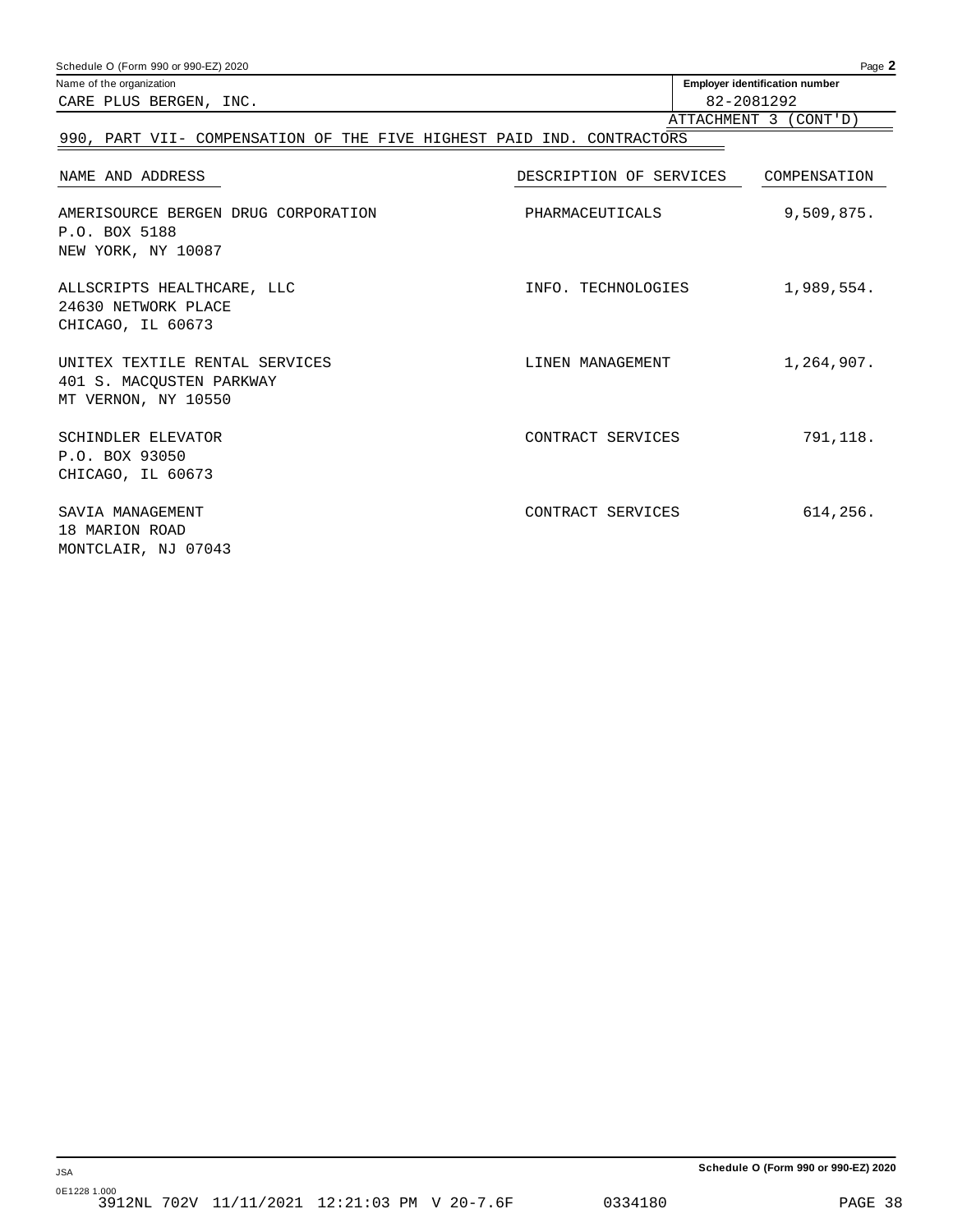## OMB No. 1545-0047 **SCHEDULE R (Form 990) Related Organizations and Unrelated Partnerships**

 $\triangleright$  Complete if the organization answered "Yes" on Form 990, Part IV, line 33, 34, 35b, 36, or 37.



Department of the Treasury<br>Internal Revenue Service

CARE PLUS BERGEN, INC. 82-2081292

### **Part I Identification of Disregarded Entities.** Complete if the organization answered "Yes" on Form 990, Part IV, line 33.

| (a)<br>Name, address, and EIN (if applicable) of disregarded entity | (b)<br>Primary activity | (c)<br>Legal domicile (state<br>or foreign country) | (d)<br>Total income | (e)<br>End-of-year assets | (f)<br>Direct controlling<br>entity |
|---------------------------------------------------------------------|-------------------------|-----------------------------------------------------|---------------------|---------------------------|-------------------------------------|
| (1)                                                                 |                         |                                                     |                     |                           |                                     |
| (2)                                                                 |                         |                                                     |                     |                           |                                     |
| (3)                                                                 |                         |                                                     |                     |                           |                                     |
| (4)                                                                 |                         |                                                     |                     |                           |                                     |
| (5)                                                                 |                         |                                                     |                     |                           |                                     |
| (6)                                                                 |                         |                                                     |                     |                           |                                     |

**Identification of Related Tax-Exempt Organizations.** Complete if the organization answered "Yes" on Form 990, Part IV, line 34, because it had **Part II** one or more related tax-exempt organizations during the tax year.

| (a)<br>Name, address, and EIN of related organization                                          | (b)<br>Primary activity | (c)<br>Legal domicile (state<br>or foreign country) | (d)<br>Exempt Code section | (e)<br>Public charity status<br>(if section $501(c)(3)$ ) | (f)<br>Direct controlling<br>entity | (g)<br>Section 512(b)(13)<br>controlled<br>entity? |    |
|------------------------------------------------------------------------------------------------|-------------------------|-----------------------------------------------------|----------------------------|-----------------------------------------------------------|-------------------------------------|----------------------------------------------------|----|
|                                                                                                |                         |                                                     |                            |                                                           |                                     | <b>Yes</b>                                         | No |
| BERGEN COUNTY IMPROVEMENT AUTHORITY<br>(1)<br>HACKENSACK, NJ 07601<br>BERGEN COUNTY PLAZA #333 | IMPROV AUTH             | ΝJ                                                  | SEE PT VII                 | SEE PT VII                                                | N/A                                 |                                                    | Χ  |
| (2) THE FOUNDATION AT BERGEN REG. MED. CTR.<br>22-3135663                                      |                         |                                                     |                            |                                                           |                                     |                                                    |    |
| PARAMUS, NJ 07652<br>230 EAST RIDGEWOOD AVENUE                                                 | SUPPORT                 | ΝJ                                                  | 501(C)(3)                  | LINE 12C                                                  | N/A                                 |                                                    | X  |
| (3)                                                                                            |                         |                                                     |                            |                                                           |                                     |                                                    |    |
| (4)                                                                                            |                         |                                                     |                            |                                                           |                                     |                                                    |    |
| (5)                                                                                            |                         |                                                     |                            |                                                           |                                     |                                                    |    |
| (6)                                                                                            |                         |                                                     |                            |                                                           |                                     |                                                    |    |
| (7)                                                                                            |                         |                                                     |                            |                                                           |                                     |                                                    |    |

**For Paperwork Reduction Act Notice, see the Instructions for Form 990. Schedule R (Form 990) 2020**

JSA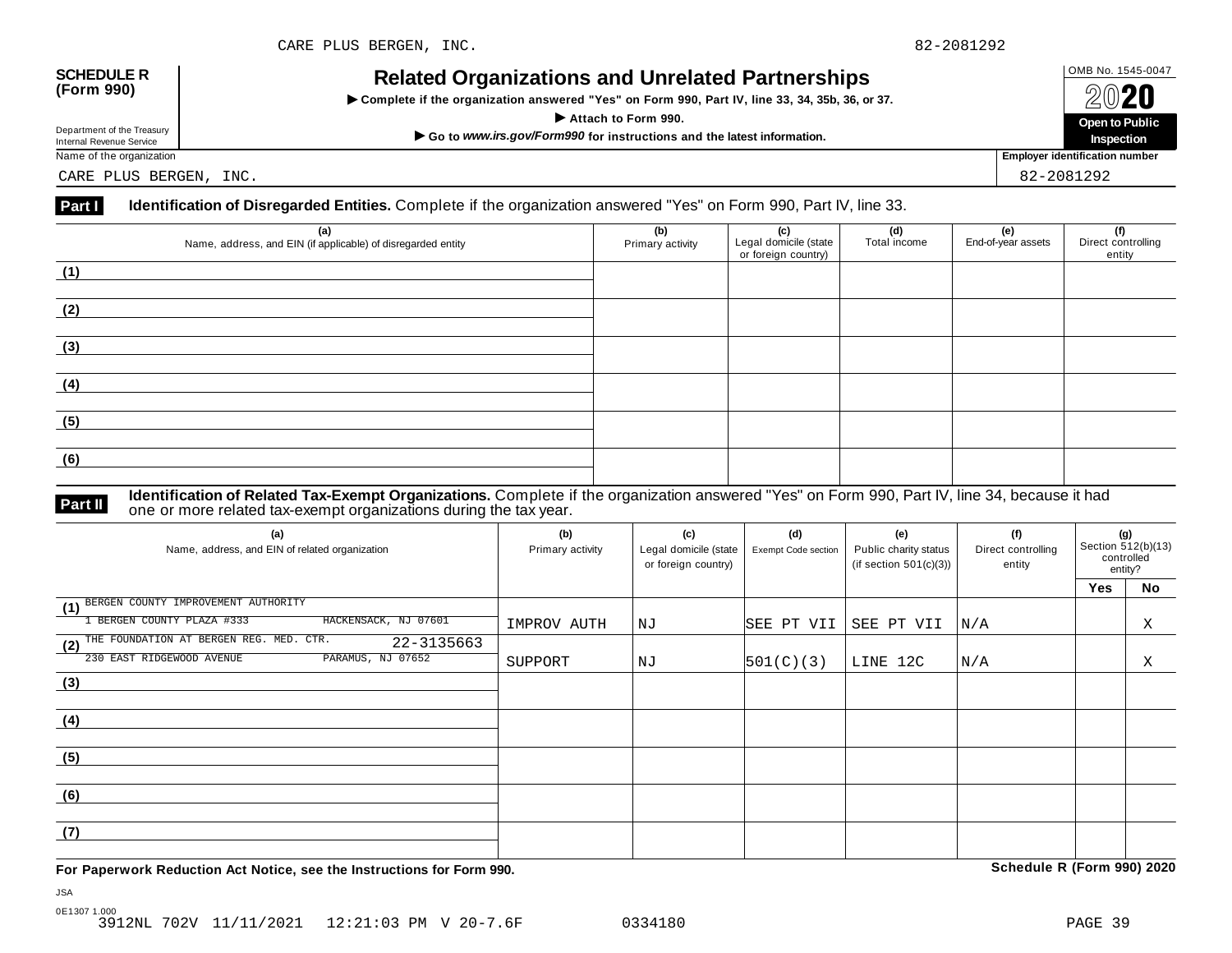**Identification of Related Organizations Taxable as a Partnership.** Complete if the organization answered "Yes" on Form 990, Part IV, line 34, **because it had one or more related organizations Taxable as a Partnership.** Complete if the organization of Related organizations treated as a partnership during the tax year.

| (a)<br>Name, address, and EIN of<br>related organization | ັ<br>(b)<br>Primary activity | (c)<br>Legal<br>domicile<br>(state or<br>foreign<br>country) | .<br>(d)<br>Direct controlling<br>entity | ັ<br>(e)<br>Predominant<br>Frecomman<br>income (related,<br>unrelated,<br>sccluded from<br>sections 512 - 514) | (f)<br>Share of total<br>income | (g)<br>Share of end-of-<br>year assets | (h)<br>Disproportionate<br>allocations? | (i)<br>Code V - UBI<br>amount in box 20<br>of Schedule K-1<br>(Form 1065) | (j)<br>General or<br>managing<br>partner? | (k)<br>Percentage<br>ownership |
|----------------------------------------------------------|------------------------------|--------------------------------------------------------------|------------------------------------------|----------------------------------------------------------------------------------------------------------------|---------------------------------|----------------------------------------|-----------------------------------------|---------------------------------------------------------------------------|-------------------------------------------|--------------------------------|
|                                                          |                              |                                                              |                                          |                                                                                                                |                                 |                                        | Yes No                                  |                                                                           | Yes No                                    |                                |
| (1)                                                      |                              |                                                              |                                          |                                                                                                                |                                 |                                        |                                         |                                                                           |                                           |                                |
| (2)                                                      |                              |                                                              |                                          |                                                                                                                |                                 |                                        |                                         |                                                                           |                                           |                                |
| (3)                                                      |                              |                                                              |                                          |                                                                                                                |                                 |                                        |                                         |                                                                           |                                           |                                |
| (4)                                                      |                              |                                                              |                                          |                                                                                                                |                                 |                                        |                                         |                                                                           |                                           |                                |
| (5)                                                      |                              |                                                              |                                          |                                                                                                                |                                 |                                        |                                         |                                                                           |                                           |                                |
| (6)                                                      |                              |                                                              |                                          |                                                                                                                |                                 |                                        |                                         |                                                                           |                                           |                                |
| (7)                                                      |                              |                                                              |                                          |                                                                                                                |                                 |                                        |                                         |                                                                           |                                           |                                |

# **Part IV** Identification of Related Organizations Taxable as a Corporation or Trust. Complete if the organization answered "Yes" on Form 990, Part IV,<br>line 34, because it had one or more related organizations treated as a

| (a)<br>Name, address, and EIN of related organization | (b)<br>Primary activity | (c)<br>Legal domicile<br>(state or foreign<br>country) | (d)<br>Direct controlling<br>entity | (e)<br>Type of entity<br>(C corp, S corp, or trust) | (f)<br>Share of total<br>income | (g) (h) $\frac{1}{2}$ (i) $\frac{1}{2}$ (i) $\frac{1}{2}$ (i) $\frac{1}{2}$ (i) $\frac{1}{2}$ (b)(13) $\frac{1}{2}$ end-of-year assets ownership $\frac{1}{2}$ (c)(b)(13) $\frac{1}{2}$ (c)(r)(13) $\frac{1}{2}$ (c)(r)(r) |        |
|-------------------------------------------------------|-------------------------|--------------------------------------------------------|-------------------------------------|-----------------------------------------------------|---------------------------------|----------------------------------------------------------------------------------------------------------------------------------------------------------------------------------------------------------------------------|--------|
| (1)                                                   |                         |                                                        |                                     |                                                     |                                 |                                                                                                                                                                                                                            | Yes No |
| (2)                                                   |                         |                                                        |                                     |                                                     |                                 |                                                                                                                                                                                                                            |        |
| (3)                                                   |                         |                                                        |                                     |                                                     |                                 |                                                                                                                                                                                                                            |        |
| (4)                                                   |                         |                                                        |                                     |                                                     |                                 |                                                                                                                                                                                                                            |        |
| (5)                                                   |                         |                                                        |                                     |                                                     |                                 |                                                                                                                                                                                                                            |        |
| (6)                                                   |                         |                                                        |                                     |                                                     |                                 |                                                                                                                                                                                                                            |        |
| (7)                                                   |                         |                                                        |                                     |                                                     |                                 |                                                                                                                                                                                                                            |        |

**Schedule R (Form 990) 2020**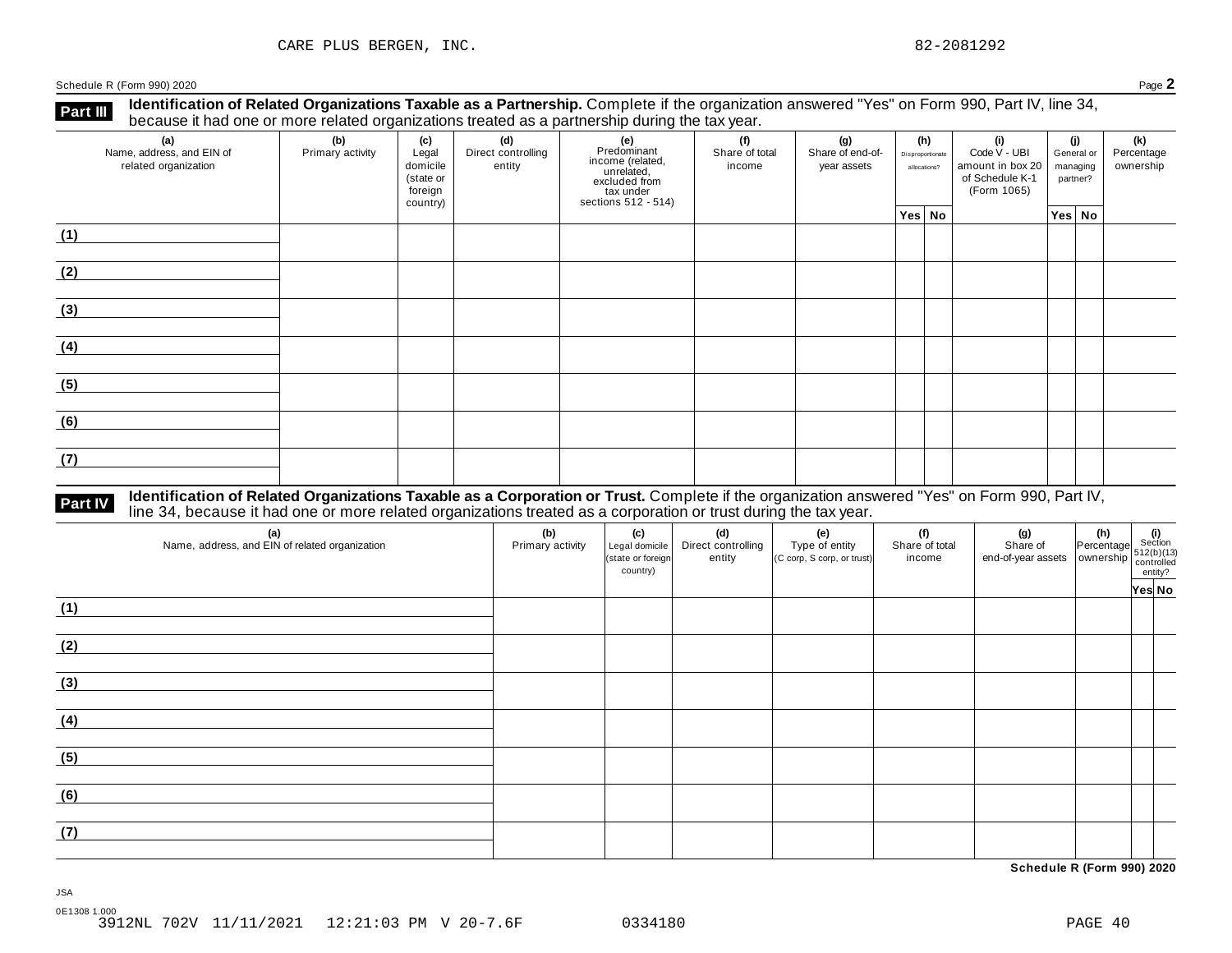| CARE PLUS BERGEN, |  | INC |  |
|-------------------|--|-----|--|
|-------------------|--|-----|--|

| <b>Part V</b>           | Transactions With Related Organizations. Complete if the organization answered "Yes" on Form 990, Part IV, line 34, 35b, or 36.                                              |             |                        |                            |                |                                                    |
|-------------------------|------------------------------------------------------------------------------------------------------------------------------------------------------------------------------|-------------|------------------------|----------------------------|----------------|----------------------------------------------------|
|                         | Note: Complete line 1 if any entity is listed in Parts II, III, or IV of this schedule.                                                                                      |             |                        |                            |                | Yes   No                                           |
|                         | During the tax year, did the organization engage in any of the following transactions with one or more related organizations listed in Parts II-IV?                          |             |                        |                            |                |                                                    |
|                         |                                                                                                                                                                              |             |                        |                            | 1a             | X                                                  |
| b                       |                                                                                                                                                                              |             |                        |                            | 1 <sub>b</sub> | $\overline{\mathbf{x}}$                            |
| C                       |                                                                                                                                                                              |             |                        |                            | 1 <sub>c</sub> | $\overline{\mathbf{x}}$                            |
|                         |                                                                                                                                                                              |             |                        |                            | 1 <sub>d</sub> | $\overline{\mathbf{x}}$                            |
|                         |                                                                                                                                                                              |             |                        |                            | 1e             | $\overline{\mathbf{x}}$                            |
|                         |                                                                                                                                                                              |             |                        |                            |                |                                                    |
| f                       |                                                                                                                                                                              |             |                        |                            | 1f             | X                                                  |
| g                       |                                                                                                                                                                              |             |                        |                            | 1 <sub>g</sub> | $\overline{\mathbf{x}}$                            |
| h                       |                                                                                                                                                                              |             |                        |                            | 1 <sub>h</sub> | $\overline{\mathbf{x}}$                            |
|                         |                                                                                                                                                                              |             |                        |                            | 11             | $\overline{\mathbf{x}}$                            |
|                         |                                                                                                                                                                              |             |                        |                            | 1j             | Χ                                                  |
|                         |                                                                                                                                                                              |             |                        |                            |                |                                                    |
|                         |                                                                                                                                                                              |             |                        |                            | 1 <sub>k</sub> | X<br>$\overline{\mathbf{x}}$                       |
|                         |                                                                                                                                                                              |             |                        |                            | 11             |                                                    |
|                         |                                                                                                                                                                              |             |                        |                            | 1m             | $\overline{\mathbf{x}}$                            |
| n.                      |                                                                                                                                                                              |             |                        |                            | 1n             | $\overline{\mathbf{x}}$<br>$\overline{\mathbf{x}}$ |
|                         |                                                                                                                                                                              |             |                        |                            | 1o             |                                                    |
|                         |                                                                                                                                                                              |             |                        |                            |                |                                                    |
| p                       |                                                                                                                                                                              |             |                        |                            | 1p             | X<br>$\mathbf X$                                   |
| q                       |                                                                                                                                                                              |             |                        |                            | 1q             |                                                    |
|                         |                                                                                                                                                                              |             |                        |                            |                |                                                    |
|                         |                                                                                                                                                                              |             |                        |                            | 1r             | X<br>$\overline{\mathbf{x}}$                       |
|                         | If the answer to any of the above is "Yes," see the instructions for information on who must complete this line, including covered relationships and transaction thresholds. |             |                        |                            | 1s             |                                                    |
|                         |                                                                                                                                                                              | (b)         |                        |                            |                |                                                    |
|                         | (a)<br>Name of related organization                                                                                                                                          | Transaction | (c)<br>Amount involved | Method of determining      | (d)            |                                                    |
|                         |                                                                                                                                                                              | $type(a-s)$ |                        | amount involved            |                |                                                    |
|                         |                                                                                                                                                                              |             |                        |                            |                |                                                    |
| (1)                     |                                                                                                                                                                              |             |                        |                            |                |                                                    |
|                         |                                                                                                                                                                              |             |                        |                            |                |                                                    |
| (2)                     |                                                                                                                                                                              |             |                        |                            |                |                                                    |
|                         |                                                                                                                                                                              |             |                        |                            |                |                                                    |
| (3)                     |                                                                                                                                                                              |             |                        |                            |                |                                                    |
|                         |                                                                                                                                                                              |             |                        |                            |                |                                                    |
| (4)                     |                                                                                                                                                                              |             |                        |                            |                |                                                    |
|                         |                                                                                                                                                                              |             |                        |                            |                |                                                    |
| (5)                     |                                                                                                                                                                              |             |                        |                            |                |                                                    |
|                         |                                                                                                                                                                              |             |                        |                            |                |                                                    |
| (6)                     |                                                                                                                                                                              |             |                        |                            |                |                                                    |
|                         |                                                                                                                                                                              |             |                        | Schedule R (Form 990) 2020 |                |                                                    |
| <b>JSA</b><br>0F1300100 |                                                                                                                                                                              |             |                        |                            |                |                                                    |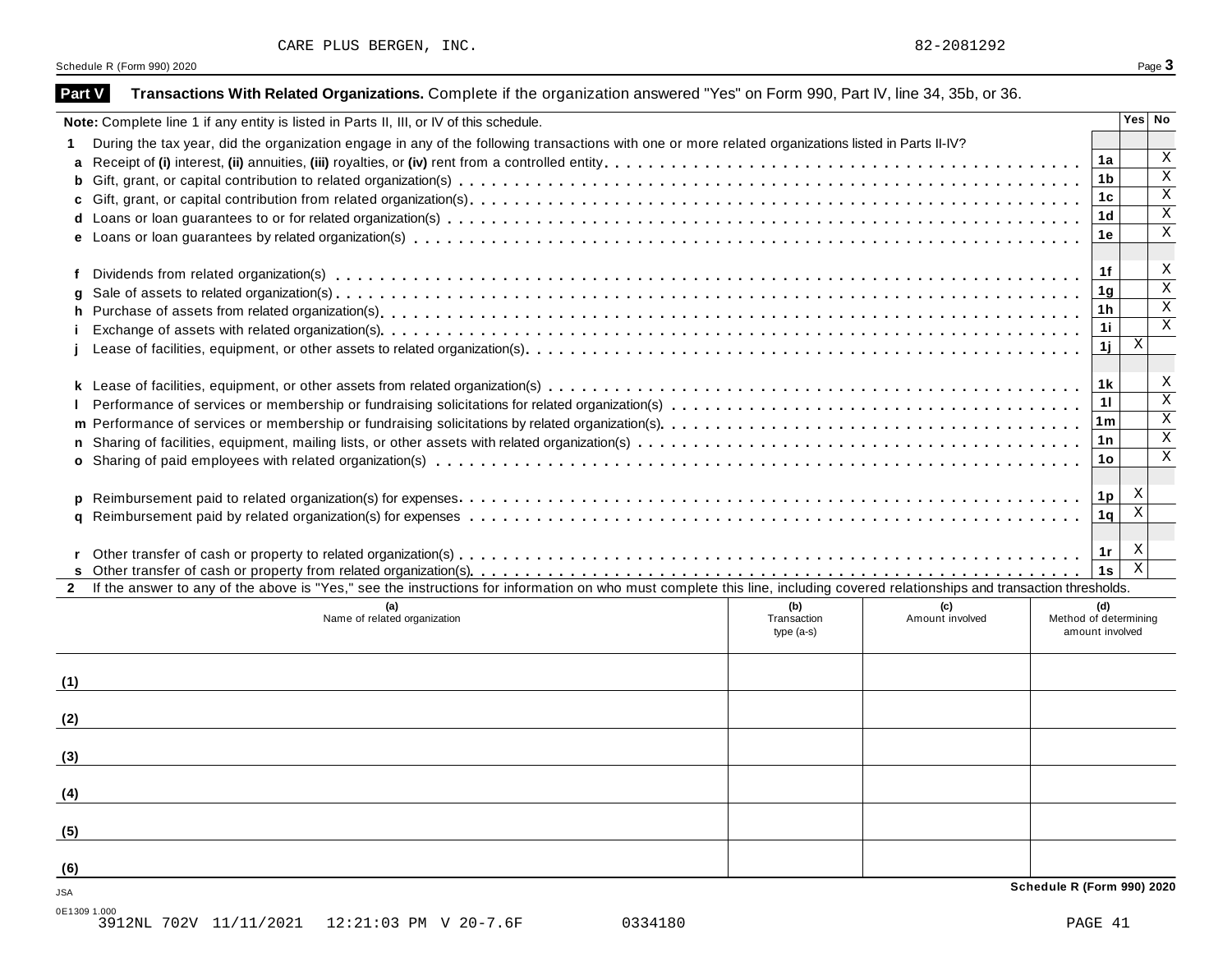## **Part VI Unrelated Organizations Taxable as a Partnership.** Complete if the organization answered "Yes" on Form 990, Part IV, line 37.

Provide the following information for each entity taxed as a partnership through which the organization conducted more than five percent of its activities (measured by total assets or gross revenue) that was not a related organization. See instructions regarding exclusion for certain investment partnerships.

| (i)<br>General or Percentage<br>managing ownership<br>partner? |               | (i)<br>Code V - UBI<br>amount in box 20<br>of Schedule K-1<br>(Form 1065) | (h)<br>Disproportionate | allocations?  | $(g)$<br>Share of<br>end-of-year<br>assets | .<br>(f)<br>Share of<br>total income |  | (d)<br>Predominant<br>income (related, Are all partners<br>unrelated, excluded 501(c)(3)<br>from tax under organizations?<br>sections 512 - 514)<br>Yes No | - ت<br>(c)<br>Legal domicile<br>(state or foreign<br>country) | (b)<br>Primary activity | $\mathbf{v}$<br>$\sim$ $\sim$ $\sim$<br>$\frac{1}{\sqrt{2}}$<br>(a)<br>Name, address, and EIN of entity |
|----------------------------------------------------------------|---------------|---------------------------------------------------------------------------|-------------------------|---------------|--------------------------------------------|--------------------------------------|--|------------------------------------------------------------------------------------------------------------------------------------------------------------|---------------------------------------------------------------|-------------------------|---------------------------------------------------------------------------------------------------------|
|                                                                | $Yes \mid No$ |                                                                           |                         | $Yes \mid No$ |                                            |                                      |  |                                                                                                                                                            |                                                               |                         |                                                                                                         |
|                                                                |               |                                                                           |                         |               |                                            |                                      |  |                                                                                                                                                            |                                                               |                         | (1)                                                                                                     |
|                                                                |               |                                                                           |                         |               |                                            |                                      |  |                                                                                                                                                            |                                                               |                         | (2)                                                                                                     |
|                                                                |               |                                                                           |                         |               |                                            |                                      |  |                                                                                                                                                            |                                                               |                         | (3)                                                                                                     |
|                                                                |               |                                                                           |                         |               |                                            |                                      |  |                                                                                                                                                            |                                                               |                         | (4)                                                                                                     |
|                                                                |               |                                                                           |                         |               |                                            |                                      |  |                                                                                                                                                            |                                                               |                         | (5)                                                                                                     |
|                                                                |               |                                                                           |                         |               |                                            |                                      |  |                                                                                                                                                            |                                                               |                         | (6)                                                                                                     |
|                                                                |               |                                                                           |                         |               |                                            |                                      |  |                                                                                                                                                            |                                                               |                         | (7)                                                                                                     |
|                                                                |               |                                                                           |                         |               |                                            |                                      |  |                                                                                                                                                            |                                                               |                         | (8)                                                                                                     |
|                                                                |               |                                                                           |                         |               |                                            |                                      |  |                                                                                                                                                            |                                                               |                         | (9)                                                                                                     |
|                                                                |               |                                                                           |                         |               |                                            |                                      |  |                                                                                                                                                            |                                                               |                         | (10)                                                                                                    |
|                                                                |               |                                                                           |                         |               |                                            |                                      |  |                                                                                                                                                            |                                                               |                         | (11)                                                                                                    |
|                                                                |               |                                                                           |                         |               |                                            |                                      |  |                                                                                                                                                            |                                                               |                         | (12)                                                                                                    |
|                                                                |               |                                                                           |                         |               |                                            |                                      |  |                                                                                                                                                            |                                                               |                         | (13)                                                                                                    |
|                                                                |               |                                                                           |                         |               |                                            |                                      |  |                                                                                                                                                            |                                                               |                         |                                                                                                         |
|                                                                |               |                                                                           |                         |               |                                            |                                      |  |                                                                                                                                                            |                                                               |                         |                                                                                                         |
|                                                                |               |                                                                           |                         |               |                                            |                                      |  |                                                                                                                                                            |                                                               |                         |                                                                                                         |
|                                                                |               |                                                                           |                         |               |                                            |                                      |  |                                                                                                                                                            |                                                               |                         | (14)<br>(15)<br>(16)                                                                                    |

**Schedule R (Form 990) 2020**

JSA